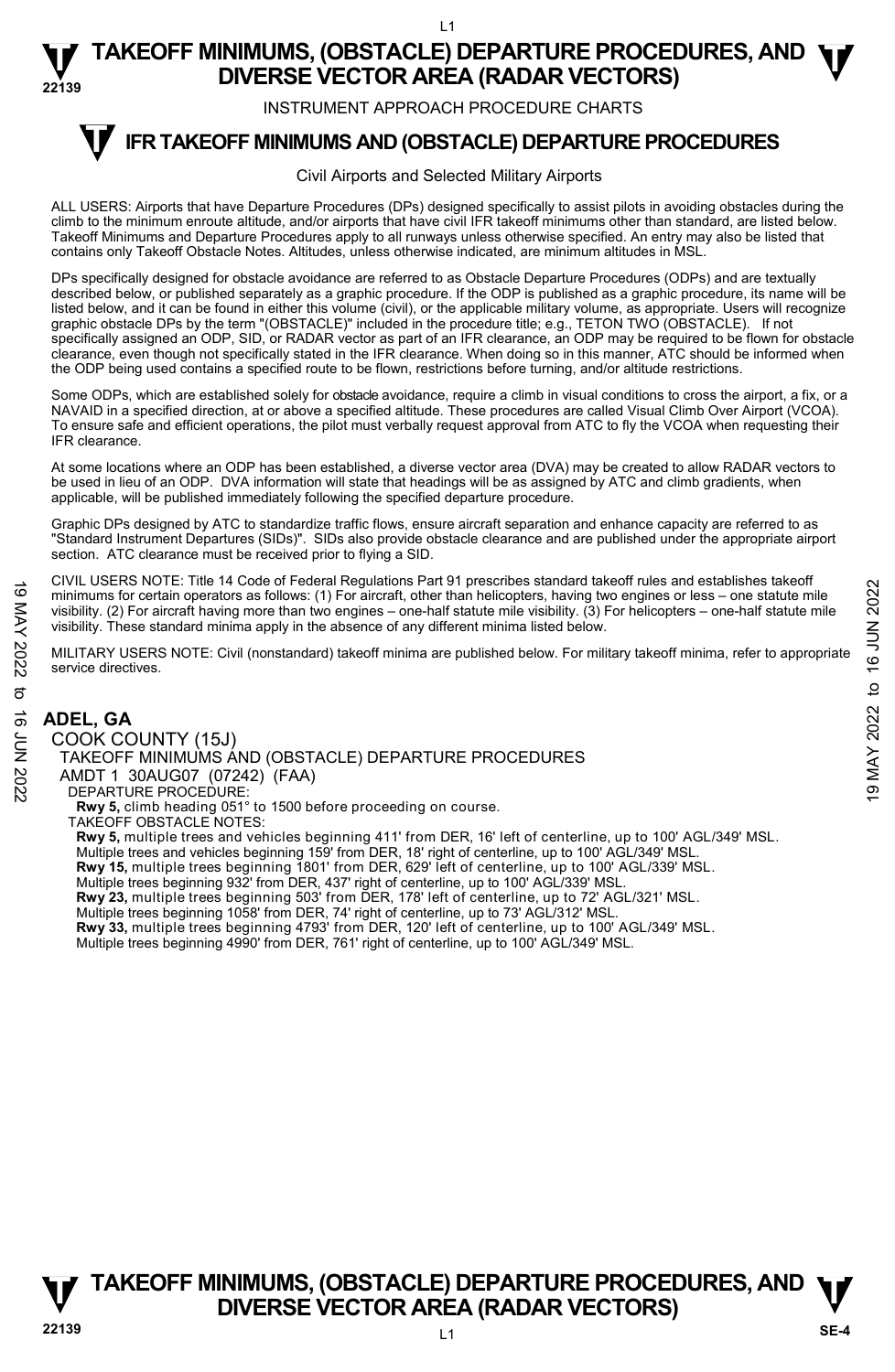# **ALABASTER, AL**

SHELBY COUNTY (EET)

TAKEOFF MINIMUMS AND (OBSTACLE) DEPARTURE PROCEDURES

AMDT 3 12MAR09 (09071) (FAA)

TAKEOFF MINIMUMS:

**Rwy 16,** 300-1¼ .<br>**Rwy 34,** 300-1 w/ min. climb of 310' per NM to 1500, or 1000-2½ for climb in visual conditions.

DEPARTURE PROCEDURE:

**Rwy 34,** for climb in visual conditions: Cross Shelby County Airport at or above 1400 MSL before proceeding on course.

TAKEOFF OBSTACLE NOTES:

**Rwy 16,** rising terrain beginning 30' from DER.

Trees beginning 4' from DER, 648' left to 826' right of centerline, up to 100' AGL/759' MSL.

T-L towers beginning 1165' from DER, 490' left of centerline, up to 98' AGL/704' MSL.

Buildings 1569' from DER, 89' left of centerline, up to 38' AGL/657' MSL.

**Rwy 34,** rising terrain beginning 132' from DER.<br>Trees beginning 240' from DER, 1498' left to 3865' right of centerline, up to 100' AGL/799' MSL.

T-L towers beginning 1821' from DER, 646' right of centerline, up to 89' AGL/715' MSL.

Buildings beginning 1562' from DER, 87' left of centerline up to 31' AGL/661' MSL.

Buildings beginning 1863' from DER, 135' right of centerline, up to 45' AGL/668' MSL. Tower 2.08 NM from DER, 513' left of centerline, 220' AGL/919' MSL.

### **ALBANY, GA**

SOUTHWEST GEORGIA RGNL (ABY)

TAKEOFF MINIMUMS AND (OBSTACLE) DEPARTURE PROCEDURES

ORIG-B 26MAR20 (20086) (FAA)

TAKEOFF MINIMUMS:

**Rwy 35**, 300-2 or std. w/min. climb of 255' per NM to 600.

DEPARTURE PROCEDURE

**Rwy 5,** climb heading 047° to 700 before turning left.

**Rwy 35,** climb heading 347° to 700 before turning right.

TAKEOFF OBSTACLE NOTES:

**Rwy 5,** trees and tank beginning 913' from DER, 383' left of centerline, up to 127' AGL/329' MSL. Rwy 35, climb heading 347° to 700 before turning right.<br>
TAKEOFF OBSTACLE NOTES:<br>
THE TAKEOFF OBSTACLE NOTES:<br>
Ry 5, trees and tank beginning 913' from DER, 383' left of centerline, up to 127' AGL/329' MSL.<br>
Trees beginni

Trees beginning 1985' from DER, 797' right of centerline, up to 79' AGL/275' MSL.

**Rwy 17,** trees beginning 1044' from DER, 310' left of centerline, up to 59' AGL/253' MSL.

Trees beginning 1977' from DER, 81' right of centerline, up to 92' AGL/286' MSL.<br>**Rwy 23,** tree 1461' from DER, 793' left of centerline, 81' AGL/250' MSL.

Pole 1093' from DER, 731' left of centerline, 61' AGL/230' MSL.

**Rwy 35,** trees beginning 426' from DER, 14' left of centerline, up to 82' AGL/277' MSL.

Trees beginning 477' from DER, 14' right of centerline, up to 58' AGL/253' MSL.

# **ALBERTVILLE, AL**

ALBERTVILLE RGNL/THOMAS J BRUMLIK FLD (8A0)

TAKEOFF MINIMUMS AND (OBSTACLE) DEPARTURE PROCEDURES

ORIG 30AUG07 (21336) (FAA)

TAKEOFF OBSTACLE NOTES:

**Rwy 5,** trees beginning 18' from DER, 353' left of centerline, up to 56' AGL/1088' MSL. Trees beginning 724' from DER, 676' right of centerline, up to 60' AGL/1092' MSL. Poles beginning 12' from DER, 428' left of centerline, up to 24' AGL/1056' MSL. Terrain beginning 30' from DER, 108' left of centerline, 0' AGL/1047' MSL. Terrain 30' from DER, 58' right of centerline, 0' AGL/1050' MSL. **Rwy 23,** trees beginning 47' from DER, 469' right of centerline, up to 14' AGL/1017' MS\*-L.<br>Terrain 36' from DER, 346' right of centerline, 0' AGL/1004' MSL.

# **ALEXANDER CITY, AL**

THOMAS C RUSSELL FLD (ALX)

TAKEOFF MINIMUMS AND (OBSTACLE) DEPARTURE PROCEDURES

AMDT 3 26JUN14 (21224) (FAA)

TAKEOFF MINIMUMS:

**Rwy 36,** 300-1 or std. w/min. climb of 385' per NM to 1000.

DEPARTURE PROCEDURE:

**Rwy 36,** climb heading 002° to 1300 before turning right.

TAKEOFF OBSTACLE NOTES:

**Rwy 18,** rising terrain beginning 6' from DER, 196' right of centerline, up to 613' MSL.

Trees and fence beginning 131' from DER, 345' right of centerline, up to 100' AGL/704' MSL.

Trees beginning 3233' from DER, 536' right of centerline, up to 100' AGL/693' MSL.

Trees beginning 3772' from DER, 1093' left of centerline, up to 100' AGL/723' MSL.

**Rwy 36**, poles beginning 165' from DER, 4' right and 109' left of centerline, up to 45' AGL/711' MSL.<br>Rising terrain beginning 94' from DER, 265' right of centerline, up to 708' MSL.

Trees and buildings beginning 15' from DER, 443' left of centerline, up to 100' AGL/709' MSL. **CON'T**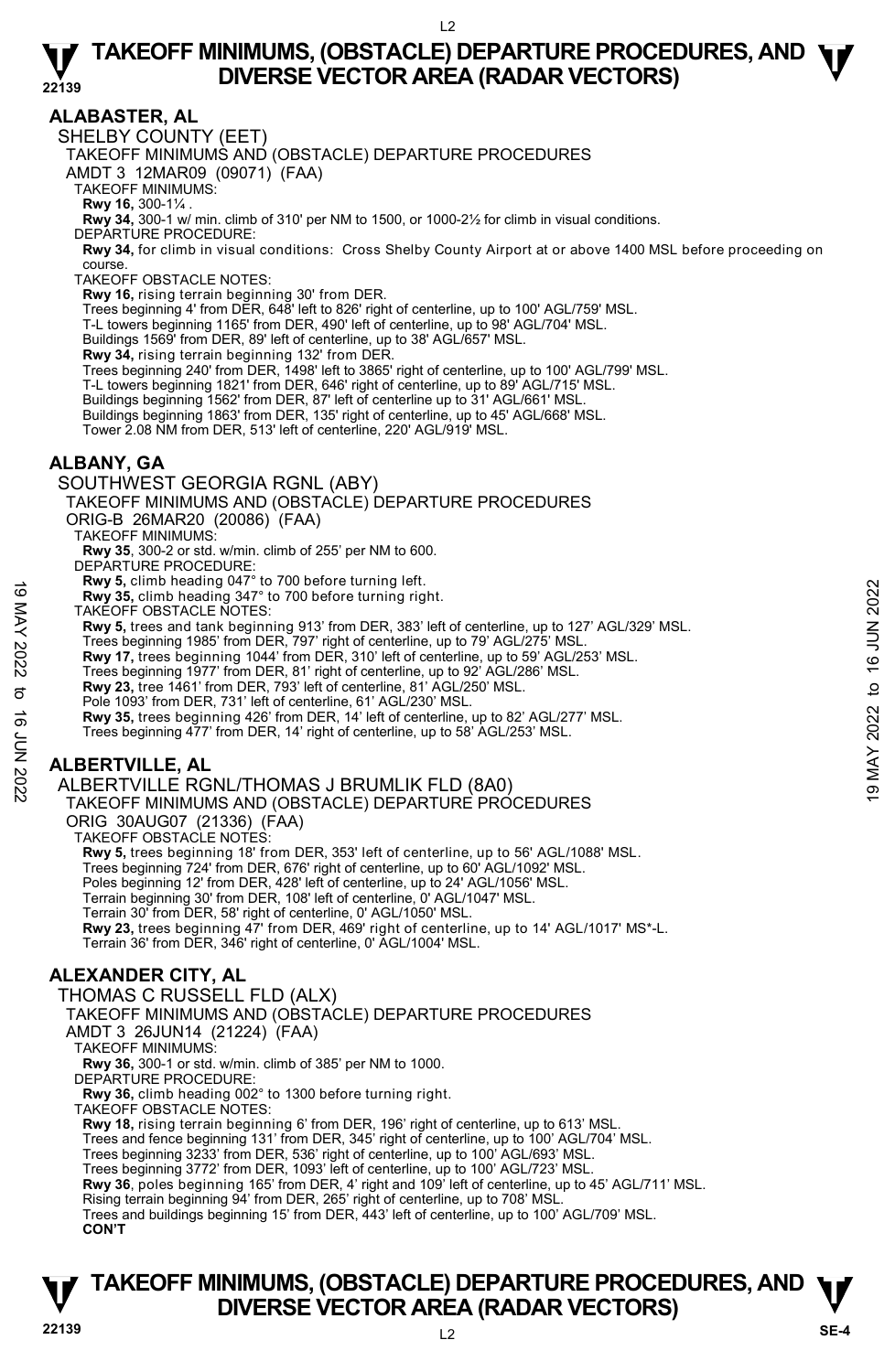# **ALEXANDER CITY, AL (CON'T)**

THOMAS C RUSSELL FLD (ALX) (CON'T)

**Rwy 36 (CON'T),** trees beginning 324' from DER, 74' right of centerline, up to 100' AGL/741' MSL. Trees, poles and buildings beginning 630' from DER, 3' left of centerline, up to 100' AGL/806' MSL.

Trees, poles and sign beginning 667' from DER, 32' right of centerline, up to 100' AGL/747' MSL.

Poles, trees, buildings and tank beginning 2336' from DER, 113' left of centerline, up to 137' AGL/860' MSL.

Poles beginning 3826' from DER, 164' right of centerline, up to 97' AGL/817' MSL.

### **ALICEVILLE, AL**

GEORGE DOWNER (AIV)

TAKEOFF MINIMUMS AND (OBSTACLE) DEPARTURE PROCEDURES

ORIG 03APR14 (14093) (FAA)

DEPARTURE PROCEDURE

**Rwy 6,** climb heading 064° to 2000 before turning.

**Rwy 24,** climb heading 244° to 2000 before turning.

TAKEOFF OBSTACLE NOTES:

**Rwy 6,** vehicle on road, trees, buildings and power poles abeam DER, left and right of centerline, up to 100' AGL/279' MSL.

**Rwy 24,** trees, and power poles abeam DER, left and right of centerline, up to 100' AGL/289' MSL.

# **ALMA, GA**

BACON COUNTY (AMG) TAKEOFF MINIMUMS AND (OBSTACLE) DEPARTURE PROCEDURES ORIG-B 05DEC19 (19339) (FAA) TAKEOFF OBSTACLE NOTES: **Rwy 16,** trees beginning 10' from DER, 10' right of centerline, up to 256' MSL. Trees beginning 11' from DER, 247' left of centerline, up to 230' MSL. Trees beginning 133' from DER, 231' left of centerline, up to 238' MSL. Trees beginning 293' from DER, 398' left of centerline, up to 256' MSL. Trees beginning 414' from DER, 79' left of centerline, up to 257' MSL. Trees beginning 2441' from DER, 303' left of centerline, up to 265' MSL. Trees beginning 2523' from DER, 264' left of centerline, up to 267' MSL.<br>**Rwy 34,** pole 38' from DER, 479' right of centerline, 224' MSL. Tree, building, pole, sign beginning 127' from DER, 310' left of centerline, up to 261' MSL. Poles beginning 249' from DER, 478' right of centerline, up to 225' MSI Tree, pole beginning 407' from DER, 495' right of centerline, up to 259' MSL. Tree, pole, tank beginning 501' from DER, 11' right of centerline, up to 280' MSL. Trees beginning 1299' from DER, 195' left of centerline, up to 268' MSL. Tree 1364' from DER, 671' left of centerline, 276' MSL. Trees beginning 1405' from DER, 327' left of centerline, up to 285' MSL. Tree, pole beginning 1688' from DER, 396' left of centerline, up to 287' MSL. Tree, pole beginning 1751' from DER, 235' left of centerline, up to 294' MSL. Tree 2961' from DER, 958' right of centerline, 284' MSL. Trees beginning 2977' from DER, 1032' right of centerline, up to 288' MSL. Trees beginning 3044' from DER, 1136' right of centerline, up to 294' MSL. Trees beginning 3236' from DER, 1136' right of centerline, up to 295' MSL. 19 Trees beginning 414' from DER, 30° left of centerline, up to 257' MSL.<br>
Trees beginning 2441' from DER, 30° left of centerline, up to 267' MSL.<br>
Trees beginning 2523' from DER, 263' left of centerline, up to 267' MSL.<br>

### **AMERICUS, GA**

JIMMY CARTER RGNL (ACJ)

TAKEOFF MINIMUMS AND (OBSTACLE) DEPARTURE PROCEDURES

AMDT 2A 25JUL13 (13206) (FAA)

TAKEOFF OBSTACLE NOTES:

**Rwy 5,** fence 26' from DER, 471' left of centerline, 13' AGL/464' MSL.

Trees beginning 179' from DER, left and right of centerline, up to 90' AGL/541' MSL.

**Rwy 10,** trees beginning 35' from DER, left and right of centerline, up to 116' AGL/557' MSL. **Rwy 23,** vehicles on roadway abeam DER, 179' left of centerline, up to 15' AGL/481' MSL.

Trees beginning 65' from DER, left and right of centerline, up to 92' AGL/537' MSL.

Poles beginning 1085' from DER, 310' right of centerline, up to 44' AGL/505' MSL.

**Rwy 28,** vehicles on roadway 479' from DER, 619' right of centerline, up to 15' AGL/484' MSL.

Trees beginning 2275' from DER, 285' left of centerline, up to 100' AGL/569' MSL.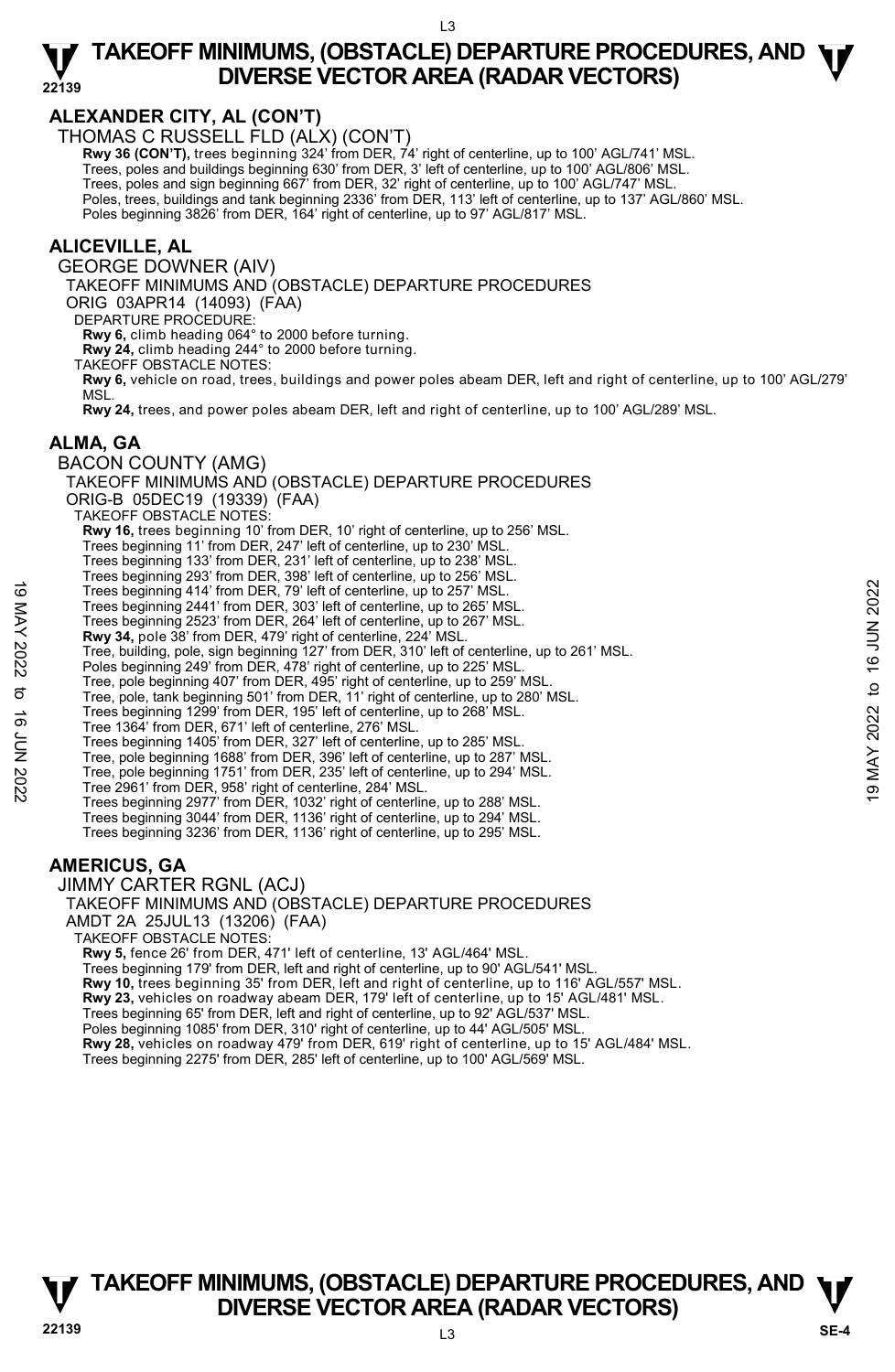**ANDALUSIA/OPP, AL**  SOUTH ALABAMA RGNL AT BILL BENTON FLD (79J) TAKEOFF MINIMUMS AND (OBSTACLE) DEPARTURE PROCEDURES AMDT 1 28SEP06 (21140) (FAA) TAKEOFF OBSTACLE NOTES: **Rwy 11**, multiple trees beginning 379' from DER, 279' left of centerline, up to 59' AGL/368' MSL. Multiple trees beginning 1478' from DER, 687' right of centerline, up to 71' AGL/380' MSL. **Rwy 29,** multiple trees beginning 93' from DER, 490' left of centerline, up to 85' AGL/394' MSL. Multiple trees beginning 40' from DER, 353' right of centerline, up to 66' AGL/375' MSL. **ANNISTON, AL**  ANNISTON RGNL (ANB) TAKEOFF MINIMUMS AND (OBSTACLE) DEPARTURE PROCEDURES AMDT 7 17AUG17 (17229) (FAA) TAKEOFF MINIMUMS: **Rwy 5,** std. w/ min. climb of 329' per NM to 2600. **Rwy 23,** std. w/ min. climb of 223' per NM to 3800. DEPARTURE PROCEDURE: **Rwy 5,** climb heading 052° to 2600 before proceeding on course. **Rwy 23,** climb heading 232° to 2500 before proceeding on course. TAKEOFF OBSTACLE NOTES: **Rwy 5,** tree, railroad beginning 0' from DER, 435' left of centerline, up to 679' MSL. Pole 507' from DER, 548' right of centerline, 20' AGL/636' MSL. Tree 1147' from DER, 731' left of centerline, 689' MSL. Tree 1971' from DER, 262' right of centerline, 690' MSL. Tree 1992' from DER, 850' left of centerline, 706' MSL. Sign, pole, tree beginning 2269' from DER, 394' left of centerline, up to 63' AGL/712' MSL. Tree 2413' from DER, 481' right of centerline, 692' MSL. Tree 2573' from DER, 221' right of centerline, 695' MSL. Tree 2695' from DER, 518' right of centerline, 698' MSL. Tree 2974' from DER, 772' left of centerline, 717' MSL. Tree 3048' from DER, 297' right of centerline, 718' MSL. **Rwy 23,** tree 4545' from DER, 1237' left of centerline, 717' MSL. **ASHBURN, GA**  TURNER COUNTY (75J) TAKEOFF MINIMUMS AND (OBSTACLE) DEPARTURE PROCEDURES ORIG 12OCT17 (17285) (FAA) TAKEOFF MINIMUMS: **Rwy 35,** std. w/min. climb of 290' per NM to 700 or 900-2½ for VCOA. VCOA: **Rwy 35,** obtain ATC approval for VCOA when requesting IFR clearance. Climb in visual conditions to cross Turner County airport at or above 1100 before proceeding on course. TAKEOFF OBSTACLE NOTES: **Rwy 17,** tree 83' from DER, 419' right of centerline, 440' MSL. Tree 142' from DER, 342' left of centerline, 422' MSL. Tree 157' from DER, 448' left of centerline, 438' MSL. Trees beginning 162' from DER, 165' right of centerline, up to 447' MSL. Trees beginning 262' from DER, 200' left of centerline, up to 440' MSL. Tree and building beginning 511' from DER, 347' right of centerline, up to 449' MSL. Trees beginning 754' from DER, 281' right of centerline, up to 455' MSL. **Rwy 35,** tree 902' from DER, 736' left of centerline, 480' MSL. Trees beginning 1113' from DER, 32' left of centerline, up to 498' MSL. Tree 1331' from DER, 451' right of centerline, 474' MSL. Tree 1343' from DER, 650' right of centerline, 475' MSL. Tree 1384' from DER, 248' right of centerline, 478' MSL. Trees beginning 1413' from DER, 118' right of centerline, up to 479' MSL. Trees beginning 1513' from DER, 38' right of centerline, up to 484' MSL. Tree 2721' from DER, 623' right of centerline, 487' MSL. Trees, building beginning 2806' from DER, 71' right of centerline, up to 497' MSL. Trees beginning 3689' from DER, 37' right of centerline, up to 509' MSL. Light poles beginning 4046' from DER, 356' left of centerline, up to 84' AGL/508' MSL. Sign 5913' from DER, 156' right of centerline, 159' AGL/577' MSL. Antenna 1 NM from DER, 454' left of centerline, 177' AGL/615' MSL. Tower 1.8 NM from DER, 477' right of centerline, 276' AGL/704' MSL. Tower 1.8 NM from DER, 468' right of centerline, 285' AGL/716' MSL. Tree 2994 from DER, 772 left of centerline, 70<sup>7</sup> MSL.<br>
Tree 2974 from DER, 772 left of centerline, 717 MSL.<br>
Tree 3048' from DER, 297' right of centerline, 718' MSL.<br> **ASHBURN, GA<br>
TURNER COUNTY (75J)**<br> **ASHBURN, GA**<br>
TU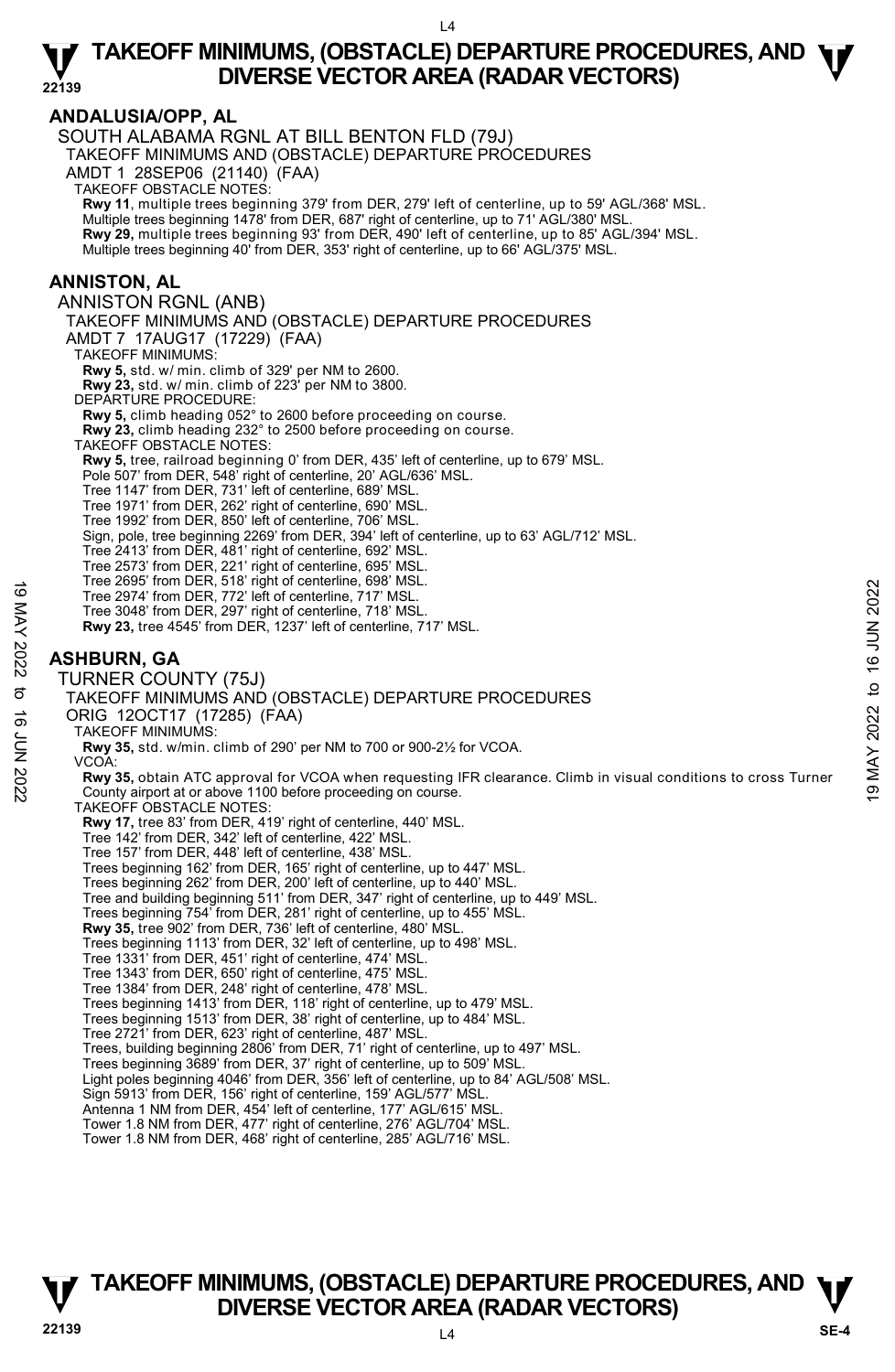# **ATHENS, GA**

ATHENS/BEN EPPS (AHN) TAKEOFF MINIMUMS AND (OBSTACLE) DEPARTURE PROCEDURES AMDT 2 15OCT15 (15288) (FAA) DEPARTURE PROCEDURE: **Rwy 2,** climb heading 027° to 2300 before turning west. TAKEOFF OBSTACLE NOTES: **Rwy 2,** multiple trees beginning 8' from DER, 495' right of centerline, up to 88' AGL/866' MSL. Building 165' from DER, 393' left of centerline, 17' AGL/819' MSL. Multiple poles beginning 652' from DER, 605' left of centerline, up to 38' AGL/832' MSL. Multiple trees beginning 652' from DER, 617' left of centerline, up to 90' AGL/875' MSL. **Rwy 9,** tree 671' from DER, 631' left of centerline, 100' AGL/839' MSL. **Rwy 20,** multiple trees, terrain, and bushes beginning 41' from DER, 421' left of centerline, up to 108' AGL/873' MSL. Multiple trees and terrain beginning 74' from DER, 403' right of centerline, up to 112' AGL/868' MSL. Multiple poles beginning 359' from DER, 584' left of centerline, up to 51' AGL/822' MSL. Poles beginning 656' from DER, 608' right of centerline, up to 35' AGL/803' MSL. Building 1122' from DER, 285' left of centerline, 37' AGL/805' MSL. **Rwy 27,** fence 87' from DER, 255' left of centerline, 13' AGL/758' MSL. Multiple trees beginning 106' from DER, 456' right of centerline, up to 104' AGL/807' MSL. Multiple trees beginning 604' from DER, 638' left of centerline, up to 107' AGL/819' MSL. Tower 1023' from DER, 365' left of centerline, 77' AGL/791' MSL. **ATLANTA, GA**  ATLANTA RGNL FALCON FLD (FFC) TAKEOFF MINIMUMS AND (OBSTACLE) DEPARTURE PROCEDURES AMDT 2 10MAR11 (21168) (FAA) TAKEOFF MINIMUMS: **Rwy 31,** 300-1. TAKEOFF OBSTACLE NOTES: **Rwy 13,** trees beginning 960' from DER, 51' right of centerline, up to 98' AGL/877' MSL. Trees beginning 377' from DER, 465' left of centerline, up to 88' AGL/887' MSL. **Rwy 31,** trees beginning 288' from DER, 538' right of centerline, up to 100' AGL/999' MSL. ATLANTA SPEEDWAY (HMP) TAKEOFF MINIMUMS AND (OBSTACLE) DEPARTURE PROCEDURES AMDT 2B 17JUN21 (21168) (FAA) TAKEOFF OBSTACLE NOTES: **Rwy 6,** vehicles on road, 249' from DER, crossing extended runway centerline, up to 914' MSL. Tree 273' from DER, 502' left of centerline, 999' MSL. Trees, beginning 1409' from DER, 145' left of centerline, up to 999' MSL. Trees, beginning 1490' from DER, 3' right of centerline, up to 979' MSL. **Rwy 24,** trees, beginning 634' from DER, 169' right of centerline, up to 919' MSL. Trees, beginning 1265' from DER, 168' left of centerline, up to 919' MSL. Tree 1318' from DER, 466' right of centerline, 939' MSL. Trees, beginning 1875' from DER, 15' left of centerline, up to 939' MSL. Tree 3349' from DER, 654' left of centerline, 959' MSL. T-l tower 3401' from DER, 555' left of centerline, 969' MSL. T-l twr 3443' from DER, 336' right of centerline, 949' MSL. COBB COUNTY INTL/MCCOLLUM FLD (RYY) TAKEOFF MINIMUMS AND (OBSTACLE) DEPARTURE PROCEDURES AMDT 2B 03JAN19 (21336) (FAA) TAKEOFF MINIMUMS: **Rwy 9,** 200-1¾ or std. w/min. climb of 223' per NM to 1400, or alternatively, with std. takeoff minimums and normal 200' per NM climb gradient, takeoff must occur no later than 1800' prior to DER. **Rwy 27,** 300-1¾. DEPARTURE PROCEDURE: **Rwy 9,** climb heading 093° to 1900 before proceeding south. **Rwy 27,** climb heading 273° to 1600 before proceeding southeast. TAKEOFF OBSTACLE NOTES: **Rwy 9,** vertical structure 27' from DER, 376' right of centerline, 1005' MSL. Vertical structure, tree beginning 1048' from DER, 559' left of centerline, up to 1039' MSL. Tree 1880' from DER, 929' right of centerline, 1078' MSL. Trees beginning 2265' from DER, 872' right of centerline, up to 1085' MSL. Trees beginning 2472' from DER, 840' right of centerline, up to 1086' MSL.<br>**Rwy 27,** transmission line 81' from DER, 371' left of centerline, 25' AGL/1073' MSL.<br>Pole, building, terrain, fence beginning 81' from DER, 9' lef Pole, terrain beginning 116' from DER, 177' right of centerline, up to 1079' MSL. Pole 237' from DER, 449' right of centerline, 1081' MSL. Tree 323' from DER, 429' left of centerline, 1088' MSL. Pole beginning 376' from DER, 159' right of centerline, up to 1088' MSL. Pole beginning 457' from DER, 262' right of centerline, up to 1090' MSL. **CON'T**  Trees beginning 377 from DER, 485 left of centerline, up to 38 AGL/887 MSL.<br>
Trees beginning 377 from DER, 485 left of centerline, up to 88 AGL/887 MSL.<br>
Rwy 31, trees beginning 288 from DER, 538' right of centerline, up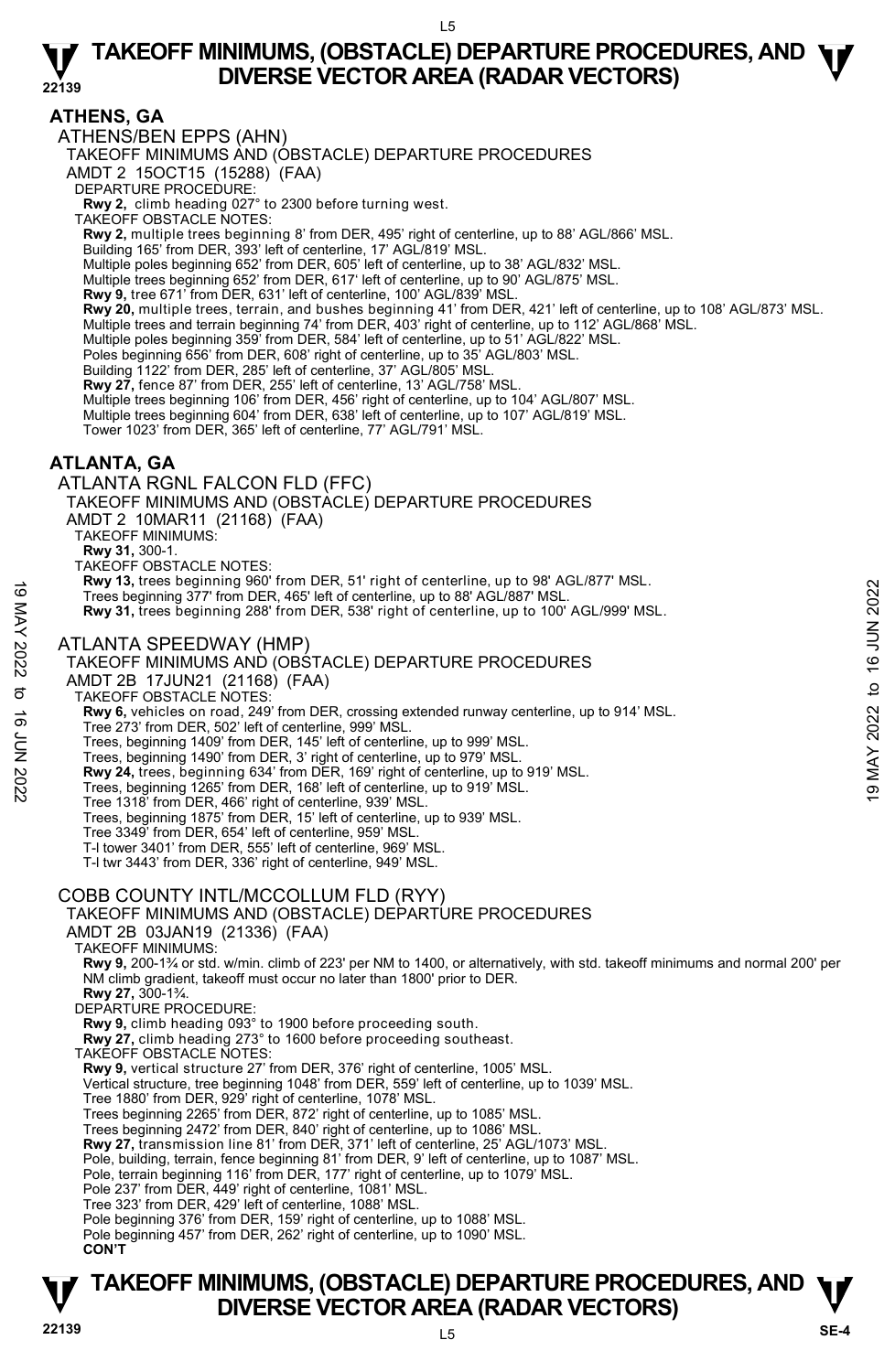#### L6

#### **22139 TAKEOFF MINIMUMS, (OBSTACLE) DEPARTURE PROCEDURES, AND**  $\Psi$ **<br>DIVERSE VECTOR AREA (RADAR VECTORS) DIVERSE VECTOR AREA (RADAR VECTORS)**

# **ATLANTA, GA (CON'T)**

COBB COUNTY INTL/MCCOLLUM FLD (RYY) (CON'T)

**Rwy 27 (CON'T),** pole, tree, building, traverse way beginning 524' from DER, 113' right of centerline, up to 1096' MSL.<br>Trees beginning 587' from DER, 36' left of centerline, up to 1095' MSL.

Tree, traverse way beginning 1267' from DER, 61' left of centerline up to 1106' MSL.

Tree, terrain beginning 1360' from DER, 25' right of centerline, up to 1137' MSL. Pole, tree beginning 1436' from DER, 5' left of centerline, up to 1132' MSL.

- 
- Tree 1562' from DER, 905' right of centerline, 1142' MSL.

Sign, building, pole, terrain, tree beginning 1572' from DER, 122' right of centerline, up to 1160' MSL.

Tree, terrain beginning 1840' from DER, 15' left of centerline, up to 1137' MSL. Pole, terrain beginning 1955' from DER, 72' right of centerline, up to 1176' MSL.

Sign 2068' from DER, 877' right of centerline, 1183' MSL.

Pole, tree, tower beginning 2090' from DER, 466' right of centerline, up to 1184' MSL. Tree 2092' from DER, 850' left of centerline, 1146' MSL.

Tree, terrain, pole, building beginning 2106' from DER, 11' left of centerline, up to 1155' MSL.

Pole, terrain beginning 2302' from DER, 118' right of centerline, up to 1190' MSL.

Pole, terrain beginning 2418' from DER, 129' right of centerline, up to 1191' MSL. Tree, pole beginning 2677' from DER, 185' right of centerline, up to 1199' MSL.

Tree 2798' from DER, 315' right of centerline, 1207' MSL.

Building, pole, terrain, vegetation beginning 2852' from DER, 246' left of centerline, up to 1156' MSL.<br>Trees beginning 2887' from DER, 172' right of centerline, up to 1214' MSL.

Tree, pole beginning 2999' from DER, 13' left of centerline, up to 1209' MSL.

Trees beginning 3083' from DER, 103' right of centerline, up to 1225' MSL.

Tree 3184' from DER, 23' left of centerline, 1213' MSL.

Trees beginning 3185' from DER, 32' left of centerline, up to 1215' MSL.

Trees beginning 4467' from DER, 101' left of centerline, up to 1197' MSL.

### COVINGTON MUNI (CVC)

TAKEOFF MINIMUMS AND (OBSTACLE) DEPARTURE PROCEDURES AMDT 2 15NOV12 (12320) (FAA)

TAKEOFF MINIMUMS:

**Rwy 28,** 200-1 or std. w/min. climb of 259' per NM to 1100.

TAKEOFF OBSTACLE NOTES:

**Rwy 10,** terrain 19' from DER, 485' left of centerline, 817' MSL.

Trees beginning 1400' from DER, 301' left of centerline, up to 75' AGL/875' MSL.

Pole 988' from DER, 107' right of centerline, 34' AGL/844' MSL.

Tree 3903' from DER, 1535' right of centerline, 82' AGL/922' MSL.<br>**Rwy 28,** trees beginning 1066' from DER, 35' left of centerline, up to 115' AGL/ 875' MSL.

Trees beginning 2518' from DER, 144' left of centerline, up to 114' AGL/894' MSL.

Water tower 5029' from DER, 1580' left of centerline, 168' AGL/961' MSI

Trees beginning 1287' from DER, 435' right of centerline, up to 128' AGL/888' MSL.

### DEKALB-PEACHTREE (PDK)

# TAKEOFF MINIMUMS AND (OBSTACLE) DEPARTURE PROCEDURES TAKEOFF MINIMUMS:<br>
TAKEOFF OBSTACLE NOTES:<br>
TAKEOFF OBSTACLE NOTES:<br>
TAKEOFF OBSTACLE NOTES:<br>
Note as eiginning 1400' from DER, 485' left of centerline, up to 75' AGL/875' MSL.<br>
Trees beginning 1400' from DER, 1021' left

AMDT 3A 12AUG21 (22111) (FAA)

TAKEOFF MINIMUMS:

**Rwys 3L, 21R,** NA-Environmental.

**Rwy 3R,** 200-1⅜ or std. w/min. climb of 351' per NM to 1300.

**Rwy 21L,** std. w/min. climb of 211' per NM to 2000 or 1500-3 for VCOA.

 **Rwy 34,** std. w/min. climb of 242' per NM to 1700 or 1500-3 for VCOA.

DEPARTURE PROCEDURE:

**Rwy 16,** climb on heading 162° to 2000 before proceeding on course.

**Rwy 21L,** climbing left turn on heading 150° to 3000 before turning right.

VCOA:

**Rwys 21L, 34,** obtain ATC approval for VCOA when requesting IFR clearance. Climb in visual conditions to cross Dekalb-Peachtree airport at or above 2300 before proceeding on course.

TAKEOFF OBSTACLE NOTES:

**Rwy 16,** sign, lighting, terrain beginning 2' from DER, 145' right of centerline, up to 5' AGL/997' MSL.

Tower, sign, antennas, lighting beginning 10' from DER, 144' left of centerline, up to 29' AGL/1017' MSL.

Pole, wind indicator, tree beginning 78' from DER, 57' right of centerline, up to 13' AGL/1002' MSL.<br>Trees beginning 122' from DER, 71' left of centerline, up to 1031' MSL.

Trees beginning 231' from DER, 35' left of centerline, up to 1041' MSL.

Trees beginning 364' from DER, 14' right of centerline, up to 1014' MSL. Trees beginning 686' from DER, 77' right of centerline, up to 1018' MSL.

Trees beginning 739' from DER, 47' right of centerline, up to 1032' MSL.

Trees beginning 818' from DER, 25' right of centerline, up to 1051' MSL. Trees beginning 1171' from DER, 254' right of centerline, up to 1053' MSL.

Tree, sign beginning 1361' from DER, 226' right of centerline, up to 1055' MSL.

Tree 1442' from DER, 146' right of centerline, 1062' MSL.

Tree 1524' from DER, 325' right of centerline, 1063' MSL.<br>Trees beginning 1555' from DER, 75' right of centerline, up to 1066' MSL.<br>Trees beginning 1746' from DER, 504' right of centerline, up to 1080' MSL.

Trees beginning 1777' from DER, 56' right of centerline, up to 1089' MSL. Tree 2302' from DER, 1099' left of centerline, 1055' MSL.

**CON'T**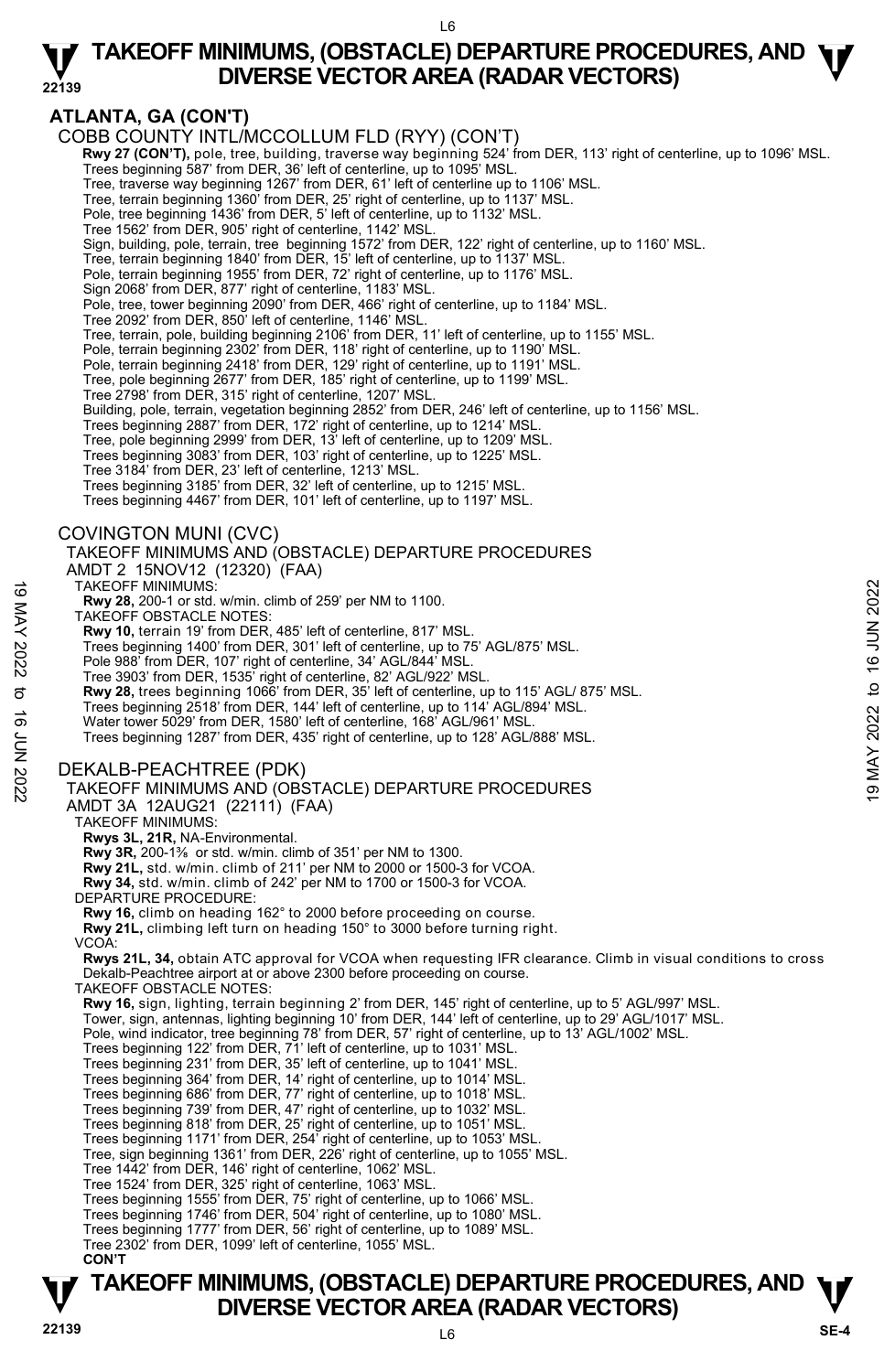#### L7

#### **22139 TAKEOFF MINIMUMS, (OBSTACLE) DEPARTURE PROCEDURES, AND**  $\Psi$ **<br>DIVERSE VECTOR AREA (RADAR VECTORS) DIVERSE VECTOR AREA (RADAR VECTORS)**

**ATLANTA, GA (CON'T)**  DEKALB-PEACHTREE (PDK) (CON'T)  **Rwy 3R,** sign 20' from DER, 252' left of centerline, 3' AGL/985' MSL. Lighting 59' from DER, on centerline, 6' AGL/987' MSL. Lighting 59' from DER, 28' left of centerline, 6' AGL/987' MSL. Tree 63' from DER, 358' right of centerline, 1004' MSL. Trees, pole beginning 179' from DER, 204' right of centerline, up to 1009' MSL. Tree, poles beginning 406' from DER, 358' left of centerline, up to 1026' MSL. Trees, poles beginning 559' from DER, 46' left of centerline, up to 1043' MSL. Trees, poles beginning 624' from DER, 15' right of centerline, up to 1023' MSL.<br>Trees beginning 790' from DER, 76' left of centerline, up to 1065' MSL.<br>Trees beginning 938' from DER, 38' right of centerline, up to 1030' MS Tree 1171' from DER, 51' right of centerline, 1038' MSL. Trees beginning 1410' from DER, 21' left of centerline, up to 1071' MSL. Trees, poles beginning 1488' from DER, 133' right of centerline, up to 1050' MSL. Trees, pole beginning 1798' from DER, 39' right of centerline, up to 1071' MSL. Tree 1927' from DER, 693' left of centerline, 1086' MSL. Trees beginning 1928' from DER, 25' left of centerline, up to 1103' MSL. Trees beginning 2120' from DER, 66' right of centerline, up to 1082' MSL. Trees beginning 2316' from DER, 377' right of centerline, up to 1098' MSL. Trees beginning 2399' from DER, 80' right of centerline, up to 1107' MSL. Trees, vehicles on road beginning 2616' from DER, on centerline, up to 1105' MSL. Trees beginning 3353' from DER, 146' right of centerline, up to 1114' MSL. Tree 3711' from DER, 1463' left of centerline, 1130' MSL. Trees beginning 3768' from DER, 12' left of centerline, up to 1148' MSL. Trees beginning 3784' from DER, 976' right of centerline, up to 1120' MSL. Trees, vehicles on road beginning 3883' from DER, 83' left of centerline, up to 1150' MSL.<br>Trees, pole beginning 3914' from DER, 186' right of centerline, up to 1126' MSL.<br>Trees beginning 4195' from DER, 164' right of cent Trees beginning 4358' from DER, 213' right of centerline, up to 1138' MSL. Trees beginning 4556' from DER, 422' right of centerline, up to 1140' MSL. Trees beginning 4809' from DER, 70' right of centerline, up to 1145' MSL. Pole 1 NM from DER, 2104' right of centerline, 94' AGL/1161' MSL. **Rwy 21L,** lighting 25' from DER, 90' left of centerline, 4' AGL/998' MSL.<br>Lighting 25' from DER, 89' right of centerline, 5' AGL/998' MSL. Trees, pole beginning 27' from DER, 387' left of centerline, up to 1040' MSL. Trees, spire beginning 373' from DER, 329' left of centerline, up to 1045' MSL. Trees beginning 874' from DER, 562' left of centerline, up to 1061' MSL. Trees, sign beginning 1151' from DER, 270' left of centerline, up to 1067' MSL. Trees, sign beginning 1214' from DER, 279' left of centerline, up to 1070' MSL. Trees beginning 1356' from DER, 563' right of centerline, up to 1039' MSL. Trees beginning 1429' from DER, 352' left of centerline, up to 1071' MSL. Tree 1633' from DER, 775' right of centerline, 1043' MSL. Tree, spire beginning 1954' from DER, 840' right of centerline, up to 1051' MSL. Tree 2086' from DER, 764' right of centerline, 1055' MSL. Antenna 3070' from DER, 533' right of centerline, 101' AGL/1085' MSL. **Rwy 34,** trees, pole beginning 3' from DER, 285' left of centerline, up to 1041' MSL.<br>Trees beginning 224' from DER, 368' left of centerline, up to 1067' MSL. Building 340' from DER, 423' right of centerline, 28' AGL/1022' MSL. Trees, pole beginning 349' from DER, 411' left of centerline, up to 1096' MSL. Trees, poles, vehicles on road, tower, building, signs beginning 480' from DER, 15' left of centerline, up to 1101' MSL.<br>Building 693' from DER, 397' right of centerline, 31' AGL/1026' MSL. Fence 838' from DER, 721' right of centerline, 10' AGL/1028' MSL. Tree 910' from DER, 506' right of centerline, 1039' MSL. Poles, trees, fence beginning 956' from DER, 196' right of centerline, up to 30' AGL/1052' MSL. Poles, vehicles on road, trees beginning 1102' from DER, 54' right of centerline, up to 37' AGL/1056' MSL. Poles, trees, vehicles on road, lighting beginning 1184' from DER, 9' right of centerline, up to 34' AGL/1057' MSL. Poles, tree beginning 1256' from DER, 206' right of centerline, up to 37' AGL/1059' MSL. Sign, poles, lighting, tree, vehicles on road, building beginning 1286' from DER, 21' right of centerline, up to 47' AGL/1074' **MSL** Trees, poles, vehicles on road, buildings beginning 1482' from DER, 1' left of centerline, up to 1111' MSL.<br>Tree 1693' from DER, 74' right of centerline, 1079' MSL.<br>Trees beginning 1711' from DER, 177' right of centerline, Trees, building, vehicles on road beginning 1724' from DER, 3' right of centerline, up to 1083' MSL. Trees, vehicles on road, pole, buildings beginning 1774' from DER, 33' right of centerline, up to 1089' MSL.<br>Trees beginning 2530' from DER, 7' right of centerline, up to 1092' MSL. Trees beginning 3994' from DER, 1109' left of centerline, up to 1116' MSL. 19 Trees beginning 4809 'from DER, 70' right of centerline, up to 1145' MSL.<br>
Pole 1 NM from DER, 2104' right of centerline, 4' AGL/998' MSL.<br>
Now 21L, lighting 25' from DER, 90' left of centerline, 4' AGL/998' MSL.<br>
Ligh

Tree 4535' from DER, 1658' right of centerline, 1122' MSL.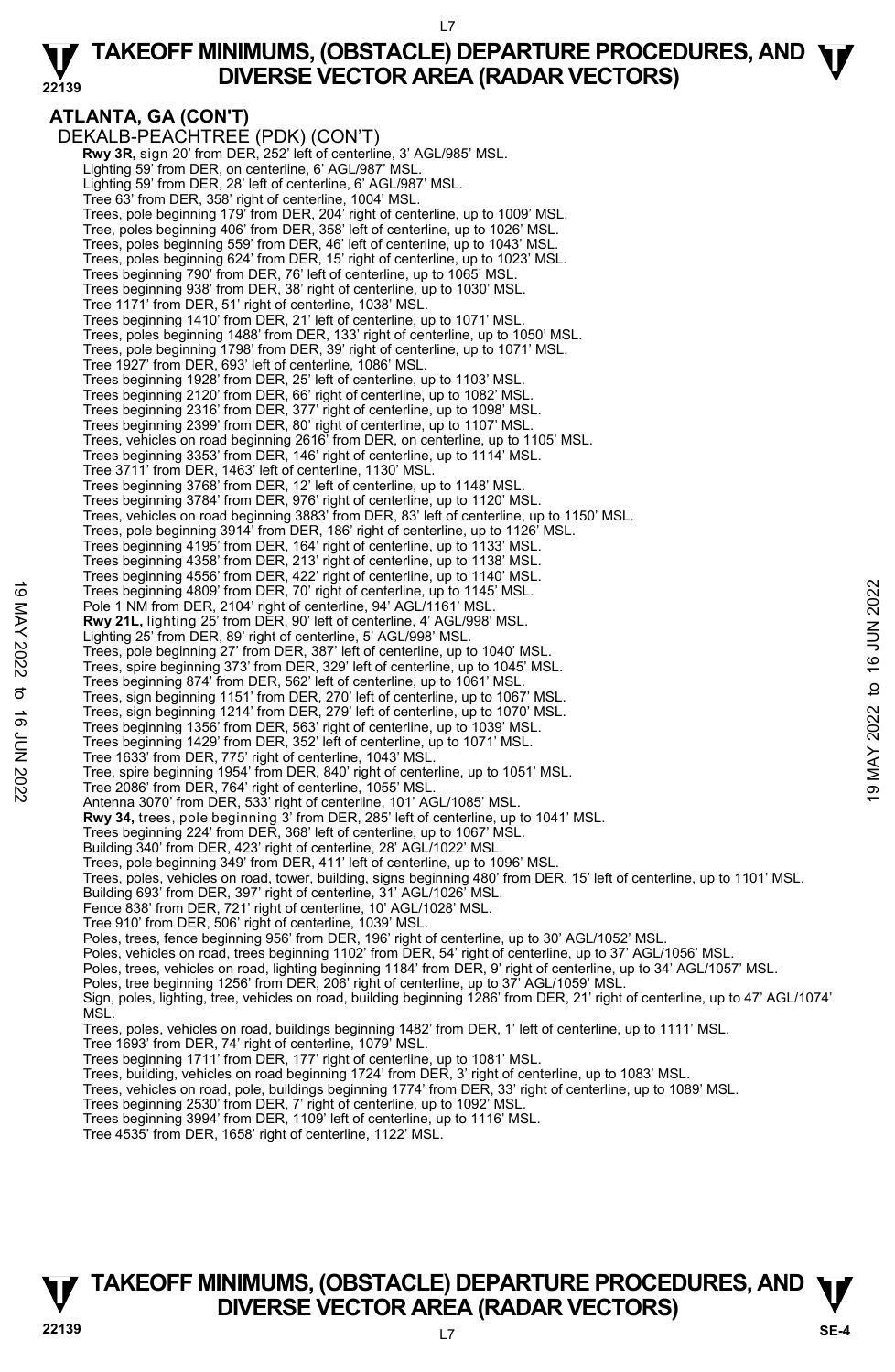**ATLANTA, GA (CON'T)**  FULTON COUNTY EXEC/CHARLIE BROWN FLD (FTY) TAKEOFF MINIMUMS AND (OBSTACLE) DEPARTURE PROCEDURES AMDT 8 08NOV18 (21168) (FAA) TAKEOFF MINIMUMS: **Rwy 8,** 300-2 or std. w/min. climb of 335' per NM to 1200. **Rwy 14,** 300-2 or std. w/min. climb of 1020' per NM to 1100. **Rwy 26,** std. w/min. climb of 300' per NM to 1400. **Rwy 32,** std. w/min. climb of 330' per NM to 1500. DEPARTURE PROCEDURE: **Rwy 8,** climbing left turn on heading 060° to 2800 before proceeding on course. **Rwy 14,** climb on heading 144° to 1700 before proceeding on course. TAKEOFF OBSTACLE NOTES: **Rwy 8,** pole and tree beginning 9' from DER, 208' left of centerline, up to 16' AGL/828' MSL. Building and tree beginning 155' from DER, 317' right of centerline, up to 17' AGL/828' MSL. Trees beginning 177' from DER, 305' left of centerline, up to 845' MSL. Trees beginning 254' from DER, 333' left of centerline, up to 849' MSL. Trees beginning 371' from DER, 402' right of centerline, up to 873' MSL. Trees beginning 666' from DER, 287' left of centerline, up to 852' MSL. Tree 857' from DER, 714' right of centerline, 894' MSL. Tree 983' from DER, 429' right of centerline, 895' MSL. Tree 1092' from DER, 771' right of centerline, 907' MSL. Tree 1405' from DER, 522' right of centerline, 918' MSL. Trees beginning 1437' from DER, 255' right of centerline, up to 937' MSL. Tree 1592' from DER, 491' left of centerline, 863' MSL. Trees beginning 1669' from DER, 457' right of centerline, up to 946' MSL. Tree 1773' from DER, 535' left of centerline, 877' MSL. Trees and transmission line beginning 1889' from DER, crossing extended runway centerline, up to 952' MSL. Trees beginning 1890' from DER, 495' left of centerline, up to 897' MSL. Trees beginning 2032' from DER, 331' left of centerline, up to 905' MSL. Trees beginning 2241' from DER, 572' left of centerline, up to 917' MSL. Trees beginning 3767' from DER, 464' left of centerline, up to 951' MSL. Trees beginning 3872' from DER, 362' left of centerline, up to 958' MSL. Antenna and trees beginning 3942' from DER, 59' left of centerline, up to 160' AGL/979' MSL. Sign and trees beginning 4382' from DER, 160' right of centerline, up to 146' AGL/972' MSL. Signs and trees beginning 4958' from DER, 15' left of centerline, up to 127' AGL/995' MSL. Trees beginning 5373' from DER, 25' right of centerline, up to 985' MSL. Tree 5550' from DER, 1751' right of centerline, 999' MSL. Trees beginning 5579' from DER, 34' right of centerline, up to 1005' MSL. Trees beginning 1 NM from DER, 353' right of centerline, up to 1013' MSL. Sign and trees beginning 1 NM from DER, 132' left of centerline, up to 118' AGL/1007' MSL. Tree 1 NM from DER, 531' right of centerline, 1026' MSL. Trees and building beginning 1 NM from DER, 698' right of centerline, up to 1036' MSL. Tree 1 NM from DER, 1640' right of centerline, 1040' MSL. Trees beginning 1 NM from DER, 82' right of centerline, up to 1057' MSL. Trees beginning 1.1 NM from DER, 85' right of centerline, up to 1064' MSL. Trees beginning 1.1 NM from DER, 533' right of centerline, up to 1068' MSL. Trees beginning 1.1 NM from DER, 734' right of centerline, up to 1074' MSL. Tree 1.1 NM from DER, 1121' left of centerline, 1010' MSL. Trees beginning 1.1 NM from DER, 836' right of centerline, up to 1076' MSL. Antenna, towers, and trees beginning 1.2 NM from DER, 38' right of centerline, up to 165' AGL/1109' MSL. Building and tree beginning 1.3 NM from DER, 92' left of centerline, up to 64' AGL/1033' MSL. Trees beginning 1.4 NM from DER, 90' left of centerline, up to 1052' MSL. Tree 1.4 NM from DER, 28' left of centerline, 1053' MSL. Trees beginning 1.4 NM from DER, 107' left of centerline, up to 1055' MSL. Tree 1.5 NM from DER, 3009' right of centerline, 1051' MSL. **Rwy 14,** trees, buildings, signs, poles, and towers beginning 181' from DER, 2' left of centerline, up to 926' MSL.<br>Pole 420' from DER, 355' right of centerline, 30' AGL/871' MSL. Pole and vehicles on road beginning 448' from DER, crossing extended runway centerline, up to 39' AGL/885' MSL. Trees and tower beginning 607' from DER, 172' right of centerline, up to 912' MSL. Poles, sign, and trees beginning 845' from DER, 96' left of centerline, up to 945' MSL. Trees beginning 945' from DER, 76' right of centerline, up to 945' MSL. Trees beginning 1226' from DER, 369' left of centerline, up to 971' MSL. Tree 1280' from DER, 794' left of centerline, 1002' MSL. Trees and poles beginning 1311' from DER, 21' left of centerline, up to 1008' MSL. Trees beginning 1808' from DER, 242' right of centerline, up to 953' MSL. Trees beginning 2001' from DER, 36' right of centerline, up to 975' MSL. Trees beginning 2220' from DER, 132' right of centerline, up to 983' MSL. Signs, trees, poles, and buildings beginning 2383' from DER, 21' right of centerline, up to 144' AGL/1034' MSL.<br>Trees and fence beginning 2991' from DER, crossing extended runway centerline, up to 1011' MSL. Trees beginning 3634' from DER, 409' left of centerline, up to 1015' MSL. Trees beginning 3665' from DER, 395' left of centerline, up to 1037' MSL. Trees beginning 3862' from DER, 654' left of centerline, up to 1041' MSL. Trees and buildings beginning 3948' from DER, 128' left of centerline, up to 1054' MSL. Trees beginning 4202' from DER, 885' left of centerline, up to 1066' MSL.  **CON'T** Trees beginning 241 Tiom DER, 372 tell of centerline, up to 917 MSL.<br>
Trees beginning 3872' from DER, 362' left of centerline, up to 958' MSL.<br>
Trees beginning 3872' from DER, 362' left of centerline, up to 160' AGL/979' M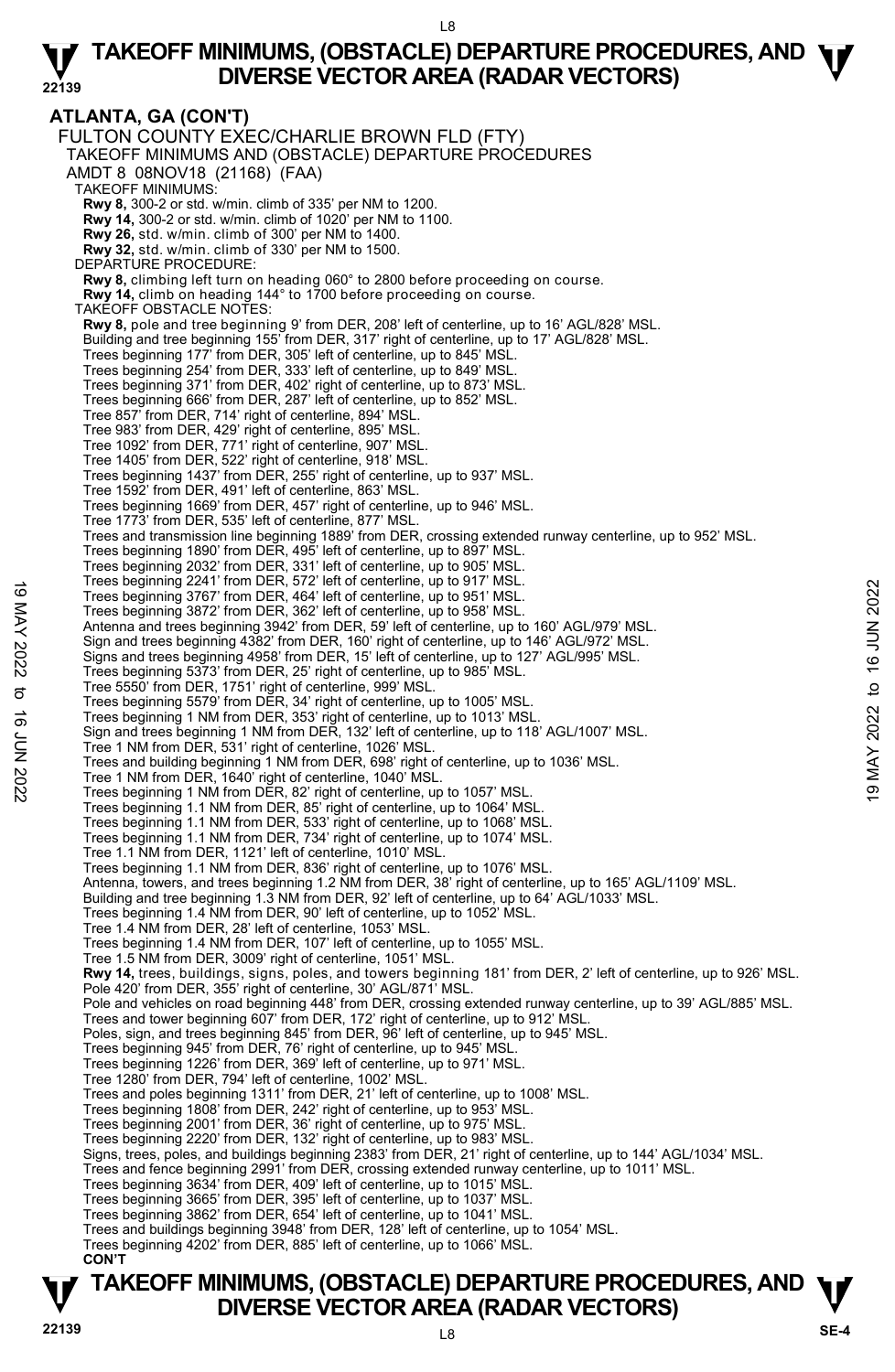#### L9

#### **22139 TAKEOFF MINIMUMS, (OBSTACLE) DEPARTURE PROCEDURES, AND**  $\Psi$ **<br>DIVERSE VECTOR AREA (RADAR VECTORS) DIVERSE VECTOR AREA (RADAR VECTORS)**

# **ATLANTA, GA (CON'T)**

FULTON COUNTY EXEC/CHARLIE BROWN FLD (FTY) (CON'T) **Rwy 14 (CON'T).** trees, tank, poles, and towers beginning 4296' from DER, 37' left of centerline, up to 1070' MSL. Trees beginning 4420' from DER, 9' right of centerline, up to 1042' MSL. Trees beginning 5016' from DER, 55' right of centerline, up to 1047' MSL. Trees beginning 5767' from DER, 136' right of centerline, up to 1050' MSL. Trees beginning 1.2 NM from DER, 97' right of centerline, up to 1060' MSL. Trees beginning 1.3 NM from DER, 1327' right of centerline, up to 1064' MSL. Trees beginning 1.3 NM from DER, 1728' right of centerline, up to 1067' MSL. Antennas and tower beginning 1.5 NM from DER, 605' left of centerline, up to 200' AGL/1099' MSL. Tower 1.5 NM from DER, 821' left of centerline, 200' AGL/1094' MSL. **Rwy 26**, trees beginning 30' from DER, 242' right of centerline, up to 824' MSL. Trees beginning 43' from DER, 471' left of centerline, up to 828' MSL. Trees beginning 498' from DER, 282' right of centerline, up to 841' MSL. Trees beginning 709' from DER, 331' right of centerline, up to 848' MSL. Tree 773' from DER, 357' left of centerline, 833' MSL. Trees beginning 780' from DER, 485' left of centerline, up to 839' MSL. Trees beginning 960' from DER, 327' left of centerline, up to 855' MSL. Trees beginning 1066' from DER, 574' right of centerline, up to 858' MSL. Tree 1159' from DER, 535' left of centerline, 863' MSL. Trees beginning 1323' from DER, 229' left of centerline, up to 867' MSL. Tree 2209' from DER, 662' right of centerline, 878' MSL. Trees beginning 2224' from DER, 704' right of centerline, up to 889' MSL. Trees beginning 2405' from DER, 758' right of centerline, up to 910' MSL. Tree 3366' from DER, 917' right of centerline, 915' MSL. Tree 3373' from DER, 1368' right of centerline, 920' MSL. Tree 3431' from DER, 1166' right of centerline, 921' MSL. Trees beginning 3489' from DER, 761' right of centerline, up to 924' MSL. Tower 5158' from DER, 25' left of centerline, 151' AGL/929' MSL. **Rwy 32,** trees and fence beginning 76' from DER, crossing extended runway centerline, up to 828' MSL. Tree 108' from DER, 504' left of centerline, 824' MSL. Tree 333' from DER, 524' right of centerline, 846' MSL. Tree 517' from DER, 168' left of centerline, 832' MSL. Tree 580' from DER, 292' left of centerline, 836' MSL. Trees beginning 627' from DER, 18' left of centerline, up to 849' MSL. Trees beginning 729' from DER, 61' right of centerline, up to 858' MSL. Tree 1730' from DER, 943' right of centerline, 864' MSL. Tree 1864' from DER, 299' left of centerline, 851' MSL. Tree 1880' from DER, 241' left of centerline, 853' MSL. Trees beginning 2082' from DER, 869' left of centerline, up to 908' MSL. Tree 2721' from DER, 968' right of centerline, 876' MSL. Trees beginning 2834' from DER, 529' right of centerline, up to 894' MSL. Tree 2937' from DER, 1063' left of centerline, 931' MSL. Trees beginning 2953' from DER, 72' left of centerline, up to 941' MSL. Tree 3111' from DER, 675' right of centerline, 897' MSL. Trees beginning 3134' from DER, 436' right of centerline, up to 916' MSL. Trees beginning 3618' from DER, 994' right of centerline, up to 917' MSL. Tree 3707' from DER, 907' right of centerline, 923' MSL. Trees beginning 3758' from DER, 978' right of centerline, up to 924' MSL. Trees beginning 3845' from DER, 1042' right of centerline, up to 940' MSL. Trees beginning 3964' from DER, 157' left of centerline, up to 946' MSL. Trees beginning 4087' from DER, 54' right of centerline, up to 947' MSL. Trees beginning 4554' from DER, 218' left of centerline, up to 950' MSL. HARTSFIELD-JACKSON ATLANTA INTL (ATL) TAKEOFF MINIMUMS AND (OBSTACLE) DEPARTURE PROCEDURES AMDT 8 10SEP20 (20254) (FAA) TAKEOFF MINIMUMS: **Rwy 9L,** 300-1 or std. w/min. climb of 270' per NM to 1200. DEPARTURE PROCEDURE: **Rwy 8R,** climb on heading 095° to 1500 before turning right. **Rwy 9L,** climb on heading 095° to 1400 before turning left. TAKEOFF OBSTACLE NOTES: **Rwy 8L,** trees beginning 855' from DER, 626' left of centerline, up to 62' AGL/1030' MSL. Trees beginning 930' from DER, 533' left of centerline, up to 1048' MSL. **Rwy 8R**, tree 345' from DER, 586' left of centerline, 57' AGL/1006' MSL. Tree 510' from DER, 503' left of centerline, 68' AGL/1013' MSL. Tower 4821' from DER, 1634' right of centerline, 139' AGL/1138' MSL. **Rwy 9L,** pole and antenna beginning 4805' from DER, 1729' left of centerline, up to 141' AGL/1137' MSL. **Rwy 10,** poles beginning 58' from DER, 467' right of centerline, up to 41' AGL/1016' MSL. **Rwy 26L**, building 1249' from DER, 751' left of centerline, 45' AGL/1059' MSL.<br>Pole 1895' from DER, 964' left of centerline, 66' AGL/1079' MSL. Trees beginning 2797' from DER, 563' left of centerline, up to 61' AGL/1097' MSL. Trees beginning 2897' from DER, 468' left of centerline, up to 70' AGL/1103' MSL. **CON'T**  19 Tree 333' from DER, 524' right of centerline, 846' MSL.<br>
Tree 537' from DER, 198' left of centerline, 836' MSL.<br>
Trees beginning 627' from DER, 18' left of centerline, app to 849' MSL.<br>
Trees beginning 627' from DER, 1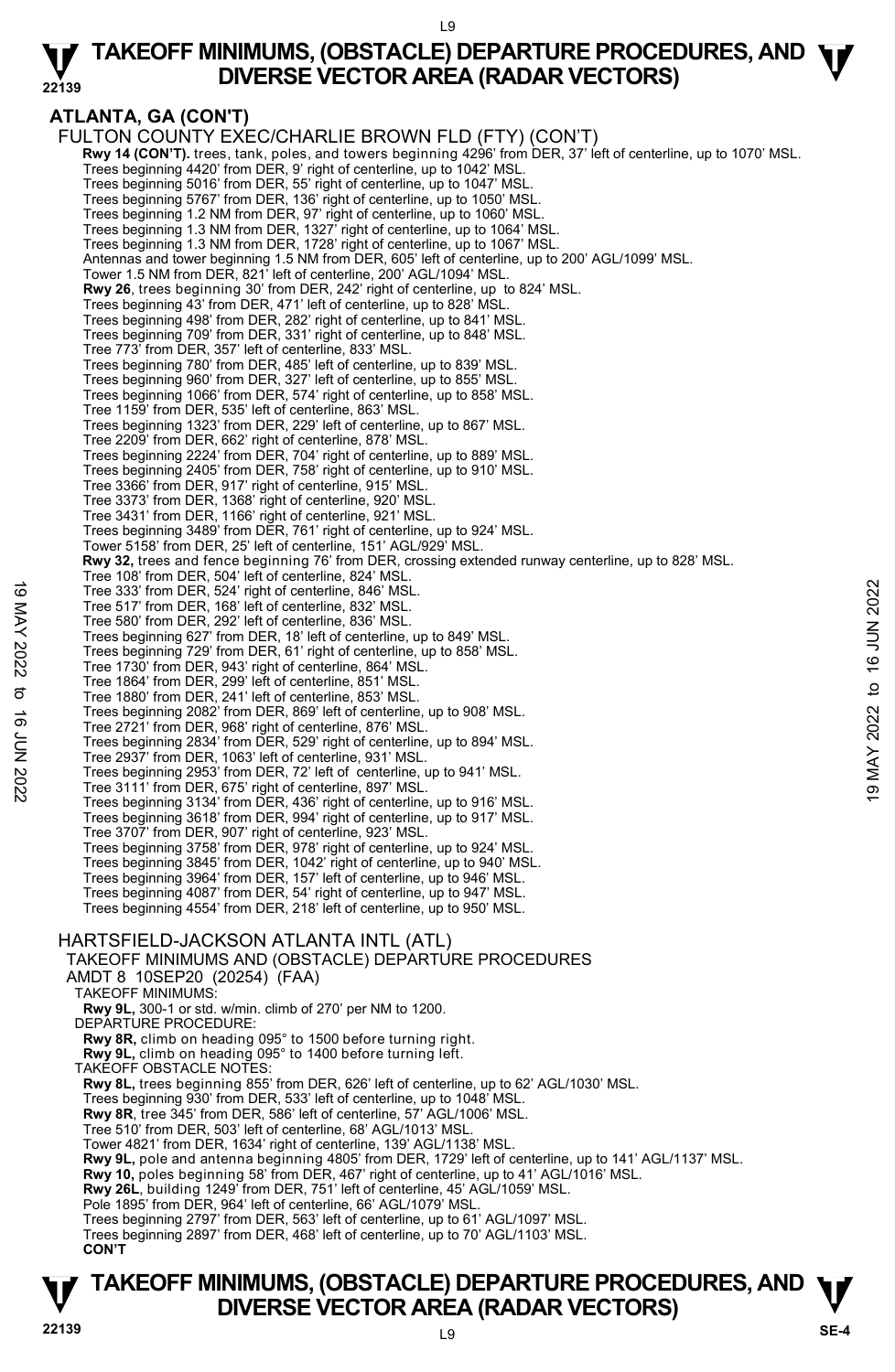#### **ATLANTA, GA (CON'T)**  HARTSFIELD-JACKSON ATLANTA INTL (ATL) (CON'T)  **Rwy 26R**, pole 531' from DER, 619' right of centerline, 36' AGL/1032' MSL. Tree 1749' from DER, 908' right of centerline, 40' AGL/1073' MSL. Trees and poles beginning 1797' from DER, 122' right of centerline, up to 1081' MSL. Tree 1988' from DER, 486' left of centerline, 1067' MSL. Trees beginning 2334' from DER, 386' left of centerline, up to 58' AGL/1077' MSL. Tree 2648' from DER, 1185' right of centerline, 60' AGL/1099' MSL. Tree 2680' from DER, 127' left of centerline, 1086' MSL. Trees beginning 2808' from DER, 131' left of centerline, up to 1091' MSL. Tree 2880' from DER, 863' left of centerline, 61' AGL/1093' MSL. Trees beginning 2945' from DER, 840' left of centerline, up to 53' AGL/1102' MSL. Trees beginning 3048' from DER, 61' left of centerline, up to 55' AGL/1103' MSL. Pole 3195' from DER, 998' right of centerline, 48' AGL/1101' MSL. Tree 3341' from DER, 695' right of centerline, 56' AGL/1103' MSL. Tree 3369' from DER, 501' right of centerline, 1104' MSL. Towers and trees beginning 3381' from DER, 111' right of centerline, up to 71' AGL/1128' MSL.<br>Tree 3586' from DER, 1082' left of centerline, 55' AGL/1105' MSL. Tree 3631' from DER, 1066' left of centerline, 56' AGL/1106' MSL. Trees beginning 3685' from DER, 1031' left of centerline, up to 66' AGL/1113' MSL.<br>Antenna, trees and pole beginning 4140' from DER, 689' right of centerline, up to 101' AGL/1137' MSL. **Rwy 27L,** elevator 3937' from DER, 1256' right of centerline, 103' AGL/1129' MSL. **Rwy 27R,** terrain 17' from DER, 287' left of centerline, 1020' MSL. Terrain 17' from DER, 413' left of centerline, 1022' MSL. Signs beginning 58' from DER, 292' left of centerline, up to 4' AGL/1024' MSL. Pole 1011' from DER, 730' right of centerline, 32' AGL/1046' MSL. Agricultural equipment 3567' from DER, 864' right of centerline, 89' AGL/1113' MSL.<br>Agricultural equipment 3674' from DER, 491' right of centerline, 96' AGL/1119' MSL. Elevator 3937' from DER, 203' right of centerline, 103' AGL/1129' MSL. Tree 4387' from DER, 999' right of centerline, 1141' MSL. **Rwy 28,** tree and catenary beginning 1949' from DER, 769' left of centerline, up to 39' AGL/1055' MSL. Tree 2026' from DER, 997' left of centerline, 50' AGL/1059' MSL. Sign 2428' from DER, 1026' left of centerline, 63' AGL/1067' MSL. Trees beginning 3158' from DER, 1208' left of centerline, up to 85' AGL/1097' MSL. NEWNAN COWETA COUNTY (CCO) TAKEOFF MINIMUMS AND (OBSTACLE) DEPARTURE PROCEDURES AMDT 3C 16JUL20 (20198) (FAA) DEPARTURE PROCEDURE: **Rwy 33,** climbing left turn on heading 270° to 2100 before proceeding on course. TAKEOFF OBSTACLE NOTES: **Rwy 15,** trees beginning 832' from DER, 346' left of centerline, up to 100' AGL/999' MSL. Trees beginning 253' from DER, 443' right of centerline, up to 100' AGL/944' MSL. **Rwy 33**, trees beginning 975' from DER, 21' right of centerline, up to 100' AGL/1051' MSL. Utility tower 1063' from DER, 320' right of centerline, 65' AGL/997' MSL. Fence 1286' from DER, 550' right of centerline, 25' AGL/1005' MSL. Trees beginning 167' from DER, 1' left of centerline, up to 100' AGL/1048' MSL. Utility towers beginning 135' from DER, 36' left of centerline, up to 65' AGL/1032' MSL. Tree 1684' from DER, 784' right of centerline, 100' AGL/1119' MSL. PAULDING-NORTHWEST ATLANTA (PUJ) Tree 2026' from DER, 997' left of centerline, 50' AGL/1059' MSL.<br>
Sign 2428' from DER, 1026' left of centerline, 63' AGL/1067' MSL.<br>
Trees beginning 3158' from DER, 1208' left of centerline, up to 85' AGL/1097' MSL.<br>
The s

TAKEOFF MINIMUMS AND (OBSTACLE) DEPARTURE PROCEDURES

AMDT 1 05MAY11 (11125) (FAA)

TAKEOFF OBSTACLE NOTES:

**Rwy 31,** trees beginning 213' from DER, left and right of centerline, up to 100' AGL/1399' MSL. Trees beginning 4202' from DER, left and right of centerline, up to 100' AGL/1419' MSL.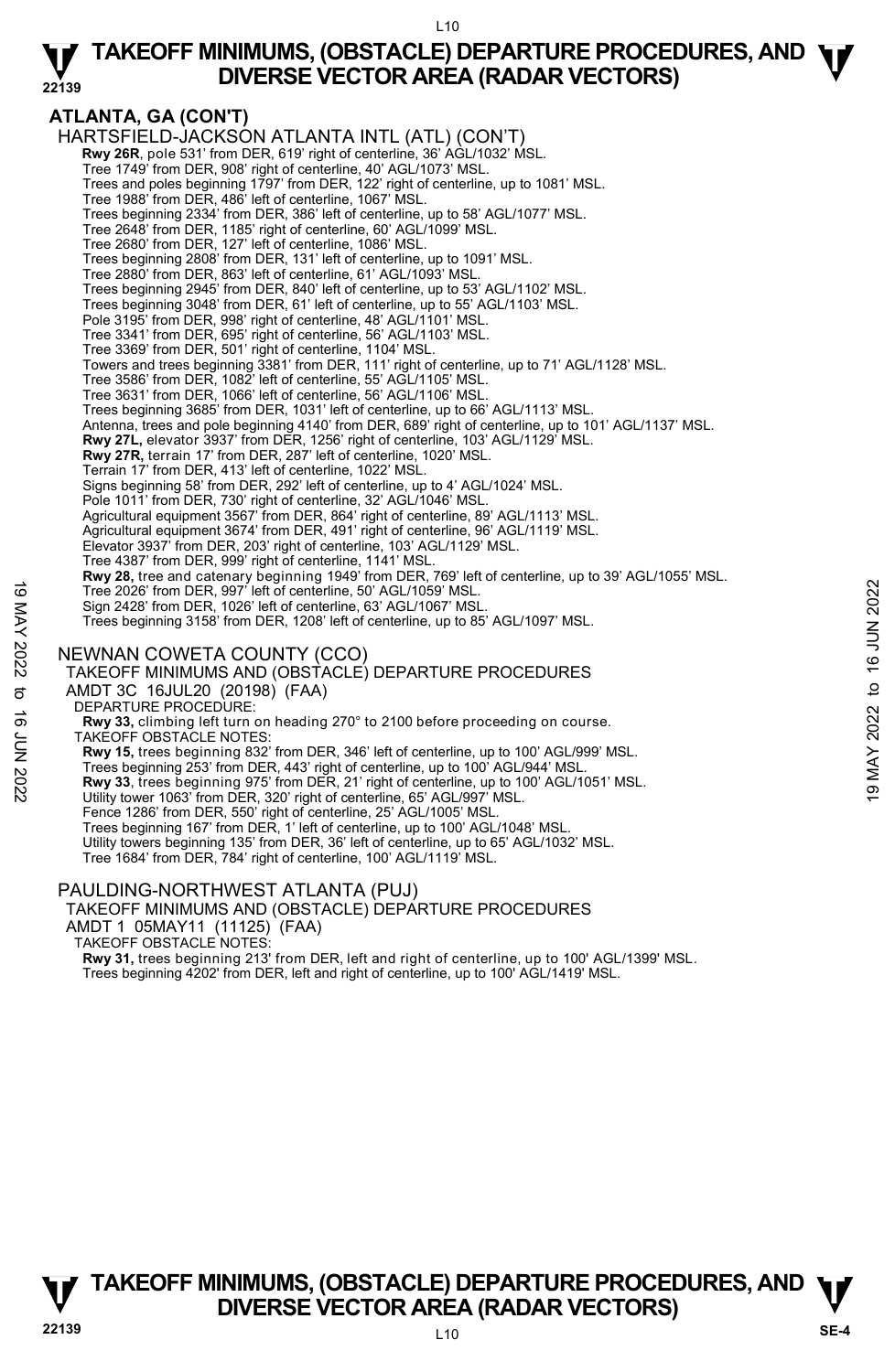**ATMORE, AL** 

ATMORE MUNI (0R1) TAKEOFF MINIMUMS AND (OBSTACLE) DEPARTURE PROCEDURES AMDT 2 01FEB18 (18032) (FAA) TAKEOFF OBSTACLE NOTES: **Rwy 18,** tree 8' from DER, 303' left of centerline, 50' AGL/323' MSL. Pole, vehicle on road beginning 77' from DER, 324' right of centerline, up to 309' MSL. Tree, transmission line beginning 206' from DER, 65' right of centerline, up to 70' AGL/351' MSL. Tree, transmission line, pole beginning 222' from DER, 57' left of centerline, up to 72' AGL/351' MSL. Trees beginning 2841' from DER, 156' right of centerline, up to 359' MSL. **Rwy 36,** vehicle on road 4' from DER, 227' left of centerline, 297' MSL. Tree, building beginning 75' from DER, 231' left of centerline, up to 305' MSL. Tree 76' from DER, 354' right of centerline, 303' MSL. Tree, vegetation beginning 76' from DER, 300' right of centerline, up to 34' AGL/317' MSL. Building 282' from DER, 239' left of centerline, up to 308' MSL.

Tree 449' from DER, 427' left of centerline, 323' MSL. Tree, pole beginning 464' from DER, 12' left of centerline, up to 341' MSL.

Tree 564' from DER, 553' right of centerline, 324' MSL.

Tree, pole beginning 663' from DER, 571' right of centerline, up to 346' MSL.

Vehicles on road 834' from DER, crossing centerline, up to 346' MSL.

Tree 2385' from DER, 1104' left of centerline, 347' MSL.

Tree 2612' from DER, 1116' left of centerline, 349' MSL.

### **AUBURN, AL**

AUBURN UNIVERSITY RGNL (AUO) TAKEOFF MINIMUMS AND (OBSTACLE) DEPARTURE PROCEDURES AMDT 1A 10NOV16 (16315) (FAA) TAKEOFF OBSTACLE NOTES: **Rwy 18,** tree 1127' from DER, 724' right of centerline, 769' MSL. Tree 1555' from DER, 659' right of centerline, 793' MSL. **Rwy 29,** tree 201' from DER, 505' left of centerline, 836' MSL. Trees beginning 231' from DER, 407' right of centerline, up to 828' MSL. Trees beginning 428' from DER, 312' left of centerline, up to 850' MSL. Tree and poles beginning 543' from DER, 327' right of centerline, up to 830' MSL. Trees beginning 600' from DER, 347' left of centerline, up to 857' MSL. Trees beginning 660' from DER, 561' right of centerline, up to 841' MSL. Trees beginning 1259' from DER, 521' left of centerline, up to 860' MSL. **Rwy 36,** terrain beginning 87' from DER, 392' right of centerline, up to 781' MSL. Tree 196' from DER, 377' right of centerline, 784' MSL. Tree 223' from DER, 507' left of centerline, 828' MSL. Trees beginning 371' from DER, 467' right of centerline, up to 855' MSL. Trees beginning 765' from DER, 265' right of centerline, up to 861' MSL. Tree 1113' from DER, 603' left of centerline, 831' MSL. **AUGUSTA, GA**  AUGUSTA RGNL AT BUSH FLD (AGS) 19 Me 19 ob 19 Mer 19 May 20, tree 201' from DER, 505' left of centerline, 836' MSL.<br>
Trees beginning 231' from DER, 407' right of centerline, up to 828' MSL.<br>
Trees beginning 428' from DER, 312' right of centerline, up t

TAKEOFF MINIMUMS AND (OBSTACLE) DEPARTURE PROCEDURES

AMDT 14 26JUL12 (21168) (FAA) TAKEOFF MINIMUMS:

**Rwy 8,** std. w/min. climb of 391' per NM to 2600 or 1700-2½ for climb in visual conditions.

**Rwy 17,** 200-1½ or std. w/min. climb of 268' per NM to 500. **Rwy 26,** 300-1¾ or std. w/min. climb of 324' per NM to 600.

DEPARTURE PROCEDURE:

**Rwy 8,** for climb in visual conditions: cross Augusta Rgnl at Bush Fld airport at or above 1700 before proceeding on course. When executing VCOA, notify ATC prior to departure.

**Rwy 17,** climb heading 172° to 900 before turning left. **Rwy 26,** climb heading 262° to 1000 before proceeding on course.

**Rwy 35,** climb heading 352° to 1200 before turning right.

TAKEOFF OBSTACLE NOTES:

**Rwy 8,** trees 2011' from DER, 379' left of centerline, up to 100' AGL/209' MSL.

**Rwy 17,** bush 746' from DER, 616' left of centerline, up to 14' AGL/158' MSL.

Trees beginning 1700' from DER, left and right of centerline, up to 100' AGL/339' MSL. **Rwy 26,** trees beginning 992' from DER, 294' left of center line, up to 100' AGL/355' MSL.

Trees beginning 1254' from DER, 175' right of centerline, up to 100' AGL/419' MSL.

Building 1344' from DER, 436' left of centerline, up to 31' AGL/175' MSL. Light pole 1015' from DER, 287' right of centerline, up to 31' AGL/175' MSL.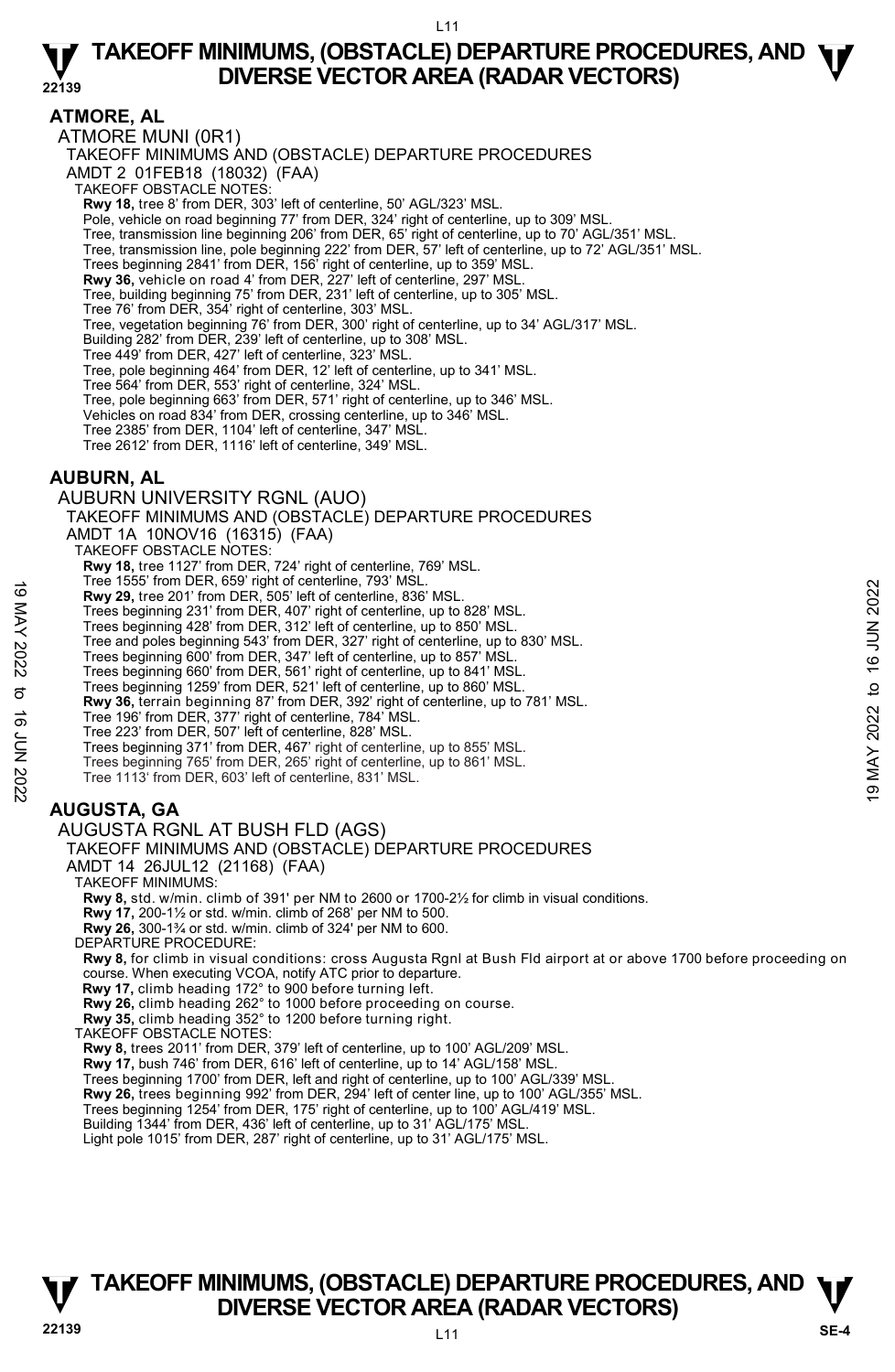# **AUGUSTA, GA (CON'T)**

DANIEL FLD (DNL)

TAKEOFF MINIMUMS AND (OBSTACLE) DEPARTURE PROCEDURES

AMDT 6 24JUL14 (21168) (FAA)

TAKEOFF MINIMUMS:

**Rwy 23,** std. w/min. climb of 250' per NM to 800. DEPARTURE PROCEDURE:

**Rwy 23,** climb heading 215° to 1300 before turning right. **Rwy 29,** climb heading 288° to 1000 before turning left.

TAKEOFF OBSTACLE NOTES:

**Rwy 5,** vehicles on road, poles, trees, signs, and wall beginning 16' from DER 1' left of centerline, up to 65' AGL/472' MSL.

Poles, trees, signs, buildings, and wall beginning 175' from DER, 40' right of centerline, up to 50' AGL/475' MSL.<br>Trees, buildings, and poles beginning 591' from DER, 37' left of centerline, up to 65' AGL/492' MSL.

- 
- Trees, poles, and building beginning 873' from DER, 170' right of centerline, up to 63' AGL/490' MSL.
- Poles, trees, tanks, and buildings beginning 1008' from DER, left and right of centerline, up to 90' AGL/508' MSL.<br>Poles, trees, and buildings beginning 1353' from DER, left and right of centerline, up to 95' AGL/525' MSL.
- 
- Poles, trees, and buildings beginning 1567' from DER, left and right of centerline, up to 95' AGL/540' MSL.
- Poles, trees, buildings, and towers beginning 2287' from DER, left and right of centerline, up to 135' AGL/557' MSL.
- **Rwy 11,** poles, trees, and buildings beginning 177' from DER, 360' left of centerline, up to 35' AGL/453' MSL.<br>Trees and pole beginning 188' from DER, 479' right of centerline, up to 53' AGL/472' MSL.
- 
- Vehicles on road, trees, poles, and buildings beginning 276' from DER, 2' right of centerline, up to 65' AGL/476' MSL.
- Trees, buildings, poles, and sign beginning 343' from DER, 10' left of centerline, up to 65' AGL/476' MSL.<br>Poles, trees, and buildings beginning 620' from DER, 11' right of centerline, up to 75' AGL/485' MSL.
- 

Poles, trees, and building beginning 845' from DER, 7' left of centerline, up to 80' AGL/491' MSL.

Pole, building, and trees beginning 1109' from DER, 9' right of centerline, up to 85' AGL/495' MSL.

 Building 2240' from DER, 518' right of centerline, 106' AGL/509' MSL. **Rwy 23,** trees beginning 9' from DER, 141' right of centerline, up to 30' AGL/402' MSL.

- Trees beginning 11' from DER, 195' left of centerline, up to 25' AGL/398' MSL.
- Trees beginning 105' from DER, left and right of centerline, up to 112' AGL/430' MSL.
- **Rwy 29,** trees, buildings, and poles beginning from DER, 192' right of centerline, up to 75' AGL/508' MSL.
- Vehicles on road, trees, buildings, pole, and sign beginning 4' from DER, 131' left of centerline, up to 40' AGL/472' MSL. Trees and poles beginning 354' from DER, 22' right of centerline, up to 95' AGL/535' MSL. Vehicles on road, trees, buildings, and poise beginning 4' from DER, 192 tight of centerline, up to 10° AGL/30° MSL.<br>
Trees and poles beginning 354' from DER, 22' right of centerline, up to 16' AGL/472' MSL.<br>
Trees and p
	- Tower and trees beginning 879' from DER, 6' left of centerline, up to 80' AGL/501' MSL.
	-

### **BAINBRIDGE, GA**

### DECATUR COUNTY INDUSTRIAL AIR PARK (BGE)

TAKEOFF MINIMUMS AND (OBSTACLE) DEPARTURE PROCEDURES

ORIG 30JUL09 (09211) (FAA) TAKEOFF OBSTACLE NOTES:

**Rwy 14,** trees beginning 938' from DER, 238' right of centerline, up to 100' AGL/249' MSL.

**Rwy 27,** trees beginning 1050' from DER, 52' right of centerline, up to 100' AGL/196' MSL.

Tree 1527' from DER, 63' left of centerline, 100' AGL/192' MSL.

### **BAXLEY, GA**

BAXLEY MUNI (BHC) TAKEOFF MINIMUMS AND (OBSTACLE) DEPARTURE PROCEDURES AMDT 1 31MAY12 (12152) (FAA) DEPARTURE PROCEDURE: **Rwy 26,** climb heading 261° to 800 before turning north. TAKEOFF OBSTACLE NOTES: **Rwy 8,** trees beginning 13' from DER, 149' left of centerline, up to 70' AGL/285' MSL. Trees beginning 749' from DER, 465' right of centerline, up to 97' AGL/278' MSL. Poles beginning 764' from DER, 392' right of centerline, up to 24' AGL/234' MSL. **Rwy 26,** trees beginning 41' from DER, 287' left of centerline, up to 88' AGL/295' MSL. Trees beginning 227' from DER, 30' right of centerline, up to 80' AGL/285' MSL.

# **BAY MINETTE, AL**

BAY MINETTE MUNI (1R8) TAKEOFF MINIMUMS AND (OBSTACLE) DEPARTURE PROCEDURES ORIG 15MAR07 (07074) (FAA) TAKEOFF OBSTACLE NOTES: **Rwy 8,** brush 115' from DER, 80' left of centerline, 5' AGL/253' MSL. **Rwy 26,** trees 1190' from DER, on centerline, 35' AGL/242' MSL. Brush 135' from DER, 91' left of centerline, 5' AGL/212' MSL. Tree 5494' from DER, 84' right of centerline, 100' AGL/348' MSL.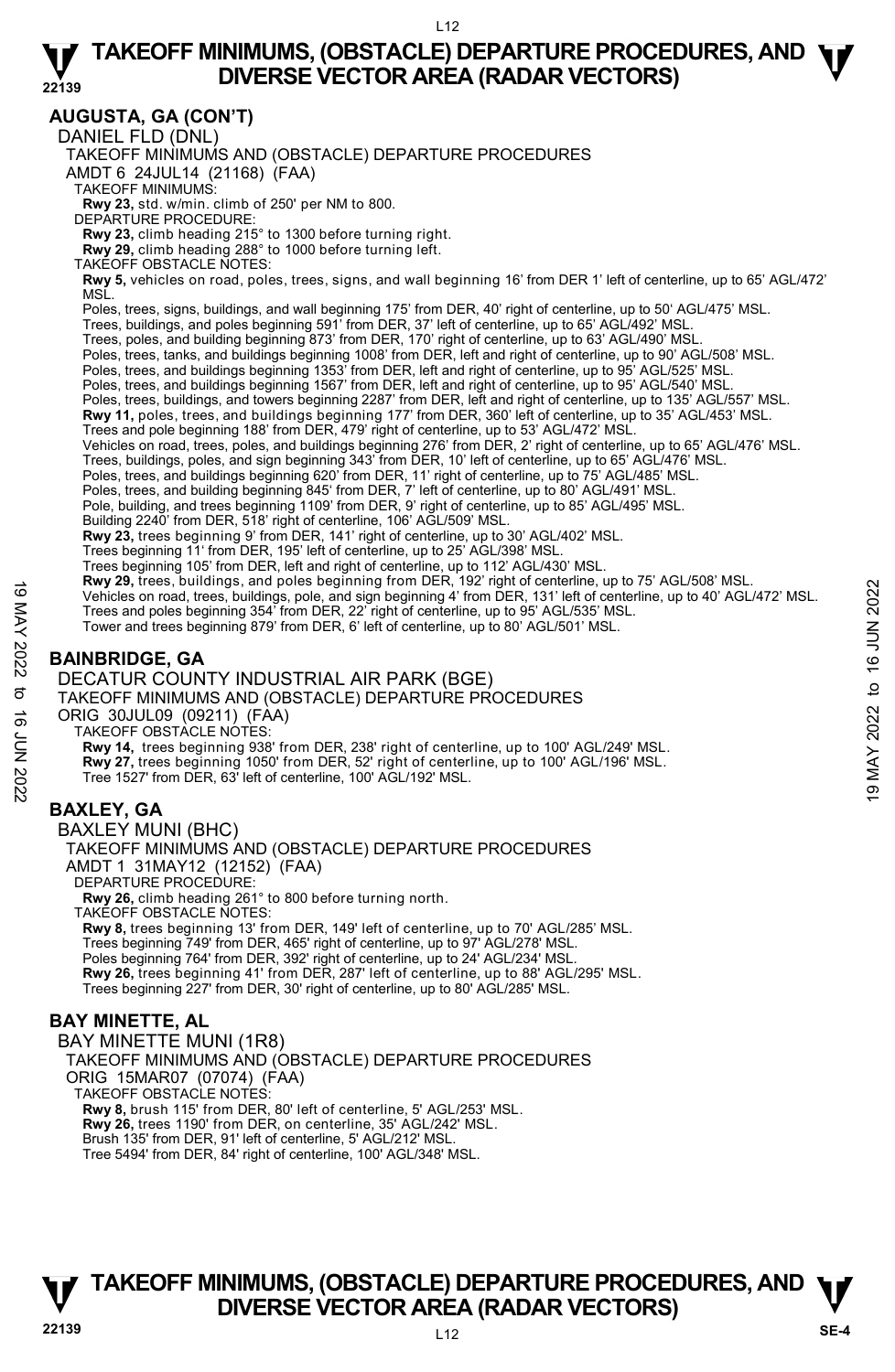**22139** 

# **BESSEMER, AL**

BESSEMER (EKY)

TAKEOFF MINIMUMS AND (OBSTACLE) DEPARTURE PROCEDURES

ORIG 10MAY07 (07130) (FAA)

TAKEOFF OBSTACLE NOTES:

**Rwy 5,** numerous trees beginning 147' from DER, 33' left of centerline, up to 100' AGL/859' MSL.

Numerous trees beginning 36' from DER, 8' right of centerline, up to 100' AGL/769' MSL.

**Rwy 23,** terrain beginning 33' from DER, 102' left of centerline, up to 709' MSL.

Tree 74' from DER, 163' right of centerline, 50' AGL/714' MSL.

Tree 175' from DER, 439' left of centerline, 11' AGL/710' MSL.

### **BIRMINGHAM, AL**

BIRMINGHAM-SHUTTLESWORTH INTL (BHM)

TAKEOFF MINIMUMS AND (OBSTACLE) DEPARTURE PROCEDURES

AMDT 8 24MAY18 (18144) (FAA)

TAKEOFF MINIMUMS:

**Rwy 6,** 300-2 w/ min. climb of 285' per NM to 1800 or std. w/min. climb of 435' per NM to 1300 or 1800-3 for VCOA. **Rwy 18,** 600-3 w/ min. climb of 225' per NM to 1300 or std. w/ min. climb of 455' per NM to 1500 or 1800-3 for VCOA. **Rwy 24,** std. w/ min. climb of 280' per NM to 1400. **Rwy 36,** 300- 2¼ or std. w/min. climb of 565' per NM to 1000.

DEPARTURE PROCEDURE:

**Rwy 6,** climb heading 058° to 1500 before proceeding on course.

**Rwy 18,** climb heading 183° to 2300 before proceeding on course.

**Rwy 24,** climb heading 238° to 2300 before proceeding on course.

**Rwy 36,** climb heading 003° to 1400 before proceeding on course.

VCOA:

**Rwys 6, 18,** obtain ATC approval for VCOA when requesting IFR clearance. Climb in visual conditions to cross Birmingham- Shuttlesworth Intl at or above 2300 before proceeding on course.

TAKEOFF OBSTACLE NOTES:

**Rwy 6,** building 154' from DER, 401' right of centerline, 14' AGL/656' MSL.

Terrain 704' from DER, 652' left of centerline, 671' MSL.

Terrain 950' from DER, 674' right of centerline, 692' MSL. Terrain 957' from DER, 682' left of centerline, 675' MSL.

Terrain 1226' from DER, 654' right of centerline, 713' MSL.

- Terrain 1259' from DER, 705' left of centerline, 684' MSL.
- Terrain beginning 1383' from DER, 391' right of centerline, up to 718' MSL. Terrain beginning 1387' from DER, 272' left of centerline, up to 706' MSL.
- 
- Tree, terrain, traverse ways and fence beginning 1450' from DER, 33' right of centerline, up to 767' MSL. Ferrain 901 1941 in UERT, 401 1910 to Cellemine, 14 AGL/050 MSL.<br>
Terrain 950' from DER, 652' left of centerline, 671' MSL.<br>
Terrain 950' from DER, 674' right of centerline, 692' MSL.<br>
Terrain 1226' from DER, 674' right o

Terrain beginning 1621' from DER, 166' left of centerline, up to 718' MSL.

Terrain beginning 1753' from DER, 5' left of centerline, up to 721' MSL.

Terrain beginning 1805' from DER, 110' left of centerline, up to 727' MSL.

Terrain and traverse way beginning 1917' from DER, 708' left of centerline, up to 730' MSL.

Terrain beginning 1993' from DER, 112' left of centerline, up to 731' MSL. Terrain and traverse way beginning 2111' from DER, 321' left of centerline, up to 734' MSL.

Terrain beginning 2275' from DER, 111' left of centerline, up to 737' MSL.

Traverse way and terrain beginning 2346' from DER, 325' left of centerline, up to 739' MSL. Pole, terrain and fences beginning 2449' from DER, 48' right of centerline, up to 43' AGL/769' MSL.

- Terrain beginning 497' from DER,109' left of centerline, up to 742' MSL.
- Traverse way 2554' from DER, 531' left of centerline, 744' MSL.
- Trees, terrain, traverse way and poles beginning 2608' from DER, 25' left of centerline, up to 779' MSL.
- Tree, terrain and pole beginning 2846' from DER, 169' right of centerline, up to 782' MSL.
- Tree, terrain, pole and lighting beginning 2983' from DER, 111' left of centerline, up to 800' MSL.
- Tree and fence beginning 3007' from DER, 47' right of centerline, up to 788' MSL.

Trees and terrain beginning 3071' from DER, 59' right of centerline, up to 800' MSL.

Pole and terrain beginning 3220' from DER, 410' left of centerline, up to 44' AGL/811' MSL.

Tree and terrain beginning 3308' from DER, 236' right of centerline, up to 809' MSL. Trees, terrain and pole beginning 3320' from DER, 96' left of centerline, up to 816' MSL.

Trees, terrain and fences beginning 3529' from DER, 53' right of centerline, up to 810' MSL.

- Tree, terrain and pole beginning 3567' from DER, 154' left of centerline, up to 832' MSL.
- Trees, terrain and pole beginning 3717' from DER, 31' left of centerline, up to 841' MSL. Trees and terrain beginning 3978' from DER, 14' left of centerline, up to 865' MSL.

Trees and poles beginning 4099' from DER, 123' left of centerline, up to 870' MSL.

Trees beginning 5066' from DER, 518' left of centerline, up to 878' MSL. Tree 5192' from DER, 1364' left of centerline, 883' MSL.

Trees beginning 5202' from DER, 973' left of centerline, up to 884' MSL.

Tower, trees, terrain and pole beginning 5260' from DER, 62' left of centerline, up to 97' AGL/897' MSL.

Trees beginning 5916' from DER, 159' right of centerline, up to 814' MSL.

Trees beginning 1 NM from DER, 14' right of centerline, up to 822' MSL.

Trees beginning 1.3 NM from DER, 1745' left of centerline, up to 901' MSL.

Tree 1.6 NM from DER, 2148' left of centerline, 913' MSL.

**CON'T**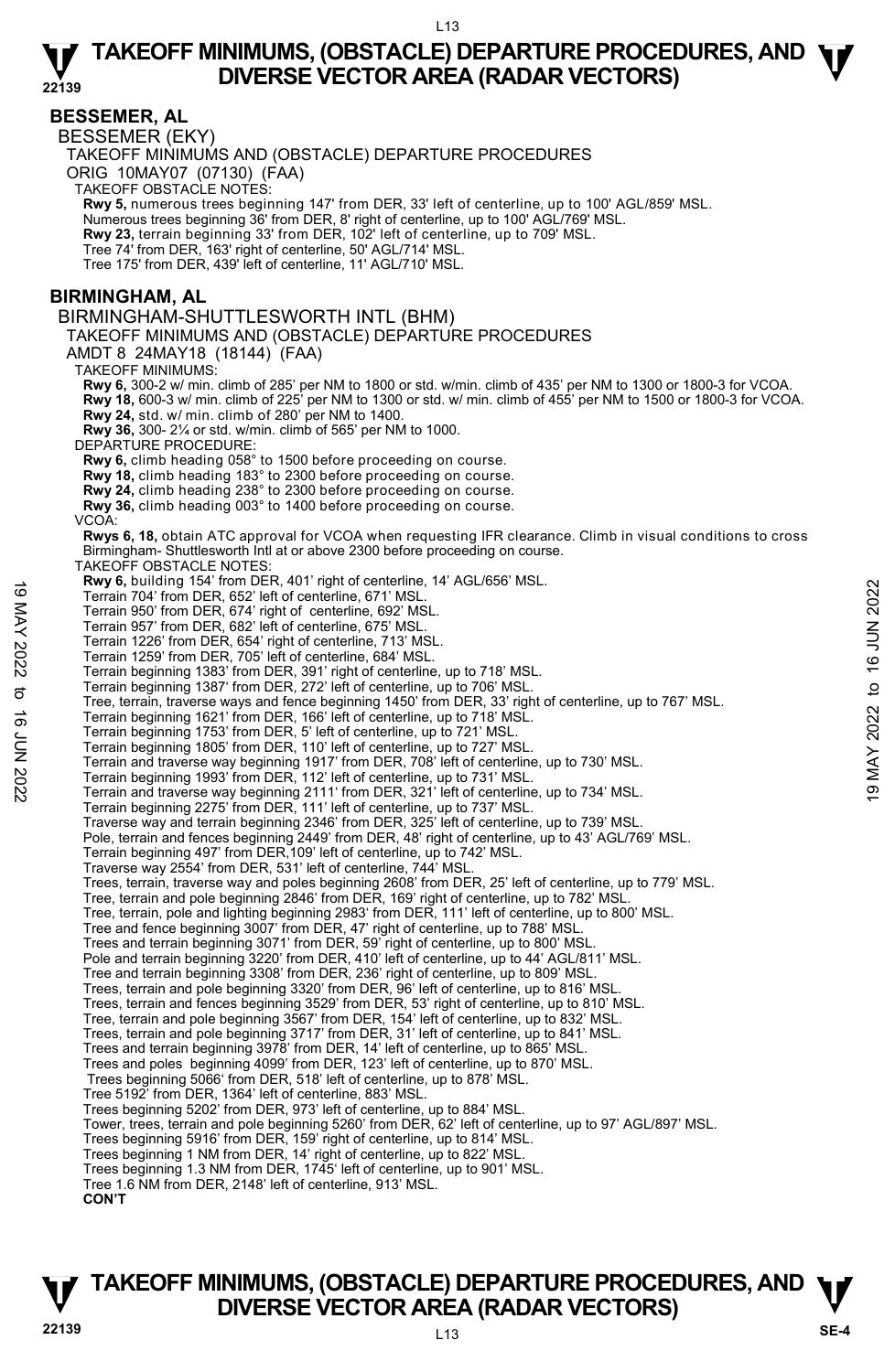L14

# **TAKEOFF MINIMUMS, (OBSTACLE) DEPARTURE PROCEDURES, AND**  $\Psi$ **<br>DIVERSE VECTOR AREA (RADAR VECTORS) DIVERSE VECTOR AREA (RADAR VECTORS)**

#### **22139 BIRMINGHAM, AL (CON'T)**  BIRMINGHAM-SHUTTLESWORTH INTL (BHM) (CON'T)  **Rwy 18,** terrain 372' from DER, 543' right of centerline, 648' MSL. Terrain beginning 536' from DER, 453' right of centerline, up to 672' MSL. Poles, traverse ways and trees beginning 771' from DER, 58' left of centerline, up to 71' AGL/701' MSL. Trees and pole beginning 1084' from DER, 125' right of centerline, up to 686' MSL. Trees beginning 1220' from DER, 96' right of centerline, up to 690' MSL Trees beginning 1330' from DER, 209' right of centerline, up to 695' MSL. Trees and poles beginning 1367' from DER, on centerline, up to 704' MSL. Trees and pole beginning 1640' from DER, 34' left of centerline, up to 704' MSL. Trees and pole beginning 1674' from DER, 16' left of centerline, up to 709' MSL. Trees and poles beginning 1767' from DER, 14' left of centerline, up to 80' AGL/717' MSL. Trees, sign and pole beginning 2148' from DER, 218' left of centerline, up to 724' MSL. Tower and trees beginning 2546' from DER, 44' left of centerline, up to 99' AGL/749' MSL. Tree 2813' from DER, 167' right of centerline, 724' MSL. Trees beginning 2824' from DER, 199' right of centerline, up to 730' MSL. Trees beginning 2958' from DER, 39' right of centerline, up to 732' MSL. Spire 4511' from DER, 1449' right of centerline, 126' AGL/753' MSL. Transmission lines and trees beginning 4715' from DER, 1068' left of centerline, up to 102' AGL/802' MSL. Trees beginning 4969' from DER, 1024' left of centerline, up to 803' MSL. Trees beginning 5057' from DER, 1185' left of centerline, up to 809' MSL. Trees and transmission line, pole beginning 5168' from DER, 221' left of centerline, up to 813' MSL. Antenna 5409' from DER, 1145' right of centerline, 110' AGL/774' MSL. Trees beginning 5581' from DER, 454' left of centerline, up to 819' MSL. Tree 5591' from DER, 48' right of centerline, 781' MSL. Trees and transmission line beginning 5680' from DER, 254' left of centerline, up to 837' MSL. Tree 5757' from DER, 562' right of centerline, 782' MSL. Trees, building and transmission line beginning 5812' from DER, 58' left of centerline, up to 838' MSL. Tree 5993' from DER, 17' right of centerline, 787' MSL. Trees and transmission lines beginning 5997' from DER, 299' left of centerline, up to 842' MSL. Trees and poles beginning 1 NM from DER, 819' left of centerline, up to 844' MSL. Transmission line 1.1 NM from DER, 2018' left of centerline, 129' AGL/891' MSL. Poles, trees and transmission line beginning 1.1 NM from DER, 321' left of centerline, up to 126' AGL/893' MSL. Trees beginning 1.2 NM from DER, 703' left of centerline, up to 897' MSL. Tree 1.2 nm from DER, 560' right of centerline, 826' MSL. Trees beginning 1.2 NM from DER, 118' left of centerline, up to 906' MSL. Trees beginning 1.2 NM from DER, 220' right of centerline, up to 843' MSL. Trees beginning 1.3 NM from DER, 60' right of centerline, up to 864' MSL. Trees and pole beginning 1.3 NM from DER, 94' left of centerline, up to 971' MSL. Trees, Building, and pole beginning 1.4 NM from DER, 800' left of centerline, up to 1041' MSL. Trees, poles, transmission line, tank and water tower beginning 1.5 NM from DER, 426' left of centerline, up to 1139' MSL. Tower, antenna, trees, pole and buildings beginning 1.7 NM from DER, 1' left of centerline, up to 150' AGL/1219' MSL. Tree 1.7 NM from DER, 203' right of centerline, 925' MSL. Trees beginning 1.8 NM from DER, 94' right of centerline, up to 1017' MSL. Buildings and trees beginning 1.9 NM from DER, 3' right of centerline, up to 1106' MSL. Tree 2 NM from DER, 1019' right of centerline, 1120' MSL. Trees beginning 2 NM from DER, 127' right of centerline, up to 1134' MSL. Trees, pole, buildings and towers beginning 2.1 NM from DER, 423' right of centerline, up to 1167' MSL. Towers, trees, water tower, antenna and building beginning 2.2 NM from DER, 807' right of centerline, up to 114' AGL/1172' MSL. **Rwy 24,** lighting 7' from DER, 5' right of centerline, 1' AGL/604' MSL. Lighting 7' from DER, 5' left of centerline, 2' AGL/604' MSL. Tree 991' from DER, 561' left of centerline, 642' MSL. Trees beginning 1057' from DER, 648' left of centerline, up to 663' MSL. Tree and sign beginning 1610' from DER, 757' left of centerline, up to 673' MSL. Tree 2636' from DER, 1172' left of centerline, 690' MSL. **Rwy 36,** traverse way, fences, terrain and tree beginning 159' from DER, 505' right of centerline, up to 16' AGL/661' MSL. Terrain 192' from DER, 493' left of centerline, 653' MSL. Tree 326' from DER, 528' left of centerline, 682' MSL. Trees, terrain, poles, fences and vegetation beginning 467' from DER, 2' right of centerline, up to 726' MSL. Tree 576' from DER, 532' left of centerline, 696' MSL. Trees and terrain beginning 792' from DER, 215' left of centerline, up to 728' MSL. Trees and terrain beginning 986' from DER, 122' left of centerline, up to 729' MSL. Trees beginning 1332' from DER, 106' left of centerline, up to 745' MSL Trees, pole and traverse way beginning 1378' from DER, 188' left of centerline, up to 750' MSL. Trees and terrain beginning 1632' from DER, 82' left of centerline, up to 768' MSL. Tree, terrain and vegetation beginning 1921' from DER, 76' right of centerline, up to 738' MSL. Terrain beginning 2189' from DER, 433' right of centerline, up to 753' MSL. Trees and terrain beginning 2331' from DER, 38' right of centerline, up to 785' MSL. Tterrain and tree beginning 2444' from DER, 17' left of centerline, up to 772' MSL. Terrain beginning 2714' from DER, 356' left of centerline, up to 775' MSL. Trees, vegetation, terrain and poles beginning 2816' from DER, on centerline, up to 839' MSL. Trees, terrain and poles beginning 2877' from DER, 3' left of centerline, up to 846' MSL. Trees and terrain beginning 3808' from DER, 44' right of centerline, up to 870' MSL.  **CON'T**  19 Transmission line 1.1 NM from DER, 2018 left of centerline, 129 AGL/891' MSL.<br>
Poles, trees beginning 1.2 NM from DER, 703' left of centerline, up to 321' left of centerline, up to 126' AGL/893' MSL.<br>
Trees beginning 1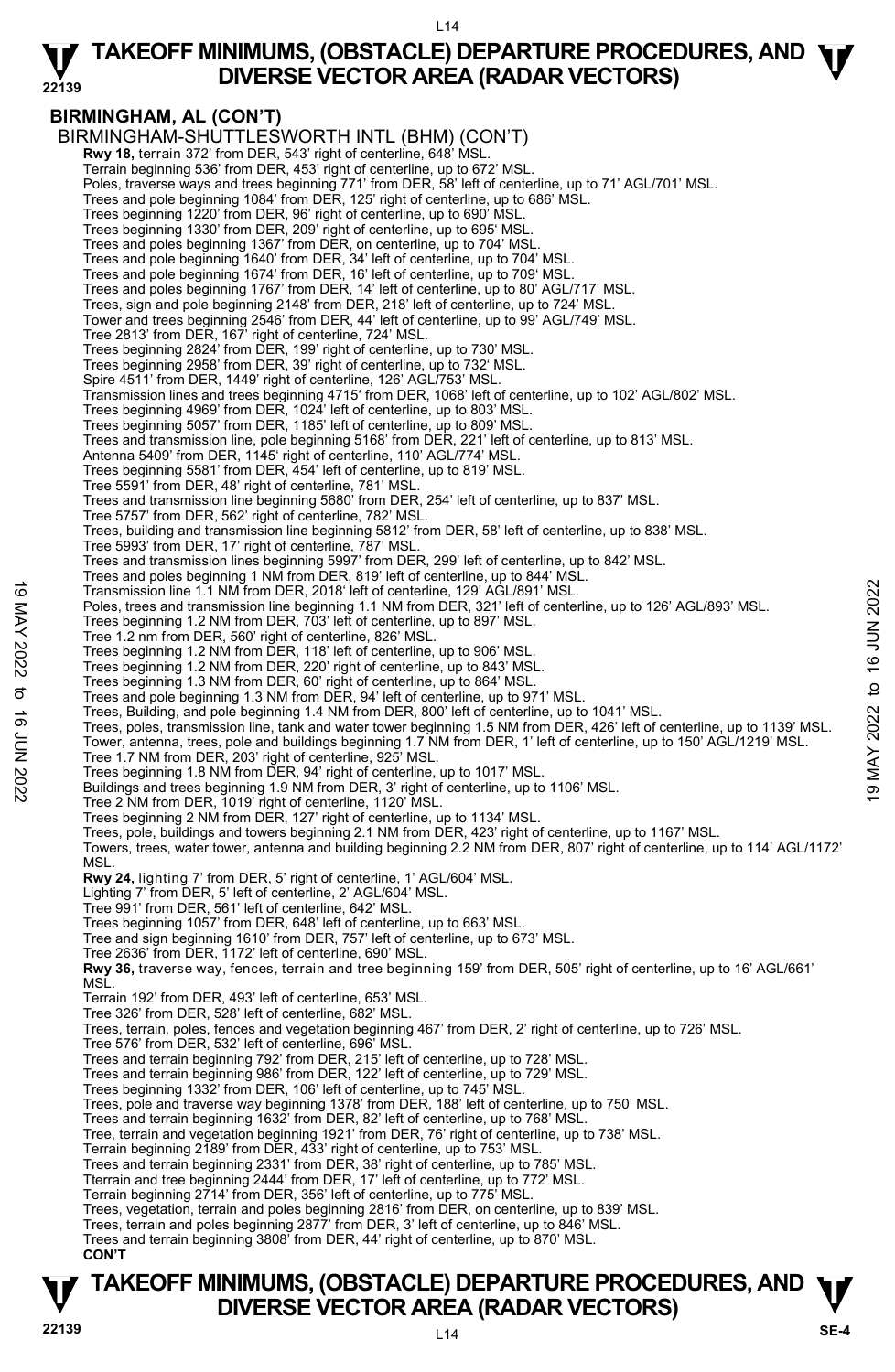L15

### **22139 TAKEOFF MINIMUMS, (OBSTACLE) DEPARTURE PROCEDURES, AND**  $\Psi$ **<br>DIVERSE VECTOR AREA (RADAR VECTORS) DIVERSE VECTOR AREA (RADAR VECTORS)**

# **BIRMINGHAM, AL (CON'T)**

BIRMINGHAM-SHUTTLESWORTH INTL (BHM) (CON'T)

 **Rwy 36 (CON'T),** trees, terrain and pole beginning 4114' from DER, 20' right of centerline, up to 872' MSL.

Trees beginning 4345' from DER, 864' right of centerline, up to 105' AGL/875' MSL.

Trees, terrain, building and poles beginning 4427' from DER, on centerline, up to 879' MSL.

Trees and traverse way beginning 5381' from DER, 183' left of centerline, up to 852' MSL.

Tree 5435' from DER, 1013' left of centerline, 861' MSL.

Tree and poles beginning 5465' from DER, 44' left of centerline, up to 864' MSL.

Trees, poles and traverse way beginning 5529' from DER, 85' left of centerline, up to 870' MSL.

Trees beginning 5653' from DER, 320' left of centerline, up to 874' MSL.

Trees, vegetation, pole, traverse way and building beginning 5707' from DER, 143' left of centerline, up to 879' MSL.

Trees and traverse way beginning 5913' from DER, 175' left of centerline, up to 887' MSL.

Trees, tower, traverse way, pole, terrain and building beginning 1 nm from DER, 32' left of centerline, up to 908' MSL.<br>Trees and poles beginning 1.1 NM from DER, 1193' right of centerline, up to 907' MSL.

Tree 1.7 NM from DER, 262' left of centerline, 109' AGL/919' MSL.

# **BLAIRSVILLE, GA**

BLAIRSVILLE (DZJ)

TAKEOFF MINIMUMS AND (OBSTACLE) DEPARTURE PROCEDURES ORIG 18SEP14 (14261) (FAA)

TAKEOFF MINIMUMS:

**Rwys 8, 26,** 2700-3 for climb in visual conditions.

DEPARTURE PROCEDURE:

**Rwy 8,** for climb in visual conditions: cross Blairsville airport at or above 4500 MSL before proceeding on course. When executing VCOA, notify ATC prior to departure.

**Rwy 26,** for climb in visual conditions: cross Blairsville airport at or above 4500 MSL before proceeding on course. When executing VCOA, notify ATC prior to departure.

TAKEOFF OBSTACLE NOTES:

**Rwy 8,** vehicles on roadway beginning 1452' from DER, left and right of centerline, up to 15' AGL/1934' MSL.<br>Trees beginning 1354' from DER, 334' right of centerline, up to 100' AGL/2059' MSL.

Trees beginning 1644' from DER, 3' left of centerline, up to 100' AGL/2539' MSL.

Tower 1.75 NM from DER, 559' left of centerline, 150' AGL/2550' MSL.

**Rwy 26,** vehicles on roadway beginning 939' from DER, left and right of centerline, up to 15' AGL/1974' MSL.<br>Trees beginning 435' from DER, 132' right of centerline, up to 100' AGL/2239' MSL. Trees beginning 1644' from DER, 3' left of centerline, up to 100' AGL/2539' MSL.<br>
Tower 1.75 NM from DER, 559' left of centerline, up to 100' AGL/2539' MSL.<br>
New 26, vehicles on roadway beginning 939' from DER, left and r

Trees beginning 419' from DER, 534' left of centerline, up to 100' AGL/2059' MSL.

Trees beginning 1.22 NM from DER, 2394' left of centerline, up to 100' AGL/2259' MSL.

# **BLAKELY, GA**

EARLY COUNTY (BIJ)

TAKEOFF MINIMUMS AND (OBSTACLE) DEPARTURE PROCEDURES

ORIG 14FEB08 (08045) (FAA)

TAKEOFF OBSTACLE NOTES:

**Rwy 5,** trees beginning 12' from DER, 214' left of centerline, up to 100' AGL/319' MSL.

Trees beginning 17' from DER, 122'right of centerline, up to 100' AGL/329' MSL.

Vehicles on roadway, beginning 416' from DER, left and right of centerline, up to 17' AGL/236' MSL.

Trains on railroad tracks beginning 883' from DER, 684' left of centerline, up to 23' AGL/242' MSL.

**Rwy 23,** trees beginning at DER, 2924' right of centerline, up to 100' AGL/319' MSL.

Trees beginning 417' from DER, left and right of centerline, up to 100' AGL/319' MSL.

Vehicles on roadway, 537' from DER, 628'.right of centerline, up to 17'AGL/236' MSL. Buildings 1418' from DER, 203' left of centerline, up to 50' AGL/269' MSL.

# **BREWTON, AL**

BREWTON MUNI (12J) TAKEOFF MINIMUMS AND (OBSTACLE) DEPARTURE PROCEDURES AMDT 2 11MAR10 (10070) (FAA)

TAKEOFF MINIMUMS:

**Rwys 18, 36,** NA-Closed Indef.

TAKEOFF OBSTACLE NOTES:

**Rwy 6,** trees 141' from DER, 33' left of centerline, 25' AGL/121' MSL.

**Rwy 12,** trees 199' from DER, 495' right of centerline, 57' AGL/156' MSL. Vehicle on road, 1906' from DER, 456' right of centerline, 15' AGL/156' MSL.

**Rwy 24,** trees 380' from DER, 135' left of centerline, 25' AGL, 127' MSL. **Rwy 30,** trees 92' from DER, 391' right of centerline, 46' AGL/126' MSL.

Trees, 2654' from DER, 1129' left of centerline, 91' AGL/161' MSL.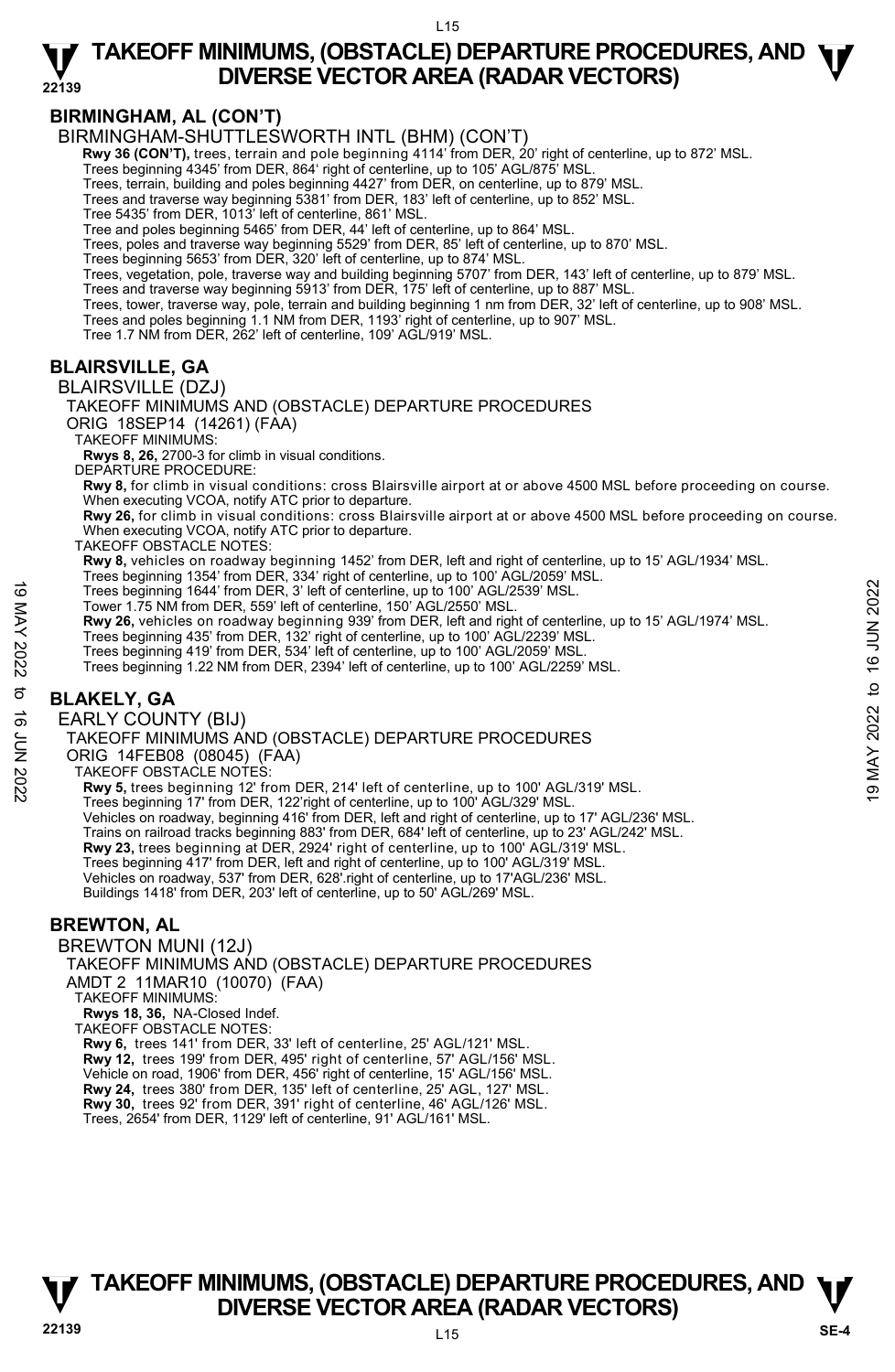### **BRUNSWICK, GA**

BRUNSWICK GOLDEN ISLES (BQK) TAKEOFF MINIMUMS AND (OBSTACLE) DEPARTURE PROCEDURES ORIG 03AUG06 (06215) (FAA) TAKEOFF OBSTACLE NOTES: **Rwy 7**, tree 1380' from DER, 840' right of centerline,38' AGL/57' MSL. **Rwy 25,** multiple trees beginning 1259' from DER, 688' right of centerline, up to 50'AGL/74' MSL. **BUTLER, AL**  BUTLER/CHOCTAW COUNTY (09A) TAKEOFF MINIMUMS AND (OBSTACLE) DEPARTURE PROCEDURES AMDT 1 26MAY16 (22027) (FAA) TAKEOFF MINIMUMS: **Rwy 30,** 300-1½ or std. w/min. climb of 255' per NM to 400. TAKEOFF OBSTACLE NOTES: **Rwy 12,** trees beginning 1' from DER, 312' left of centerline, up to 208' MSL. Pole 349' from DER, 493' right of centerline, 24' AGL/144' MSL. Pole 472' from DER, 411' right of centerline, 29' AGL/151' MSL. Trees beginning 731' from DER, crossing centerline, up to 162' MSL. Tree 881' from DER, 64' right of centerline, 163' MSL. Trees beginning 1073' from DER, 519' right of centerline up to 187' MSL. Trees, pole beginning 1252' from DER, 27' left of centerline, up to 199' MSL. Trees beginning 1288' from DER, 93' right of centerline, up to 192' MSL. Trees beginning 1476' from DER, 29' right of centerline, up to 193' MSL. Trees beginning 1548' from DER, 516' right of centerline, up to 201' MSL. Trees beginning 2006' from DER, 860' right of centerline, up to 202' MSL. **Rwy 30,** trees beginning 93' from DER, 286' right of centerline, up to 195' MSL. Trees beginning 100' from DER, 249' left of centerline, up to 168' MSL. Trees beginning 246' from DER, 297' right of centerline, up to 196' MSL. Trees beginning 372' from DER, 179' left of centerline, up to 178' MSL. Trees beginning 622' from DER, 232' left of centerline, up to 190' MSL. Trees beginning 796' from DER, 278' left of centerline, up to 213' MSL. Trees beginning 1047' from DER, 108' left of centerline, up to 220' MSL. Trees beginning 1461' from DER, 8' right of centerline, up to 210' MSL. Trees beginning 1946' from DER, 147' left of centerline, up to 222' MSL. Tree 2515' from DER, 738' right of centerline, 212' MSL. Trees beginning 2522' from DER, 501' right of centerline, up to 215' MSL. Trees beginning 2750' from DER, 148' right of centerline, up to 230' MSL. Trees beginning 3313' from DER, 318' right of centerline, up to 232' MSL. Trees beginning 3341' from DER, 279' left of centerline, up to 228' MSL. Trees beginning 3578' from DER, 289' right of centerline, up to 236' MSL. Tree 5170' from DER, 1628' right of centerline, 249' MSL. Trees beginning 5336' from DER, 1328' right of centerline, up to 279' MSL. Trees beginning 5481' from DER, 1173' right of centerline, up to 280' MSL. Trees beginning 5640' from DER, 155' right of centerline, up to 290' MSL. Trees beginning 6072' from DER, 717' right of centerline, up to 306' MSL. Tree 1 NM from DER, 2027' right of centerline, 295' MSL. Trees beginning 372 from DER, 19 ein of center the up to 190° MSL.<br>
Trees beginning 622' from DER, 278' left of centerline, up to 190° MSL.<br>
Trees beginning 196° from DER, 108' left of centerline, up to 220' MSL.<br>
Trees b

# **BUTLER, GA**

BUTLER MUNI (6A1) TAKEOFF MINIMUMS AND (OBSTACLE) DEPARTURE PROCEDURES AMDT 1A 28FEB19 (19059) (FAA) TAKEOFF MINIMUMS: **Rwys 6, 24,** NA - Environmental. TAKEOFF OBSTACLE NOTES: **Rwy 1,** trees beginning 196' from DER, 483' left of centerline, up to 651' MSL. **Rwy 19,** tree, lighting, pole beginning 64' from DER, 29' left of centerline, up to 734' MSL.<br>Vegetation beginning 86' from DER, 234' right of centerline, up to 665' MSL. Tree 638' from DER, 524' right of centerline, 699' MSL. Trees beginning 705' from DER, 21' right of centerline, up to 704' MSL. Trees beginning 857' from DER, 311' right of centerline, up to 709' MSL. Trees beginning 963' from DER, 348' right of centerline, up to 726' MSL.

Trees beginning 1070' from DER, 70' right of centerline, up to 727' MSL.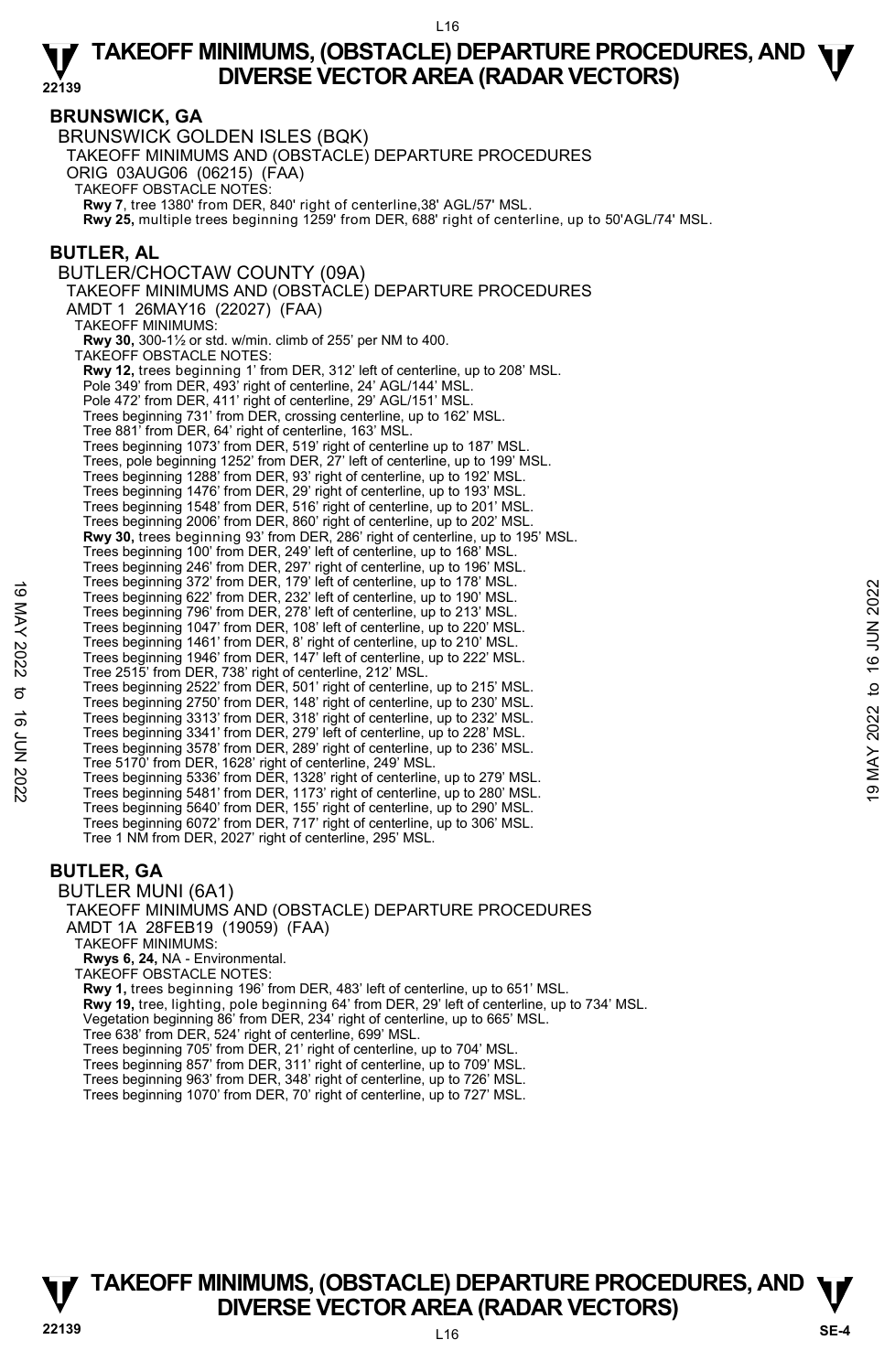# **CAIRNS AAF (KOZR)**

FORT RUCKER, AL TAKEOFF MINIMUMS AND (OBSTACLE) DEPARTURE PROCEDURES ORIG, 07MAY09 (09127)  **Rwy 6, 24, 18, 36, and Helipads C, G, A, D1, D2:** Standard. All other helipads, NA. DEPARTURE PROCEDURE: **Helipad C:** Climb heading 178° to 1000 before proceeding on course. **Helipad G:** Climb heading 178° to 1000 before proceeding on course. TAKEOFF OBSTACLE NOTES: **Rwy 6:** Trees 483' from DER, 616' left of centerline 75' AGL/344' MSL. Trees 738' from DER, 641' right of centerline, 75'AGL/ 344' MSL. Trees 1,777' from DER, 825' left of centerline, 75' AGL/354' MSL. **Rwy 24:** Trees 266' from DER, 538' right of centerline, 75' AGL/354' MSL. Trees 2,501' from DER, 914' right of centerline, 75' AGL/375' MSL. Reflector 149' from DER, 149' right of centerline, 13' AGL/309' MSL. Reflector 149' from DER, 150' left of centerline, 13' AGL/309' MSL. Telephone poles beginning 1,068' from DER, 303' left of centerline, up to 23' AGL/332' MSL. **Rwy 18:** Trees 525' from DER, 578' left of centerline, 75' AGL/364' MSL. **Rwy 36:** Trees 1,199' from DER, 783' right of centerline, 75' AGL/384' MSL. Trees 3,149' from DER, 1,104' right of centerline, 75' AGL/394' MSL.

### **CAIRO, GA**

CAIRO-GRADY COUNTY (70J) TAKEOFF MINIMUMS AND (OBSTACLE) DEPARTURE PROCEDURES AMDT 3 23SEP10 (10266) (FAA) TAKEOFF OBSTACLE NOTES: **Rwy 13,** trees beginning 36' from DER, 240' left of centerline, up to 35' AGL/259' MSL. Trees beginning 203' from DER, 37' right of centerline, up to 35' AGL/273' MSL. Trees beginning 1037' from DER, 67' right of centerline, up to 35' AGL/285' MSL. Trees beginning 1295' from DER, 1' left of centerline, up to 35' AGL/275' MSL. **Rwy 31,** truck 120' from DER, 217' left of centerline, 15' AGL/274' MSL. Trees beginning 277' from DER, 355' right of centerline, up to 35' AGL/306' MSL. Trees beginning 1188' from DER, 4' right of centerline, up to 35' AGL/335' MSL. Trees beginning 1777' from DER, 74' left of centerline, up to 35' AGL/334' MSL. **CALHOUN, GA**  TOM B DAVID FLD (CZL) TAKEOFF MINIMUMS AND (OBSTACLE) DEPARTURE PROCEDURES AMDT 3 12DEC13 (22083) (FAA) TAKEOFF MINIMUMS: Trees beginning 1295' from DER, 1' left of centerline, up to 35' AGL/275' MSL.<br>
Trees beginning 1295' from DER, 31' left of centerline, up to 35' AGL/275' MSL.<br> **Rwy 31**, truck 120' from DER, 35' right of centerline, 15' A per NM climb gradient, takeoff must occur no later than 1900' prior to DER. DEPARTURE PROCEDURE:<br>**Rwy 17,** climb heading 173° to 1200 before proceeding on course. For climb in visual conditions, cross Tom B David Fld at or above 1700 before proceeding on course. When executing VCOA, notify ATC prior to departure. **Rwy 35,** climb heading 353° to 1700 before turning left. TAKEOFF OBSTACLE NOTES: **Rwy 17,** trees, poles, and buildings beginning 245' from DER, left and right of centerline, up to 75' AGL/725' MSL. Trees and poles beginning 1663' from DER, left and right of centerline, up to 139' AGL/779' MSL. Trees beginning 1 NM from DER, 916' left of centerline, up to 119' AGL/879' MSL. **Rwy 35,** trees and bushes beginning 75' from DER, left and right of centerline, up to 100' AGL/730' MSL. Trees and poles beginning 1948' from DER, left and right of centerline, up to 108' AGL/738' MSL. Trees beginning 1.9 NM from DER, 298' right of centerline, up to 105' AGL/957' MSL. **CAMDEN, AL**  CAMDEN MUNI (61A) TAKEOFF MINIMUMS AND (OBSTACLE) DEPARTURE PROCEDURES ORIG 05JAN17 (17005) (FAA) TAKEOFF OBSTACLE NOTES: **Rwy 18**, trees, beginning 3' from DER, 204' left of centerline, up to 200' MSL. Trees, beginning 83' from DER, 418' left of centerline, up to 225' MSL. Tree, terrain, beginning 132' from DER, 48' right of centerline, up to 230' MSL. Tree, terrain, beginning 335' from DER, 52' right of centerline, up to 233' MSL. Tree 546' from DER, 279' left of centerline, 242' MSL. Tree, terrain, beginning 547' from DER, 35' left of centerline, up to 260' MSL.

**Rwy 36**, tree, terrain, beginning 51' from DER, 188' left of centerline, up to 191' MSL.<br>Tree 149' from DER, 252' right of centerline, 231' MSL.

Tree, terrain, pole, beginning 166' from DER, 18' right of centerline, up to 239' MSL.

Trees, beginning 416' from DER, 516' left of centerline, up to 212' MSL.

Tree, pole, ant, bush, beginning 444' from DER, 98' left of centerline, up to 219' MSL.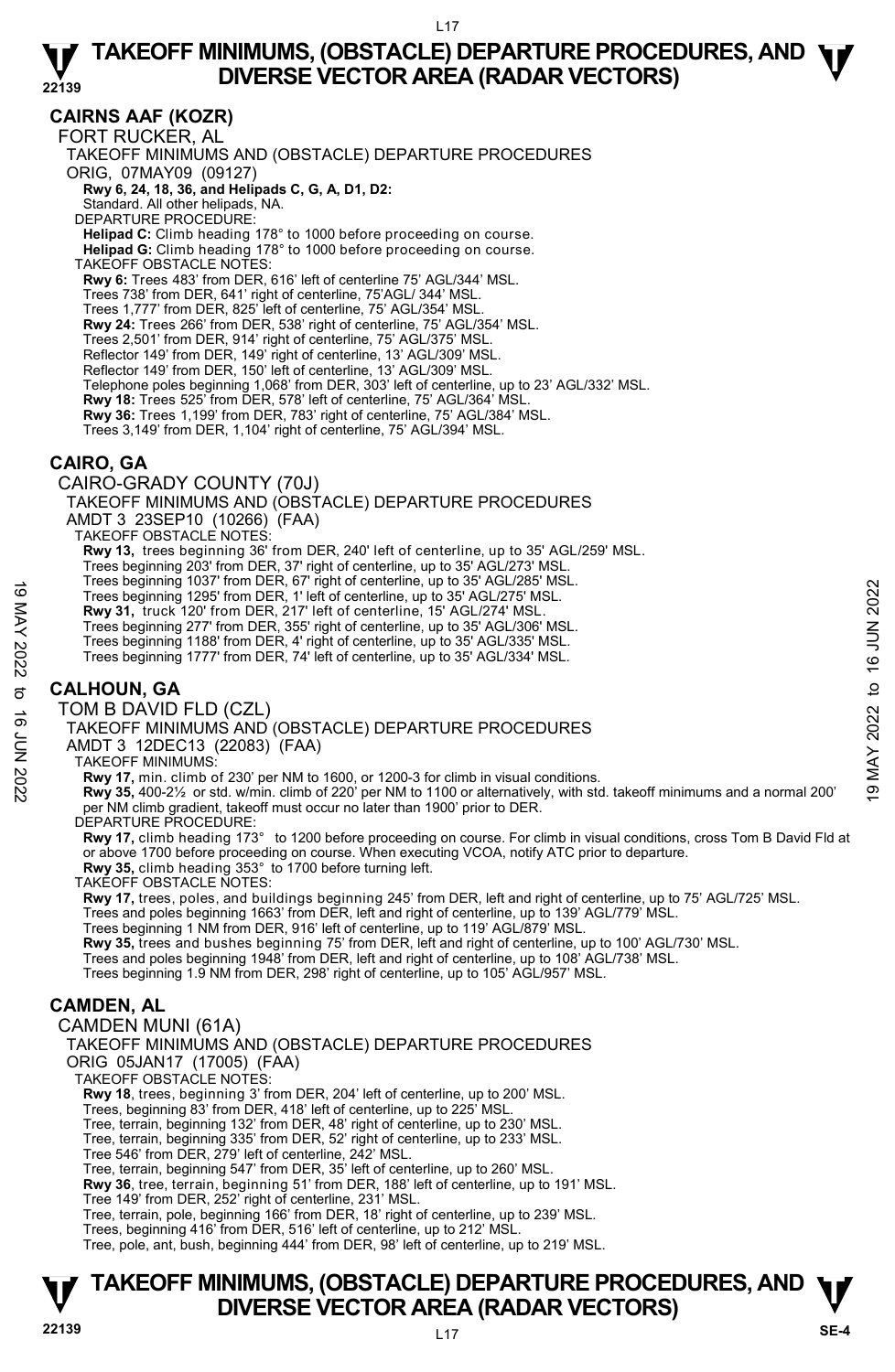# **CAMILLA, GA**

CAMILLA-MITCHELL COUNTY (CXU)

TAKEOFF MINIMUMS AND (OBSTACLE) DEPARTURE PROCEDURES

AMDT 2 09JAN14 (14009) (FAA)

DEPARTURE PROCEDURE:

**Rwy 8,** climb heading 084° to 1100 before turning right. TAKEOFF OBSTACLE NOTES:

**Rwy 8,** tree 127' from DER, 348' right of centerline, 15' AGL/185' MSL.

Trees beginning 223' from DER, 499' left of centerline, up to 75' AGL/241' MSL.

Trees beginning 892' from DER, 514' right of centerline, up to 75' AGL/249' MSL.

Trees beginning 1511' from DER, 9' left of centerline, up to 80' AGL/267' MSL.

Trees beginning 1529' from DER, 94' right centerline, up to 80' AGL/269' MSL.

**Rwy 26,** trees beginning 27' from DER, 409' left of centerline, up to 45' AGL/234' MSL.<br>Tree 29' from DER, 312' right of centerline, 35' AGL/205' MSL.

Tree 40' from DER, 125' left of centerline, 8' AGL/171' MSL.

Trees beginning 940' from DER, 733' left of centerline, up to 75' AGL/229' MSL.

Trees beginning 1696' from DER, 1696' right of centerline, up to 80' AGL/225' MSL.

### **CANON, GA**

FRANKLIN-HART (18A) TAKEOFF MINIMUMS AND (OBSTACLE) DEPARTURE PROCEDURES ORIG 25SEP08 (21168) (FAA) TAKEOFF MINIMUMS: **Rwy 8,** 400-2¼ or std. w/min. climb of 217' per NM to 1400. Alternatively, with std. takeoff minimums and a normal 200'/NM climb gradient, takeoff must occur no later than 1800' prior to DER. TAKEOFF OBSTACLE NOTES: **Rwy 8,** trees beginning 142' from DER, 9' right of centerline, up to 110' AGL/1006' MSL. Trees beginning 469' from DER, 43' left of centerline, up to 114' AGL/1004' MSL. **Rwy 26,** trees beginning 134' from DER, 301' right of centerline, up to 57' AGL/885' MSL. Trees beginning 514' from DER, 26' left of centerline, up to 73' AGL/902' MSL. **CANTON, GA**  CHEROKEE COUNTY RGNL (CNI) TAKEOFF MINIMUMS AND (OBSTACLE) DEPARTURE PROCEDURES AMDT 2A 16JUL20 (20198) (FAA) TAKEOFF MINIMUMS: **Rwy 5,** std. w/min. climb of 300' per NM to 4500, or 1600-3 for VCOA. **Rwy 23,** 300-1 or std. w/min. climb of 236' per NM to 1500, or alternatively, with std. takeoff minimums and a normal 200' per NM climb gradient, takeoff must occur no later than 1800' prior to DER. DEPARTURE PROCEDURE: **Rwy 23,** climb on heading 227° to 2500 before proceeding on course. VCOA: **Rwy 5,** obtain ATC approval for VCOA when requesting IFR clearance. Climb in visual conditions to cross Cherokee County RGNL airport at or above 2700 before proceeding on course. TAKEOFF OBSTACLE NOTES: **Rwy 5,** lighting 10' from DER, 17' right of centerline, 2' AGL/1190' MSL. Trees beginning 25' from DER, 149' left of centerline, up to 1200' MSL. Tree 65' from DER, 466' left of centerline, 1213' MSL. These beginning 5.14 Hom DER, 26 Telt of cententine, up to 73 AGLISOZ WISL.<br>  $\leq$  CANTON, GA<br>
CHEROKEE COUNTY RGNL (CNI)<br>
TAKEOFF MINIMUMS AND (OBSTACLE) DEPARTURE PROCEDURES<br>
AND T2A 16JUL20 (20198) (FAA)<br>
TAKEOFF MINIM

Tree 121' from DER, 489' left of centerline, 1220' MSL.

Trees beginning 152' from DER, 142' left of centerline, up to 1226' MSL.

Trees beginning 506' from DER, 446' left of centerline, up to 1233' MSL.

Tree 3578' from DER, 157' right of centerline, 1282' MSL.

Trees beginning 3590' from DER, 250' right of centerline, up to 1286' MSL.

Transmission line 4866' from DER, 1062' right of centerline, 140' AGL/1327' MSL.

**Rwy 23,** vegetation 28' from DER, 496' right of centerline, 1207' MSL.<br>Tree, transmission line, pole beginning 56' from DER, 357' left of centerline, up to 1245' MSL.

Tree 165' from DER, 335' right of centerline, 1248' MSL.

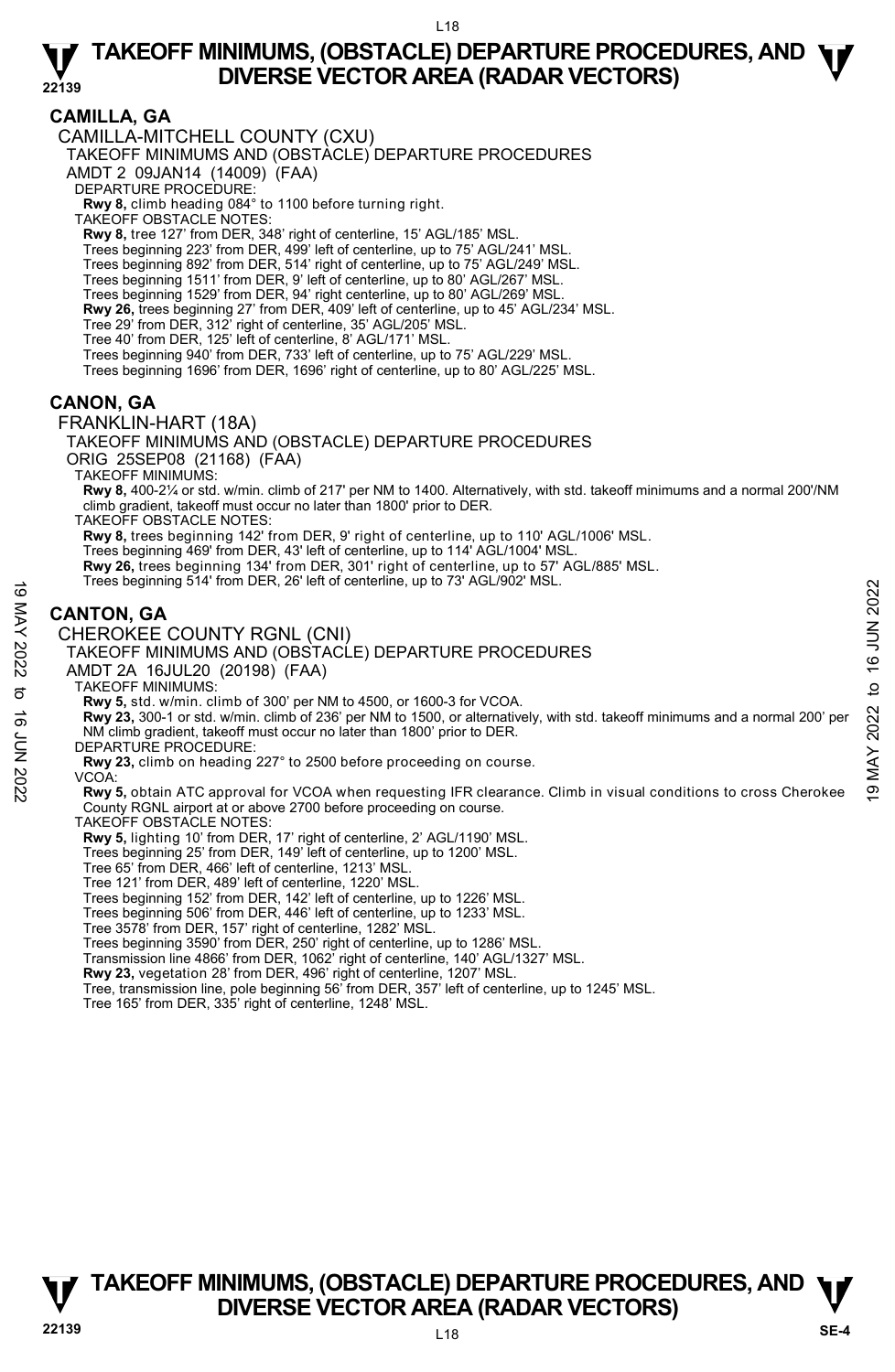# **CARROLLTON, GA**

WEST GEORGIA RGNL - O V GRAY FLD (CTJ)

TAKEOFF MINIMUMS AND (OBSTACLE) DEPARTURE PROCEDURES

ORIG 07MAY09 (21168) (FAA) TAKEOFF MINIMUMS:

**Rwy 35,** 300-1 or std. w/min. climb of 276' per NM to 1400. DEPARTURE PROCEDURE:

**Rwy 35,** climb heading 348° to 1800 before turning east.

TAKEOFF OBSTACLE NOTES:

**Rwy 17,** trees beginning 261' from DER, 433' right of centerline, up to 100' AGL/1219' MSL. Trees beginning 301' from DER, 449' left of centerline, up to 100' AGL/1199' MSL. **Rwy 35,** trees beginning 123' from DER, 3' left of centerline, up to 100' AGL/1283' MSL. Trees beginning 1189' from DER, 127' right of centerline, up to 100' AGL/1283' MSL. Vehicle on road 2489' from DER, 477' left of centerline, 17' AGL/1235' MSL.

# **CARTERSVILLE, GA**

CARTERSVILLE (VPC)

TAKEOFF MINIMUMS AND (OBSTACLE) DEPARTURE PROCEDURES AMDT 1 25OCT07 (07298) (FAA) TAKEOFF MINIMUMS: **Rwy 1,** 500-2¼ or std. w/ min. climb of 361' per NM to 1300. **Rwy 19,** 400-2½ or std. w/ min. climb of 600' per NM to 1300. DEPARTURE PROCEDURE: **Rwy 1,** climb heading 007° to 2300 before proceeding on course. **Rwy 19,** climb heading 187° to 1300 before turning westbound. TAKEOFF OBSTACLE NOTES: **Rwy 1,** trees beginning 24' from DER, 236' left of centerline, up to 74' AGL/798' MSL. Brush 199' from DER, 160' right of centerline, 26' AGL/756' MSL. Tree 1253' from DER, 641' right of centerline, 69' AGL/808' MSL. Trees beginning 8789' from DER, 2511' right of centerline, up to 100' AGL/1199' MSL. **Rwy 19,** terrain 194' from DER, 466' left of centerline, 0' AGL/775' MSL. Trees beginning 2357' from DER, 44' left of centerline, up to 80' AGL/1079' MSL. Trees beginning 2312' from DER, 119' right of centerline, up to 80' AGL/1019' MSL.

# **CEDARTOWN, GA**

POLK COUNTY/CORNELIUS MOORE FLD (4A4) TAKEOFF MINIMUMS AND (OBSTACLE) DEPARTURE PROCEDURES AMDT 2 22APR21 (21112) (FAA) TAKEOFF OBSTACLE NOTES: **Rwy 10,** tree 2' from DER, 370' left of centerline, 999' MSL. Trees beginning 9' from DER, 273' left of centerline, up to 1009' MSL. Trees beginning 48' from DER, 31' right of centerline, up to 1006' MSL. Trees beginning 2218' from DER, 918' right of centerline, up to 1008' MSL.  **Rwy 28,** trees beginning 18' from DER, 146' left of centerline, up to 991' MSL. Trees beginning 70' from DER, 282' right of centerline, up to 1012' MSL. Trees, transmission line beginning 116' from DER, 249' right of centerline, up to 1018' MSL. Trees beginning 333' from DER, 488' left of centerline, up to 1014' MSL. Trees beginning 504' from DER, 487' left of centerline, up to 1020' MSL. Trees beginning 1256' from DER, 549' left of centerline, up to 1021' MSL. Trees beginning 1426' from DER, 533' left of centerline, up to 1033' MSL. Tree 1543' from DER, 714' right of centerline, 1025' MSL. Tree 1919' from DER, 853' left of centerline, 1035' MSL. Trees beginning 1992' from DER, 561' left of centerline, up to 1044' MSL. Trees beginning 2119' from DER, 654' left of centerline, up to 1048' MSL. Trees beginning 2487' from DER, 714' left of centerline, up to 1052' MSL. Trees beginning 2650' from DER, 990' left of centerline, up to 1053' MSL. Trees beginning 2891' from DER, 1122' left of centerline, up to 1054' MSL. 19 May 19, terrain 194' from DER, 486' left of centerline, 0' 0 NGU/175' MSL.<br>
Trees beginning 2357' from DER, 486' left of centerline, 0' 0 80' AGL/1079' MSL.<br>
Trees beginning 2312' from DER, 119' right of centerline, up

# **CENTRE, AL**

CENTRE-PIEDMONT CHEROKEE COUNTY RGNL (PYP) TAKEOFF MINIMUMS AND (OBSTACLE) DEPARTURE PROCEDURES ORIG 10APR08 (08101) (FAA) DEPARTURE PROCEDURE: **Rwy 7,** Climb heading 067° to 1400 before turning South. **Rwy 25,** Climb heading 247° to 2500 before turning South. TAKEOFF OBSTACLE NOTES: **Rwy 7,** multiple trees beginning 1481' from DER, 456' right of centerline up to 100' AGL/709' MSL. Multiple trees beginning 2273' from DER, 434' left of centerline up to 100' AGL/689' MSL.

**Rwy 25,** multiple trees beginning 2780' from DER, 245' right of centerline up to 100' AGL/689' MSL. Tree 3093' from DER, 516' left of centerline 100' AGL/679' MSL.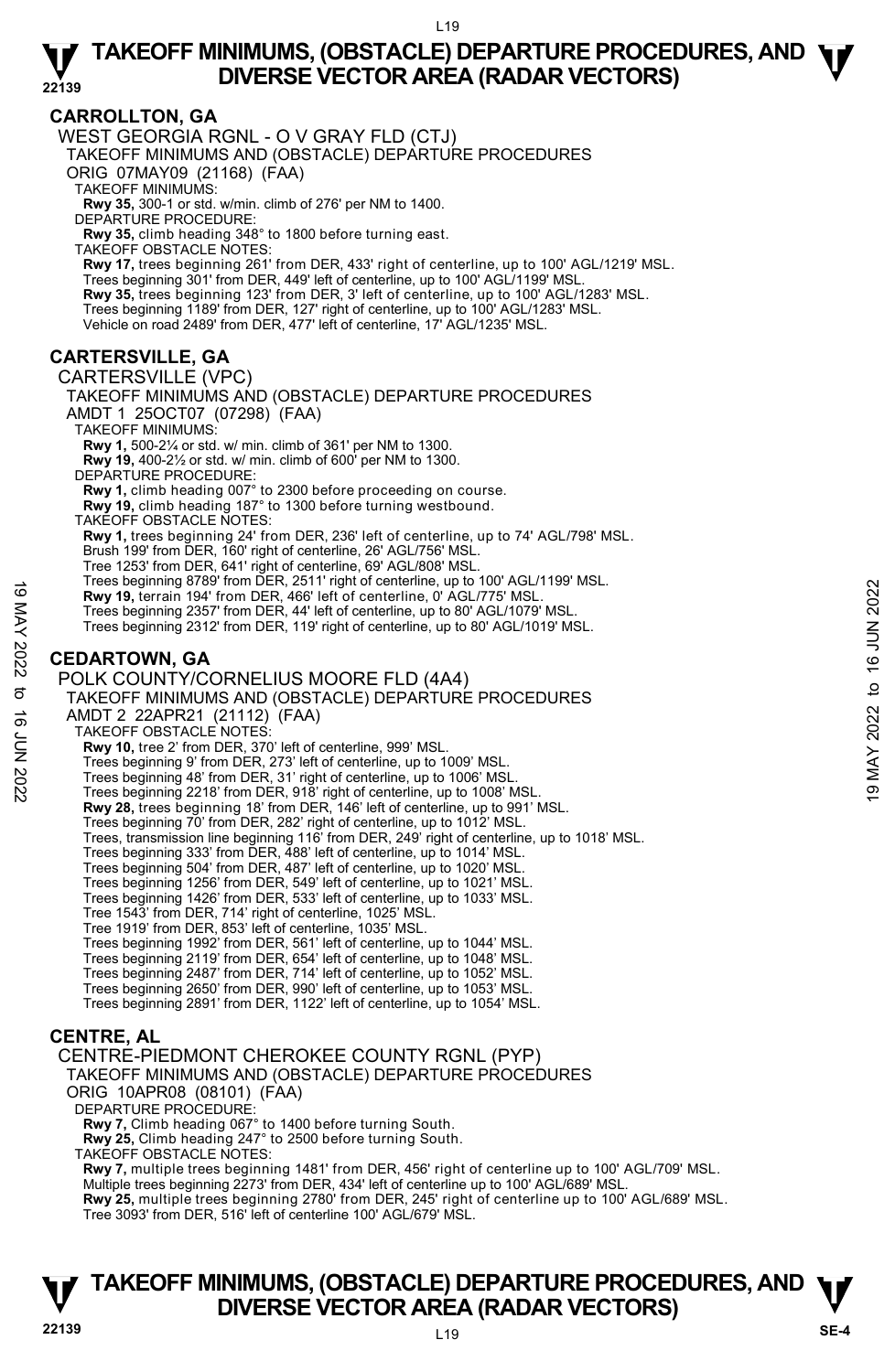### **CENTREVILLE, AL**

BIBB COUNTY (0A8)

TAKEOFF MINIMUMS AND (OBSTACLE) DEPARTURE PROCEDURES

ORIG 20DEC07 (07354) (FAA)

TAKEOFF MINIMUMS:

**Rwy 10,** 300-1¼ or std. w/ min. climb of 330' per NM to 600. **Rwy 28,** 300-2 or std. w/ min. climb of 300' per NM to 600.

DEPARTURE PROCEDURE:

**Rwy 10,** climb heading 097° to 1000 before turning left.

TAKEOFF OBSTACLE NOTES:

**Rwy 10,** brush 430' from DER, 42' right of centerline, 48' AGL/268' MSL. Trees beginning 4800' from DER, 1397' left of centerline, up to 100' AGL/479' MSL. **Rwy 28,** trees beginning at DER, 239' left of centerline, up to 100' AGL/339' MSL.<br>Trees beginning at DER, 309' right of centerline, up to 100' AGL/499' MSL.

### **CHATOM, AL**

ROY WILCOX (5R1)

TAKEOFF MINIMUMS AND (OBSTACLE) DEPARTURE PROCEDURES ORIG 29MAY14 (14149) (FAA)

TAKEOFF MINIMUMS:

**Rwy 12,** 300-1¼ or std. w/min. climb of 234' per NM to 400, or alternatively, with std. takeoff minimums and a normal 200' per NM climb gradient. Takeoff must occur no later than 1900' prior to DER.

TAKEOFF OBSTACLE NOTES:

**Rwy 12,** tree 17' from DER, 155' left of centerline, 100' AGL/223' MSL.

Trees beginning 123' from DER, 171' right of centerline, up to 100' AGL/216' MSL.

Trees beginning 290' from DER, 68' left of centerline, up to 100' AGL/259' MSL.

Tree 1 NM from DER, 462' right of centerline, 100' AGL/309' MSL.

**Rwy 30,** power pole and tree beginning 6' from DER, 197' left of centerline, up to 100' AGL/273' MSL.

Trees and power pole beginning 95' from DER, 205' right of centerline, up to 100' AGL/272' MSL. Vehicles on road, poles and sign beginning 175' from DER, left and right of centerline, up to 15' AGL/189' MSL.

Trees beginning 611' from DER, left and right of centerline, up to 100' AGL/258' MSL.

### **CLANTON, AL**

CHILTON COUNTY (02A)

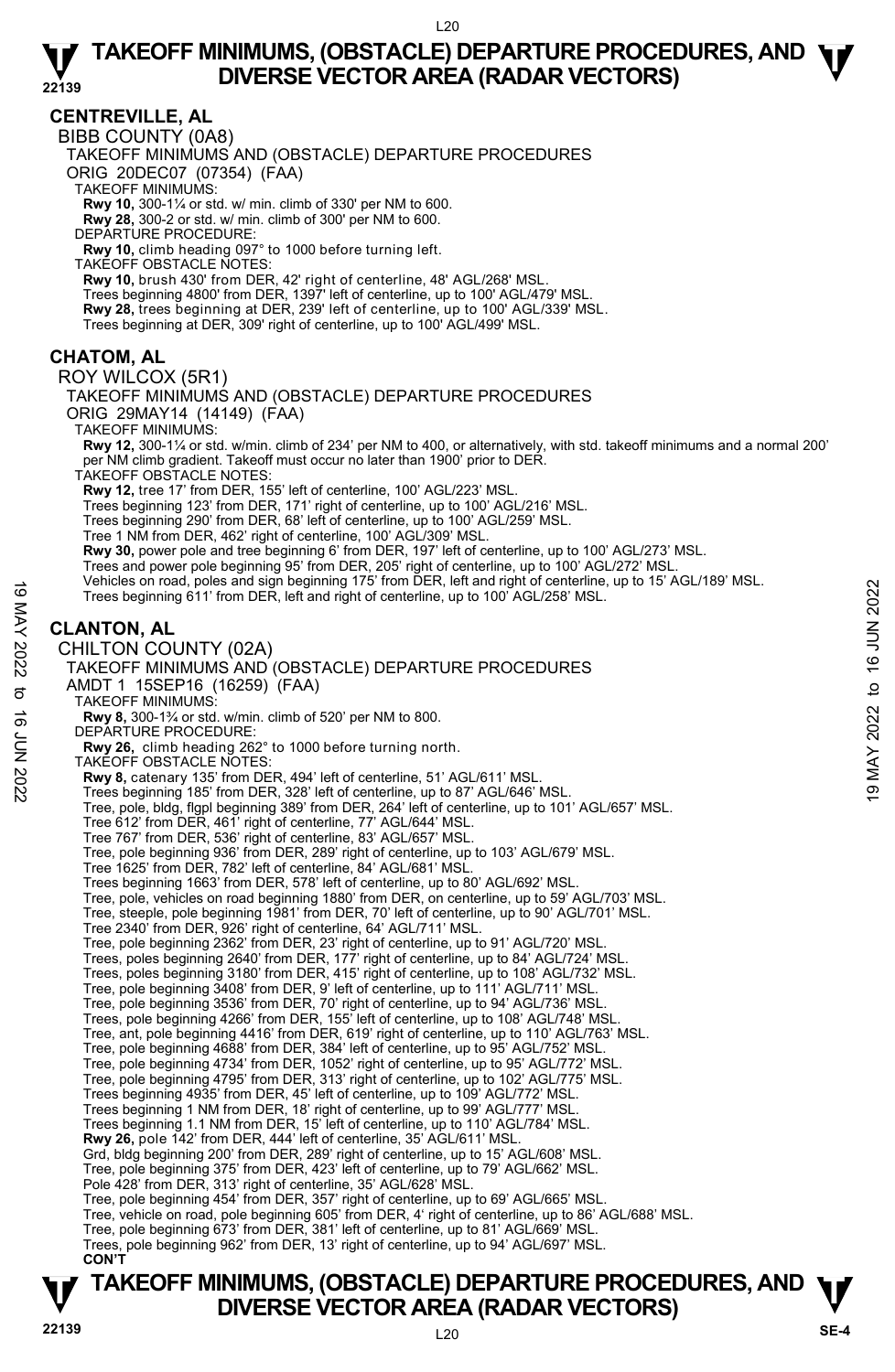# **CLANTON, AL (CON'T)**

CHILTON COUNTY (02A) (CON'T) **Rwy 26 (CON'T),** tree, Pole beginning 1338' from DER, 30' left of centerline, up to 101' AGL/678' MSL.<br>Tree, tank, water twr beginning 4449' from DER, 941' left of centerline, up to 110' AGL/729' MSL. **CLAXTON, GA**  CLAXTON-EVANS COUNTY (CWV) TAKEOFF MINIMUMS AND (OBSTACLE) DEPARTURE PROCEDURES AMDT 1 30JAN20 (20030) (FAA) TAKEOFF OBSTACLE NOTES: **Rwy 10,** vegetation 13' from DER, 220' left of centerline, 99' MSL. Tree 93' from DER, 358' right of centerline, 153' MSL. Trees beginning 185' from DER, 389' right of centerline, up to 160' MSL. Trees beginning 259' from DER, 353' right of centerline, up to 178' MSL. Trees beginning 295' from DER, 530' left of centerline, up to 186' MSL. Trees beginning 420' from DER, 75' left of centerline, up to 189' MSL. Trees beginning 459' from DER, 519' right of centerline, up to 185' MSL. Trees beginning 530' from DER, 351' right of centerline, up to 191' MSL. Trees beginning 885' from DER, 27' right of centerline, up to 196' MSL. Trees beginning 3469' from DER, 232' left of centerline, up to 194' MSL. Tree 3728' from DER, 107' left of centerline, 197' MSL. **Rwy 28,** terrain 5' from DER, 358' right of centerline, 114' MSL. Vehicle on road beginning 58' from DER, 300' left of centerline, up to 126' MSL. Poles, vehicle on road, vegetation beginning 89' from DER, 315' right of centerline, up to 164' MSL. Vehicle on road beginning 149' from DER, 290' left of centerline, up to 127' MSL. Trees, vehicle on road, vegetation, poles, buildings beginning 276' from DER, 5' right of centerline, up to 195' MSL. Vehicle on road beginning 405' from DER, 290' left of centerline, up to 128' MSL. Tree, vehicle on road beginning 429' from DER, 4' left of centerline, up to 150' MSL. Trees, poles, sign beginning 634' from DER, 12' left of centerline, up to 170' MSL. Trees beginning 853' from DER, 158' right of centerline, up to 209' MSL. Trees, poles beginning 903' from DER, 110' right of centerline, up to 211' MSL. Trees beginning 1201' from DER, 645' left of centerline, up to 179' MSL. Trees beginning 1275' from DER, 3' left of centerline, up to 182' MSL. Trees beginning 1321' from DER, 30' left of centerline, up to 183' MSL. Trees, antenna, power line beginning 1374' from DER, 16' right of centerline, up to 223' MSL. Trees beginning 2192' from DER, 28' left of centerline, up to 184' MSL. Trees beginning 2273' from DER, 55' left of centerline, up to 186' MSL. Trees beginning 2353' from DER, 33' left of centerline, up to 193' MSL. Trees beginning 2375' from DER, 80' left of centerline, up to 197' MSL. Trees beginning 2533' from DER, 12' left of centerline, up to 202' MSL. **CLAYTON, AL**  CLAYTON MUNI (11A) TAKEOFF MINIMUMS AND (OBSTACLE) DEPARTURE PROCEDURES AMDT 2 06MAR14 (14065) (FAA) TAKEOFF MINIMUMS: **Rwy 9,** 400-2 or std. w/ min. climb of 500' per NM to 900. **Rwy 27,** 300-2 or std. w/min. climb of 450' per NM to 800. DEPARTURE PROCEDURE: **Rwy 9,** climb heading 097° to 900 before turning right. TAKEOFF OBSTACLE NOTES: **Rwy 9,** trees beginning 157' from DER, 399' left of centerline, up to 65' AGL/502' MSL. Trees beginning 408' from DER, 302' right of centerline, up to 100' AGL/529' MSL. Trees 1628' from DER, 734' right of centerline, up to 100' AGL/550' MSL. Trees 620' from DER, 294' left of centerline, up to 100' AGL/527' MSL. Trees beginning 4830' from DER, 252' left of centerline, up to 100' AGL/575' MSL. Tank 5669' from DER, 1978' left of centerline, 135' AGL/735' MSL. Trees 1.1 NM from DER, 979' left of centerline, up to 100' AGL/694' MSL. Trees, poles beginning 903' from DER, 110' right of centerline, up to 211' MSL.<br>
Trees beginning 1201' from DER, 46' left of centerline, up to 179' MSL.<br>
Trees beginning 1201' from DER, 30' left of centerline, up to 182'

Trees 1.7 NM from DER, 835' right of centerline, up to 100' AGL/694' MSL.

Tank 1.1 NM from DER, 592' right of centerline, 135' AGL/735' MSL.<br>**Rwy 27,** light pole 481' from DER, 207' right of centerline, 23' AGL/463' MSL.

Trees beginning 1152' from DER, 372' left of centerline, up to 100' AGL/516' MSL.

Trees beginning 1915' from DER, 411' right of centerline, up to 100' AGL/521' MSL. Trees 2786' from DER, 667' left of centerline, up to 100' AGL/579' MSL.

Trees 1.4 NM from DER, 2359' right of centerline, up to 100' AGL/659' MSL.

Trees 1.1 NM from DER, 732' left of centerline, up to 100' AGL/605' MSL.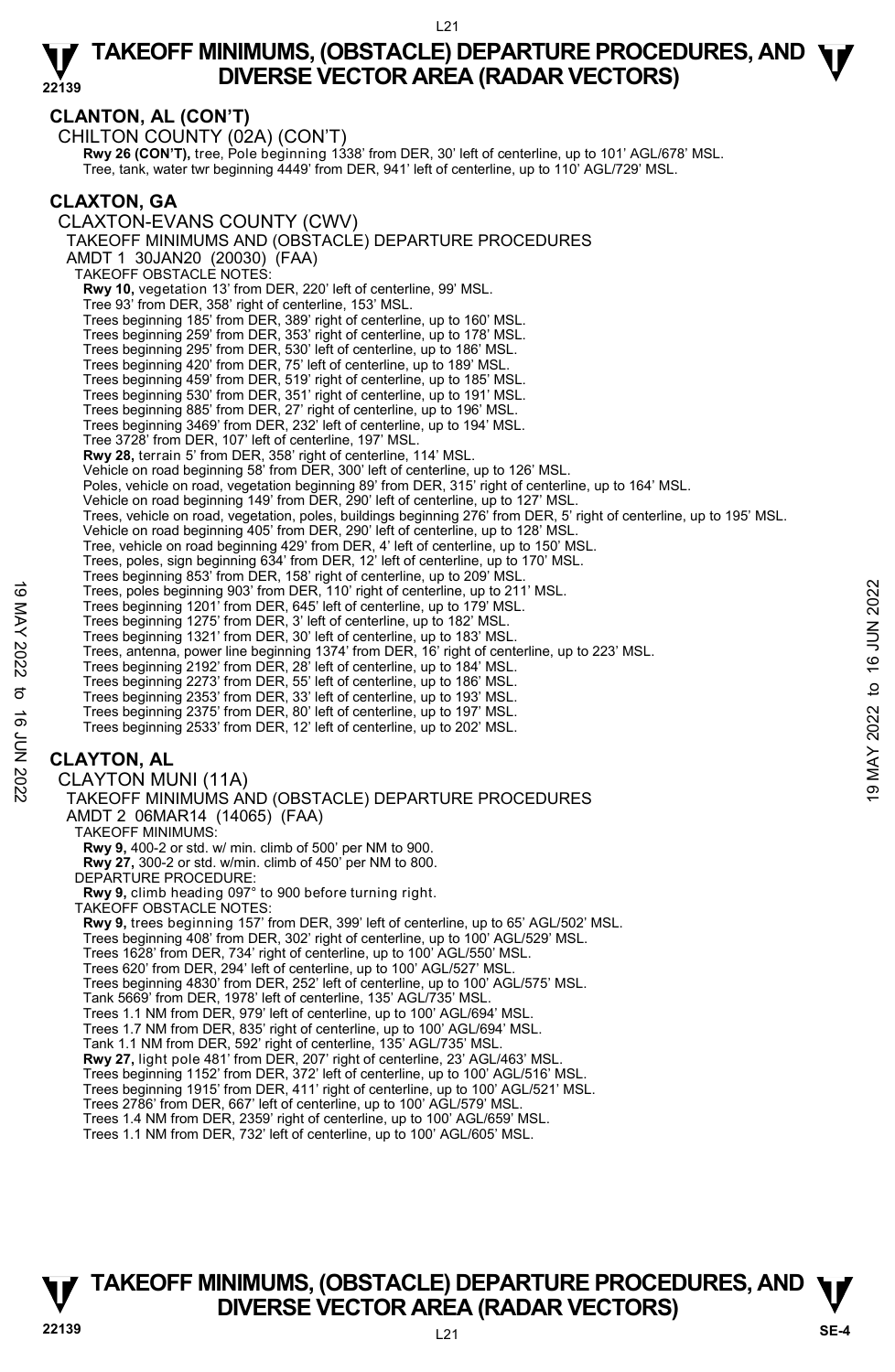### **COCHRAN, GA**

COCHRAN (48A)

TAKEOFF MINIMUMS AND (OBSTACLE) DEPARTURE PROCEDURES

AMDT 2 22OCT09 (09295) (FAA)

TAKEOFF MINIMUMS:

**Rwy 23,** 300-1¾ or std. w/ min. climb of 316' per NM to 700. DEPARTURE PROCEDURE:

**Rwy 5,** climb heading 049° to 1700 before turning left.

**Rwy 11,** climb heading107° to 1200 before turning left.

**Rwy 23,** climb heading 229° to 900 before proceeding on course. **Rwy 29,** climb heading 287° to 900 before turning right.

TAKEOFF OBSTACLE NOTES:

**Rwy 5,** trees beginning 10' from DER, left and right of centerline, up to 100' AGL/419' MSL.

**Rwy 11,** mobile sprinklers, 166' from DER, 331' right of centerline, up to 24' AGL/345' MSL.

Trees beginning 979' from DER, 753' left of centerline, up to 100' AGL/409' MSL.

Trees beginning 1118' from DER, 678' right of centerline, up to 100' AGL/395' MSL.

**Rwy 23,** road beginning 196' from DER, 541' left of centerline, 15' AGL/344' MSL.

Trees beginning 746' from DER, 302' left of centerline, up to 100' AGL/499' MSL.

Trees beginning 1061' from DER, 473' right of centerline, up to 100' AGL/539' MSL.

**Rwy 29,** ground and trees beginning 42' from DER, 480' right of centerline, up to 100' AGL/464' MSL.<br>Trees beginning 212' from DER, 367' left of centerline, up to 100' AGL/442' MSL.

### **COLUMBUS, GA**

COLUMBUS (CSG)

TAKEOFF MINIMUMS AND (OBSTACLE) DEPARTURE PROCEDURES

AMDT 7A 02MAY13 (13122) (FAA)

TAKEOFF MINIMUMS:

**Rwy 13,** std. w/ min. climb of 205' per NM to 1200 or alternatively, with standard takeoff minimums and a normal 200' per NM climb gradient, takeoff must occur no later than 1200' prior to DER or 1700-2½ for climb in visual conditions. **Rwy 24,** std. with a min. climb of 225' per NM to 1800 or 1700-2½ for climb in visual conditions.

**Rwy 31,** 300-2 or std. w/ min. climb of 404' per NM to 700.

DEPARTURE PROCEDURE:

**Rwy 6,** climb heading 056° to 1400 before turning south.

**Rwy 13,** climb heading 070° to 2100 before turning south or for climb in visual conditions cross Columbus airport at or above 1900 before proceeding on course.

**Rwy 24,** climb heading 280° to 1900 before turning south or for climb in visual conditions cross Columbus airport at or above 1900 before proceeding on course. **EVALUATE THEON CONSIDERATIVE PROCEDURE:**<br> **EVALUATE PROCEDURE:**<br> **EVALUATE PROCEDURE:**<br> **EVALUATE PROCEDURE:**<br> **EVALUATE PROCEDURE:**<br> **EVALUATE PROCEDURE:**<br> **EVALUATE PROCEDURE:**<br> **EVALUATE PROCEDURE:**<br> **EVALUATE PROCEDU** 

**Rwy 31,** climb heading 309° to 1400 before turning south.

TAKEOFF OBSTACLE NOTES:

**Rwy 6**, vehicle on road, building and trees beginning 363' from DER, 6' left of centerline, up to 83' AGL/532' MSL. Trees beginning 748' from DER, 1' right of centerline, up to 51' AGL/501' MSL.

**Rwy 13**, tower, flagpole, and trees beginning 396' from DER, 132' left of centerline, up to 475' AGL/989' MSL.

Towers and trees beginning 2414' from DER, 298' right of centerline, up to 784' AGL/1404' MSL.

**Rwy 31**, vehicle on road, bush, signs, poles, tower, and trees beginning 319' from DER, 33' left of centerline, up to 183' AGL/598' MSL.

Trees, antenna, and vehicle on road beginning 319' from DER, 146' right of centerline, up to 100' AGL/569' MSL.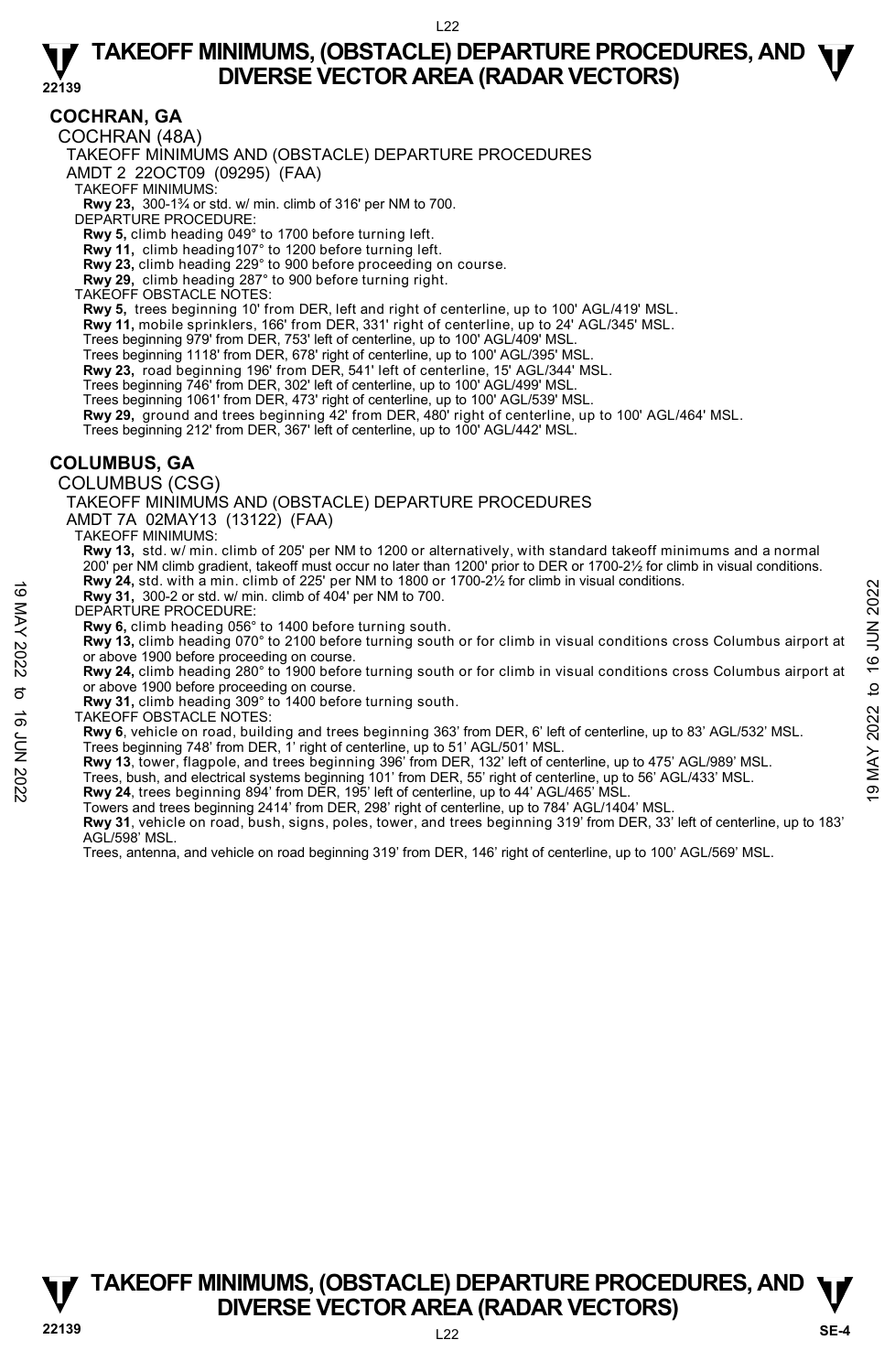### **CORDELE, GA**

CRISP COUNTY-CORDELE (CKF) TAKEOFF MINIMUMS AND (OBSTACLE) DEPARTURE PROCEDURES AMDT 3 27APR17 (17117) (FAA) TAKEOFF OBSTACLE NOTES: **Rwy 6,** trees beginning 120' from DER, 376' left of centerline, up to 391' MSL.<br>Tree 363' from DER, 531' right of centerline, 387' MSL. Tree 2313' from DER, 723' right of centerline, 389' MSL. Tree 2404' from DER, 788' right of centerline, 402' MSL. Trees beginning 2435' from DER, 323' right of centerline, up to 412' MSL.<br>**Rwy 10,** tree, pole beginning 22' from DER, 258' left of centerline, up to 353' MSL. RD (N) 435' from DER, 405' right of centerline, 326' MSL. Tree, building beginning 627' from DER, 281' right of centerline, up to 390' MSL. Tree 1153' from DER, 418' left of centerline, 386' MSL. Trees beginning 1238' from DER, 426' left of centerline, up to 397' MSL. Trees beginning 1730' from DER, 376' left of centerline, up to 409' MSL. Tree 4162' from DER, 253' right of centerline, 426' MSL. **Rwy 24,** trees beginning 162' from DER, 463' left of centerline, up to 382' MSL. Trees beginning 340' from DER, 342' right of centerline, up to 391' MSL. **Rwy 28,** tree 100' from DER, 384' right of centerline, 311' MSL. Tree 1199' from DER, 679' right of centerline, 370' MSL. Trees beginning 1235' from DER, 748' left of centerline, up to 372' MSL. Trees beginning 1760' from DER, 338' right of centerline, up to 391' MSL. Tree 2138' from DER, 107' left of centerline, 374' MSL. Trees beginning 2317' from DER, 412' left of centerline, up to 387' MSL. Tree 2537' from DER, 661' left of centerline, 388' MSL. Tree 3007' from DER, 277' right of centerline, 394' MSL. Tree 3205' from DER, 675' right of centerline, 400' MSL. **CORNELIA, GA**  HABERSHAM COUNTY (AJR) TAKEOFF MINIMUMS AND (OBSTACLE) DEPARTURE PROCEDURES AMDT 5 27JAN22 (22027) (FAA) TAKEOFF MINIMUMS: **Rwy 6,** 400-2¼ or std. w/min. climb of 315' per NM to 1700. DEPARTURE PROCEDURE: **Rwy 6,** climb on heading 063° to 2200 before proceeding on course. **Rwy 24,** climb on heading 243° to 1900 before proceeding on course. TAKEOFF OBSTACLE NOTES: **Rwy 6,** trees beginning 36' from DER, 10' left of centerline, up to 102' AGL/1509' MSL. Trees, pole beginning 64' from DER, 106' right of centerline, up to 1470' MSL. Trees beginning 381' from DER, 167' right of centerline, up to 1483' MSL. Trees beginning 511' from DER, 353' right of centerline, up to 1495' MSL. Trees beginning 634' from DER, 500' right of centerline, up to 1501' MSL. Trees beginning 719' from DER, 235' right of centerline, up to 1502' MSL. Tree, vehicles on road beginning 747' from DER, 28' right of centerline, up to 1519' MSL. Tree, building beginning 1207' from DER, 54' right of centerline, up to 1526' MSL. Tree 1406' from DER, 651' left of centerline, 1516' MSL. Tree, poles beginning 1487' from DER, 6' left of centerline, up to 1532' MSL. Trees beginning 1693' from DER, 19' right of centerline, up to 1530' MSL. Trees beginning 1805' from DER, 140' right of centerline, up to 1532' MSL. Tree 1892' from DER, 725' right of centerline, 1537' MSL. Tree 1894' from DER, 853' right of centerline, 1540' MSL. Trees beginning 1909' from DER, 34' right of centerline, up to 1552' MSL. Tree, buildings beginning 2215' from DER, 3' left of centerline, up to 100' AGL/1542' MSL. Trees beginning 2241' from DER, 187' right of centerline, up to 127' AGL/1555' MSL.<br>Trees beginning 2244' from DER, 61' right of centerline, up to 128' AGL/1556' MSL.<br>Trees beginning 2263' from DER, 18' right of centerline Tree 2286' from DER, 171' right of centerline, 130' AGL/1558' MSL. Trees beginning 2289' from DER, 12' right of centerline, up to 1560' MSL. Trees beginning 2313' from DER, 34' right of centerline, up to 132' AGL/1561' MSL. Trees beginning 2360' from DER, 28' right of centerline, up to 134' AGL/1565' MSL. Trees beginning 2459' from DER, 101' right of centerline, up to 1566' MSL. Trees beginning 2478' from DER, 21' right of centerline, up to 132' AGL/1569' MSL. Trees beginning 2539' from DER, 9' right of centerline, up to 1574' MSL. Trees beginning 2643' from DER, 38' right of centerline, up to 1576' MSI Tree, poles, buildings, vehicles on road, electrical system beginning 2752' from DER, 3' right of centerline, up to 1590 ' MSL. Trees beginning 2773' from DER, 2' left of centerline, up to 1571' MSL. Trees beginning 3714' from DER, 23' left of centerline, up to 88' AGL/1575' MSL. Trees beginning 3975' from DER, 2' left of centerline, up to 91' AGL/1583' MSL. Trees beginning 4170' from DER, 32' right of centerline, up to 1600' MSL. Tanks, tree, poles beginning 4272' from DER, 4' right of centerline, up to 1614' MSL. **CON'T** 19 MABERSHAM COUNTY (AJR)<br>
TAKEOFF MINIMUMS AND (OBSTACLE) DEPARTURE PROCEDURES<br>
ANDT 5 27JAN22 (22027) (FAA)<br>
TAKEOFF MINIMUMS:<br>
TAKEOFF MINIMUMS:<br>
TAKEOFF MINIMUMS:<br>
TAKEOFF MINIMUMS:<br>
TAKEOFF MINIMUMS:<br>
TAKEOFF MINIMUM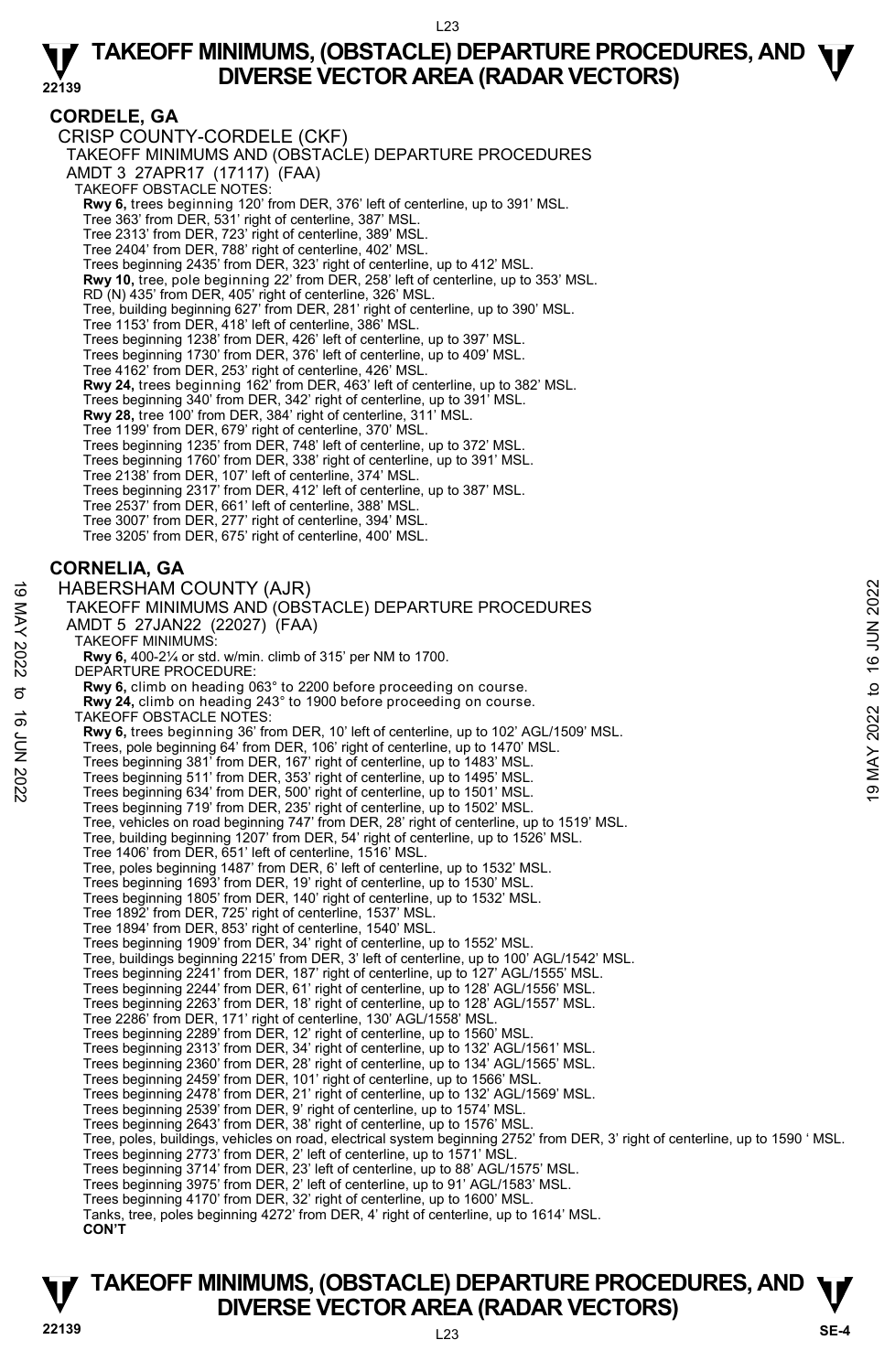#### L24

# **TAKEOFF MINIMUMS, (OBSTACLE) DEPARTURE PROCEDURES, AND**  $\Psi$ **<br>DIVERSE VECTOR AREA (RADAR VECTORS) DIVERSE VECTOR AREA (RADAR VECTORS)**

**22139** 

# **CORNELIA, GA (CON'T)**

HABERSHAM COUNTY (AJR) (CON'T) **Rwy 6 (CON'T),** trees beginning 4789' from DER, 799' right of centerline, up to 1626' MSL. Trees beginning 4936' from DER, 1115' right of centerline, up to 1627' MSL. Trees beginning 5392' from DER, 1285' right of centerline, up to 1640' MSL. Tree 5604' from DER, 1858' right of centerline, 1642' MSL. Trees beginning 5636' from DER, 1414' right of centerline, up to 1654' MSL. Tower 1.2 NM from DER, 288' right of centerline, 127' AGL/1656' MSL. Buildings, tree beginning 1.2 NM from DER, 1939' right of centerline, up to 1669' MSL. Trees beginning 1.3 NM from DER, 2238' right of centerline, up to 1673' MSL. Tree 1.3 NM from DER, 2689' right of centerline, 1678' MSL. Trees beginning 1.3 NM from DER, 2313' right of centerline, up to 1683' MSL. Trees beginning 1.3 NM from DER, 2200' right of centerline, up to 1694' MSL. Trees beginning 1.4 NM from DER, 2273' right of centerline, up to 1699' MSL. Trees beginning 1.4 NM from DER, 1994' right of centerline, up to 1706' MSL. Trees beginning 1.4 NM from DER, 2463' right of centerline, up to 1712' MSL. Trees beginning 1.4 NM from DER, 1711' right of centerline, up to 1729' MSL. Trees beginning 1.4 NM from DER, 1958' right of centerline, up to 1733' MSL. Tree 1.6 NM from DER, 2691' right of centerline, 1739' MSL. Tank, tree beginning 1.6 NM from DER, 2300' right of centerline, up to 96' AGL/1746' MSL.<br>Tank, tree, building beginning 1.6 NM from DER, 2378' right of centerline, up to 100' AGL/1750' MSL. Trees beginning 1.6 NM from DER, 2391' right of centerline, up to 1751' MSL. Tree 1.6 NM from DER, 2901' right of centerline, 1754' MSL. **Rwy 24,** tree, pole beginning 94' from DER, 428' left of centerline, up to 1422' MSL. Tree 196' from DER, 367' left of centerline, 66' AGL/1429' MSL. Trees, terrain beginning 219' from DER, 120' left of centerline, up to 1436' MSL. Tree, vehicles on road beginning 521' from DER, 411' right of centerline, up to 1464' MSL. Tree 592' from DER, 517' right of centerline, 1467' MSL. Tree, fence, vehicles on road, building beginning 597' from DER, 1' right of centerline, up to 1494' MSL. Tree, general utility, fence beginning 748' from DER, 63' left of centerline, up to 1484' MSL. Tree, vehicles on road, fence beginning 864' from DER, 4' left of centerline, up to 1486' MSL. Tree, vehicles on road, fence beginning 966' from DER, 125' left of centerline, up to 1490' MSL. Tree, vehicles on road, terrain beginning 1004' from DER, 15' left of centerline, up to 1498' MSL. Tree, fence, vehicles on road, building, terrain, general utility, pole beginning 1144' from DER, 7' left of centerline, up to 75' AGL/1501' MSL. Tree, building, vehicles on road, pole beginning 1334' from DER, 1' left of centerline, up to 79' AGL/1508' MSL.<br>Tree, pole, windmill farms beginning 1940' from DER, 1' left of centerline, up to 1509' MSL. Trees beginning 2605' from DER, 388' left of centerline, up to 1515' MSL. Trees beginning 2680' from DER, 10' left of centerline, up to 1520' MSL. Trees beginning 2992' from DER, on centerline, up to 82' AGL/1507' MSL. Trees beginning 3249' from DER, 28' left of centerline, up to 97' AGL/1521' MSL. **COURTLAND, AL**  COURTLAND (9A4) TAKEOFF MINIMUMS AND (OBSTACLE) DEPARTURE PROCEDURES AMDT 2A 26APR18 (18116) (FAA) TAKEOFF MINIMUMS: **Rwy 31,** 300-1½ or std. w/min. climb of 220' per NM to 900, or alternatively, with std. takeoff minimums and a normal 200' per NM climb gradient, takeoff must occur no later than 1600' prior to DER. TAKEOFF OBSTACLE NOTES: **Rwy 13,** terrain 34' from DER, 413' right of centerline, 573' MSL. **Rwy 18,** tree 4707' from DER, 1588' right of centerline, 100' AGL/709' MSL. **Rwy 31,** terrain 16' from DER, 484' right of centerline, 584' MSL. Trees beginning 1864' from DER, left and right of centerline, up to 100' AGL/ 759' MSL. **Rwy 36,** fence 192' from DER, 494' left of centerline, 6' AGL/591' MSL. Vehicles on road beginning 567' from DER, left and right of centerline, 15' AGL/600' MSL. Tree, vehicles on road, fence beginning 966' from DER, 125' left of centerline, up to 1490' MSL.<br>
Tree, ence, whiches on road, terrain beginning 1004' from DER, 15' left of centerline, up to 1498' MSL.<br>
Tree, fence, which

Trees beginning 728' from DER, left and right of centerline, up to 100' AGL/658' MSL.

# **CULLMAN, AL**

# CULLMAN RGNL-FOLSOM FIELD (CMD)

TAKEOFF MINIMUMS AND (OBSTACLE) DEPARTURE PROCEDURES

AMDT 2A 27JUN13 (13178) (FAA)

TAKEOFF MINIMUMS:

**Rwy 20,** 300-1¾ or std. w/ min. climb of 585' per NM to 1300.

TAKEOFF OBSTACLE NOTES:

**Rwy 2**, rising terrain beginning 40' from DER, 125' right of centerline, up to 980' MSL. Pole 1429' from DER, 665' right of centerline, 41' AGL/1006' MSL.

Trees beginning 1672' from DER, left and right of centerline, up to 100' AGL/1119' MSL.

**Rwy 20**, trees beginning at DER, 488' left of centerline, up to 99' AGL/1033' MSL. Trees beginning at DER, 534' right of centerline, up to 79' AGL/994' MSL.

Building 436' from DER, 521' right of centerline, 20' AGL/953' MSL.

Building 725' from DER, 556' right of centerline, 23' AGL/954' MSL.

Trees beginning 1174' from DER, left and right of centerline, up to 125' AGL/1119' MSL. Water tower, 1.5 NM from DER 960' left of centerline, 199' AGL/1184' MSL.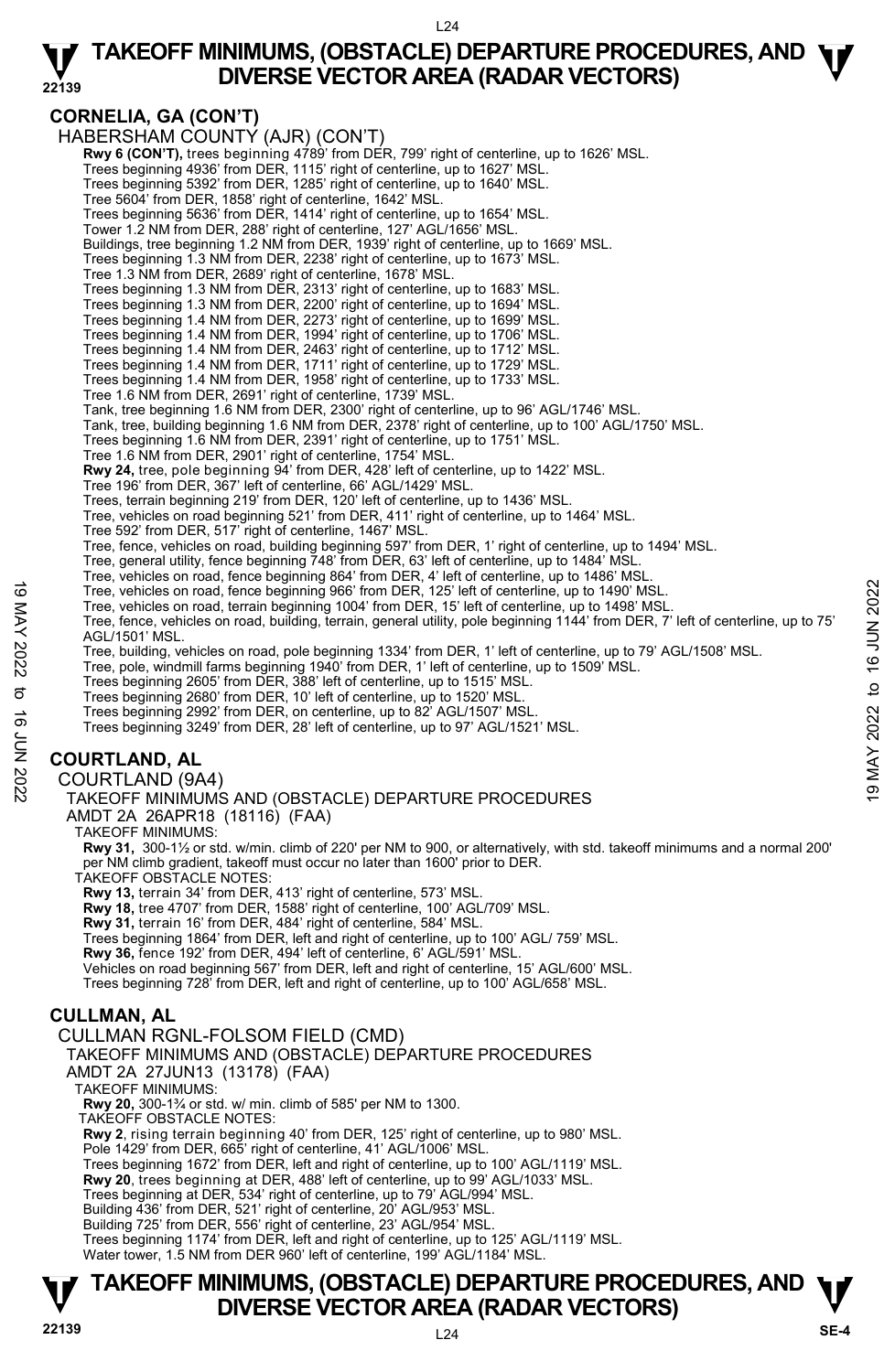#### **DALTON, GA**  DALTON MUNI (DNN) TAKEOFF MINIMUMS AND (OBSTACLE) DEPARTURE PROCEDURES AMDT 5 27APR17 (17117) (FAA) TAKEOFF MINIMUMS: **Rwy 14,** 300-1 and 211' per NM to 2800 or standard w/min. climb of 675' per NM to 1000 or 2300-3 for VCOA. DEPARTURE PROCEDURE: **Rwy 14,** climb heading 140° to 2800 before turning left. **Rwy 32,** climb heading 320° to 2000 before proceeding on course. VCOA: **Rwy 14,** obtain ATC approval for VCOA when requesting IFR clearance. Climb in visual conditions to cross Dalton Muni at or above 2900 before proceeding on course. TAKEOFF OBSTACLE NOTES: **Rwy 14,** tree 117' from DER, 428' left of centerline, 695' MSL. Tree 123' from DER, 428' left of centerline, 699' MSL. Trees beginning 1356' from DER, 388' left of centerline, up to 737' MSL. Trees beginning 1559' from DER, 90' left of centerline, up to 741' MSL. Tree 1684' from DER, 91' right of centerline, 746' MSL. Trees beginning 1752' from DER, 36' right of centerline, up to 760' MSL. Trees beginning 1781' from DER, 171' left of centerline, up to 744' MSL. Trees beginning 1903' from DER, 81' right of centerline, up to 768' MSL. Trees beginning 2110' from DER, 778' left of centerline, up to 794' MSL. Trees beginning 2320' from DER, 282' left of centerline, up to 858' MSL. Trees and building beginning 2444' from DER, 2' left of centerline, up to 904' MSL. **Rwy 32,** Tree 674' from DER, 549' right of centerline, 739' MSL. Trees beginning 843' from DER, 514' right of centerline, up to 740' MSL. Tree 1076' from DER, 630' right of centerline, 751' MSL. Tree 1137' from DER, 673' left of centerline, 758' MSL. Building and Trees beginning 1302' from DER, 507' left of centerline, up to 773' MSL. Tree 1762' from DER, 920' left of centerline, 802' MSL. Tree 1840' from DER, 903' left of centerline, 804' MSL. Trees beginning 1853' from DER, 659' left of centerline, up to 806' MSL. Tree 2309' from DER, 383' right of centerline, 767' MSL. Trees beginning 2433' from DER, 274' left of centerline, up to 813' MSL. Tree 2759' from DER, 148' right of centerline, 777' MSL. Trees beginning 3262' from DER, 708' left of centerline, up to 830' MSL. Trees beginning 3334' from DER, 218' right of centerline, up to 808' MSL. Trees beginning 3339' from DER, 709' left of centerline, up to 831' MSL. Trees beginning 3683' from DER, 973' left of centerline, up to 832' MSL. Trees beginning 3881' from DER, 976' left of centerline, up to 836' MSL. Tree 4129' from DER, 440' right of centerline, 812' MSL. Trees beginning 4325' from DER, 976' left of centerline, up to 837' MSL. Tree 4375' from DER, 1292' left of centerline, 843' MSL. Trees beginning 4391' from DER, 292' left of centerline, up to 854' MSL. **DAWSON, GA**  DAWSON MUNI (16J) TAKEOFF MINIMUMS AND (OBSTACLE) DEPARTURE PROCEDURES AMDT 1 26MAR20 (20086) (FAA) TAKEOFF MINIMUMS: **Rwy 32**, 300-1⅛ or std. w/min. climb of 312' per NM to 700 or alternatively, with std. takeoff minimums and a normal 200' per NM climb gradient, takeoff must occur no later than 1800' prior to DER. TAKEOFF OBSTACLE NOTES: **Rwy 14,** tree 12' from DER, 304' right of centerline, 336' MSL. Trees beginning 88' from DER, 275' left of centerline, up to 342' MSL. Trees beginning 104' from DER, 517' right of centerline, up to 338' MSL. Trees beginning 113' from DER, 369' left of centerline, up to 348' MSL. Trees beginning 312' from DER, 364' left of centerline, up to 361' MSL. Tree 567' from DER, 483' right of centerline, 348' MSL. Trees beginning 670' from DER, 358' right of centerline, up to 355' MSL. Trees beginning 844' from DER, 480' left of centerline, up to 363' MSL. Trees beginning 916' from DER, 490' right of centerline, up to 373' MSL. Tree 1117' from DER, 626' left of centerline, 368' MSL. Trees beginning 2434' from DER, 287' right of centerline, up to 389' MSL. **Rwy 32,** trees beginning 131' from DER, 383' left of centerline, up to 384' MSL. Trees beginning 310' from DER, 500' right of centerline, up to 373' MSL. Trees beginning 679' from DER, 534' right of centerline, up to 388' MSL. Trees beginning 935' from DER, 546' right of centerline, up to 390' MSL. Tower 5535' from DER, 767' right of centerline, 168' AGL/498' MSL. Tree beginning 1853' from DER, 859' left of centerline, up to 806' MSL.<br>Trees beginning 1853' from DER, 859' left of centerline, up to 813' MSL.<br>Trees beginning 2433' from DER, 274' left of centerline, up to 813' MSL.<br>Tree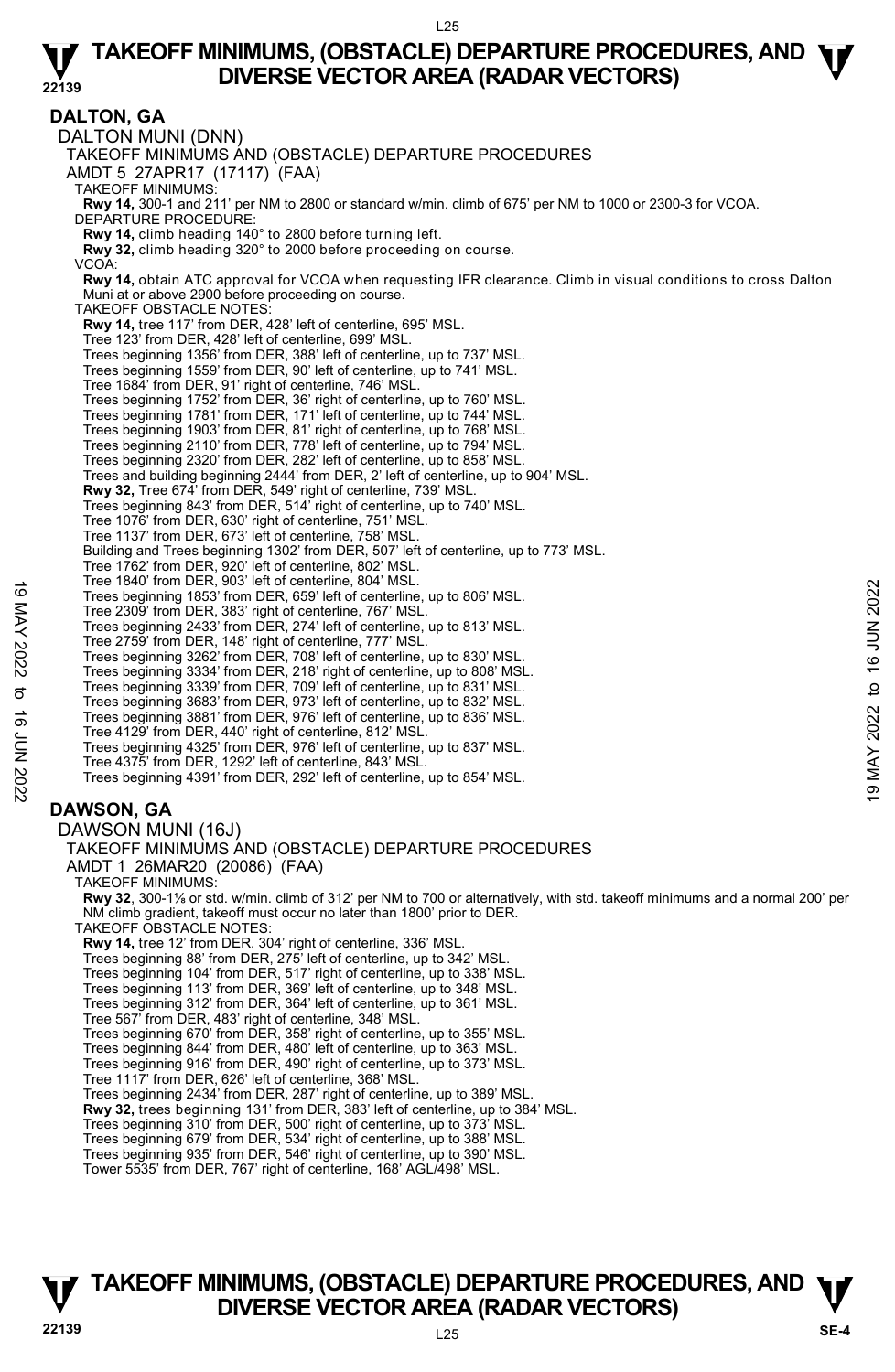### **DECATUR, AL**

PRYOR FIELD RGNL (DCU)

TAKEOFF MINIMUMS AND (OBSTACLE) DEPARTURE PROCEDURES

AMDT 1 08JUN06 (06159) (FAA)

TAKEOFF OBSTACLE NOTES:

**Rwy 18,** multiple trees beginning 461' from DER, 179' right of centerline, up to 100' AGL/697' MSL.<br>**Rwy 36,** tree 2582' from DER, 791' right of centerline, 100' AGL/685' MSL.

### **DEMOPOLIS, AL**

DEMOPOLIS RGNL (DYA) TAKEOFF MINIMUMS AND (OBSTACLE) DEPARTURE PROCEDURES AMDT 1A 24JUL14 (14205) (FAA) TAKEOFF MINIMUMS: **Rwy 22,** 300-1 or std. w/ min. climb of 370' per NM to 400. TAKEOFF OBSTACLE NOTES: **Rwy 4,** trees beginning at DER, 196' left and 151' right of centerline up to 100' AGL/209' MSL. **Rwy 22,** trees beginning 295' from DER, 245' right of centerline up to 100' AGL/209' MSL. Stack 4902' from DER, 1717' right of centerline, 180' AGL/273' MSL. Water tank 5607' from DER, 1066' right of centerline, 148' AGL/243' MSL. Stack 4875' from DER, 2209' right of centerline, 295' AGL/391' MSL.

### **DOBBINS ARB (KMGE)**

### MARIETTA, GA TAKEOFF MINIMUMS AND (OBSTACLE) DEPARTURE PROCEDURES AMDT 6 19MAY22 (22139) (USAF) DEPARTURE PROCEDURE: **Rwy 11,** std. w/min. climb of 254' per NM to 1600. **Rwy 29,** std. w/min. climb of 249' per NM to 2200. TAKEOFF OBSTACLE NOTES: **Rwy 11,** multiple trees beginning 1111' from DER, left and right of centerline, up to 81' AGL/1110' MSL. **Rwy 29,** pylon 2417' from DER, 1115' left of centerline, 36' AGL/1142' MSL. Pylon 2539' from DER, 1016' left of centerline, 36' AGL/1143' MSL. Pylon 2652' from DER, 910' left of centerline, 36' AGL/1138' MSL. Multiple trees beginning 3017' from DER, left and right of centerline, up to 108' AGL/1216' MSL. **DONALSONVILLE, GA**  DONALSONVILLE MUNI (17J) TAKEOFF MINIMUMS AND (OBSTACLE) DEPARTURE PROCEDURES AMDT 1 27JAN22 (22027) (FAA) TAKEOFF OBSTACLE NOTES: **Rwy 1,** terrain beginning 2' from DER, 250' right of centerline, up to 150' MSL.<br>Lighting 10' from DER, 59' left of centerline, 2' AGL/148' MSL. Tree 573' from DER, 387' right of centerline, 173' MSL. Tree 576' from DER, 535' right of centerline, 194' MSL. Tree 581' from DER, 624' right of centerline, 195' MSL. Trees beginning 639' from DER, 306' left of centerline, up to 177' MSL. Pole 1507' from DER, 889' left of centerline, 44' AGL/186' MSL. Pole 1785' from DER, 889' left of centerline, 50' AGL/192' MSL. Trees beginning 1876' from DER, 875' left of centerline, up to 214' MSL. Tree 2121' from DER, 1027' left of centerline, 229' MSL. Trees beginning 2137' from DER, 763' left of centerline, up to 238' MSL.<br>**Rwy 19,** terrain 5' from DER, 296' left of centerline, 131' MSL. Terrain 6' from DER, 497' left of centerline, 132' MSL. Vegetation 31' from DER, 195' left of centerline, 135' MSL. Tree 412' from DER, 488' right of centerline, 168' MSL. Tree and pole beginning 508' from DER, 610' right of centerline, up to 178' MSL. Tree 655' from DER, 611' right of centerline, 193' MSL. Trees beginning 667' from DER, 392' right of centerline, up to 208' MSL. 19 MACOFY OBSTACLE NOTES:<br>
The Contentium of the step in the Seginning 1111' from DER, left and right of centerline, up to 81' AGL/1110' MSL.<br> **EVALUATE AND 2023** from DER, 1016' left of centerline, 36' AGL/1142' MSL.<br>
Py

Trees beginning 1944' from DER, 479' right of centerline, up to 217' MSL.

Trees beginning 2002' from DER, 277' right of centerline, up to 228' MSL.

Trees beginning 3455' from DER, 1107' right of centerline, up to 235' MSL. Trees beginning 3601' from DER, 665' right of centerline, up to 241' MSL.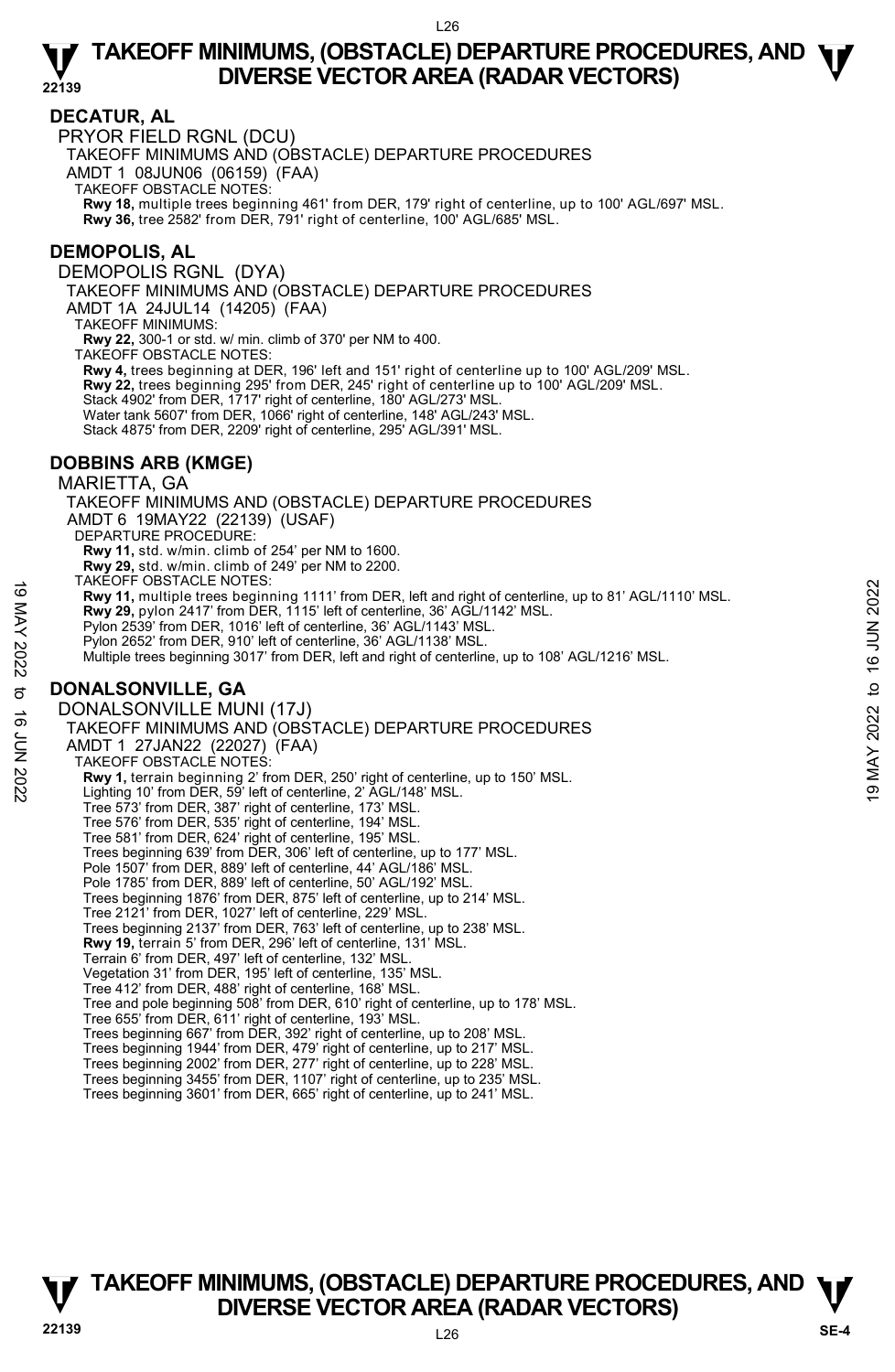### **DOTHAN, AL**

DOTHAN RGNL (DHN)

TAKEOFF MINIMUMS AND (OBSTACLE) DEPARTURE PROCEDURES

ORIG-A 16DEC10 (10350) (FAA)

TAKEOFF OBSTACLE NOTES:

**Rwy 18,** trees beginning 2047' from DER, 54' right of centerline, up to 75' AGL/457' MSL.<br>Pole 1434' from DER, 263' left of centerline, 48' AGL/418' MSL.

**Rwy 32,** trees beginning 418' from DER, 575' left of centerline, up to 59' AGL/430' MSL.

- REILs beginning 43' from DER, 150' left and 137' right of centerline, up to 3' AGL/402' MSL.
- **Rwy 36,** trees beginning 628' from DER, 362' right of centerline, up to 45' AGL/424' MSL.<br>Tree 339' from DER, 489' right of centerline, 55' AGL/434' MSL.

Trees beginning 629' from DER, 122' right of centerline, up to 41' AGL/426' MSL.<br>Trees beginning 549' from DER, 309' right of centerline, up to 63' AGL/453' MSL.<br>Tree 1172' from DER, 58' left of centerline, 50' AGL/435' M

- 
- Trees beginning 3662' from DER, left and right of centerline, up to 88' AGL/493' MSL.
- Tree 1037' from DER, 676' right of centerline, 93' AGL/ 453' MSL.

# **DOUGLAS, GA**

DOUGLAS MUNI (DQH)

TAKEOFF MINIMUMS AND (OBSTACLE) DEPARTURE PROCEDURES AMDT 2 18NOV10 (10322) (FAA)

TAKEOFF MINIMUMS:

**Rwy 4,** std. with a min. climb of 250' per NM to 1100 or 900-2½ for climb in visual conditions. DEPARTURE PROCEDURE:

**Rwy 4,** for climb in visual conditions cross Douglas Muni at or above 1100 before proceeding on course. TAKEOFF OBSTACLE NOTES:

**Rwy 4,** light poles beginning 408' from DER, 408' right of centerline, up to 100' AGL/291' MSL. Vehicle on road 20' from DER, 417' right of centerline, 15' AGL/271' MSL. Vehicle on road 20' from DER, 418' left of centerline, 15' AGL/271' MSL.

**Rwy 22,** trees beginning 13' from DER, 400' right of centerline, up to 100' AGL/349' MSL.

# **DUBLIN, GA**

W. H. "BUD" BARRON (DBN)

TAKEOFF MINIMUMS AND (OBSTACLE) DEPARTURE PROCEDURES

AMDT 1 30AUG07 (07242) (FAA) TAKEOFF OBSTACLE NOTES:

**Rwy 2,** trees beginning 2028' from DER, 810' left of centerline, up to 100' AGL/419' MSL.

Interstate with vehicle 754' from DER, 88' right of centerline, 17' AGL/326' MSL.<br>**Rwy 20,** trees beginning 2766' from DER, 839' right of centerline, up to 100' AGL/419' MSL. Road with vehicle 850' from DER, 91' left of centerline, 15' AGL/285' MSL. **EXECUTE THE SUBDELIN, GA**<br> **EXECUTE AND THE SUBDELIN, GA**<br> **COUBLIN, GA**<br>
W. H. "BUD" BARRON (DBN)<br>
TAKEOFF MINIMUMS AND (OBSTACLE) DEPARTURE PROCEDURES<br>
AND TO 130AUGOT (OT2242) (FAA)<br>
TAKEOFF OBSTACLE NOTES:<br> **TAKEOFF** 

**Rwy 14,** trees beginning 1904' from DER, 167' right of centerline, up to 100' AGL/409' MSL.

Trees beginning 1764' from DER, 67' left of centerline, up to 100' AGL/399' MSL.<br>**Rwy 32,** trees beginning 1034' from DER, 193' right of centerline, up to 100' AGL/409' MSL.

Trees beginning 1052' from DER, 220' left of centerline, up to 100' AGL/489' MSL.

# **EASTMAN, GA**

HEART OF GEORGIA RGNL (EZM)

TAKEOFF MINIMUMS AND (OBSTACLE) DEPARTURE PROCEDURES

ORIG 12MAY05 (05132) (FAA) TAKEOFF OBSTACLE NOTES:

**Rwy 2,** trees 2272' from DER, 106' right of centerline, 100' AGL/429' MSL.

Trees 2833' from DER, 505' right of centerline, 100' AGL/439' MSL.

Trees 3332' from DER, 1130' right of centerline, 100' AGL/449' MSL.

**Rwy 20,** trees 802' from DER, 510' left of centerline, 100' AGL/379' MSL.

Trees 1081' from DER, 126' right of centerline, 100' AGL/369' MSL.

# **ELBERTON, GA**

### ELBERT COUNTY-PATZ FIELD (EBA)

TAKEOFF MINIMUMS AND (OBSTACLE) DEPARTURE PROCEDURES

AMDT 1 12DEC13 (13346) (FAA)

TAKEOFF MINIMUMS:

**Rwy 29,** 300-1½ or std. w/min. climb of 487' per NM to 900.

TAKEOFF OBSTACLE NOTES:

**Rwy 11**, trees beginning 73' from DER, 180' right of centerline, up to 80' AGL/700' MSL.

Trees beginning 79' from DER, 497' left of centerline, up to 60' AGL/663' MSL.

Trees beginning 572' from DER, 527' left of centerline, up to 75' AGL/674' MSL.

Trees beginning 930' from DER, 278' left of centerline, up to 80' AGL/684' MSL.

Trees beginning 1367' from DER, 146' left of centerline, up to 100' AGL/685' MSL. Trees beginning 1962' from DER, 7' right of centerline, up to 100' AGL/687' MSL.

Trees beginning 3693' from DER, 1225' right of centerline, up to 100' AGL/725' MSL. **CON'T**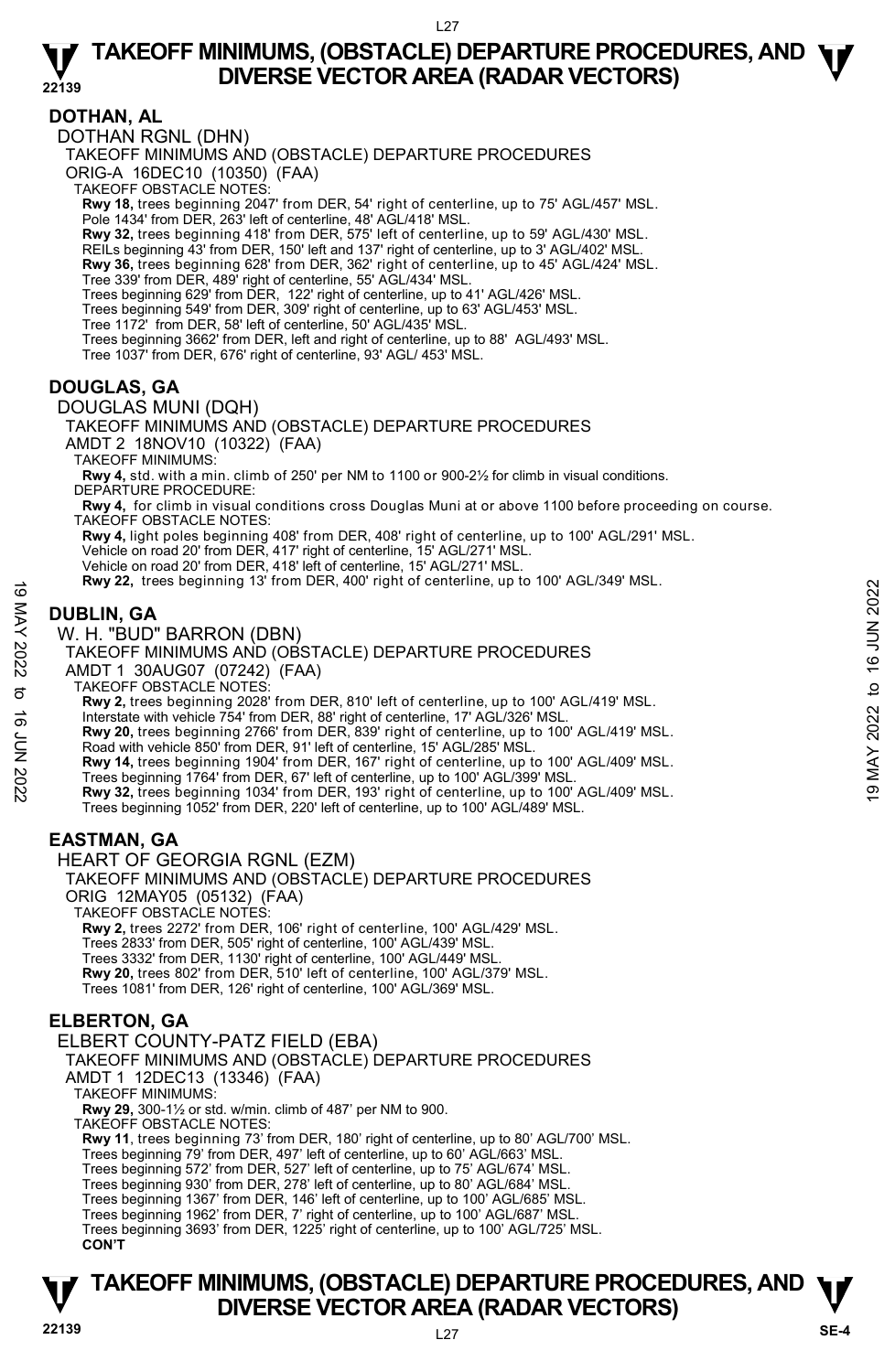**ELBERTON, GA (CON'T)**  ELBERT COUNTY-PATZ FIELD (EBA) (CON'T) **Rwy 29**, tree 43' from DER, 187' left of centerline, 25' AGL/625' MSL. Tree 69' from DER, 475' left of centerline, 90' AGL/697' MSL. Vehicles on road beginning 94' from DER, 171' right of centerline, up to 15' AGL/631' MSL. Tree 132' from DER, 245' right of centerline, 60' AGL/664' MSL. Trees beginning 160' from DER, left and right of centerline, up to 100' AGL/721' MSL. Poles, vertical structure and vehicles beginning 929' from DER, 219' right of centerline, up to 62' AGL/700' MSL. Trees and poles beginning 1566' from DER, left and right of centerline, up to 100' AGL/734' MSL. Trees beginning 2479' from DER, left and right of centerline, up to 100' AGL/757' MSL. Buildings beginning 2665' from DER, 709' right of centerline, up to 36' AGL/697' MSL. Trees, buildings, poles beginning 2956' from DER, left and right of centerline, up to 100' AGL/769' MSL. **ELLIJAY, GA**  GILMER COUNTY (49A) TAKEOFF MINIMUMS AND (OBSTACLE) DEPARTURE PROCEDURES ORIG 13SEP18 (18256) (FAA) TAKEOFF MINIMUMS: **Rwy 3,** std. w/min. climb of 350' per NM to 4800 or 3500 - 3 for VCOA. DEPARTURE PROCEDURE: **Rwy 3,** climb on heading 033° to 3300 before proceeding on course. **Rwy 21,** climb on heading 213° to 2500 before turning left. VCOA: **Rwy 3,** obtain ATC approval for VCOA when requesting IFR clearance. Climb in visual conditions to cross Gilmer County Airport at or above 3500 before proceeding on course. TAKEOFF OBSTACLE NOTES: **Rwy 3,** trees beginning 97' from DER, 335' right of centerline, up to 1548' MSL. Tree 147' from DER, 485' left of centerline, 1583' MSL. Trees beginning 160' from DER, 8' left of centerline, up to 1594' MSL. Trees beginning 271' from DER, 53' right of centerline, up to 1558' MSL. Trees beginning 1510' from DER, 92' left of centerline, up to 1604' MSL. Trees beginning 1655' from DER, 55' right of centerline, up to 1566' MSL. Trees, pole beginning 1696' from DER, 1' left of centerline, up to 1620' MSL. Trees beginning 2342' from DER, 61' right of centerline, up to 1567' MSL. Tree 2438' from DER, 894' right of centerline, 1569' MSL. Tree 2499' from DER, 837' right of centerline, 1571' MSL. Trees beginning 2627' from DER, right of centerline, up to 1572' MSL. Trees beginning 2725' from DER, 340' right of centerline, up to 1581' MSL. Trees beginning 2778' from DER, 7' right of centerline, up to 1590' MSL. Trees beginning 3301' from DER, right of centerline, up to 1597' MSL. Trees beginning 3799' from DER, 161' left of centerline, up to 1628' MSL. **Rwy 21,** terrain 104' from DER, 412' right of centerline, 1465' MSL. Terrain 125' from DER, 187' right of centerline, 1468' MSL. Terrain, tree beginning 153' from DER, 190' right of centerline, up to 1474' MSL. Tree 159' from DER, 497' left of centerline, 1516' MSL. Trees beginning 187' from DER, 228' left of centerline, up to 1532' MSL. Tree 494' from DER, 484' right of centerline, 1525' MSL. Tree 547' from DER, 321' right of centerline, 1528' MSL. Trees beginning 605' from DER, 63' right of centerline, up to 1529' MSL. Tree 3886' from DER, 1350' right of centerline, 1561' MSL. Trees beginning 3962' from DER, 1352' right of centerline, up to 1570' MSL. Trees beginning 4175' from DER, 1497' right of centerline, up to 1594' MSL. **ENTERPRISE, AL**  19 Trees beginning 1510' from DER, 92' left of centerline, up to 1604' MSL.<br>
Trees beginning 1656' from DER, 1' left of centerline, up to 1620' MSL.<br>
Trees, pole beginning 1696' from DER, 1' left of centerline, up to 1620

ENTERPRISE MUNI (EDN) TAKEOFF MINIMUMS AND (OBSTACLE) DEPARTURE PROCEDURES ORIG 27AUG09 (09239) (FAA) TAKEOFF OBSTACLE NOTES: **Rwy 5,** trees beginning 260' from DER, 50' left of centerline, up to 100' AGL/469' MSL. Tree 122' from DER, 177' right of centerline, 100' AGL/459' MSL. **Rwy 23,** trees beginning 8' from DER, 203' right of centerline, up to 44' AGL/386' MSL. Trees beginning 10' from DER, 336' left of centerline, up to 28' AGL/370' MSL.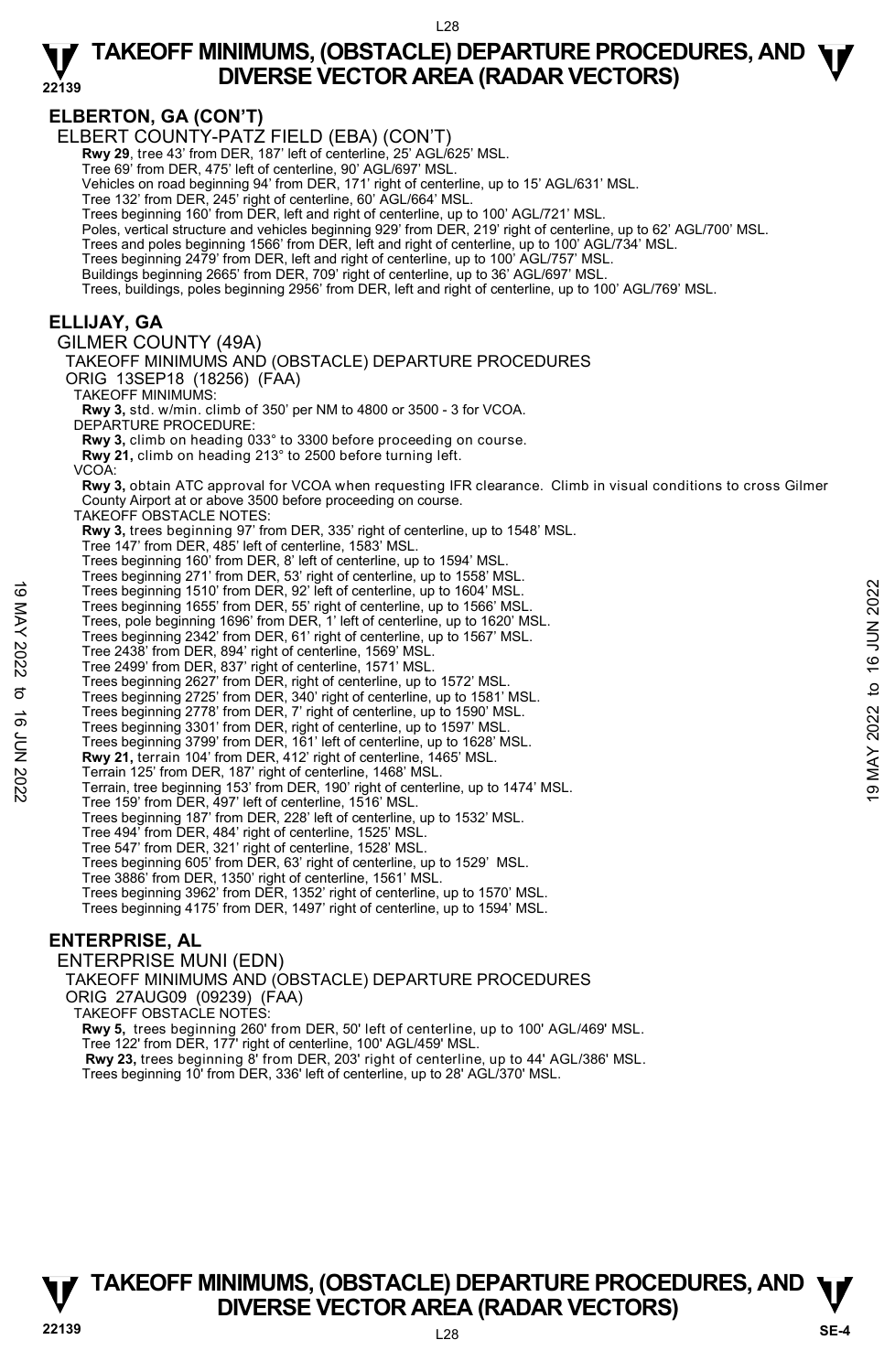### **EUFAULA, AL**

WEEDON FLD (EUF)

TAKEOFF MINIMUMS AND (OBSTACLE) DEPARTURE PROCEDURES

AMDT 1 25AUG11 (21308) (FAA)

TAKEOFF OBSTACLE NOTES:

**Rwy 18,** trees beginning 661' from DER, 397' left of centerline, up to 100' AGL/324' MSL.<br>Pole 181' from DER, 353' left of centerline, 65' AGL/304' MSL.

Trees beginning 1207' from DER, 425' left of centerline, up to 100' AGL/360' MSL.

Trees beginning 2011' from DER, 335' right of centerline, up to 100' AGL/369' MSL.

**Rwy 36,** trees beginning 1097' from DER, 618' left of centerline, up to 100' AGL/380' MSL.<br>Trees beginning 16' from DER, 432' right of centerline, up to 100' AGL/376' MSL.

Trees beginning 2746' from DER, 325' left of centerline, up to 100' AGL/356' MSL.

### **EVERGREEN, AL**

### EVERGREEN RGNL/ MIDDLETON FIELD (GZH)

TAKEOFF MINIMUMS AND (OBSTACLE) DEPARTURE PROCEDURES

AMDT 2A 29MAR18 (18088) (FAA)

TAKEOFF MINIMUMS:

**Rwy 19,** 300-1¾ or std. w/ min. climb of 215' per NM to 600, or alternatively, with std. takeoff minimums and a normal 200' per NM climb gradient, takeoff must occur no later than 1500' prior to DER. **Rwy 28,** 300-1¾ or std. w/ min. climb of 265' per NM to 600. DEPARTURE PROCEDURE: **Rwy 19,** climb heading 188° to 800 before turning left. TAKEOFF OBSTACLE NOTES: **Rwy 1**, trees beginning 316' from DER, left and right of centerline, up to 100' AGL/389' MSL. Vehicles on road beginning 517' from DER, left and right of centerline, up to 17' AGL/294' MSL.<br>**Rwy 10**, rising terrain abeam DER, left and right of centerline, up to 259' MSL.

Trees beginning 242' from DER, left and right of centerline, up to 100' AGL/359' MSL.

**Rwy 19**, rising terrain abeam DER, left and right of centerline, up to 279' MSL.

Trees beginning 394' from DER, left and right of centerline, up to 100' AGL/469' MSL.

- Vehicles on road beginning 696' from DER, left and right of centerline, up to 15' AGL/304' MSL.
- **Rwy 28**, windsock 159' from DER, 498' right of centerline, 20' AGL/281' MSL.
- Trees beginning 294' from DER, left and right of centerline, up to 100' AGL/489' MSL.
- Antenna 342' from DER, 455' right of centerline, 30' AGL/288' MSL.

# **FAIRHOPE, AL**

- H L SONNY CALLAHAN (CQF) TAKEOFF MINIMUMS AND (OBSTACLE) DEPARTURE PROCEDURES AMDT 1 05MAY11 (11125) (FAA) TAKEOFF OBSTACLE NOTES: **Rwy 1,** trees beginning 824' from DER, left and right of centerline, up to 100' AGL/204' MSL. **FAYETTE, AL**  RICHARD ARTHUR FLD (M95) TAKEOFF MINIMUMS AND (OBSTACLE) DEPARTURE PROCEDURES AMDT 2 19JUL18 (21364) (FAA) TAKEOFF MINIMUMS: **Rwy 1,** 400-2¼ or std. w/min. climb of 310' per NM to 600. **Rwy 19,** 300-1¼ or std. w/min. climb of 280' per NM to 700. DEPARTURE PROCEDURE: **Rwy 19,** climb heading 186° to 1100 before proceeding on course. TAKEOFF OBSTACLE NOTES: **Rwy 1,** tower 39' from DER, 341' left of centerline, 40' AGL/399' MSL. Vehicle on road 55' from DER, 232' right of centerline, 368' MSL. Pole, vehicle on road beginning 67' from DER, 233' right of centerline, up to 13' AGL/370' MSL. Pole 183' from DER, 399' right of centerline, 47' AGL/403' MSL. pole, building, trees beginning 224' from DER, 188' right of centerline, up to 50' AGL/406' MSL. Pole, building beginning 230' from DER, 381' left of centerline, up to 51' AGL/412' MSL. Tree 414' from DER, 544' left of centerline, 423' MSL. Trees, pole, building beginning 432' from DER, 94' left of centerline, up to 428' MSL. Tree 709' from DER, 441' right of centerline, 412' MSL. Trees, pole beginning 765' from DER, 199' right of centerline, up to 413' MSL. Tree 897' from DER, 310' right of centerline, 415' MSL. Trees beginning 942' from DER, 211' right of centerline, up to 458' MSL. Trees, pole beginning 1168' from DER, 14' right of centerline, up to 478' MSL. Tree 1704' from DER, 621' left of centerline, 444' MSL. Trees, pole beginning 1724' from DER, 67' left of centerline, up to 452' MSL. Trees, pole beginning 2188' from DER, 472' left of centerline, up to 454' MSL. Trees, pole beginning 2398' from DER, 110' left of centerline, up to 468' MSL. Trees, pole beginning 2780' from DER, 99' left of centerline, up to 476' MSL. Tree 4114' from DER, 254' left of centerline, 494' MSL. 19 Teles organing 394 from DER, left and right of centerline, up to 100 AGL/204' MSL.<br>
These heginning 896' from DER, left and right of centerline, up to 15' AGL/304' MSL.<br>
Trees heginning 294' from DER, left and right of
	- Trees beginning 4204' from DER, 104' left of centerline, up to 100' AGL/519' MSL. **CON'T**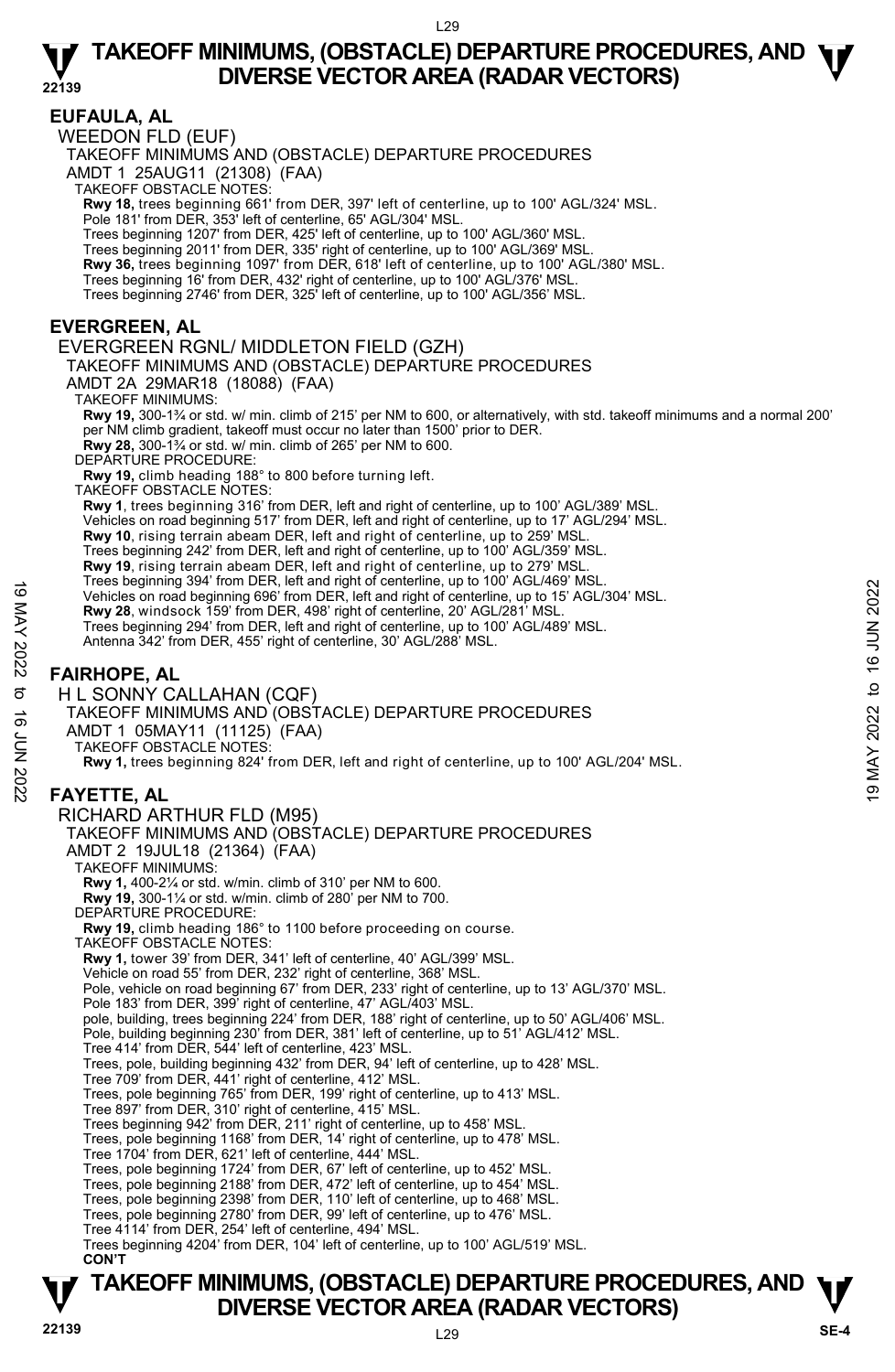# **FAYETTE, AL (CON'T)**

RICHARD ARTHUR FLD (M95) (CON'T)

**Rwy 1 (CON'T),** tree 5929' from DER, 1980' left of centerline, 100' AGL/539' MSL.

Tree 1.8 NM from DER, 2957' left of centerline, 100' AGL/659' MSL.

- **Rwy 19,** terrain abeam DER, 142' right of centerline, 331' MSL.
- Trees beginning 41' from DER, 377' left of centerline, up to 343' MSL.
- Terrain 95' from DER, 309' right of centerline, 335' MSL.
- Tree 230' from DER, 322' right of centerline, 378' MSL.
- Trees beginning 236' from DER, 252' right of centerline, up to 401' MSL.
- Tree 241' from DER, 359' left of centerline, 363' MSL. Tree 254' from DER, 246' left of centerline, 374' MSL.
- 
- Tree 391' from DER, 332' right of centerline, 402' MSL.
- Trees beginning 406' from DER, 380' right of centerline, up to 435' MSL. Trees beginning 415' from DER, 367' left of centerline, up to 411' MSL.
- 
- Trees beginning 536' from DER, 273' left of centerline, up to 418' MSL.
- Arch 1 NM from DER, 1396' right of centerline, 549' MSL.

# **FITZGERALD, GA**

#### FITZGERALD MUNI (FZG)

TAKEOFF MINIMUMS AND (OBSTACLE) DEPARTURE PROCEDURES AMDT 1A 05MAR15 (15064) (FAA) TAKEOFF MINIMUMS:

- **Rwys 15, 33,** NA Environmental.
- DEPARTURE PROCEDURE:
- **Rwy 2,** climbing right turn heading 037° to 1000 before turning left.
- TAKEOFF OBSTACLE NOTES:
- **Rwy 2,** trees beginning abeam DER, 96' left of centerline, up to 85' AGL/464' MSL.
- Trees beginning 329' from DER, 10' right of centerline, up to 100' AGL/455' MSL.
- Power pole 414' from DER, 428' right of centerline, 21' AGL/381' MSL.
- Building 783' from DER, 600' left of centerline, 8' AGL/389' MSL.
- Power poles beginning 885' from DER, 229' left of centerline, up to 38' AGL/396' MSL. Fower poles beginning 885 from DER, 229 left of centerline, up to 38' AGL/396' MSL.<br>
Rwy 20, trees beginning 193' from DER, 452' left of centerline, up to 38' AGL/396' MSL.<br>
Trees beginning 612' from DER, 379' right of ce
	- **Rwy 20,** trees beginning 193' from DER, 452' left of centerline, up to 111' AGL/430' MSL. Trees beginning 612' from DER, 379' right of centerline, up to 83' AGL/398' MSL.

# **FLORALA, AL**

FLORALA MUNI (0J4)

# TAKEOFF MINIMUMS AND (OBSTACLE) DEPARTURE PROCEDURES

- ORIG 02JUL09 (09183) (FAA)
- TAKEOFF OBSTACLE NOTES:
- **Rwy 4,** trees beginning 14' from DER, 200' right of centerline, up to 100' AGL/419' MSL.
- Trees beginning 470' from DER, 54' left of centerline, up to 100' AGL/429' MSL.
- 
- 
- Vehicles on roadway beginning 30' from DER, 298' right of centerline, up to 17' AGL/326' MSL.
- Trees beginning 340' from DER, 230' left of centerline, up to 100' AGL/379' MSI
- Trees beginning 1164' from DER, left and right of centerline, up to 100' AGL/369' MSL.

### **FOLEY, AL**

- FOLEY MUNI (5R4)
- TAKEOFF MINIMUMS AND (OBSTACLE) DEPARTURE PROCEDURES AMDT 1 27AUG09 (09239) (FAA)
- TAKEOFF MINIMUMS:

**Rwy 36,** std. w/ min. climb of 240' per NM to 2800, or 1200-2½ for climb in visual conditions. DEPARTURE PROCEDURE:

**Rwy 36,** for climb in visual conditions, cross Foley Muni airport at or above 1100 before proceeding on course. TAKEOFF OBSTACLE NOTES:

- **Rwy 18,** fence 52' from DER, 341' right of centerline, 12' AGL/77' MSL.
- Trees beginning 81' from DER, 339' left of centerline, up to 81' AGL/146' MSL.
- Vehicles on roadway 444' from DER, left and right of centerline, up to 15' AGL/106' MSL.
- Tree 1173' from DER, 558' right of centerline, 86' AGL/151' MSL.
- Trees beginning 1815' from DER, left and right of centerline, up to 112' AGL/177' MSL.
- **Rwy 36,** trees beginning 68' from DER, 360' left of centerline, up to 94' AGL/159' MSL.<br>Trees beginning 77' from DER, 365' right of centerline, up to 97' AGL/162' MSL.
- 
- Trees beginning 1126' from DER, left and right of centerline, up to 97' AGL/157' MSL.
- Vehicles on roadway 1176' from DER, left and right of centerline, up to 15' AGL/98' MSL. Pole 1216' from DER, 408' right of centerline, 35' AGL/95' MSL.
- 
- Pole 1357' from DER, 112' left of centerline, 36' AGL/101' MSL.
- Pole 1513' from DER, 183' left of centerline, 39' AGL/104' MSL.

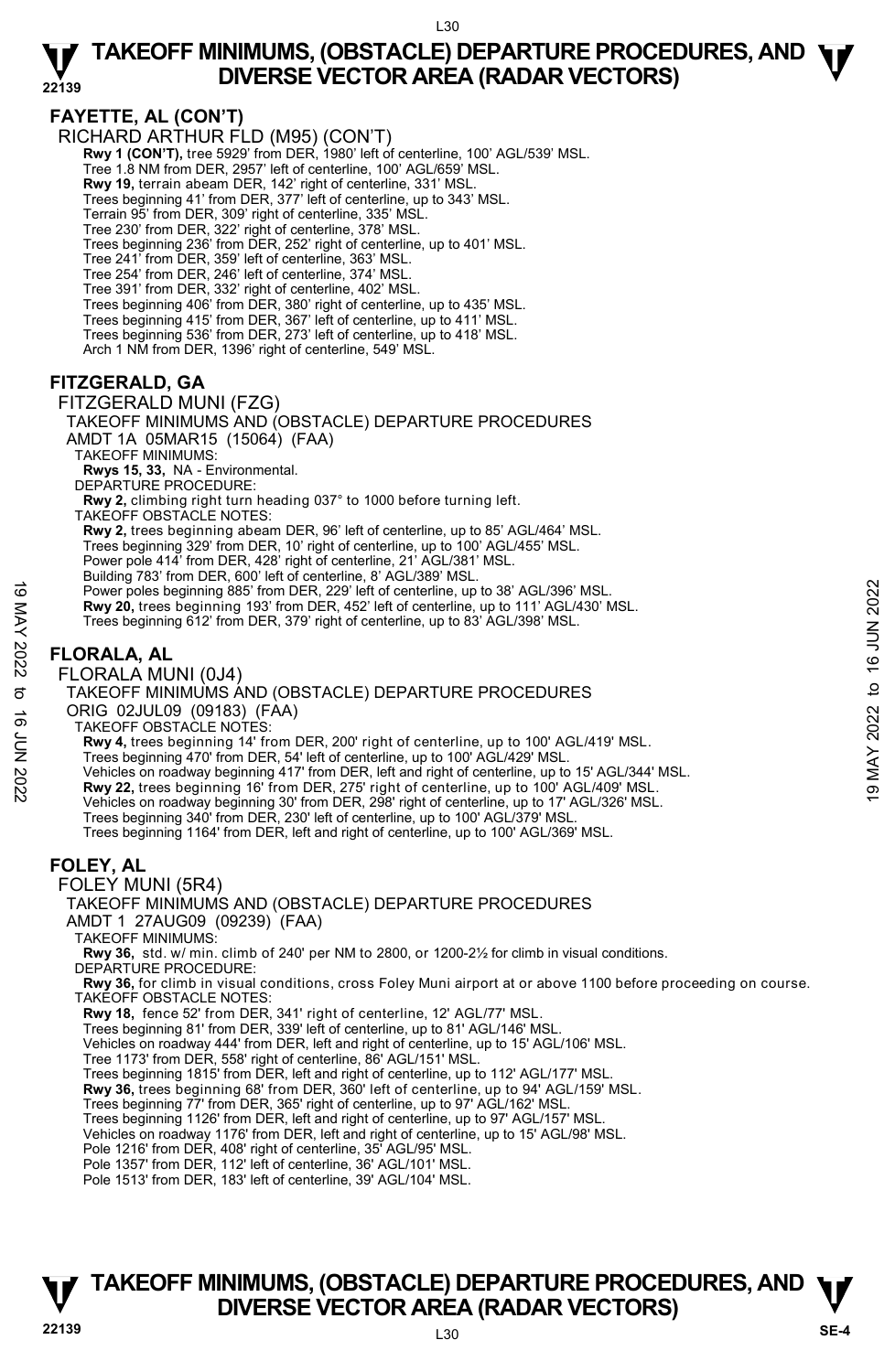### **FORT PAYNE, AL**

ISBELL FLD (4A9)

TAKEOFF MINIMUMS AND (OBSTACLE) DEPARTURE PROCEDURES

AMDT 1 23SEP10 (21308) (FAA)

TAKEOFF MINIMUMS:

**Rwy 4,** 400-2¼ or std. w/min. climb of 410' per NM to 1400. **Rwy 22,** 400-2 or std. w/min. climb of 290' per NM to 1600.

DEPARTURE PROCEDURE:

**Rwy 4,** climb heading 044° to 2400 before proceeding on course.

**Rwy 22,** climb heading 224° to 2300 before proceeding on course. TAKEOFF OBSTACLE NOTES:

**Rwy 4,** trees beginning 111' from DER, 75' right of centerline, up to 100' AGL/1119' MSL. Poles beginning 879' from DER, 373' right of centerline, up to 125' AGL/1224' MSL. Obstruction light on WSK 66' from DER, 328' right of centerline, 78' AGL/957' MSL. Vehicles beginning 322' from DER, 285' right of centerline, up to 15' AGL/921' MSL. Buildings beginning 217' from DER, 426' right of centerline, up to 21' AGL/920' MSL. Fence beginning 494' from DER, 397' right of centerline, up to 6' AGL/892' MSL. GRD beginning 292' from DER, 289' right of centerline, up to 879' MSL. Trees beginning 569' from DER, 119' left of centerline, up to 100' AGL/973' MSL. Poles beginning 176' from DER, 397' left of centerline, up to 40' AGL/919' MSL. Building 935' from DER, 636' left of centerline, 39' AGL/918' MSL. Vehicles beginning 82' from DER, 359' left of centerline, up to 15' AGL/887' MSL. Fence 182' from DER, 299' left of centerline, 6' AGL/880' MSL. **Rwy 22,** trees beginning 59' from DER, 122' left of centerline, 100' AGL/1319' MSL. Poles beginning 1224' from DER, 101' left of centerline, up to 96' AGL/955' MSL. Trees beginning 46' from DER, 101' right of centerline, up to 100' AGL/972' MSL. Poles beginning 204' from DER, 17' right of centerline, up to 53' AGL/892' MSL. Vehicles beginning 137' from DER, 292' right of centerline, up to 15' AGL/869' MSL. Building 316' from DER, 476' right of centerline, 15' AGL/874' MSL.

### **FORT STEWART (HINESVILLE), GA**

```
WRIGHT AAF (FORT STEWART)/MIDCOAST RGNL (LHW) 
         TAKEOFF MINIMUMS AND (OBSTACLE) DEPARTURE PROCEDURES 
         AMDT 1 20JUN19 (19171) (FAA) 
           TAKEOFF MINIMUMS: 
             Rwys 6R, 15R, 24L, 33L, NA-Obstacles. 
           TAKEOFF OBSTACLE NOTES: 
             Rwy 6L, tree 42' from DER, 253' left of centerline, 40' MSL. 
             Tree 112' from DER, 249' left of centerline, 50' MSL. 
             Trees beginning 112' from DER, 311' left of centerline, up to 60' MSL. 
Trees beginning 187' from DER, 384' right of centerline, up to 83' MSL. 
             Trees beginning 347' from DER, 475' right of centerline, up to 104' MSL. 
             Trees beginning 428' from DER, 232' left of centerline, up to 93' MSL. 
             Trees beginning 628' from DER, 430' right of centerline, up to 111' MSL. 
             Trees beginning 870' from DER, 557' left of centerline, up to 126' MSL. 
             Trees beginning 1007' from DER, 319' left of centerline, up to 128' MSL. 
Tree 1057' from DER, 731' right of centerline, 132' MSL. 
             Trees beginning 1148' from DER, 11' right of centerline, up to 142' MSL. 
             Trees beginning 1230' from DER, 68' left of centerline, up to 132' MSL. 
             Trees beginning 1366' from DER, 39' left of centerline, up to 134' MSL. 
             Trees beginning 2354' from DER, 116' left of centerline, up to 139' MSL. 
             Trees beginning 2843' from DER, 96' left of centerline, up to 146' MSL. 
             Trees beginning 3045' from DER, 34' right of centerline, up to 149' MSL. 
Trees beginning 3134' from DER, 31' left of centerline, up to 152' MSL. 
             Trees beginning 3195' from DER, 96' left of centerline, up to 155' MSL. 
             Trees beginning 3303' from DER, 82' right of centerline, up to 150' MSL. 
Trees beginning 3340' from DER, 73' left of centerline, up to 157' MSL. 
             Trees beginning 3425' from DER, 14' right of centerline, up to 151' MSL. 
             Trees beginning 4183' from DER, 659' right of centerline, up to 152' MSL. 
             Trees beginning 4344' from DER, 261' right of centerline, up to 154' MSL. 
Trees beginning 4528' from DER, 636' right of centerline, up to 157' MSL. 
             Trees beginning 4644' from DER, 931' right of centerline, up to 160' MSL. 
             Tree 5255' from DER, 1871' left of centerline, 166' MSL. 
             Rwy 15L, trees beginning 190' from DER, 549' left of centerline, up to 116' MSL. 
             Trees beginning 1421' from DER, 680' right of centerline, up to 125' MSL. 
             Trees beginning 1495' from DER, 763' left of centerline, up to 122' MSL. 
Trees beginning 1934' from DER, 166' left of centerline, up to 130' MSL. 
             Tree 2360' from DER, 1052' left of centerline, 131' MSL. 
             Tree 2399' from DER, 875' left of centerline, 132' MSL. 
             Trees beginning 2457' from DER, 940' left of centerline, up to 134' MSL. 
Trees beginning 3091' from DER, 1091' right of centerline, up to 127' MSL. 
             Tree 3745' from DER, 1149' right of centerline, 136' MSL. 
             CON'T
FORT STEWART (HINESVILLE), GA<br>
WRIGHT AAF (FORT STEWART)/MIDCOAST RGNL (LHW)<br>
TAKEOFF MINIMUMS AND (OBSTACLE) DEPARTURE PROCEDURES<br>
AMDT 1 20JUN19 (19171) (FAA)<br>
TAKEOFF MINIMUMS:<br>
TAKEOFF MINIMUMS:<br>
TAKEOFF MINIMUMS:<br>
```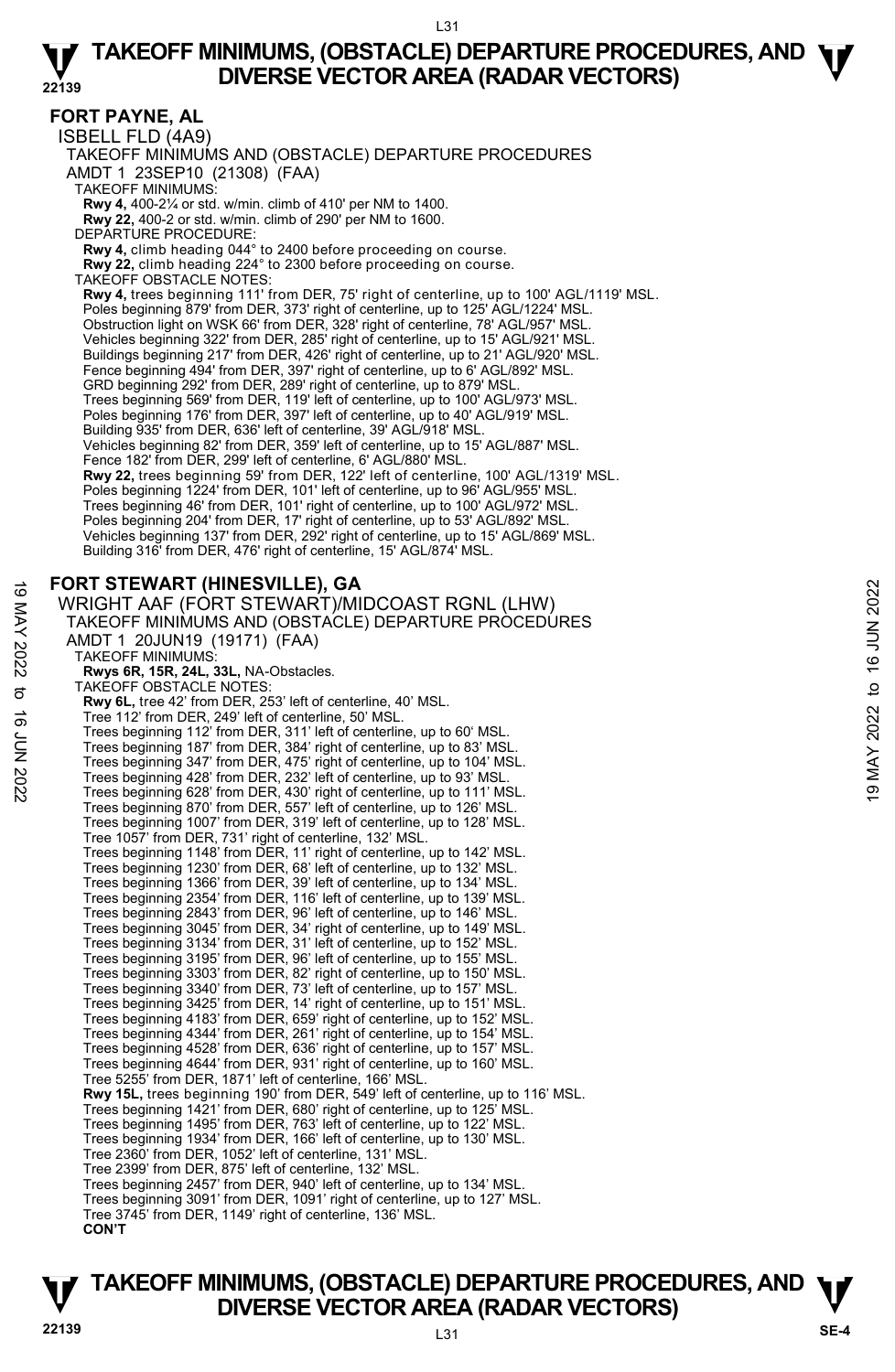L32

# **TAKEOFF MINIMUMS, (OBSTACLE) DEPARTURE PROCEDURES, AND**  $\Psi$ **<br>DIVERSE VECTOR AREA (RADAR VECTORS) DIVERSE VECTOR AREA (RADAR VECTORS)**

**22139 FORT STEWART (HINESVILLE), GA (CON'T)**  WRIGHT AAF (FORT STEWART)/MIDCOAST RGNL (LHW) (CON'T) **Rwy 24R,** lighting 12' from DER, 29' left of centerline, 1' AGL/46' MSL. Tree 23' from DER, 485' right of centerline, 55' MSL. Trees beginning 1124' from DER, 168' left of centerline, up to 144' MSL. Tree 1170' from DER, 765' right of centerline, 137' MSL. Trees beginning 1580' from DER, 77' right of centerline, up to 164' MSL. Trees beginning 2046' from DER, 53' left of centerline, up to 149' MSL. Trees beginning 2349' from DER, 324' left of centerline, up to 150' MSL. Trees beginning 2445' from DER, 3' left of centerline, up to 153' MSL. Trees beginning 2715' from DER, 1' right of centerline, up to 167' MSL. Trees beginning 2761' from DER, 151' left of centerline, up to 168' MSL.<br>Trees beginning 2937' from DER, 150' right of centerline, up to 169' MSL.<br>Trees beginning 2973' from DER, 640' left of centerline, up to 170' MSL. Trees beginning 3078' from DER, 828' left of centerline, up to 172' MSL. Trees beginning 3238' from DER, 385' right of centerline, up to 181' MSL. Trees beginning 3433' from DER, 304' right of centerline, up to 190' MSL.<br>**Rwy 33R,** tree 113' from DER, 371' left of centerline, 48' MSL. Tree 570' from DER, 602' right of centerline, 139' MSL. Tree 723' from DER, 623' right of centerline, 140' MSL. Trees beginning 808' from DER, 706' right of centerline, up to 147' MSL. Tree 1066' from DER, 766' left of centerline, 96' MSL. Tree 1227' from DER, 765' left of centerline, 99' MSL. Trees beginning 1430' from DER, 628' left of centerline, up to 100' MSL. Trees beginning 1703' from DER, 626' left of centerline, up to 110' MSL. Trees beginning 3055' from DER, 903' right of centerline, up to 151' MSL. Trees beginning 3885' from DER, 327' right of centerline, up to 155' MSL. Trees beginning 4102' from DER, 367' right of centerline, up to 162' MSL. Tree 4244' from DER, 469' left of centerline, 145' MSL. Trees beginning 4288' from DER, 710' left of centerline, up to 159' MSL. Trees beginning 4454' from DER, 967' left of centerline, up to 160' MSL. Trees beginning 4511' from DER, 388' left of centerline, up to 161' MSL. Trees beginning 4705' from DER, 1252' left of centerline, up to 164' MSL. Trees beginning 4908' from DER, 1451' left of centerline, up to 166' MSL. **GADSDEN, AL**  NORTHEAST ALABAMA RGNL (GAD) TAKEOFF MINIMUMS AND (OBSTACLE) DEPARTURE PROCEDURES AMDT 4 09FEB12 (12040) (FAA) TAKEOFF MINIMUMS: **Rwy 18,** std. w/ min climb of 340' per NM to 1700 or 1300-2½ for climb in visual conditions. **Rwy 36,** std. w/ min. climb of 307' per NM to 1500 or 1300-2 ½ for climb in visual conditions. DEPARTURE PROCEDURE: **Rwy 6,** climb heading 064° to 1300 before proceeding on course. **Rwy 18,** for climb in visual conditions cross Northeast Alabama Rgnl Airport at or above 1700 before proceeding on course. **Rwy 24,** climb heading 244° to 2000 before proceeding on course. **Rwy 36,** climb heading 003° to 1100 before proceeding on course or for climb in visual conditions cross Northeast Alabama Rgnl Airport at or above 1700 before proceeding on course. TAKEOFF OBSTACLE NOTES: **Rwy 6,** trees beginning 899' from DER, 620' left of centerline, up to 100' AGL/609' MSL. **Rwy 18,** trees beginning 362' from DER, 27' left of centerline, up to 100' AGL/648' MSL. Trees beginning 1471' from DER, 220' right of centerline, up to 100' AGL/652' MSL.<br>**Rwy 36,** trees beginning 102' from DER, 261' right of centerline, up to 100' AGL/659' MSL. Trees beginning 303' from DER, 70' left of centerline, up to 100' AGL/639' MSL. Tower 6045' from DER, 1155' right of centerline, 160' AGL/705' MSL. **GAINESVILLE, GA**  LEE GILMER MEML (GVL) TAKEOFF MINIMUMS AND (OBSTACLE) DEPARTURE PROCEDURES AMDT 1 30AUG07 (21168) (FAA) TAKEOFF MINIMUMS: **Rwy 5,** 300-1¼ or std. w/min. climb of 311' per NM to 1600. DEPARTURE PROCEDURE: **Rwy 5,** climb heading 055° to 2100 before proceeding on course. **Rwy 11,** climb heading 110° to 1900 before turning north. **Rwy 23,** climb heading 224° to 2700 before turning south. **CON'T**  Trees beginning 4511 from DER, 388' left of centerline, up to 161' MSL.<br>
Trees beginning 4705' from DER, 1252' left of centerline, up to 164' MSL.<br>
Trees beginning 4705' from DER, 1252' left of centerline, up to 166' MSL.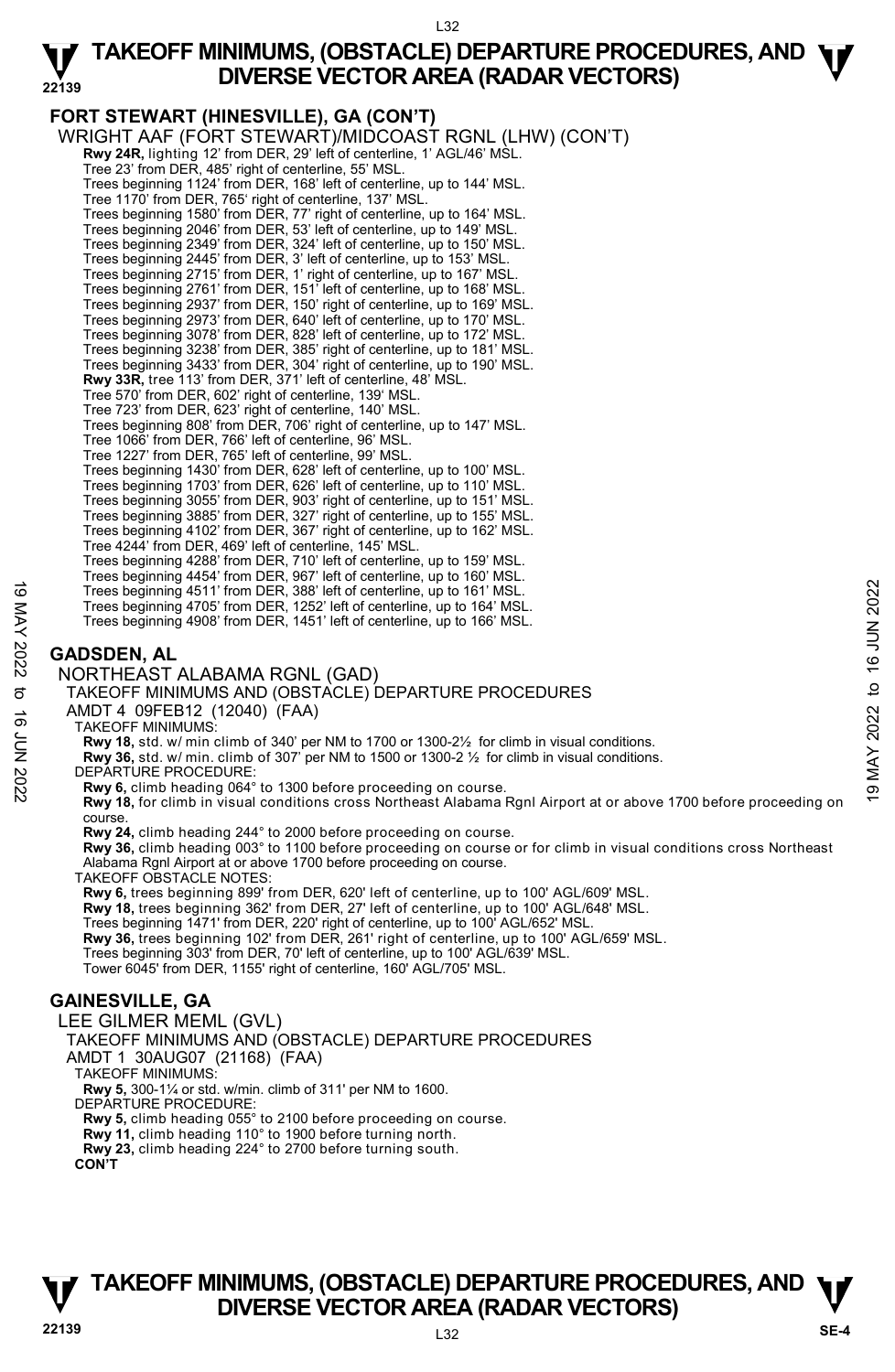# **GAINESVILLE, GA (CON'T)**

LEE GILMER MEML (GVL) (CON'T) TAKEOFF OBSTACLE NOTES:

**Rwy 5,** multiple trees beginning 662' from DER, 78' right of centerline, up to 93' AGL/1330' MSL. Multiple trees and pole beginning 301' from DER, on centerline, up to 137' AGL/1361' MSL. Chimney 2298' from DER, 618' left of centerline, 131' AGL/1349' MSL.

Building 73' from DER, 356' right of centerline, 18' AGL/1252' MSL.

Tower 6415' from DER, 404' left of centerline, 206' AGL/1426' MSL.

Tower 6538' from DER, 486' left of centerline, 214' AGL/1428' MSL.

**Rwy 11,** trees 770' from departure end of runway, on centerline, 60' AGL/1317' MSL.<br>**Rwy 23,** multiple trees beginning 443' from DER, 220' right of centerline, up to 98' AGL/1319' MSL.

Trees 415' from DER, 304' left of centerline, 86' AGL/1291' MSL.

**Rwy 29,** trees 1256' from DER, on centerline, 52' AGL/1306' MSL.

# **GENEVA, AL**

GENEVA MUNI (33J) TAKEOFF MINIMUMS AND (OBSTACLE) DEPARTURE PROCEDURES AMDT 1 13SEP18 (18256) (FAA) TAKEOFF MINIMUMS: **Rwy 29,** 200-1⅜ or std. w/min. climb of 225' per NM to 500. DEPARTURE PROCEDURE: **Rwy 11,** climb heading 111° to 2000 before turning right. **Rwy 29,** climb heading 291° to 1300 before turning left. TAKEOFF OBSTACLE NOTES: **Rwy 11,** vehicle on road 238' from DER, 254' left of centerline, 17' AGL/125' MSL. Trees 306' from DER, 305' left of centerline, up to 100' AGL/198' MSL. Trees 193' from DER, 168' right of centerline up to 100' AGL/196' MSL. **Rwy 29,** trees 407' from DER, 174' left of centerline up to 100' AGL/189' MSL. Trees 1393' from DER, crossing centerline, up to 100' AGL/236' MSL. Pole 1.2 NM from DER, 3' right of centerline up to 100' AGL/279'MSL. **GREENSBORO, GA**  GREENE COUNTY RGNL (3J7) TAKEOFF MINIMUMS AND (OBSTACLE) DEPARTURE PROCEDURES AMDT 3 29JUL10 (10210) (FAA) TAKEOFF MINIMUMS: **Rwy 25,** 400-2. TAKEOFF OBSTACLE NOTES: **Rwy 7,** trees beginning 438' from DER, 8' right of centerline, up to 100' AGL/759' MSL. Vehicle on roadway 485' from DER, 603' left of centerline, 15' AGL/714' MSL. Train on tracks 623' from DER, 661' left of centerline, 23' AGL/722' MSL. Trees beginning 624' from DER, 36' left of centerline, up to 100' AGL/779' MSL. **Rwy 25,** vehicle on road, 7' from DER, 318' right of centerline, 15' AGL/695' MSL. Trees 2555' from DER, 208' right of centerline, up to 100' AGL/779' MSL. Vehicle on roadway, 86' from DER, 190' left of centerline, 15' AGL/690' MSL. Trees 96' from DER, 76' left of centerline, up to 100' AGL/799' MSL. Water tower 2396' from DER, 1070' left of centerline, 199' AGL/870' MSL. **GREENSBORO, GA**<br>
GREENE COUNTY RGNL (3J7)<br>
TAKEOFF MINIMUMS AND (OBSTACLE) DEPARTURE PROCEDURES<br>
AMDT 3 29JUL10 (10210) (FAA)<br>
MAY 25, 400-2<br>
TAKEOFF MINIMUMS:<br>
TAKEOFF MINIMUMS:<br>
TAKEOFF MINIMUMS:<br>
TAKEOFF MINIMUMS:<br>
T

# **GREENVILLE, AL**

MAC CRENSHAW MEML (PRN) TAKEOFF MINIMUMS AND (OBSTACLE) DEPARTURE PROCEDURES AMDT 1 30SEP04 (21364) (FAA) DEPARTURE PROCEDURE: **Rwy 14**, climb via heading 142° to 900 before proceeding on course. **Rwy 32**, climb via heading 322° to 900 before proceeding on course. TAKEOFF OBSTACLE NOTES: **Rwy 14**, tower 2934' from DER, 565' right of centerline, 104' AGL/528' MSL Tree 1400' from DER, on centerline, 60' AGL/485' MSL.

# **GRIFFIN, GA**

GRIFFIN-SPALDING COUNTY (6A2) TAKEOFF MINIMUMS AND (OBSTACLE) DEPARTURE PROCEDURES AMDT 1 26JUL12 (12208) (FAA) TAKEOFF OBSTACLE NOTES: **Rwy 14,** trees beginning 129' from DER, 261' right of centerline, up to 89' AGL/989' MSL. Pole 168' from DER, 222' left of centerline, 35' AGL/ 961' MSL. **Rwy 32,** trees beginning 456' from DER, 158' left of centerline, up to 100' AGL/ 1062' MSL. Trees beginning 750' from DER, 78' right of centerline, up to 100' AGL/ 1087' MSL. Tower 1379' from DER, 667' right of centerline, 119' AGL/ 1019' MSL.

Pole 1831' from DER, 421' left of centerline, 75' AGL/ 1022' MSL.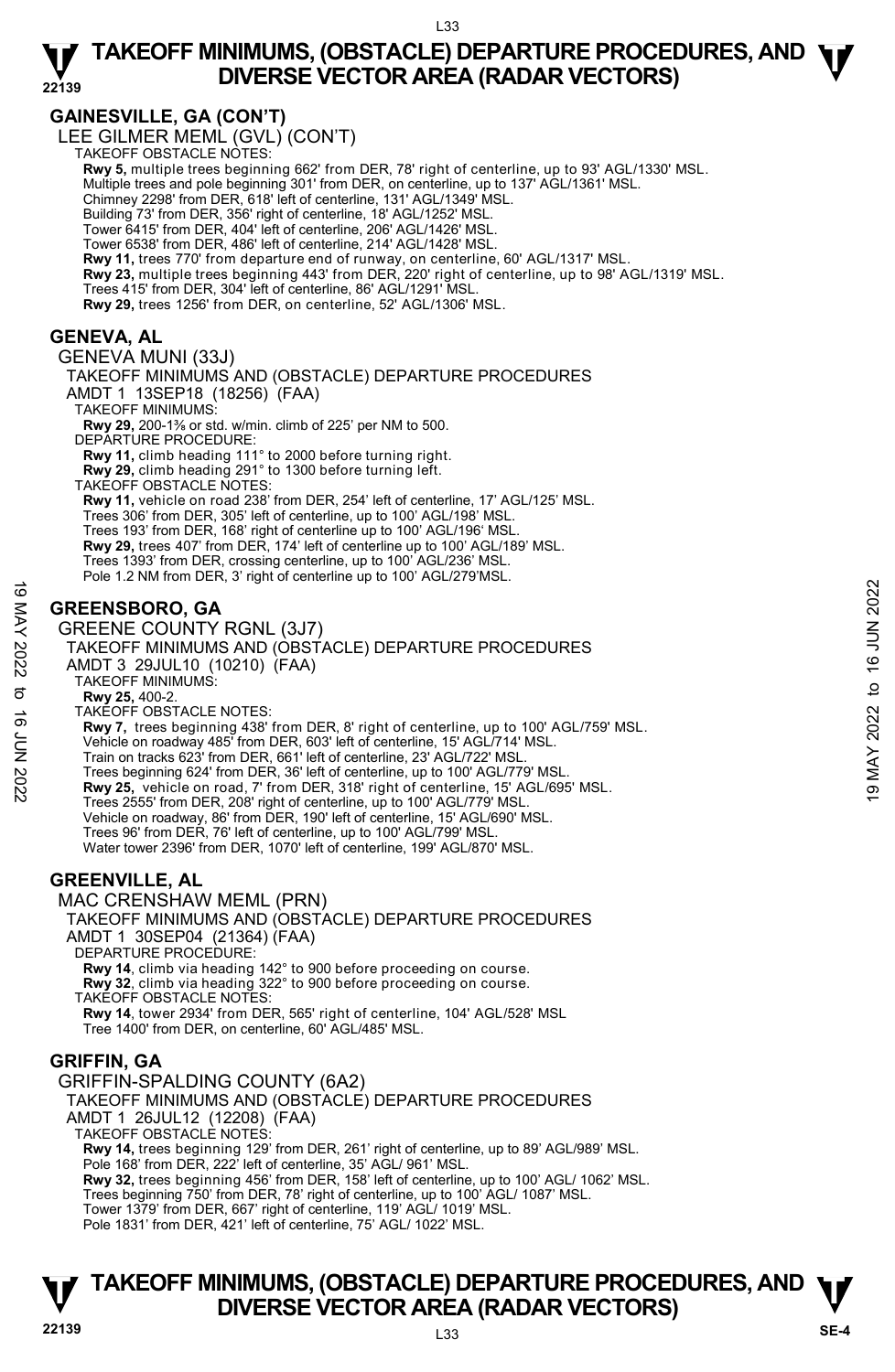# **GULF SHORES, AL**

GULF SHORES INTL/JACK EDWARDS FLD (JKA)

TAKEOFF MINIMUMS AND (OBSTACLE) DEPARTURE PROCEDURES

ORIG-A 29MAR18 (21336) (FAA)

TAKEOFF OBSTACLE NOTES:

**Rwy 17,** poles beginning 553' from DER, 197' right of centerline, up to 26' AGL/46' MSL.<br>Building and poles beginning 573' from DER, 202' right of centerline, up to 38' AGL/56' MSL.

**Rwy 27,** tree 829' from DER, 453' right of centerline, 51' MSL.

Tree, pole beginning 830' from DER, 14' right of centerline, up to 67' MSL.

Pole 1404' from DER, 138' left of centerline, 38' AGL/51' MSL. Tree 1592' from DER, 439' right of centerline, 74' MSL.

Tree 1637' from DER, 394' left of centerline, 70' MSL.

Tree 1767' from DER, 309' right of centerline, 80' MSL. Tree 1832' from DER, 120' left of centerline, 89' MSL.

Trees beginning 1949' from DER, 66' left of centerline, up to 98' MSL.

Tree 2091' from DER, 327' left of centerline, 103' MSL.

Trees beginning 2110' from DER, 175' right of centerline, up to 103' MSL.

**Rwy 35,** tree 211' from DER, 356' left of centerline, 50' AGL/69' MSL.

Building 570' from DER, 414' right of centerline, 30' AGL/53' MSL.

Tree 1217' from DER, 82' right of centerline, 50' AGL/70' MSL.

### **GUNTERSVILLE, AL**

GUNTERSVILLE MUNI/JOE STARNES FLD (8A1) TAKEOFF MINIMUMS AND (OBSTACLE) DEPARTURE PROCEDURES AMDT 2 27APR17 (21336) (FAA) TAKEOFF MINIMUMS: **Rwys 6, 24,** NA, Environmental. **Rwy 7,** 400-2½ w/min. climb gradient 295' per NM to 1600' or 1100-2½ for VCOA. **Rwy 25,** std. w/min. climb of 245' per NM to 1500' or 1100-2½ for VCOA. DEPARTURE PROCEDURE **Rwy 7,** climb heading 069° to 1100 before turning. VCOA: **Rwy 7,** obtain ATC approval for VCOA when requesting IFR clearance. Climb in visual conditions to cross Guntersville Muni/Joe Starnes Fld at or above 1600 before proceeding on course. **Rwy 25,** obtain ATC approval for VCOA when requesting IFR clearance. Climb in visual conditions to cross Guntersville Muni/Joe Starnes Fld at or above 1600 before proceeding on course. TAKEOFF OBSTACLE NOTES: **Rwy 7,** airfield light 8' from DER, 17' right of centerline, 2' AGL/616' MSL. Airfield light 9' from DER, 16' left of centerline, 2' AGL/617' MSL. Ground 90' from DER, 489' right of centerline, 617' MSL. Ground 192' from DER, 492' right of centerline, 623' MSL. Ground 292' from DER, 410' right of centerline, 625' MSL. Vehicles on road, ground beginning 377' from DER, 406' right of centerline, up to 651' MSL. Vehicles on road 497' from DER, 479' right of centerline, 652' MSL. Tree, pole, ground beginning 568' from DER, 429' right of centerline, up to 715' MSL. Tree, vehicles on road beginning 713' from DER, 433' right of centerline, up to 719' MSL. Tree 1644' from DER, 573' left of centerline, 73' AGL/668' MSL. Trees beginning 2310' from DER, 525' right of centerline, up to 722' MSL. Trees beginning 2702' from DER, 847' right of centerline, up to 730' MSL. Trees beginning 2911' from DER, 972' right of centerline, up to 740' MSL. Trees beginning 3115' from DER, 775' right of centerline, up to 758' MSL. Trees beginning 3323' from DER, 675' right of centerline, up to 761' MSL. Trees beginning 3432' from DER, 699' right of centerline, up to 771' MSL.<br>Trees beginning 3537' from DER, 1110' right of centerline, up to 801' MSL.<br>Trees beginning 3590' from DER, 622' right of centerline, up to 805' MSL. Trees beginning 3696' from DER, 935' right of centerline, up to 835' MSL. Trees beginning 3696' from DER, 558' right of centerline, up to 846' MSL. Trees beginning 3801' from DER, 404' right of centerline, up to 894' MSL. Trees beginning 3801' from DER, 1062' right of centerline, up to 873' MSL. Trees beginning 3960' from DER, 608' right of centerline, up to 911' MSL. Trees beginning 4065' from DER, 549' right of centerline, up to 93' AGL/927' MSL. Trees beginning 4171' from DER, 515' right of centerline, up to 100' AGL/928' MSL. T-L tower 2.1 NM from DER, 2928' left of centerline, 351' AGL/951' MSL. **Rwy 25,** pole 171' from DER, 48' right of centerline, 31' AGL/630' MSL. Pole 347' from DER, 378' left of centerline, 633' MSL. Tree, pole, antenna on building, apbn beginning 375' from DER, 22' left of centerline, up to 73' AGL/673' MSL.<br>Pole, pole beginning 407' from DER, 277' right of centerline, up to 636' MSL. Pole beginning 620' from DER, 95' right of centerline, up to 40' AGL/640' MSL. Tree 1067' from DER, 726' right of centerline, 651' MSL. Tree 1193' from DER, 686' right of centerline, 675' MSL.<br>Trees beginning 1212' from DER, 418' left of centerline, up to 684' MSL.<br>Trees beginning 1215' from DER, 105' right of centerline, up to 721' MSL. Trees beginning 1452' from DER, 467' left of centerline, up to 688' MSL. Trees beginning 2175' from DER, 923' left of centerline, up to 693' MSL. Tree 2425' from DER, 1146' left of centerline, 701' MSL. Exercive Proposition of the control of the section of the section of the section of the section of the section of the section of the section of the section of the section of the section of the section of the section of th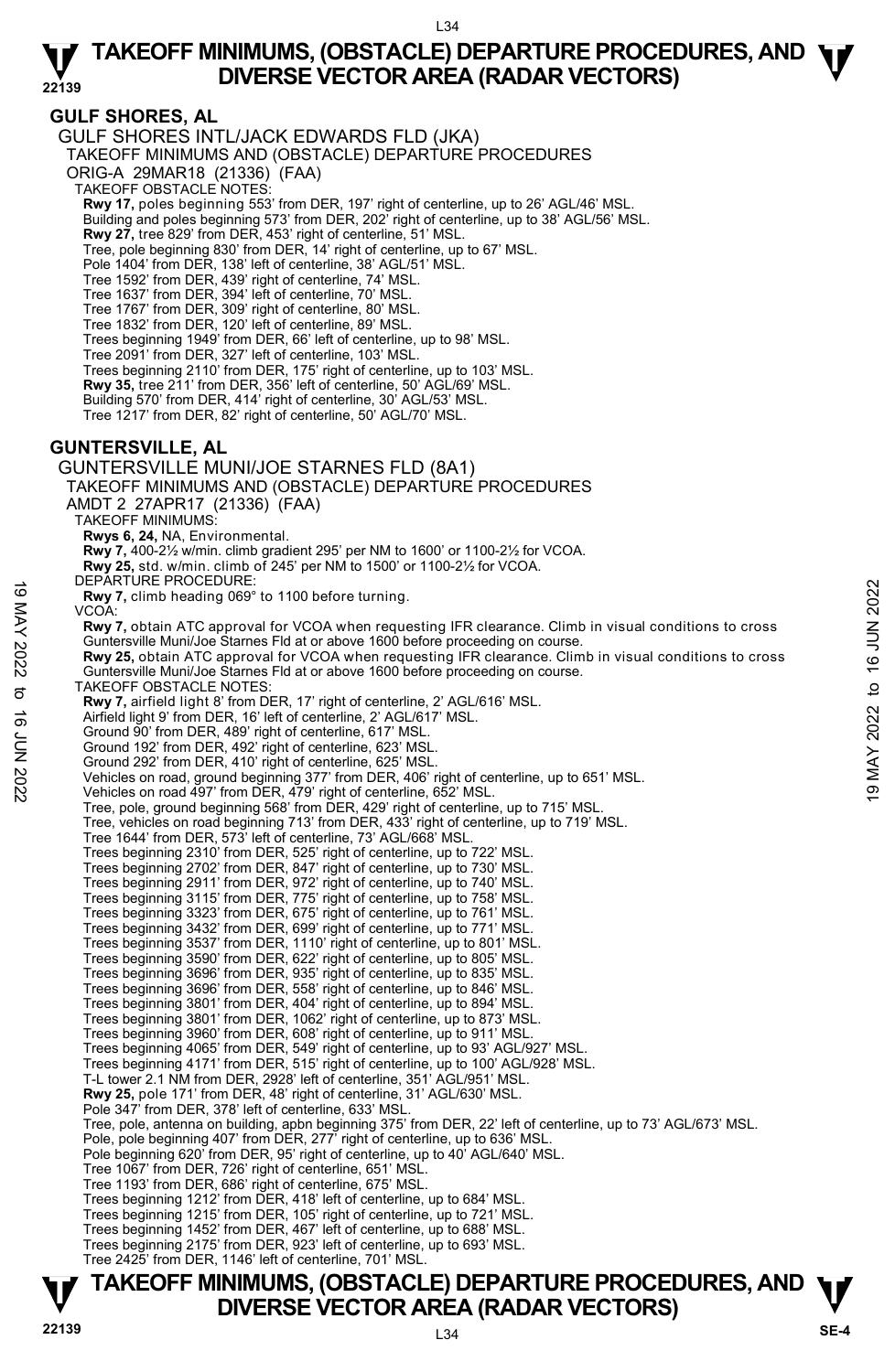### **HALEYVILLE, AL**

POSEY FIELD(1M4) TAKEOFF MINIMUMS AND (OBSTACLE) DEPARTURE PROCEDURES ORIG-A 01JUL10 (10182) (FAA) TAKEOFF OBSTACLE NOTES: **Rwy 18,** trees beginning 2372' from DER, 1009' left of centerline, up to 78' AGL/1052' MSL. Trees beginning 78' from DER, 257' right of centerline, up to 82' AGL/1021' MSL. **Rwy 36,** trees beginning 7' from DER, 276' left of centerline, up to 75' AGL/1005' MSL. Trees beginning 383' from DER, 277' right of centerline, up to 73' AGL/1003' MSL. Fence 204' from DER, 202' right of centerline, 6' AGL/936' MSL. **HAMILTON, AL**  MARION COUNTY-RANKIN FITE (HAB) TAKEOFF MINIMUMS AND (OBSTACLE) DEPARTURE PROCEDURES AMDT 1 15DEC11 (11349) (FAA) TAKEOFF MINIMUMS: **Rwy 18,** 400- 2½ or std. w/min. climb of 390' per NM to 800. **Rwy 36,** 400 - 2 ¼ or std. w/min. climb of 370' per NM to 900. DEPARTURE PROCEDURE: **Rwy 18,** climb heading 181° to 900 before turning left. **Rwy 36,** climb heading 001° to 1000 before turning left. TAKEOFF OBSTACLE NOTES: **Rwy 18,** trees beginning 53' from DER, left and right of centerline, up to 100' AGL/699' MSL. Trees beginning 1.5 NM from DER, 2172' left of centerline, up to 100' AGL/719' MSL.

**Rwy 36,** trees beginning 122' from DER, left and right of centerline, up to 100' AGL/573' MSL.<br>Building 2368' from DER, 411' right of centerline, 50' AGL/501' MSL. Vehicles on roadway beginning 2511' from DER, 1124' left of centerline, up to 17' AGL/516' MSL. Pole 3009' from DER, 309' left of centerline, 70' AGL/569' MSL

Towers and trees beginning 1.1 NM from DER, left and right of centerline, up to 115' AGL/779' MSL.

# **HAMPTON, GA**

ATLANTA SPEEDWAY (HMP)

### TAKEOFF MINIMUMS AND (OBSTACLE) DEPARTURE PROCEDURES

AMDT 2A 16JUL20 (20366) (FAA)

TAKEOFF OBSTACLE NOTES:

**Rwy 6,** vehicles on road, 249' from DER, crossing extended runway centerline, up to 914' MSL. Tree 273' from DER, 502' left of centerline, 999' MSL. Towers and trees beginning 1.1 NM from DER, felt and right of centerline, up to 113 AGL/179 MSL.<br>  $\frac{25}{24}$ <br>  $\frac{25}{24}$ <br>  $\frac{25}{24}$ <br>
ATLANTA SPEEDWAY (HMP)<br>
TAKEOFF MINIMUMS AND (OBSTACLE) DEPARTURE PROCEDURES<br>  $\frac{25$ 

Trees, beginning 1409' from DER, 145' left of centerline, up to 999' MSL. Trees, beginning 1490' from DER, 3' right of centerline, up to 979' MSL.

**Rwy 24,** trees, beginning 634' from DER, 169' right of centerline, up to 919' MSL.

Trees, beginning 1265' from DER, 168' left of centerline, up to 919' MSL. Tree 1318' from DER, 466' right of centerline, 939' MSL.

Trees, beginning 1875' from DER, 15' left of centerline, up to 939' MSL.

Tree 3349' from DER, 654' left of centerline, 959' MSL.

T-l tower 3401' from DER, 555' left of centerline, 969' MSL.

T-l twr 3443' from DER, 336' right of centerline, 949' MSL.

### **HANCHEY AHP (KHEY)**

FORT RUCKER, AL

TAKEOFF MINIMUMS AND (OBSTACLE) DEPARTURE PROCEDURES ORIG 20NOV08 (08325)

 **All helipads** NA - ATC.

DEPARTURE PROCEDURE:

**Rwy 17:** Climb hdg 182° to 800 before proceeding on course. **Rwy 35:** Climb hdg 002° to 800 before proceeding on course.

# **HARTSELLE, AL**

HARTSELLE/MORGAN COUNTY RGNL (5M0) TAKEOFF MINIMUMS AND (OBSTACLE) DEPARTURE PROCEDURES AMDT 2 05JUL07 (22027) (FAA) TAKEOFF MINIMUMS: **Rwy 36,** 500-2½ or std. with a min. climb of 260' per NM to 1200. TAKEOFF OBSTACLE NOTES: **Rwy 18,** trees abeam DER, 300' left of centerline, up to 100' AGL/739' MSL. Multiple buildings 150' from DER, 432' left of centerline, up to 40' AGL/679' MSL. Multiple trees 265' from DER, 133' right of centerline, up to 100' AGL/699' MSL. **Rwy 36,** trees 3089' from DER, 426' left of centerline, 100' AGL/779' MSL. Trees 1139' from DER, 98' right of centerline, 45' AGL/673' MSL. Tower 1.85 NM from DER, 2953' left of centerline, 249' AGL/928' MSL. Multiple buildings beginning 755' from DER, 775' right of centerline, up to 40' AGL/689' MSL. Tower 2.15 NM from DER, 295' left of centerline, 303' AGL/990' MSL.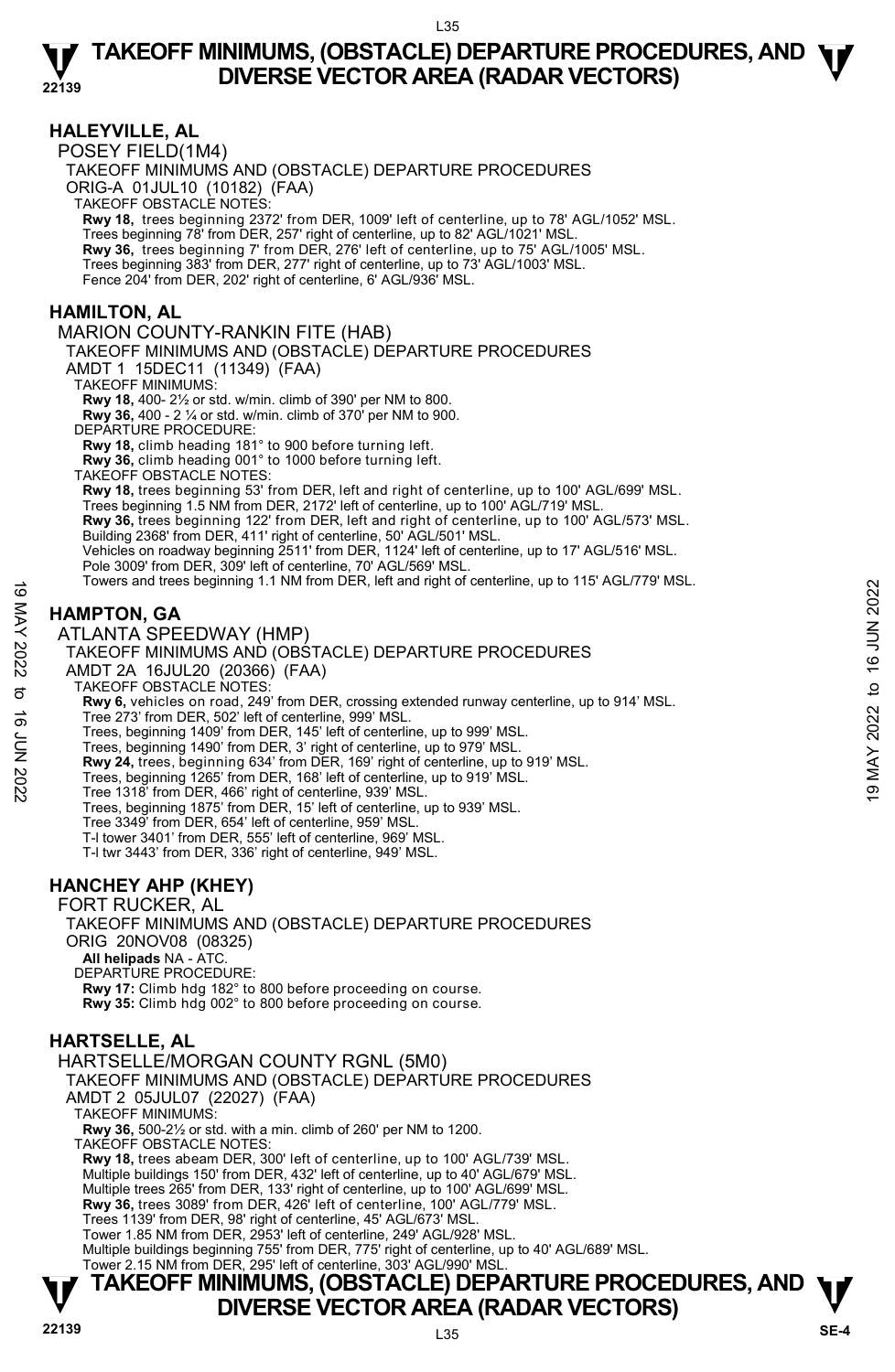### **HAZLEHURST, GA**

HAZLEHURST (AZE) TAKEOFF MINIMUMS AND (OBSTACLE) DEPARTURE PROCEDURES ORIG 05JUN08 (08157) (FAA) TAKEOFF OBSTACLE NOTES: **Rwy 14,** trees beginning 813' from DER, 328' left of centerline, up to 100' AGL/369' MSL. **Rwy 32,** trees beginning 46' from DER, 200' left of centerline, up to 100' AGL/299' MSL. Trees 1356' from DER 574' right of centerline, up to 100' AGL/309' MSL.

### **HEADLAND, AL**

HEADLAND MUNI (HDL) TAKEOFF MINIMUMS AND (OBSTACLE) DEPARTURE PROCEDURES ORIG-A 27JAN22 (22027) (FAA) TAKEOFF MINIMUMS:  **Rwys 17, 35,** NA-Environmental. TAKEOFF OBSTACLE NOTES: **Rwy 9,** tree 6' from DER, 154' left of centerline, 366' MSL. Tree 315' from DER, 431' left of centerline, 420' MSL. Tree 351' from DER, 124' right of centerline, 366' MSL. Tree 398' from DER, 566' right of centerline, 401' MSL. Tree, pole beginning 418' from DER, 37' left of centerline, up to 422' MSL. Trees beginning 1584' from DER, 8' left of centerline, up to 430' MSL. Tree 1716' from DER, 526' right of centerline, 425' MSL. **Rwy 27,** trees beginning 123' from DER, 471' right of centerline, up to 378' MSL. Pole 1130' from DER, 65' left of centerline, 38' AGL/384' MSL. Pole 1135' from DER, 160' right of centerline, 41' AGL/384' MSL. Building 3301' from DER, 1014' left of centerline, 80' AGL/451' MSL.

### **HOMERVILLE, GA**

HOMERVILLE (HOE)

TAKEOFF MINIMUMS AND (OBSTACLE) DEPARTURE PROCEDURES AMDT 1 25JUN15 (15176) (FAA) **HOMERVILLE, GA**<br>  $\frac{20}{20}$ <br>  $\frac{10 \text{ MER} \text{VILLE (HOE)}}{1000 \text{ K} \text{V}}$ <br>  $\frac{100 \text{ NER}}{1000 \text{ K}}$ <br>  $\frac{100 \text{ NSE}}{1000 \text{ K}}$ <br>  $\frac{100 \text{ NSE}}{1000 \text{ K}}$ <br>  $\frac{100 \text{ NSE}}{1000 \text{ K}}$ <br>  $\frac{100 \text{ NSE}}{1000 \text{ K}}$ <br>  $\frac{100 \text{ NSE}}{1000 \text$ 

DEPARTURE PROCEDURE:

**Rwy 14,** climb heading 141° to 700 before proceeding on course. TAKEOFF OBSTACLE NOTES:

**Rwy 14,** trees beginning 87' from DER, 290' right of centerline, up to 95' AGL/280' MSL. Vehicle on road 270' from DER, 570' left of centerline, 15' AGL/197' MSL.

Trees beginning 969' from DER, 19' left of centerline, up to 104' AGL/283' MSL.

Trees beginning 1672' from DER, 63' right of centerline, up to 87' AGL/262' MSL.

Antenna 2809' from DER, 447' left of centerline, 112' AGL/291' MSL.

**Rwy 32,** trees beginning 10' from DER, 450' left of centerline, up to 14' AGL/199' MSL.<br>Vehicle on road 303' from DER, 578' right of centerline, 15' AGL/200' MSL.

Trees beginning 486' from DER, 591' right of centerline, up to 84' AGL/264' MSL. Trees beginning 2007' from DER, 652' left of centerline, up to 89' AGL/269' MSL. Trees beginning 2333' from DER, 690' right of centerline, up to 92' AGL/277' MSL.

### **HUNTER AAF (KSVN)**

SAVANNAH, GA TAKEOFF MINIMUMS AND (OBSTACLE) DEPARTURE PROCEDURES AMDT 2 10JUL03 (03191) Rwy 28, 300-1\* \* Or standard with minimum climb of 340/NM to 400. Rwy 28, climbing left turn hdg 230° to 1700 before proceeding on course.

## **HUNTSVILLE, AL**

HUNTSVILLE INTL-CARL T JONES FLD (HSV) TAKEOFF MINIMUMS AND (OBSTACLE) DEPARTURE PROCEDURES AMDT 4A 01FEB18 (21168) (FAA) DEPARTURE PROCEDURE: **Rwy 36R,** climb heading 005° to 1600 before turning right. TAKEOFF OBSTACLE NOTES: **Rwy 18L,** trees beginning 1088' from DER, 710' left of centerline, up to 100' AGL/660' MSL.

**Rwy 36L,** trees beginning 1911' from DER, 904' right of centerline, up to 100' AGL/719' MSL. Trees beginning 3693' from DER, 1392' left of centerline, up to 100' AGL/749' MSL. **Rwy 36R,** fence 383' from DER, 602' right of centerline, up to 11' AGL/620' MSL. Trees beginning 1312' from DER, 799' right of centerline, up to 100' AGL/729' MSL.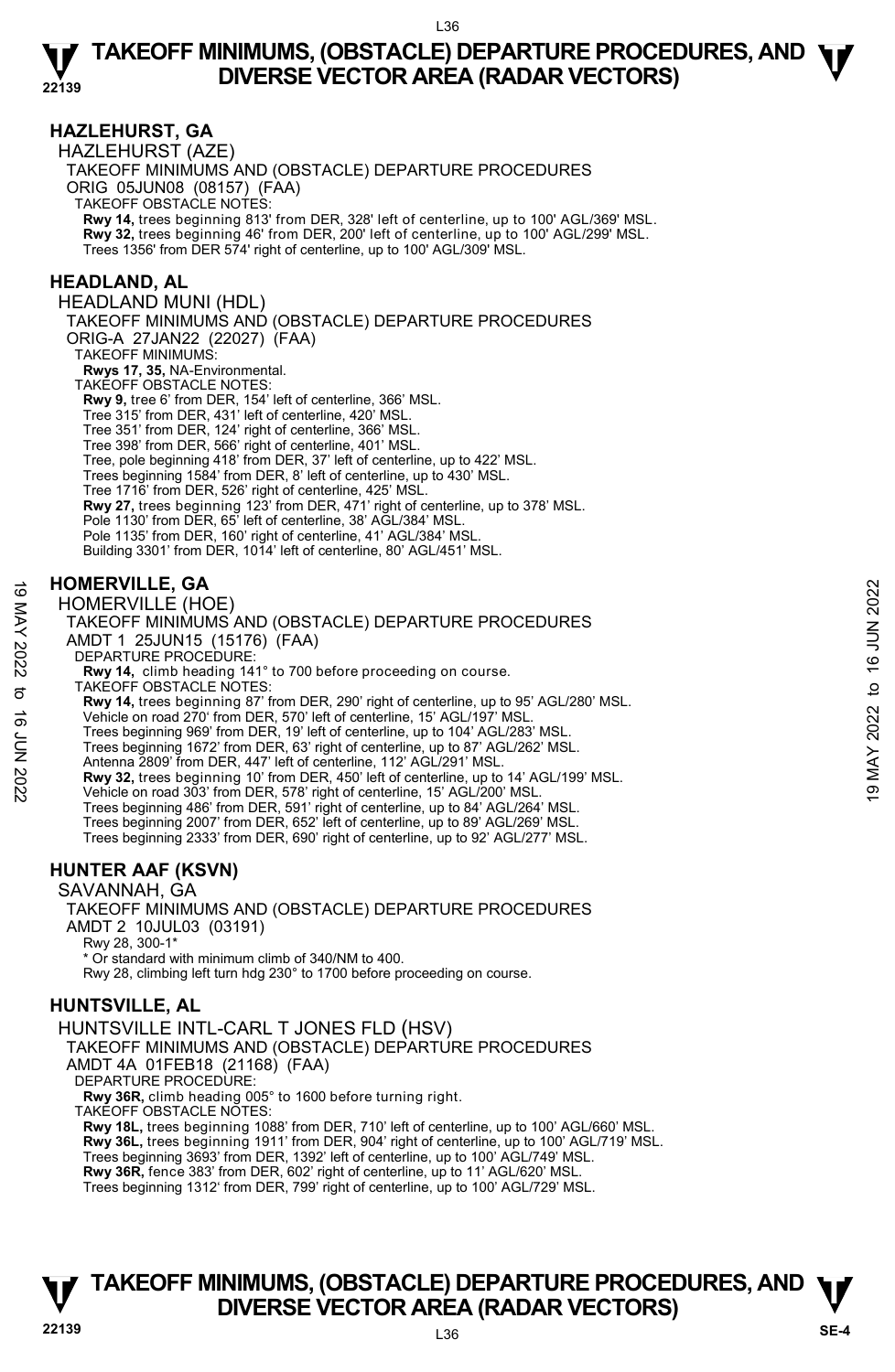# **HUNTSVILLE, AL (CON'T)**

HUNTSVILLE EXECUTIVE TOM SHARP JR FIELD (MDQ)

TAKEOFF MINIMUMS AND (OBSTACLE) DEPARTURE PROCEDURES

AMDT 4B 25APR19 (19115) (FAA)

TAKEOFF MINIMUMS:

**Rwy 18,** std. w/min. climb of 350' per NM to 3200.

**Rwy 36,** 200-1½ or std. w/min. climb of 240' per NM to 1000.

DEPARTURE PROCEDURE:

**Rwy 36,** climb heading 005° to 1700 before proceeding on course. TAKEOFF OBSTACLE NOTES:

**Rwy 18,** tree 5' from DER, 442' right of centerline, 5' AGL/765' MSL.

Multiple trees beginning 816' from DER, 551' right of centerline, up to 80' AGL/818' MSL.

Multiple trees beginning 5408' from DER, 126' right of centerline, up to 132' AGL/955' MSL.

**Rwy 36,** REIL 10' from DER, 124' left of centerline, 5' AGL/721' MSL.

REIL 10' from DER, 124' right of centerline, 3' AGL/721' MSL.

Vehicles on road beginning 153' from DER, 491' right of centerline up to 15' AGL/725' MSL.<br>Multiple trees beginning 591' from DER, 476' right of centerline, up to 76' AGL/786' MSL.

Multiple trees beginning 788' from DER, 673' left of centerline, up to 84' AGL/794' MSL.

Multiple trees beginning 1 NM from DER, 11' right of centerline, up to 104' AGL/924' MSL.<br>Multiple trees beginning 1.1 NM from DER, 44' left of centerline, up to 129' AGL/931' MSL

### **JACKSON, AL**

JACKSON MUNI (4R3)

TAKEOFF MINIMUMS AND (OBSTACLE) DEPARTURE PROCEDURES ORIG 03JUN10 (10154) (FAA)

TAKEOFF MINIMUMS:

**Rwy 1,** std. w/ min. climb of 252' per NM to 1000 or 1100-2½ for climb in visual conditions.

**Rwy 19,** 300-1¼ ceiling and visibility to allow see and avoid operation in lieu of required climb gradient for standard minima. DEPARTURE PROCEDURE:

**Rwy 1,** for climb in visual conditions: cross Jackson Muni airport at or above 1000 MSL before proceeding on course. NOTES:<br>
TAKEOFF OBSTACLE NOTES:<br>
TAKEOFF OBSTACLE NOTES:<br>
TAKEOFF OBSTACLE NOTES:<br>
RW 1, trees beginning at DER, 400' left/right of centerline, up to 100' AGL/134' MSL.<br>
NOTER, AL<br>
MOTER, AL<br>
MOTER OOUNTY/BEVILL FLD (JFX

TAKEOFF OBSTACLE NOTES:

**Rwy 1,** trees beginning at DER, 400' left/right of centerline, up to 100' AGL/134' MSL.

**Rwy 19,** trees beginning at DER, 400' left/right of centerline, up to 100' AGL/279' MSL.

# **JASPER, AL**

WALKER COUNTY/BEVILL FLD (JFX)

TAKEOFF MINIMUMS AND (OBSTACLE) DEPARTURE PROCEDURES

AMDT 1 31MAY12 (22027) (FAA)

TAKEOFF MINIMUMS:

**Rwy 27,** 300-1¼ or std. w/min. climb of 259' per NM to 800. TAKEOFF OBSTACLE NOTES:

**Rwy 9,** trees beginning 614' from DER, 132' left of centerline, up to 95' AGL/574' MSL.

- Vehicles on road, pole, and trees beginning 28' from DER, 88' right of centerline, up to 100' AGL/599' MSL.<br>**Rwy 27,** vehicles on road and trees beginning 7' from DER, 165' left of centerline, up to 95' AGL/572' MSL.
- Trees beginning 55' from DER, 24' right of centerline, up to 93' AGL/628' MSL.

Trees 4728' from DER, 1559' right of centerline, up to 80' AGL/639' MSL.

Trees 5615' from DER, 1882' right of centerline, up to 112' AGL/651' MSL.

Trees 5765' from DER, 1882' right of centerline, up to 108' AGL/647' MSL.

### **JASPER, GA**

PICKENS COUNTY (JZP)

TAKEOFF MINIMUMS AND (OBSTACLE) DEPARTURE PROCEDURES

AMDT 1 25OCT07 (07298) (FAA)

TAKEOFF MINIMUMS:

**Rwy 34,** 300-1 or std. w/ min. climb of 255' per NM to 1800, or alternatively, w/ standard takeoff minimums and a normal 200'/NM climb gradient, takeoff must occur no later than 2100' prior to departure end. DEPARTURE PROCEDURE:

**Rwy 16,** climb heading 163° to 3000 before turning.

**Rwy 34,** climb heading 343° to 3100 before turning. TAKEOFF OBSTACLE NOTES:

**Rwy 16,** numerous trees beginning 44' from DER, 338' left of centerline, up to 65' AGL/1565' MSL.

Trees 127' from DER, 398' right of centerline, up to 61' AGL/1581' MSL.

**Rwy 34,** pole and numerous trees beginning 141' from DER, 25' right of centerline, up to 112' AGL/1611' MSL.<br>Numerous trees beginning 394' from DER, 37' left of centerline, up to 79' AGL/1654' MSL.

# **TAKEOFF MINIMUMS, (OBSTACLE) DEPARTURE PROCEDURES, AND**  $\Psi$ **<br>DIVERSE VECTOR AREA (RADAR VECTORS) DIVERSE VECTOR AREA (RADAR VECTORS) 22139 SE-4**

L37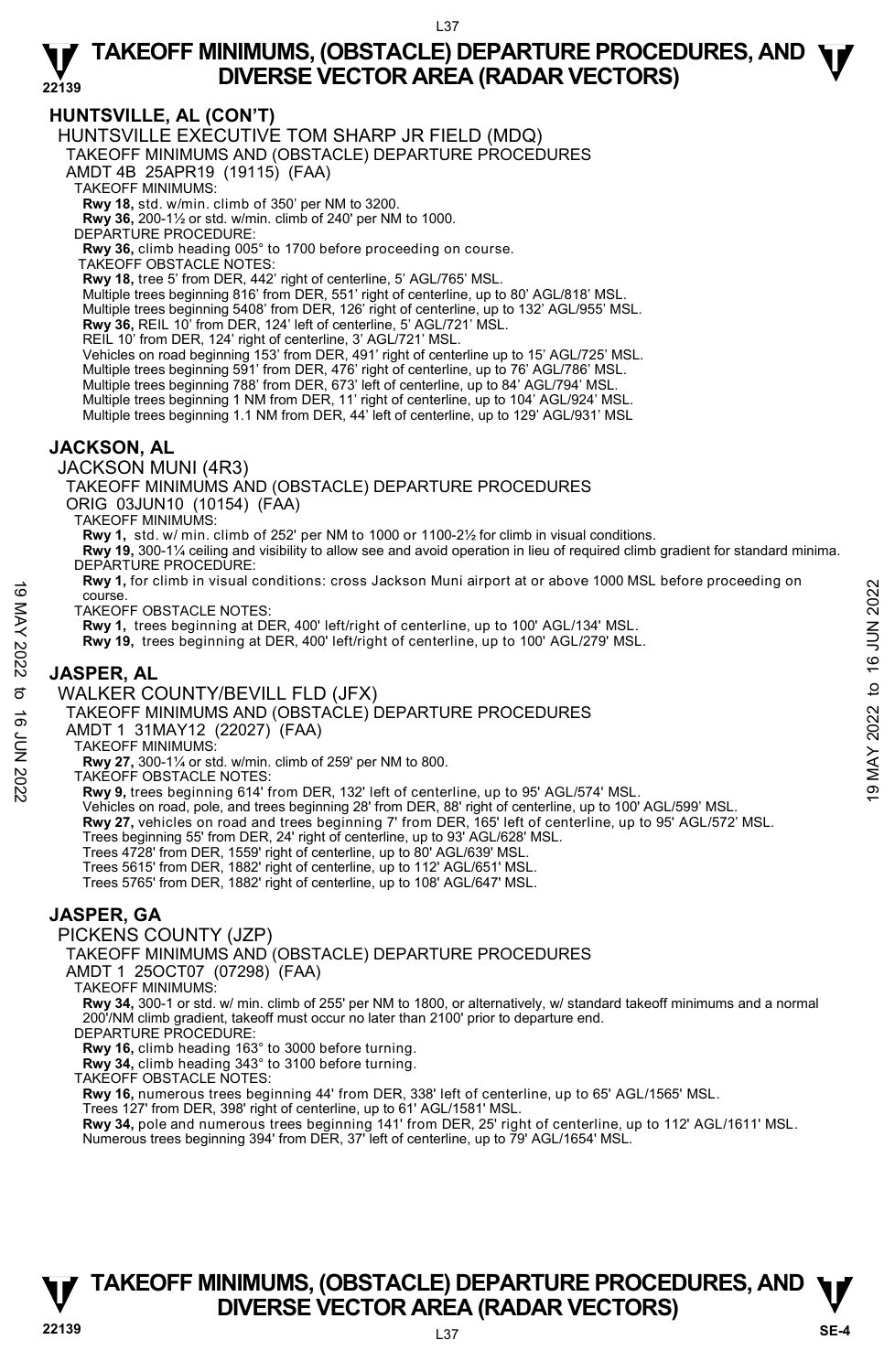### **JEFFERSON, GA**

JACKSON COUNTY (JCA)

TAKEOFF MINIMUMS AND (OBSTACLE) DEPARTURE PROCEDURES

AMDT 3 04FEB16 (16035) (FAA)

DEPARTURE PROCEDURE:

**Rwy 17,** climb heading 168° to 1700 before proceeding northwest. **Rwy 35,** climb heading 348° to 2300 before proceeding west or northwest.

TAKEOFF OBSTACLE NOTES:

**Rwy 17,** tank 94' from DER, 490' right of centerline, 12' AGL/956' MSL.

Trees beginning 331' from DER, 296' left of centerline, up to 78' AGL/997' MSL. Trees 670' from DER, 617' right of centerline, up to 60' AGL/989' MSL.

Trees beginning 1320' from DER, 460' right of centerline, up to 105' AGL/1004' MSL.

**Rwy 35,** trees 13' from DER, 412' right of centerline, up to 31' AGL/950' MSL.

Transmission tower and trees beginning 100' from DER, 464' left of centerline, up to 45' AGL/964' MSL.

Transmission tower and trees beginning 472' from DER, 314' left of centerline, up to 63' AGL/1002' MSL.

Building, transmission tower, poles, and trees beginning 811' from DER, 30' right of centerline, up to 90' AGL/1014' MSL.

Trees beginning 918' from DER, 12' left of centerline, up to 99' AGL/1044' MSI

Trees beginning 1999' from DER, 19' right of centerline, up to 106' AGL/1047' MSL.

# **JEKYLL ISLAND, GA**

JEKYLL ISLAND (09J) TAKEOFF MINIMUMS AND (OBSTACLE) DEPARTURE PROCEDURES ORIG-A 20JUN19 (19171) (FAA) TAKEOFF MINIMUMS: **Rwys 18, 36,** NA-Environmental. TAKEOFF OBSTACLE NOTES: **Rwy 18,** Vehicle on road beginning 9' from DER, 411' left of centerline, up to 15' AGL/42' MSL. Trees 200' from DER, 159' left of centerline, 50' AGL/61' MSL.

### **JESUP, GA**

JESUP-WAYNE COUNTY (JES) TAKEOFF MINIMUMS AND (OBSTACLE) DEPARTURE PROCEDURES ORIG 22OCT09 (09295) (FAA) TAKEOFF OBSTACLE NOTES: **Rwy 11,** trees beginning 52' from DER, 497' left of centerline, up to 100' AGL/154' MSL. Trees beginning 312' from DER, 294' right of centerline, up to 100' AGL/154' MSL. **Rwy 29,** trees beginning 1811' from DER, 181' left of centerline, up to 100' AGL/188' MSL. Trees beginning 24' from DER, 98' right of centerline, up to 100' AGL/190' MSL. **LAFAYETTE, GA**  BARWICK LAFAYETTE (9A5) TAKEOFF MINIMUMS AND (OBSTACLE) DEPARTURE PROCEDURES AMDT 1A 20AUG15 (15232) (FAA) TAKEOFF MINIMUMS: **Rwy 2**, 300-1½ or std. w/min. climb of 255' per NM to 1100. **Rwy 20,** 500-3 or std. w/ min. climb of 465' per NM to 1400. DEPARTURE PROCEDURE: **Rwy 2,** climb heading 022° to 2200 before proceeding on course. **Rwy 20,** climb heading 202° to 2300 before proceeding on course. TAKEOFF OBSTACLE NOTES: **Rwy 2,** train on track 39' from DER, 241' left of centerline, 23' AGL/809' MSL. Building 418' from DER, 191' left of centerline, 40' AGL/849' MSL. Trees beginning 4420' from DER, 1171' left of centerline, up to 100' AGL/919' MSL. Trees beginning 5609' from DER, 372' right of centerline, up to 100' AGL/919' MSL. Trees beginning 12' from DER, 275' left of centerline, up to 83' AGL/879' MSL. Buildings beginning 302' from DER, 164' left of centerline, up to 40' AGL/813' MSL. Trees beginning 39' from DER, 432' right of centerline, up to 83' AGL/856' MSL. **JESUP, GA**<br>
JESUP-WAYNE COUNTY (JES)<br>
TAKEOFF MINIMUMS AND (OBSTACLE) DEPARTURE PROCEDURES<br>
ORIG 22OCT09 (09295) (FAA)<br>
TAKEOFF OBSTACLE NOTES:<br>
RW 11, trees beginning 32<sup>2</sup> from DER, 294' right of centerline, up to 100'

Trees, buildings, and windmills beginning 765' from DER, left and right of centerline, up to 131' AGL/988' MSL.<br>**Rwy 20,** train on track 46' from DER, 323' right of centerline, 23' AGL/809' MSL.

Buildings beginning 1602' from DER, 907' right of centerline, up to 25' AGL/825' MSL.

Vehicle on road 1021' from DER, 104' left of centerline, 15' AGL/802' MSL. Train on track 762' from DER, on centerline, 23' AGL/803' MSL.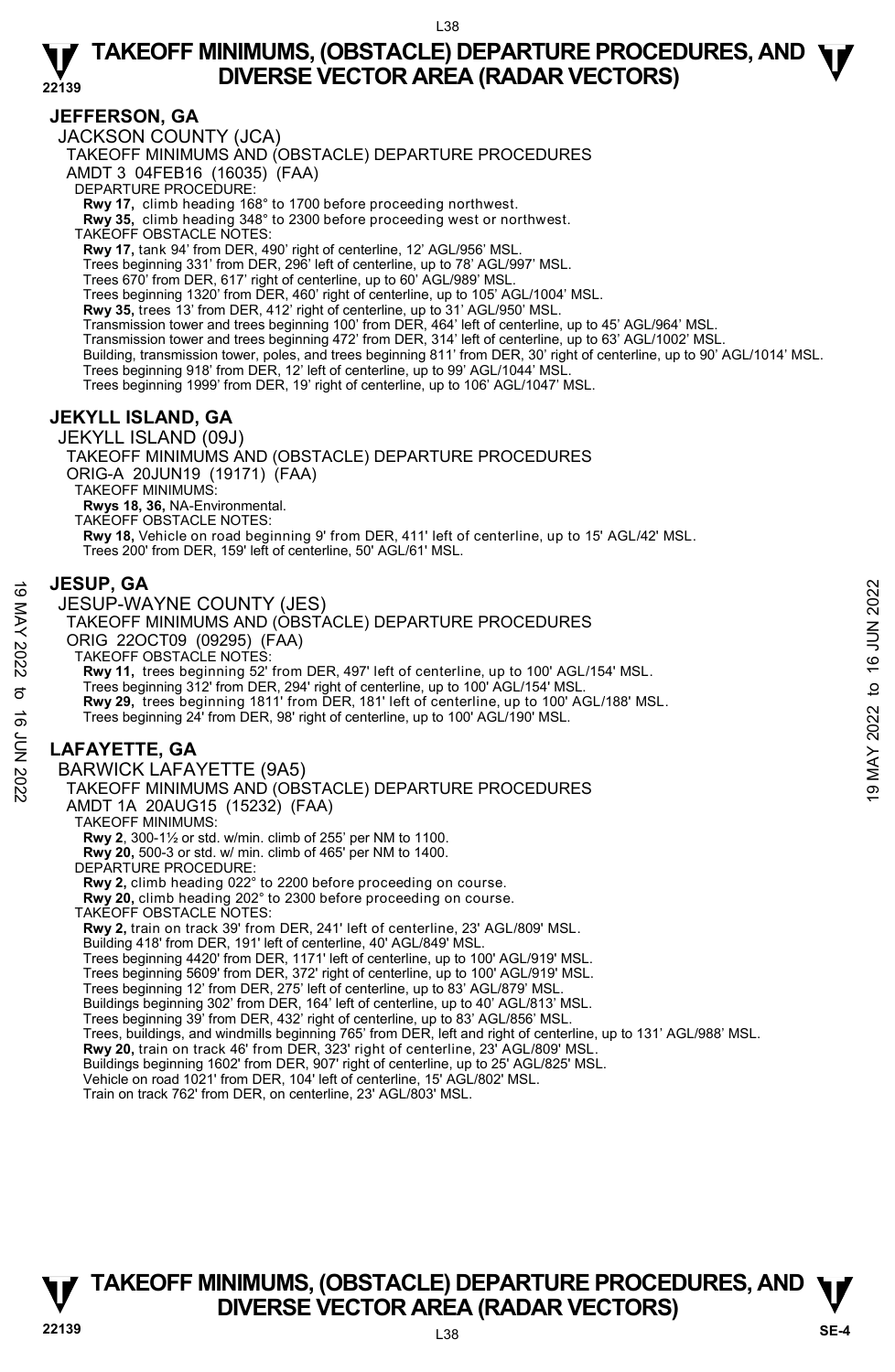#### **LAGRANGE, GA**  LAGRANGE/CALLAWAY (LGC) TAKEOFF MINIMUMS AND (OBSTACLE) DEPARTURE PROCEDURES AMDT 2 05DEC19 (22027) (FAA) TAKEOFF MINIMUMS: **Rwy 3**, 300-1½ or std. w/min. climb of 425' per NM to 1000. **Rwy 21,** 300-1 or std. w/min. climb of 330' per NM to 1000. **Rwy 31,** 300-1⅜ or std. w/min. climb of 420' per NM to 900. DEPARTURE PROCEDURE: **Rwy 31,** climb heading 311° to 1100 before turning south. TAKEOFF OBSTACLE NOTES: **Rwy 3,** trees beginning 107' from DER, 517' right of centerline, up to 100' AGL/799' MSL. Trees beginning 217' from DER, 299' left of centerline, up to 100' AGL/819' MSL. Trees beginning 1694' from DER, crossing extended runway centerline, up to 100' AGL/840' MSL. Transmission line 3363' from DER, 745' left of centerline, 89' AGL/849' MSL. Trees beginning 3429' from DER, 836' right of centerline, up to 847' MSL. Transmission line 3526' from DER, 1441' left of centerline, 101' AGL/864' MSL. Transmission lines and trees beginning 3528' from DER, 718' left of centerline, up to 105' AGL/881' MSL. Transmission line and tree beginning 3554' from DER, 909' right of centerline, up to 76' AGL/857' MSL. Trees beginning 3813' from DER, 204' right of centerline, up to 867' MSL. Building 1 NM from DER, 1104' right of centerline, 125' AGL/900' MSL. Buildings beginning 1 NM from DER, 1104' right of centerline, up to 125' AGL/900' MSL. Tree 1.2 NM from DER, 1226' right of centerline, 919' MSL. **Rwy 13**, tree at DER, 485' right of centerline, 680' MSL. Lighting 1' from DER, 5' left of centerline, 2' AGL/677' MSL. Tree and terrain beginning 5' from DER, 489' right of centerline, up to 717' MSL. Trees beginning 1071' from DER, 681' left of centerline, up to 733' MSL. Tree 1735' from DER, 877' right of centerline, 740' MSL. Tree 1902' from DER, 788' right of centerline, 744' MSL. Tree 2061' from DER, 935' right of centerline, 748' MSL. Tree 2343' from DER, 898' right of centerline, 754' MSL. **Rwy 21,** tree 130' from DER, 384' left of centerline, 720' MSL. Tree 143' from DER, 487' left of centerline, 753' MSL. Trees beginning 258' from DER, 244' left of centerline, up to 761' MSL. Tree 1121' from DER, 532' right of centerline, 735' MSL. Trees beginning 1182' from DER, 278' right of centerline, up to 751' MSL. Trees beginning 1814' from DER, 23' right of centerline, up to 805' MSL. Trees beginning 4175' from DER, 552' left of centerline, up to 848' MSL. Tree 4273' from DER, 1374' left of centerline, 850' MSL. Trees beginning 4279' from DER, 326' left of centerline, up to 852' MSL. Tree 5548' from DER, 1372' right of centerline, 817' MSL. **Rwy 31,** terrain 59' from DER, 443' right of centerline, 691' MSL. Tree 192' from DER, 495' right of centerline, 699' MSL. Trees beginning 919' from DER, 538' right of centerline, up to 756' MSL. Trees beginning 1220' from DER, 728' left of centerline, up to 778' MSL. Trees beginning 1222' from DER, 447' right of centerline, up to 757' MSL. Tree 1295' from DER, 747' right of centerline, 769' MSL. Trees beginning 1331' from DER, 462' right of centerline, up to 776' MSL. Trees beginning 1435' from DER, 20' right of centerline, up to 798' MSL. Trees beginning 1465' from DER, 640' left of centerline, up to 784' MSL. Trees beginning 1827' from DER, 531' left of centerline, up to 813' MSL. Trees and pole beginning 2036' from DER, 346' left of centerline, up to 816' MSL. Trees beginning 2153' from DER, 165' left of centerline, up to 822' MSL. Trees and pole beginning 2222' from DER, 195' left of centerline, up to 823' MSL. Trees beginning 2244' from DER, 436' left of centerline, up to 825' MSL. Trees and pole beginning 2280' from DER, 296' left of centerline, up to 826' MSL. Trees and poles beginning 2326' from DER, 25' left of centerline, up to 830' MSL. Trees beginning 2752' from DER, 152' left of centerline, up to 833' MSL. Tree 2762' from DER, 162' right of centerline, 800' MSL. Trees beginning 2764' from DER, 65' right of centerline, up to 805' MSL. Trees beginning 2818' from DER, 241' left of centerline, up to 839' MSL. Tree 3039' from DER, 946' left of centerline, 842' MSL. Trees beginning 3049' from DER, 5' left of centerline, up to 847' MSL. Trees beginning 3065' from DER, 21' right of centerline, up to 814' MSL. Trees beginning 3896' from DER, 75' right of centerline, up to 824' MSL. Trees beginning 4236' from DER, 119' right of centerline, up to 826' MSL. Trees beginning 4318' from DER, 22' right of centerline, up to 831' MSL. Trees beginning 4461' from DER, 5' left of centerline, up to 859' MSL. Tree 4604' from DER, 989' right of centerline, 840' MSL. Trees beginning 4607' from DER, 33' right of centerline, up to 841' MSL. Trees beginning 5666' from DER, 211' right of centerline, up to 852' MSL. Trees beginning 5790' from DER, 135' right of centerline, up to 854' MSL. Tree 1 NM from DER, 544' right of centerline, 855' MSL. Tree 1 NM from DER, 1009' right of centerline, 858' MSL. Tree 1 NM from DER, 738' right of centerline, 867' MSL.  **CON'T**  19 Me 2343 Ioni DER, 398 Igit of centerline, 73<sup>3</sup> MSL.<br>
The 130 from DER, 384 left of centerline, 753' MSL.<br>
Tree 143' from DER, 487' left of centerline, 753' MSL.<br>
Trees beginning 268' from DER, 278' right of centerline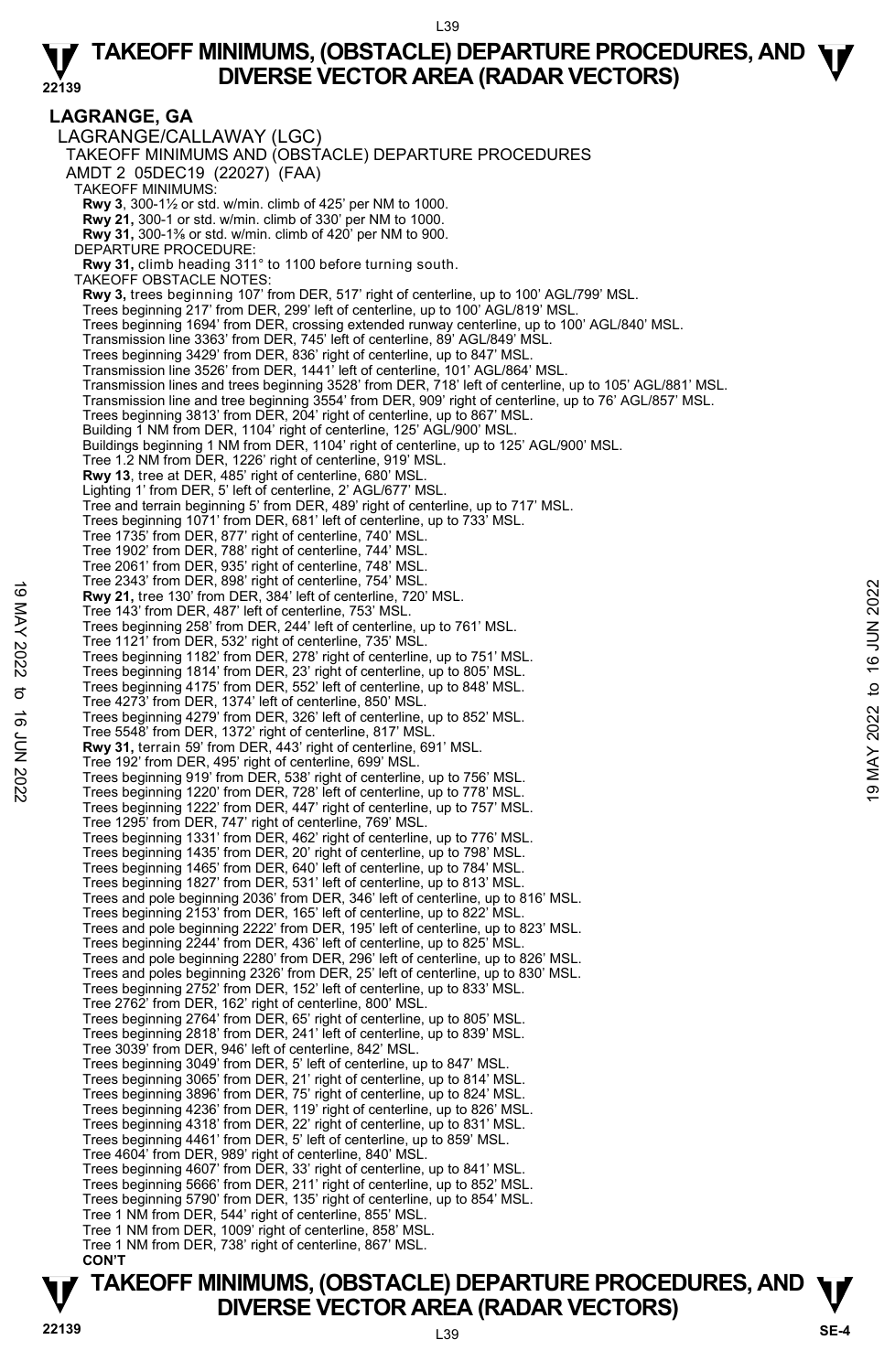**LAGRANGE, GA (CON'T)**  LAGRANGE/CALLAWAY (LGC) (CON'T) **Rwy 31 (CON'T), tree 1 NM from DER, 916' right of centerline, 873' MSL.** Trees beginning 1 NM from DER, 426' right of centerline, up to 891' MSL. Tree 1 NM from DER, 1190' right of centerline, 859' MSL. **LANETT, AL**  LANETT RGNL (7A3) TAKEOFF MINIMUMS AND (OBSTACLE) DEPARTURE PROCEDURES AMDT 1 27JAN22 (22027) (FAA) TAKEOFF MINIMUMS: **Rwy 6,** 300-1⅜ or std. w/min. climb of 371' per NM to 900. DEPARTURE PROCEDURE:  **Rwy 24,** climb on heading 237° to 1400 before proceeding on course. TAKEOFF OBSTACLE NOTES: **Rwy 6,** terrain 5' from DER, 494' right of centerline, 641' MSL.<br>Tree, terrain beginning 26' from DER, 167' right of centerline, up to 695' MSL. Trees beginning 45' from DER, 237' left of centerline, up to 709' MSL. Trees beginning 458' from DER, 359' left of centerline, up to 723' MSL. Tree, building, pole beginning 1007' from DER, 0' on centerline, up to 732' MSL. Trees beginning 1041' from DER, 263' left of centerline, up to 724' MSL. Trees beginning 1371' from DER, 14' left of centerline, up to 737' MSL. Trees beginning 1643' from DER, 37' left of centerline, up to 740' MSL. Tree, pole beginning 1894' from DER, 2' left of centerline, up to 743' MSL. Tree, pole beginning 2416' from DER, 60' right of centerline, up to 741' MSL. Tree, pole beginning 2638' from DER, 36' right of centerline, up to 743' MSL. Sign, building, pole beginning 3251' from DER, 185' left of centerline, up to 84' AGL/758' MSL. Pole, tree, traverse\_way beginning 3264' from DER, 5' right of centerline, up to 92' AGL/767' MSL. Pole beginning 3358' from DER, 115' left of centerline, up to 88' AGL/770' MSL. Pole beginning 3535' from DER, 254' left of centerline, up to 99' AGL/781' MSL. Pole, tree beginning 3538' from DER, 31' left of centerline, up to 102' AGL/788' MSL. Pole, tree beginning 3544' from DER, 6' right of centerline, up to 98' AGL/781' MSL. Water\_tower, tree beginning 4846' from DER, 1118' right of centerline, up to 101' AGL/788' MSL.<br>Tower 1.1 NM from DER, 1235' left of centerline, 203' AGL/860' MSL. **Rwy 24,** tree 28' from DER, 222' left of centerline, 671' MSL. Trees beginning 87' from DER, 189' right of centerline, up to 683' MSL. Trees beginning 108' from DER, 331' left of centerline, up to 673' MSL. Trees beginning 113' from DER, 206' left of centerline, up to 680' MSL. Tree, terrain beginning 181' from DER, 447' right of centerline, up to 684' MSL. Trees beginning 786' from DER, 477' right of centerline, up to 691' MSL. Tree 996' from DER, 739' left of centerline, 687' MSL. Tree 2493' from DER, 745' left of centerline, 731' MSL. Trees beginning 2525' from DER, 645' left of centerline, up to 733' MSL. Tree, pole beginning 3361' from DER, 736' left of centerline, up to 734' MSL. **LAWRENCEVILLE, GA**  GWINNETT COUNTY/BRISCOE FLD (LZU) TAKEOFF MINIMUMS AND (OBSTACLE) DEPARTURE PROCEDURES AMDT 6 20OCT11 (21336) (FAA) 19 May 2022 to 16 June 19 3538 from DER, 31' left of centerline, up to 102' AGL/788' MSL.<br>
Pole, tree beginning 3538' from DER, 6' right of centerline, up to 18' AGL/781' MSL.<br>
Water\_tower, tree beginning 4846' from DER,

TAKEOFF MINIMUMS:

**Rwy 25,** 300-1 or std. w/min. climb of 330' per NM to 1400.

DEPARTURE PROCEDURE

**Rwy 7,** climb heading 069° to 2600 before turning left.

TAKEOFF OBSTACLE NOTES:

**Rwy 7,** trees beginning 724' from DER, left and right of centerline, up to 110' AGL/1118' MSL. Rods on floodlights beginning 2619' from DER, 686' right of centerline, up to 143' AGL/11 04' MSL.<br>**Rwy 25,** vehicle on roadway beginning 1187' from DER, left and right of centerline, up to 15' AGL/1114' MSL. Poles and antennas beginning 1221' from DER, left and right of centerline, up to 167' AGL/1159' MSL. Trees beginning 1244' from DER, left and right of centerline, up to 88' AGL/1166' MSL. Mast 5008' from DER, 1147' left of centerline, 207' AGL/1268' MSL. Tower 5030' from DER, 1141' left of centerline, 187' AGL/1268' MSL.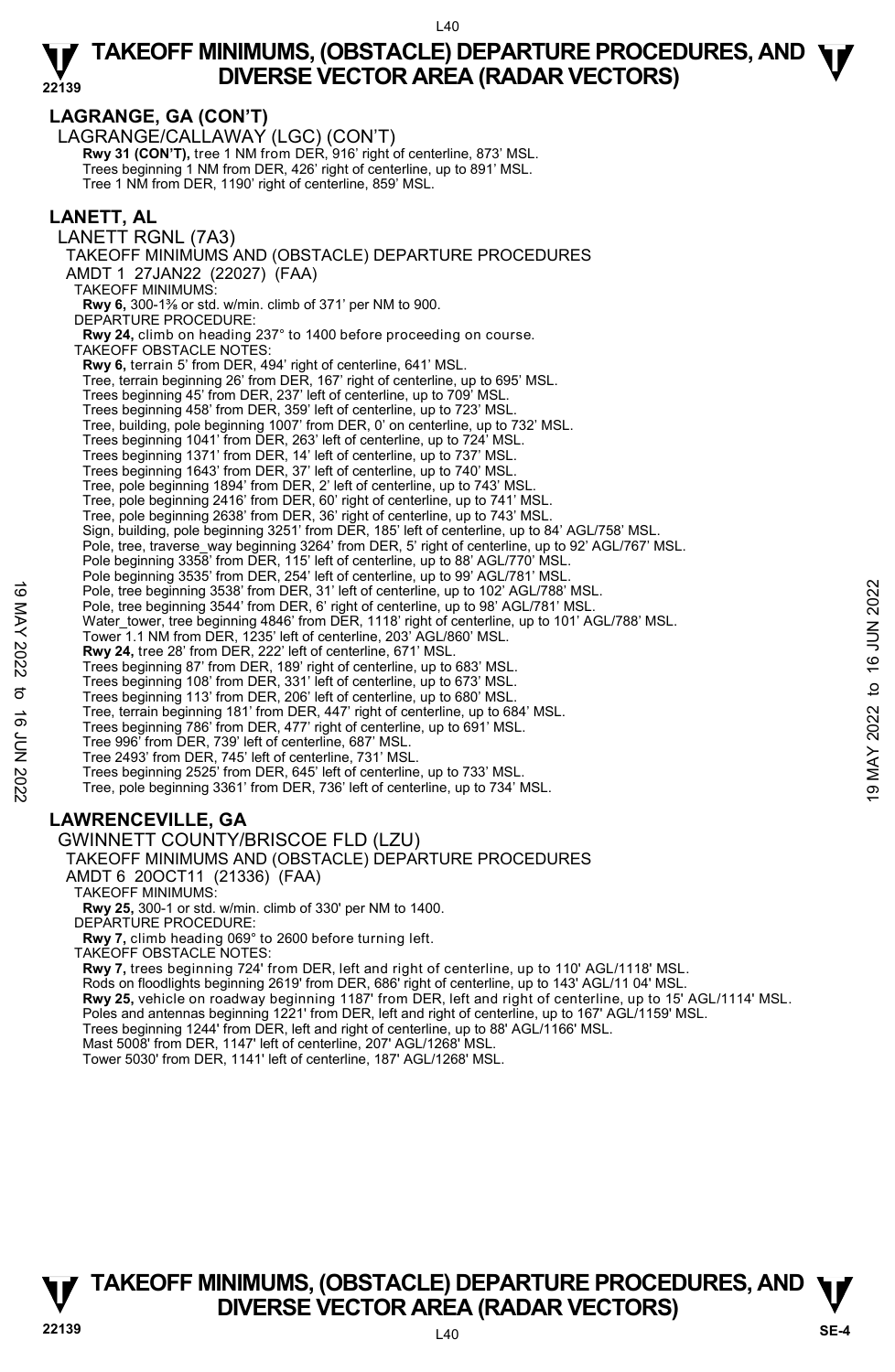# **LAWSON AAF, (KLSF)**

FORT BENNING (COLUMBUS), GA

TAKEOFF MINIMUMS AND (OBSTACLE) DEPARTURE PROCEDURES

07JUN07 (07158)

**Rwy 15,** Standard

**Rwy 33,** 400-2\*

\*Or standard with minimum climb of 300/NM to 1000.

**Rwy 15,** climb via heading 150° to 2000 before turning left.

**Rwy 33,** Climb via heading 330° to 1000 before turning right.

TAKEOFF OBSTACLE NOTES:

**Rwy 15**, trees 1800 feet from DER, 162 feet left of centerline, 54 feet AGL/280 feet MSL.

**Rwy 33**, tree 1.86 NM from DER, 3462 feet left of centerline, 100 feet AGL/569 feet MSL.

# **LOUISVILLE, GA**

### LOUISVILLE MUNI (2J3)

TAKEOFF MINIMUMS AND (OBSTACLE) DEPARTURE PROCEDURES ORIG 17AUG17 (17229) (FAA)

TAKEOFF OBSTACLE NOTES

**Rwy 13,** trees beginning 103' from DER, 346' left of centerline, up to 325' MSL.<br>Trees beginning 292' from DER, 467' right of centerline, up to 327' MSL.<br>Trees beginning 514' from DER, 564' left of centerline, up to 340' Trees beginning 1050' from DER, 580' left of centerline, up to 364' MSL. Trees beginning 1219' from DER, 584' left of centerline, up to 368' MSL. **Rwy 31,** tree 23' from DER, 438' left of centerline, 338' MSL. Tree 47' from DER, 358' left of centerline, 339' MSL. Tree 174' from DER, 480' right of centerline, 375' MSL. Trees beginning 233' from DER, 240' right of centerline, up to 389' MSL. Tree 390' from DER, 481' left of centerline, 381' MSL. Trees beginning 488' from DER, 95' left of centerline, up to 398' MSL.

### **LOWE AHP (KLOR)**

FORT RUCKER, AL

### TAKEOFF MINIMUMS AND (OBSTACLE) DEPARTURE PROCEDURES ORIG A 19JUL18 (18200) Helipad WHISKEY, ECHO, BRAVO standard. All other helipads NA. DEPARTURE PROCEDURE**: Helipad WHISKEY:** hover at 274' MSL/30' AGL, then climb hdg 183° to 700 before proceeding on course. **Helipad ECHO:** climb hdg 125° to 700 before proceeding on course. **Helipad BRAVO:** Hover at 318' MSL/35' AGL, then climb hdg 183° to 700 before proceeding on course. **MACON, GA**  MACON DOWNTOWN (MAC) TAKEOFF MINIMUMS AND (OBSTACLE) DEPARTURE PROCEDURES AMDT 8 02MAR17 (17061) (FAA) **19**<br>  $\frac{1}{2}$ <br> **IOWE AHP (KLOR)**<br>
FORT RUCKER, AL<br>
TAKEOFF MINIMUMS AND (OBSTACLE) DEPARTURE PROCEDURES<br>
ORIG A 19JUL18 (18200)<br>  $\frac{1}{2}$ <br>
ORIG A 19JUL18 (18200)<br>  $\frac{1}{2}$ <br>  $\frac{1}{2}$ <br>  $\frac{1}{2}$ <br>  $\frac{1}{2}$ <br>  $\frac{1}{2}$ <br>

DEPARTURE PROCEDURE **Rwy 10,** Climb heading 102° to 1000 before proceeding on course. TAKEOFF OBSTACLE NOTES: **Rwy 10,** trees beginning 89' from DER, 387' right of centerline, up to 460' MSL. Tree 214' from DER, 393' right of centerline, 466' MSL. Trees beginning 262' from DER, 346' right of centerline, up to 472' MSL. Trees beginning 358' from DER, 28' right of centerline, up to 486' MSL. Tree 3509' from DER, 398' right of centerline, 504' MSL. Tree 4002' from DER, 529' right of centerline, 514' MSL. Tree 4003' from DER, 255' right of centerline, 519' MSL. Tree 4119' from DER, 568' left of centerline, 521' MSL. Tree 4260' from DER, 298' left of centerline, 527' MSL. Tree 4454' from DER, 424' left of centerline, 533' MSL. Tree 4484' from DER, 125' left of centerline, 535' MSL. Trees beginning 4888' from DER, 205' left of centerline, up to 549' MSL. Tree 5047' from DER, 4' left of centerline, 557' MSL. **Rwy 28,** trees beginning 133' from DER, 279' left of centerline, up to 443' MSL. Trees beginning 402' from DER, 35' left of centerline, up to 445' MSL. Trees beginning 864' from DER, 4' right of centerline, up to 453' MSL.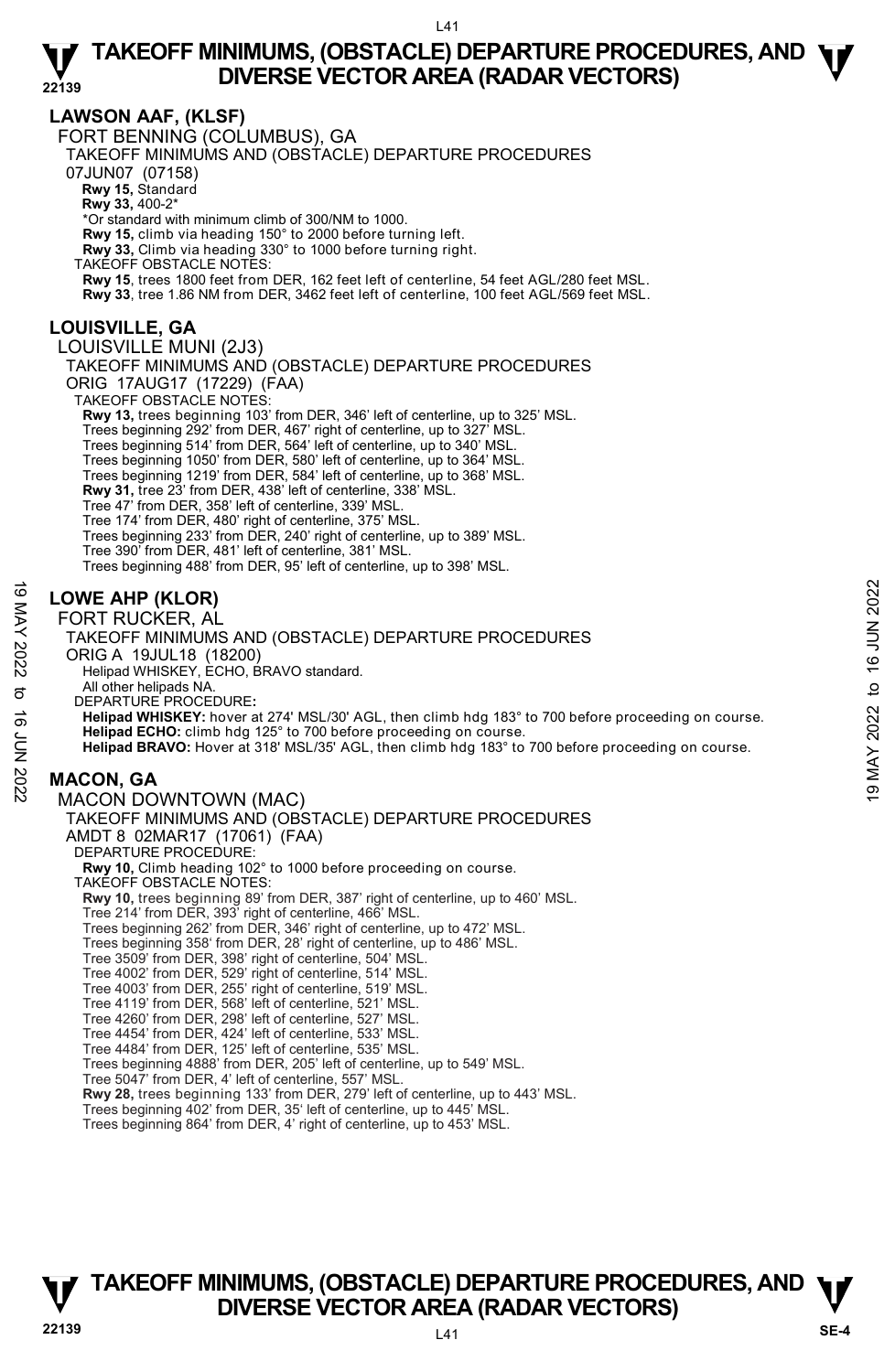# **MACON, GA (CON'T)**

MIDDLE GEORGIA RGNL (MCN)

TAKEOFF MINIMUMS AND (OBSTACLE) DEPARTURE PROCEDURES

AMDT 3B 10NOV16 (16315) (FAA)

TAKEOFF MINIMUMS:

**Rwy 5,** std. w/min. climb of 210' per NM to 1500, or 1000-2½ for climb in visual conditions.

**Rwy 23,** 300-2 or standard with minimum climb of 211' per NM to 700 or alternatively, with standard takeoff minimums and a normal 200' per NM climb gradient, takeoff must occur no later than 1500' prior to DER.

VCOA:

**Rwy 5,** obtain ATC approval when requesting IFR clearance. Climb in visual conditions to cross Middle Georgia Rgnl airport at or above 1200 before proceeding on course.

TAKEOFF OBSTACLE NOTES:

**Rwy 5,** trees and poles beginning 40' from DER, 59' left of centerline, up to 86' AGL/436' MSL.

Trees, towers, and aircraft equipment beginning 112' from DER, 8' right of centerline, up to 82' AGL/432' MSL.

**Rwy 14,** trees beginning 280' from DER, 279' left of centerline, up to 89' AGL/429' MSL.

Trees beginning 2153' from DER, 136' right of centerline, up to 81' AGL/411' MSL.<br>**Rwy 23,** trees beginning 69' from DER, left and right of centerline, up to 113' AGL/383' MSL.

Trees beginning 1818' from DER, left and right of centerline, up to 390' MSL Trees beginning 2241' from DER, left and right of centerline, up to 405' MSL.

Trees beginning 1.4 NM from DER, 746' left of centerline, up to 572' MSL.

**Rwy 31,** trees beginning 636' from DER, 209' right of centerline, up to 98' AGL/398' MSL. Trees beginning 925' from DER, 54' left of centerline, up to 90' AGL/440' MSL.

### **MADISON, GA**

MADISON MUNI (52A)

TAKEOFF MINIMUMS AND (OBSTACLE) DEPARTURE PROCEDURES ORIG 10MAR11 (11069) (FAA) TAKEOFF OBSTACLE NOTES:

**Rwy 14,** fences beginning abeam DER, 130' left and 269' right of centerline, 9' AGL/703' MSL.<br>Building abeam DER, 424' right of centerline, 30' AGL/729' MSL. Vehicles on roadway abeam DER, 212' left of centerline, up to 15' AGL/714' MSL. Fence 200' from DER, left and right of centerline, 9' AGL/703' MSL. Vehicles on roadway 210' from DER, left and right of centerline, up to 15' AGL/714' MSL. Trains beginning 276' from DER, left and right of centerline, up to 23' AGL/722' MSL. Trees beginning 463' from DER. 468' left of centerline, up to 100' AGL/819' MSL. Building 643' from DER, 440' left of centerline, 20' AGL/719' MSL. Trees beginning 752' from DER, 213' right of centerline, up to 100' AGL/799' MSL. Power lines beginning 1298' from DER, 246' left of centerline, up to 100' AGL/779' MSL. **Rwy 32,** trees beginning abeam DER, 250' right of centerline, up to 100' AGL/719' MSL.<br>Trees beginning abeam DER, 300' left of centerline, up to 100' AGL/719' MSL. Trees beginning 680' from DER, left and right of centerline, up to 100' AGL/719' MSL. VAIDEN FIELD (A08) Whicles on roadway abeam DER, 212' left of centerline, up to 15' AGL/714' MSL.<br>
Vehicles on roadway 2010' from DER, left and right of centerline, up to 15' AGL/714' MSL.<br>
Vehicles on roadway 2010' from DER, left and righ

# **MARION, AL**

TAKEOFF MINIMUMS AND (OBSTACLE) DEPARTURE PROCEDURES ORIG 26JUL12 (12208) (FAA) TAKEOFF OBSTACLE NOTES: **Rwy 16,** trees beginning 635' from DER, 225' right of centerline, up to 100' AGL/309' MSL.

Trees beginning 2119' from DER, 1057' left of centerline, up to 100' AGL/289' MSL. **Rwy 34,** trees beginning abeam threshold, 191' left of centerline, up to 100' AGL/349' MSL. Trees beginning 2128' from DER, 978' right of centerline, up to 100' AGL/349' MSL.

# **MAXWELL AFB (KMXF)**

MONTGOMERY, AL

TAKEOFF MINIMUMS AND (OBSTACLE) DEPARTURE PROCEDURES

AMDT 4 25APR19 (19115)

TAKEOFF MINIMUMS:

**Rwy 15,** std. w/min climb of 278' per NM to 1400. TAKEOFF OBSTACLE NOTES:

**Rwy 15,** tree canopy approximately 2000' from DER, 600' left and right of cntrln, from 67' AGL/197' MSL to 76' AGL/259' MSL.

Pylon 4754' from DER, 1440' left of cntrln, 74' AGL/ 259' MSL.

Pylon 4894' from DER, 1354' left of cntrln, 70' AGL/257' MSL.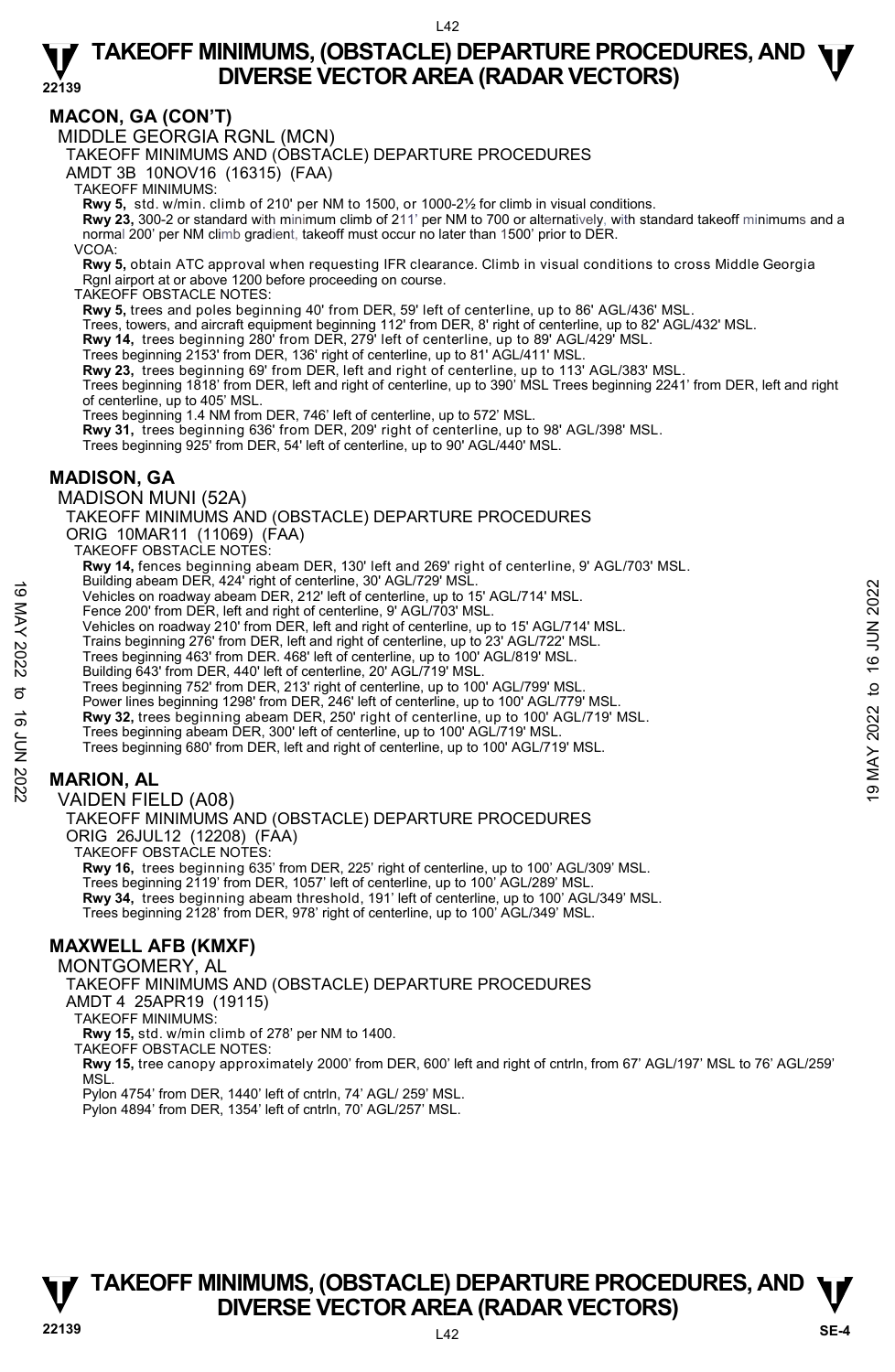### **MC RAE, GA**

TELFAIR-WHEELER (MQW)

TAKEOFF MINIMUMS AND (OBSTACLE) DEPARTURE PROCEDURES

AMDT 1 29JUL10 (10210) (FAA)

DEPARTURE PROCEDURE:

**Rwy 21,** climb via heading 206° to 700 before proceeding on course. TAKEOFF OBSTACLE NOTES:

**Rwy 3,** trees beginning 1260' from DER, 207' left of centerline, up to 100' AGL/303' MSL.

Vehicle on roadway 2735' from DER, 720' right of centerline, 15' AGL/264' MSL.

**Rwy 21,** vehicles on roadway beginning abeam DER, 301' left of centerline, up to 15' AGL/224' MSL.<br>Trees beginning 79' from DER, 457' left of centerline, up to 100' AGL/266' MSL.

Silo 1665' from DER, 927' left of centerline, 100' AGL/307' MSL.

Vehicles on roadway beginning 125' from DER, 523' right of centerline, up to 15' AGL/234' MSL.<br>Trees beginning 543' from DER, 397' right of centerline, up to 100' AGL/276' MSL.

### **METTER, GA**

JOHN EDWIN JONES SR FLD/METTER MUNI (MHP)

TAKEOFF MINIMUMS AND (OBSTACLE) DEPARTURE PROCEDURES ORIG-A 06DEC18 (21280) (FAA) TAKEOFF OBSTACLE NOTES: **Rwy 10**, tree 30' from DER, 359' left of centerline, 211' MSL.

Tree, sign beginning 48' from DER, 254' left of centerline, up to 217' MSL. Tree 165' from DER, 223' left of centerline, 224' MSL.

Tree, pole beginning 706' from DER, 206' left of centerline, up to 259' MSL.

Pole 844' from DER, 231' right of centerline, 219' MSL.

Tree, pole beginning 983' from DER, 48' left of centerline, up to 264' MSL. Pole beginning 1335' from DER, 173' right of centerline, up to 35' AGL/231' MSL.

Tree 1357' from DER, 808' left of centerline, 265' MSL.

Pole beginning 1458' from DER, 77' right of centerline, up to 33' AGL/234' MSL.

Tree, pole beginning 1467' from DER, 91' left of centerline, up to 275' MSL.

Pole 1696' from DER, 123' right of centerline, 38' AGL/245' MSL.

Tree 2406' from DER, 855' right of centerline, 273' MSL.

Sign 3265' from DER, 802' left of centerline, 118' AGL/304' MSL.

**Rwy 28,** trees beginning abeam DER, left and right of centerline, up to 100' AGL/289' MSL.

Vehicles on interstate, abeam DER, 295' right of centerline, up to 17' AGL/196' MSL.

# **MILLEDGEVILLE, GA**

BALDWIN COUNTY RGNL (MLJ) TAKEOFF MINIMUMS AND (OBSTACLE) DEPARTURE PROCEDURES The to be usegnming 1497 More Than DER, 191 elici oceaniemine, up to 275 MSL.<br>
The 2406' from DER, 855' right of centerline, 38' AGL/245' MSL.<br>
Tree 2406' from DER, 852' left of centerline, 173' MSL.<br>
Sign 3265 from DER,

AMDT 1A 08NOV18 (18312) (FAA)

TAKEOFF MINIMUMS:

**Rwy 28,** 300-1 or std. w/min. climb of 330' per NM to 700. DEPARTURE PROCEDURE:

**Rwy 10,** climb heading 096° to 1000 before turning.

**Rwy 28,** climb heading 276° to 1400 before turning right. TAKEOFF OBSTACLE NOTES:

**Rwy 10,** trees beginning 67' from DER, 87' right of centerline, up to 100' AGL/449' MSL. Utility poles beginning 196' from DER, 268' right of centerline, up to 30' AGL/372' MSL. Trees beginning 62' from DER, 298' left of centerline, up to 100' AGL/445' MSL. Utility poles beginning 135' from DER, 381' left of centerline, up to 30' AGL/380' MSL. Multiple structures beginning 242' from DER, 523' left of centerline, up to 19' AGL/369' MSL. **Rwy 28,** trees beginning 12' from DER, 64' right of centerline, up to 100' AGL/500' MSL.<br>Terrain 729' from DER, 495' right of centerline, 437' MSL. Trees beginning 515' from DER, 59' left of centerline, up to 100' AGL/534' MSL.

# **MILLEN, GA**

MILLEN (2J5)

TAKEOFF MINIMUMS AND (OBSTACLE) DEPARTURE PROCEDURES

AMDT 1 20AUG15 (15232) (FAA)

TAKEOFF OBSTACLE NOTES:

**Rwy 17,** tree 35' from DER, 377' left of centerline, 92' AGL/292' MSL.

Trees beginning 139' from DER, from 263' left of centerline, up to 100' AGL/307' MSL.

Trees beginning 1864' from DER, from 805' left to 451' right of centerline, up to 100' AGL/331' MSL.

**Rwy 35,** pole 237' from DER, 400' left of centerline, 33' AGL/283' MSL.

Vehicles on road beginning 272' from DER, 331' left of centerline, up to 15' AGL/279' MSL.

Poles, terrain, and building beginning 504' from DER, from 666' left of centerline to 34' right of centerline, up to 34' AGL/299' **MSL** 

Trees and poles beginning 983' from DER, left and right of centerline , up to 65' AGL/326' MSL.

Elevator and silo 1021' from DER, 760' left of centerline, up to 76' AGL/340' MSL.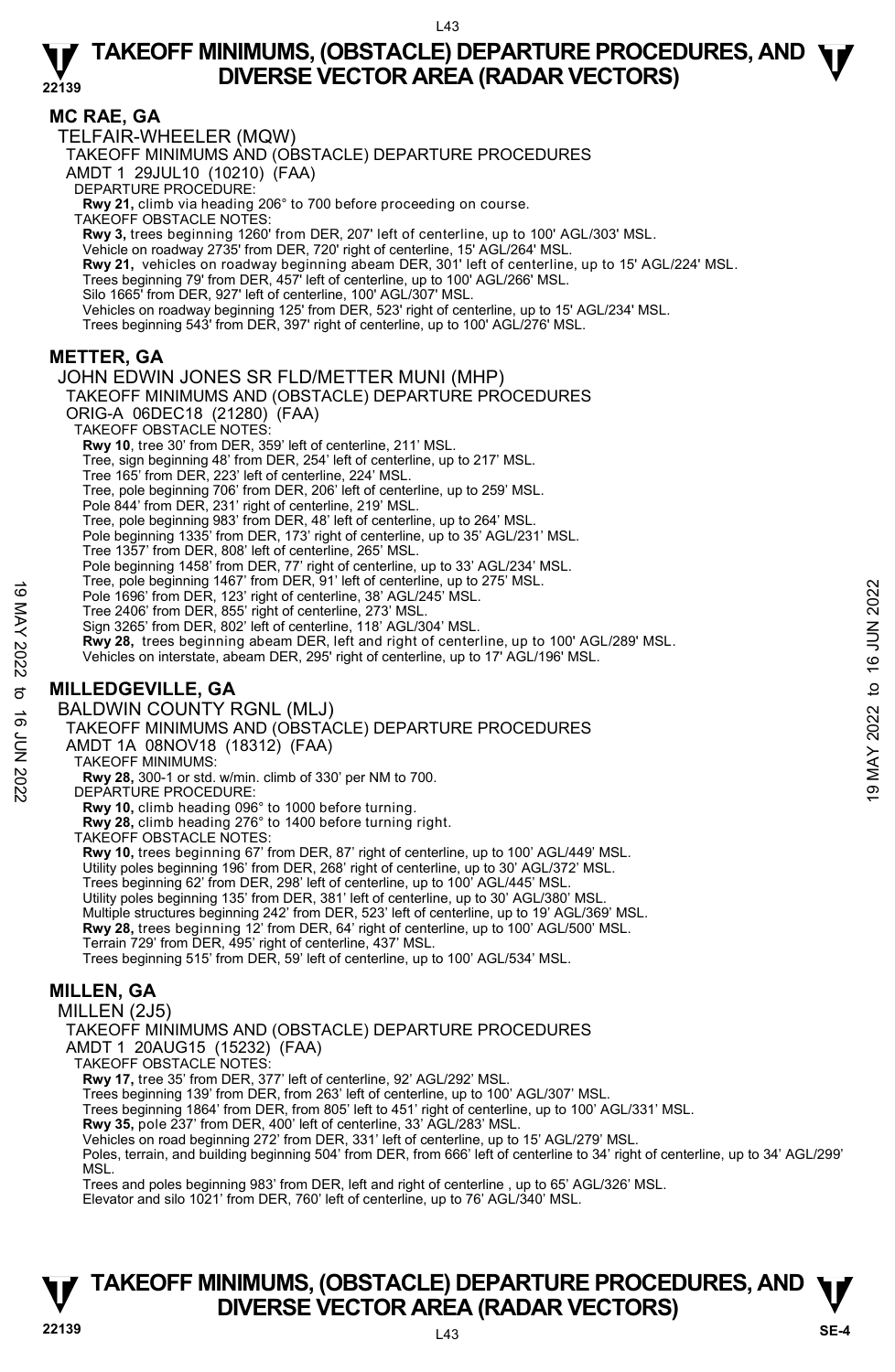### **MOBILE, AL**

MOBILE DOWNTOWN (BFM)

TAKEOFF MINIMUMS AND (OBSTACLE) DEPARTURE PROCEDURES

AMDT 1 07MAY09 (09127) (FAA)

TAKEOFF MINIMUMS:

**Rwy 14,** 400-2¼ or std. w/ min. climb of 244' per NM to 500. DEPARTURE PROCEDURE:

**Rwy 36,** climb heading 001° to 900 before turning right.

TAKEOFF OBSTACLE NOTES:

**Rwy 18,** trees beginning 1453' from DER, 54' right of centerline, up to 100' AGL/129' MSL.

Trees beginning 2646' from DER, 120' left of centerline, up to 73' AGL/102' MSL.

**Rwy 32,** sign 2780' from DER, 1041' left of centerline, 109' AGL/119' MSL.

Trees beginning 847' from DER, 35' right of centerline, up to 100' AGL/109' MSL. Trees beginning 1089' from DER, 19' left of centerline, up to 100' AGL/107' MSL.

**Rwy 36,** poles beginning 1231' from DER, 319' right of centerline, up to 49' AGL/69' MSL.

Trees beginning 467' from DER, 325' right of centerline, up to 55' AGL/84' MSL.

### MOBILE RGNL (MOB)

TAKEOFF MINIMUMS AND (OBSTACLE) DEPARTURE PROCEDURES AMDT 1A 29MAY14 (14149) (FAA) TAKEOFF OBSTACLE NOTES:

**Rwy 15,** tree 1758' from DER, 886' right of centerline, 79' AGL/270' MSL.

Tree 1987' from DER, 856' left of centerline, 73' AGL/277' MSL.

Tree 2102' from DER, 861' right of centerline, 78' AGL/269' MSL.

Tree 2131' from DER, left of centerline, 76' AGL/280' MSL.

**Rwy 18,** multiple trees beginning 1597' from DER, 15' left of centerline, up to 69' AGL/273' MSL.<br>Multiple trees beginning 1671' from DER, 207' right of centerline, up to 87' AGL/278' MSL.

**Rwy 36,** multiple trees beginning 1083' from DER, 210' right of centerline, up to 84' AGL/301' MSL.

Multiple trees beginning 532' from DER, 43' left of centerline, up to 73' AGL/287' MSL.

### **MONROE, GA**

CY NUNNALLY MEML (D73)

TAKEOFF MINIMUMS AND (OBSTACLE) DEPARTURE PROCEDURES AMDT 1A 21MAY20 (21168) (FAA) DEPARTURE PROCEDURE: **Rwy 3,** climb heading 035° to 1700 before proceeding on course. TAKEOFF OBSTACLE NOTES: **Rwy 3,** tree 29' from DER, 358' left of centerline, 910' MSL. Tree 38' from DER, 425' right of centerline, 833' MSL. Trees beginning 135' from DER, 85' left of centerline, up to 913' MSL. Tree 198' from DER, 306' right of centerline, 862' MSL. Transmission lines 200' from DER, 478' right of centerline, 60' AGL/864' MSL. Tree 316' from DER, 544' right of centerline, 874' MSL. Trees beginning 345' from DER, 332' right of centerline, up to 895' MSL. Tree 537' from DER, 552' right of centerline, 902' MSL. Trees beginning 587' from DER, 608' right of centerline, up to 904' MSL. Tree 635' from DER, 587' right of centerline, 907' MSL. Trees, transmission lines and pole beginning 967' from DER, 43' right of centerline, up to 908' MSL. Transmission lines, pole and trees beginning 1899' from DER, 92' right of centerline, up to 110' AGL/928' MSL.<br>Tree 2021' from DER, 393' left of centerline, 915' MSL. Trees and transmission lines beginning 2036' from DER, 101' left of centerline, up to 931' MSL. Trees, transmission lines and pole beginning 2455' from DER, 90' left of centerline, up to 940' MSL. Trees beginning 3116' from DER, 29' right of centerline, up to 931' MSL. Trees and transmission lines beginning 3125' from DER, 148' left of centerline, up to 946' MSL. Transmission lines and trees beginning 3339' from DER, 884' left of centerline, up to 101' AGL/947' MSL. Pole, trees and transmission lines beginning 3348' from DER, 172' left of centerline, up to 100' AGL/948' MSL.<br>Tree and transmission lines beginning 3586' from DER, 94' left of centerline, up to 949' MSL. **T**ransmission lines, pole and trees beginning 3763' from DER, 74' left of centerline, up to 101' AGL/957' MSL. **Rwy 21**, terrain 27' from DER, 303' left of centerline, 882' MSL. Transmission lines, terrain and fence beginning 71' from DER, 81' left of centerline, up to 37' AGL/922' MSL. Fence 131' from DER, 215' right of centerline, 2' AGL/879' MSL. Tree 196' from DER, 439' right of centerline, 929' MSL. Tree 266' from DER, 338' right of centerline, 946' MSL. Trees and buildings beginning 291' from DER, 382' right of centerline, up to 956' MSL. Trees and transmission lines beginning 311' from DER, 49' left of centerline, up to 923' MSL. Tree 476' from DER, 417' right of centerline, 957' MSL. MONROE, GA<br>
CY NUNNALLY MEML (D73)<br>
TAKEOFF MINIMUMS AND (OBSTACLE) DEPARTURE PROCEDURES<br>
AMDT 1A 21MAY20 (21168) (FAA)<br>
DEPARTURE PROCEDURE:<br>
NOT 1A 21MAY20 (21168) (FAA)<br>
DEPARTURE PROCEDURE:<br>
TWO 3, the 29' from DER, 3

Trees, transmission lines and buildings beginning 499' from DER, 72' right of centerline, up to 961' MSL.

Transmission lines, trees and buildings beginning 505' from DER, 27' left of centerline, up to 52' AGL/933' MSL.

Trees and transmission lines beginning 684' from DER, 176' left of centerline, up to 953' MSL. Trees, transmission lines and buildings beginning 774' from DER, 32' right of centerline, up to 979' MSL.

Trees beginning 887' from DER, 256' left of centerline, up to 968' MSL.

Trees and transmission lines beginning 948' from DER, 19' left of centerline, up to 970' MSL.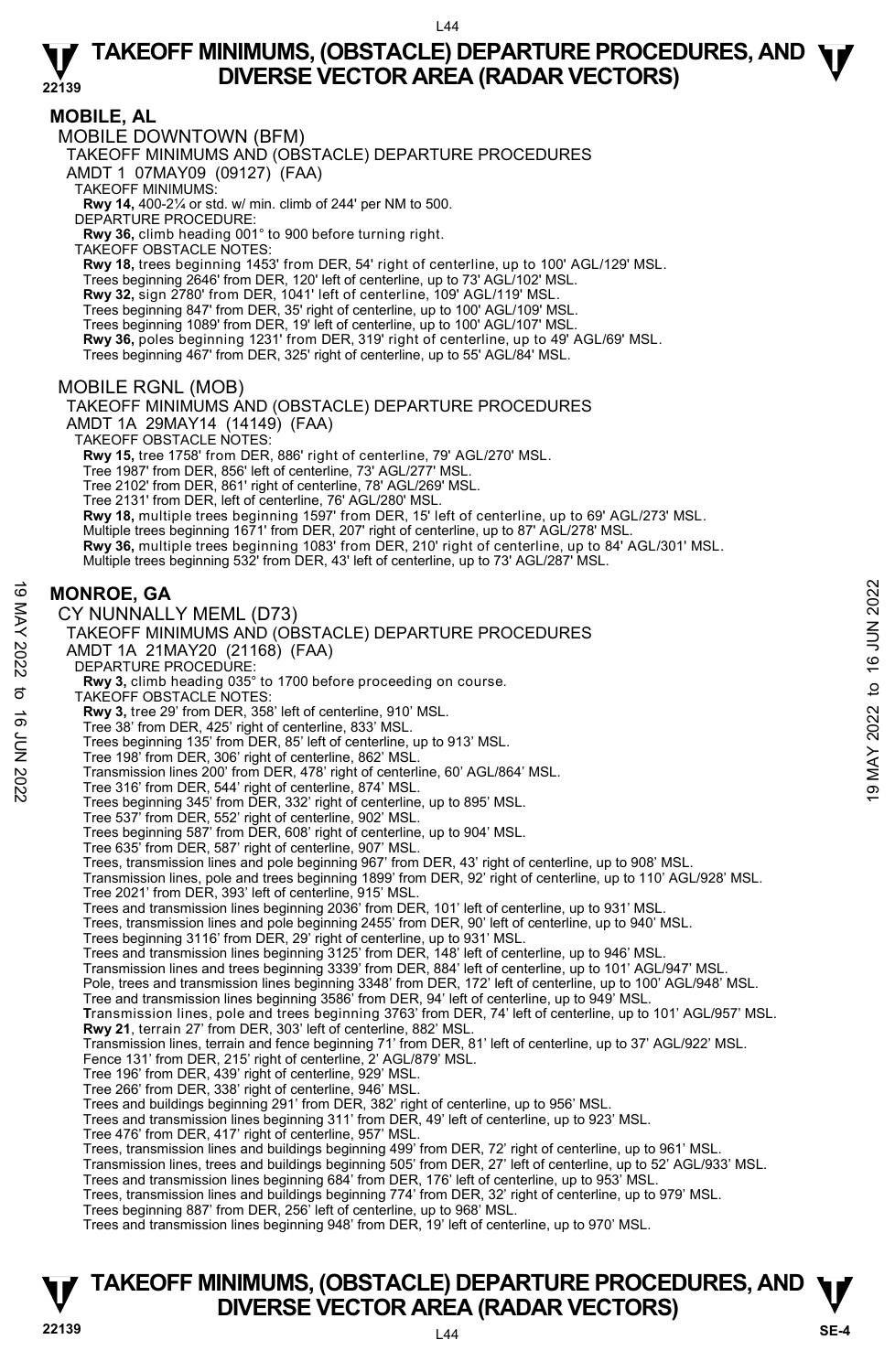### **MONROEVILLE, AL**

MONROE COUNTY AEROPLEX (MVC)

TAKEOFF MINIMUMS AND (OBSTACLE) DEPARTURE PROCEDURES

ORIG-A 01FEB18 (18032) (FAA)

TAKEOFF OBSTACLE NOTES:

Trees beginning 1085' from DER, 274' left of centerline, up to 100' AGL/529' MSL.

Trees beginning 488' from DER, 291' right of centerline, up to 100' AGL/529' MSL. **Rwy 21,** vehicle on road 750' from DER, 661' right of centerline, 15' AGL/434' MSL.

Trees abeam DER, 376' right of centerline, up to 56' AGL/475' MSL.

Trees beginning 219' from DER, 224' left of centerline, up to 56' AGL/474' MSL.

# **MONTEZUMA, GA**

DR C P SAVAGE SR (53A)

TAKEOFF MINIMUMS AND (OBSTACLE) DEPARTURE PROCEDURES ORIG 10JUL03 (21112) (FAA)

TAKEOFF MINIMUMS:

**Rwy 36,** 300-1.

TAKEOFF OBSTACLE NOTES:

**Rwy 18,** power line 1050' from DER, on centerline, 38' AGL/376' MSL. **Rwy 36,** trees 1212' from DER, 400' right of centerline, 92' AGL/428' MSL. Tower 3284' from DER, 1325' right of centerline, 201' AGL/600' MSL.

# **MONTGOMERY, AL**

MONTGOMERY RGNL (DANNELLY FLD) (MGM) TAKEOFF MINIMUMS AND (OBSTACLE) DEPARTURE PROCEDURES AMDT 2 26JUL12 (21168) (FAA) DEPARTURE PROCEDURE: **Rwy 10,** climb heading 097° to 1100 before proceeding on course. TAKEOFF OBSTACLE NOTES: **Rwy 10,** trees beginning 1493' from DER, 808' right of centerline, up to 90' AGL/276' MSL. **Rwy 28,** trees beginning 1523' from DER, left and right of centerline, up to 75' AGL/316' MSL. **Rwy 3,** building 272' from DER, 549' left of centerline, 12' AGL/202' MSL. Hanger 426' from DER. 557' left of centerline, 20' AGL/210' MSL. Hanger 560' from DER. 560' left of centerline, 14' AGL/203' MSL. Hangar 670' from DER, 559' left of centerline, 14' AGL/203' MSL. Tree 1306' from DER, 318' right of centerline, 56' AGL/245' MSL. **Rwy 21,** fence 713' from DER, 295' left of centerline, 11' AGL/241' MSL. Tree 1830' from DER, 196' right of centerline, 62' AGL/302' MSL. TANCUTY USSIAULT NOT THE REVITS.<br>
THAT AND 10, these beginning 1493' from DER, 808' right of centerline, up to 90' AGL/276' MSL.<br>
Rwy 28, trees beginning 1523' from DER, 808' right of centerline, up to 75' AGL/316' MSL.<br>

# **MOODY AFB (KVAD)**

VALDOSTA, GA TAKEOFF MINIMUMS AND (OBSTACLE) DEPARTURE PROCEDURES AMDT 4, 08JAN15 (15008) TAKEOFF MINIMUMS: **Rwy 36R,** 200-1¼ or std. w/min. climb of 223' per NM to 700 or with std. minimums and a std. 200' per NM climb gradient, takeoff must occur no later than 1700' prior to DER. **Rwy 36L,** 300-1½ or std. w/min. climb of 254' per NM to 700. TAKEOFF OBSTACLE NOTES: **Rwy 36R,** terrain 1 NM from DER, 199' right of centerline, 120' AGL/ 409' MSL.

**Rwy 36L**, C-130 tail 283' from DER, 450' left of centerline, 38' AGL/268' MSL. Terrain 1.1 NM from DER, 2075' left of centerline, 120' AGL/442' MSL. **Rwy 18R,** C-130 tail 72' from DER, 465' left of centerline, 38' AGL/252' MSL. C-130 tail 69' inward of DER, 170' right of centerline, 38' AGL/257' MSL. C-130 tail 19' inward of DER, 221' left of centerline, 38' AGL/256' MSL.

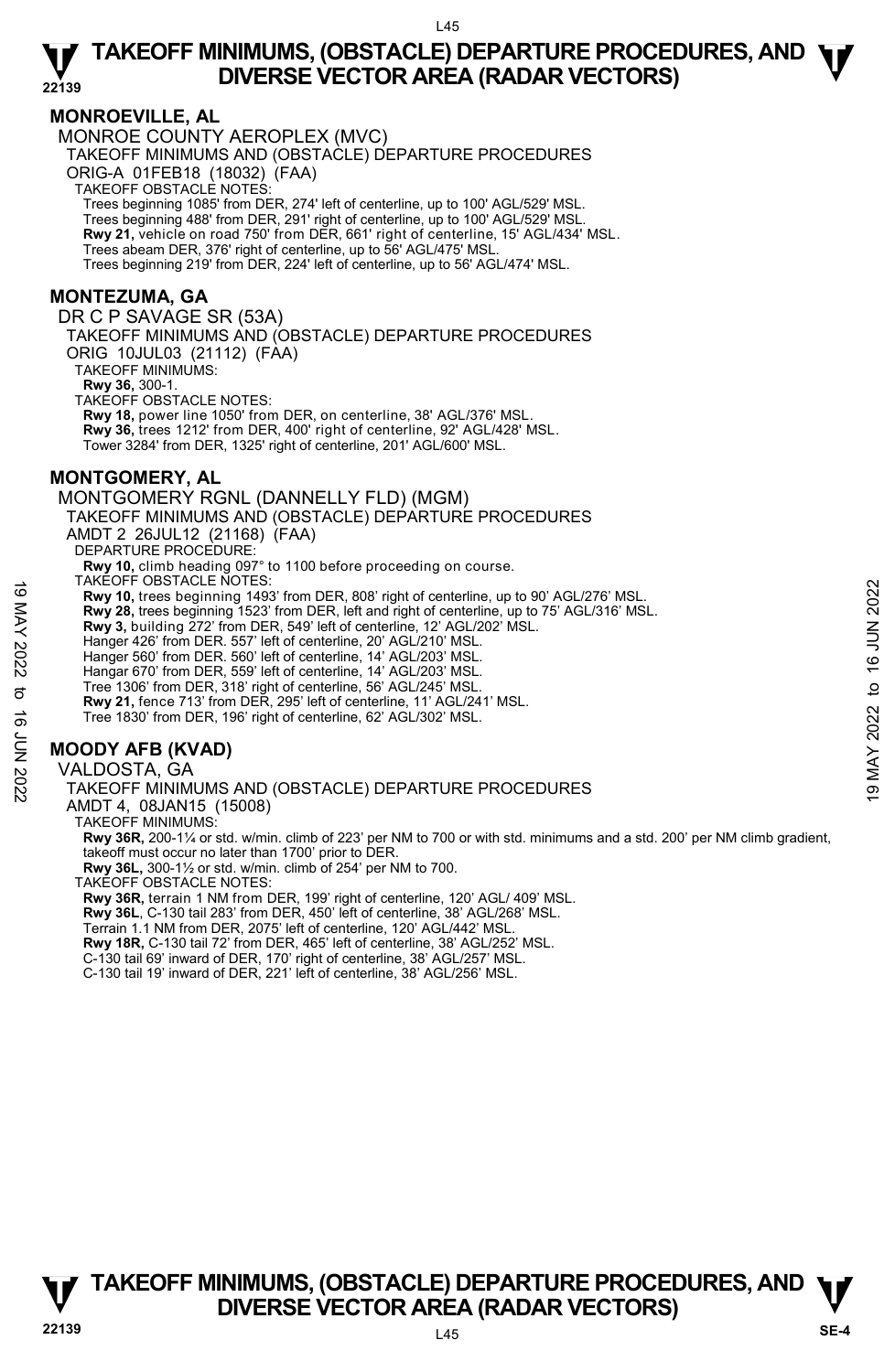### **MOULTRIE, GA**

MOULTRIE MUNI (MGR) TAKEOFF MINIMUMS AND (OBSTACLE) DEPARTURE PROCEDURES AMDT 3 30JAN20 (20030) (FAA) TAKEOFF OBSTACLE NOTES: **Rwy 4,** pole abeam DER, 98' right of centerline, 2' AGL/294' MSL.<br>Trees, terrain beginning 9' from DER, 262' right of centerline, up to 337' MSL. Trees beginning 18' from DER, 250' left of centerline, up to 359' MSL. Tree 788' from DER, 701' right of centerline, 359' MSL. Trees beginning 2265' from DER, 460' left of centerline, up to 375' MSL. Trees beginning 2512' from DER, 637' left of centerline, up to 380' MSL. Tree 2740' from DER, 493' left of centerline, 385' MSL. Trees beginning 2800' from DER, 34' left of centerline, up to 388' MSL. Tree 3217' from DER, 477' right of centerline, 389' MSL. Trees beginning 3574' from DER, 511' left of centerline, up to 399' MSL. **Rwy 22,** tree 34' from DER, 324' left of centerline, 321' MSL. Trees beginning 69' from DER, 317' right of centerline, up to 301' MSL. Trees beginning 118' from DER, 297' left of centerline, up to 356' MSL. Trees beginning 190' from DER, 258' right of centerline, up to 308' MSL. Trees beginning 1178' from DER, 471' left of centerline, up to 358' MSL. Trees beginning 1299' from DER, 738' left of centerline, up to 361' MSL. **Rwy 34,** general utility, sign beginning 16' from DER, 114' right of centerline, up to 6' AGL/292' MSL. Tree 104' from DER, 353' left of centerline, 315' MSL. Tree 142' from DER, 482' left of centerline, 328' MSL. Tree 249' from DER, 290' right of centerline, 328' MSL. Trees beginning 255' from DER, 226' left of centerline, up to 343' MSL. Trees beginning 447' from DER, 290' right of centerline, up to 340' MSL. Trees beginning 545' from DER, 304' left of centerline, up to 383' MSL. Trees beginning 589' from DER, 159' right of centerline, up to 344' MSL. Trees beginning 761' from DER, 22' left of centerline, up to 391' MSL. Tree 999' from DER, 379' right of centerline, 370' MSL. Trees beginning 1010' from DER, 180' right of centerline, up to 377' MSL. Trees beginning 1159' from DER, 139' right of centerline, up to 379' MSL. Trees beginning 1288' from DER, 169' right of centerline, up to 387' MSL. Trees beginning 1382' from DER, 48' right of centerline, up to 391' MSL. **MUSCLE SHOALS, AL**  NORTHWEST ALABAMA RGNL (MSL) TAKEOFF MINIMUMS AND (OBSTACLE) DEPARTURE PROCEDURES AMDT 1 03APR14 (14093) (FAA) TAKEOFF MINIMUMS: **Rwy 36,** 300-1¼ or std. w/min. climb of 239' per NM to 800, or alternatively, with std. takeoff minimums and a normal 200' per NM climb gradient, takeoff must occur no later than 1900' prior to DER. DEPARTURE PROCEDURE: **Rwy 18,** climb heading 184° to 1400 before proceeding on course. TAKEOFF OBSTACLE NOTES: **Rwy 18,** tree 90' from DER, 306' left of centerline, 23' AGL/568' MSL. Trees beginning 42' from DER, 325' right of centerline, up to 98' AGL/617' MSL. Pole 1550' from DER, 151' left of centerline, 43' AGL/580' MSL. **Rwy 29,** trees beginning 981' from DER, 184' left of centerline, up to 100' AGL/630' MSL. Trees beginning 2727' from DER, 322' left of centerline, up to 97' AGL/627' MSL. Tower 31' from DER, 252' right of centerline, 558' MSL. Pole 839' from DER, 594' left of centerline, 39' AGL/569' MSL. **Rwy 36,** trees beginning 622' from DER, 89' left of centerline, up to 105' AGL/621' MSL. Trees beginning 196' from DER, 4' right of centerline, up to 73' AGL/598' MSL. Poles beginning 499' from DER, 320' left of centerline, up to 39' AGL/575' MSL. Poles beginning 420' from DER, 26' right of centerline, up to 32' AGL/569' MSL. Building 9' from DER, 437' right of centerline, 21' AGL/557' MSL. Communication tower 5329' from DER, 469' left of centerline, 161' AGL/698' MSL. **NAHUNTA, GA**  BRANTLEY COUNTY (4J1) TAKEOFF MINIMUMS AND (OBSTACLE) DEPARTURE PROCEDURES ORIG 12JAN12 (12012) (FAA) DEPARTURE PROCEDURE: **Rwy 19,** climb heading 192° to 1500 before turning right. TAKEOFF OBSTACLE NOTES: **Rwy 1,** vehicles beginning 56' from DER, left and right of centerline, up to 17' AGL/101' MSL. Trees beginning 1105' from DER, right of centerline, up to 100' AGL/181' MSL.<br>Transmission towers beginning 768' from DER, 174' right of centerline, up to 32' AGL/112' MSL. Terrain and trees 85' from DER,343' right of centerline, 17' AGL/92' MSL. Trees beginning 25' from DER, 24' left of centerline ,up to 100' AGL/165' MSL. Tree sy lioni DER, 180 inglining to center the, up to 377 MSL.<br>
Trees beginning 1010 from DER, 180 right of centerline, up to 379 MSL.<br>
Trees beginning 1159 from DER, 189 right of centerline, up to 379 MSL.<br>
Trees beginnin

Transmission towers and buildings beginning 15' from DER, 160' left of centerline, up to 43' AGL/118' MSL. **CON'T**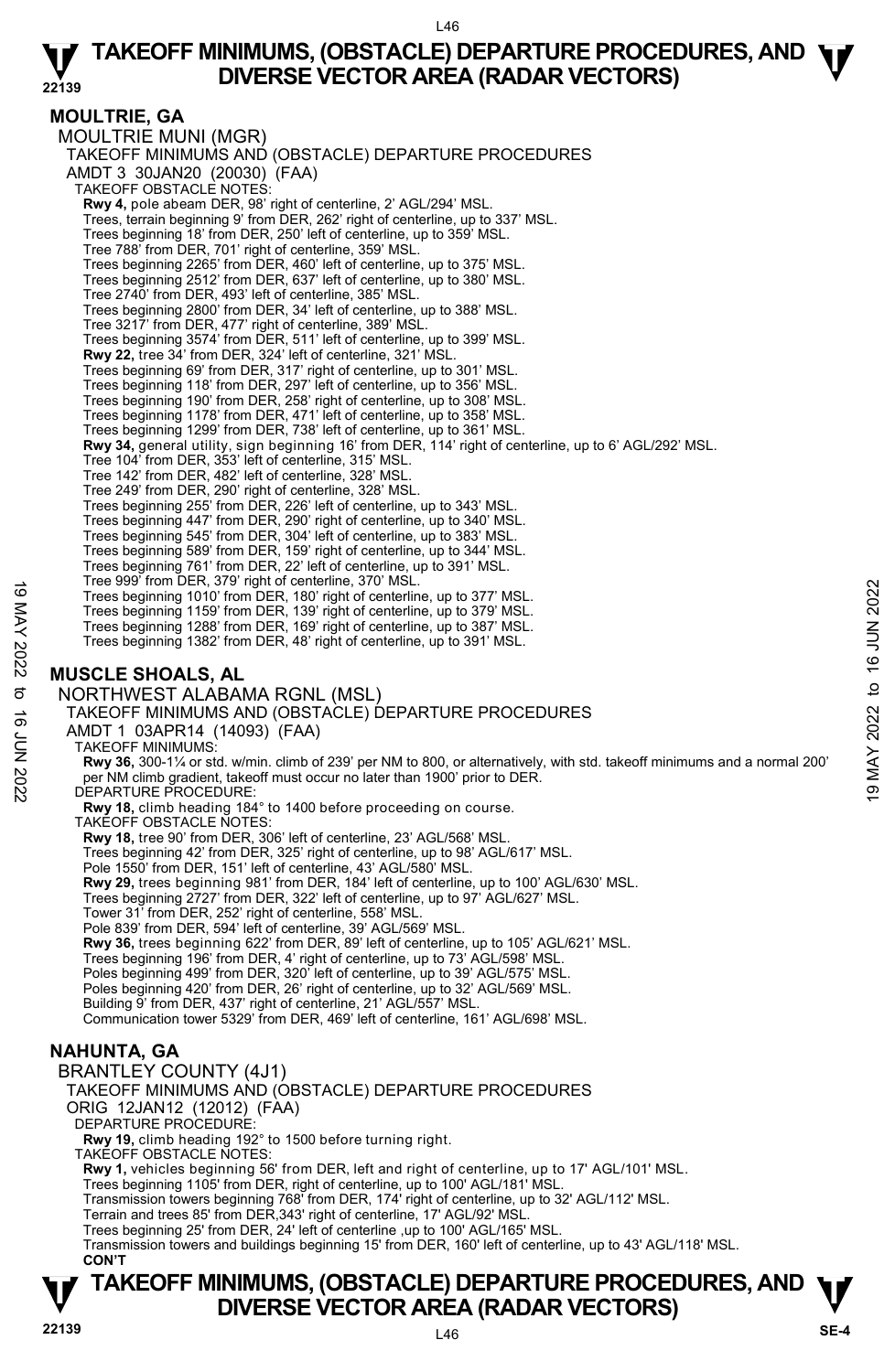**NAHUNTA, GA (CON'T)** 

BRANTLEY COUNTY (4J1) (CON'T) **Rwy 1 (CON'T),** utility pole 9' from DER, 280' left of centerline, 12' AGL/87' MSL.

 **Rwy 19,** vehicle on roadway 29' from DER, 260' left of centerline, 15' AGL/94' MSL. Trees beginning 5' from DER, 272' right of centerline, up to 100' AGL/144' MSL. Rising terrain and trees beginning 274' from DER, 229' right of centerline, up to 21' AGL/96' MSL.<br>Trees beginning 939' from DER, 26' left of centerline, up to 100' AGL/132' MSL. Terrain 462' from DER, 581' left of centerline, 17' AGL/92' MSL.

### **NASHVILLE, GA**

BERRIEN COUNTY (4J2) TAKEOFF MINIMUMS AND (OBSTACLE) DEPARTURE PROCEDURES AMDT 1A 15SEP16 (16259) (FAA) TAKEOFF OBSTACLE NOTES: **Rwy 10,** tree 94' from DER, 478' left of centerline, 284' MSL. Trees beginning 179' from DER, 413' right of centerline, up to 274' MSL. Trees beginning 272' from DER, 461' left of centerline, up to 297' MSL. Trees beginning 413' from DER, 479' right of centerline, up to 279' MSL. Trees beginning 887' from DER, 484' right of centerline, up to 283' MSL. Trees beginning 1060' from DER, 513' right of centerline, up to 305' MSL. Trees beginning 1491' from DER, 344' right of centerline, up to 318' MSL. Trees beginning 1674' from DER, 331' right of centerline, up to 320' MSL. Tree 1698' from DER, 531' right of centerline, 321' MSL. Trees beginning 1704' from DER, 3' right of centerline, up to 323' MSL. Tree 1809' from DER, 684' left of centerline, 307' MSL. Trees beginning 1840' from DER, 32' left of centerline, up to 311' MSL. Trees beginning 2108' from DER, 73' left of centerline, up to 319' MSL. Trees beginning 2498' from DER, 32' left of centerline, up to 328' MSL. Tree 3603' from DER, 185' right of centerline, 325' MSL. **Rwy 28,** tree 81' from DER, 328' right of centerline, 264' MSL.<br>Pole and bush beginning 91' from DER, 149' left of centerline, up to 32' AGL/275' MSL. Stack and pole beginning 610' from DER, 346' left of centerline, up to 40' AGL/286' MSL. Trees beginning 1209' from DER, 331' right of centerline, up to 316' MSL. Trees beginning 1345' from DER, 398' left of centerline, up to 308' MSL. Trees beginning 1582' from DER, 280' left of centerline, up to 315' MSL. Trees beginning 1733' from DER, 163' left of centerline, up to 318' MSL. Trees beginning 1805' from DER, 382' right of centerline, up to 329' MSL. Trees beginning 1954' from DER, 516' right of centerline, up to 335' MSL. Trees beginning 2725' from DER, 14' right of centerline, up to 337' MSL. Tree 2897' from DER, 330' left of centerline, 320' MSL. Trees beginning 2953' from DER, 168' left of centerline, up to 321' MSL. Trees beginning 3125' from DER, 70' left of centerline, up to 335' MSL. **ONEONTA, AL**  ROBBINS FLD (20A) TAKEOFF MINIMUMS AND (OBSTACLE) DEPARTURE PROCEDURES ORIG-B 25APR19 (21336) (FAA) TAKEOFF MINIMUMS: **Rwy 24,** 300-1¼ or std. w/min. climb of 206' to 1400. DEPARTURE PROCEDURE: 19 May 2022 to 16 June 1914 The DER, 149 left of centerline, up to 32' AGL/275' MSL.<br>
Stack and plots beginning 610' from DER, 346' left of centerline, up to 32' AGL/286' MSL.<br>
Trees beginning 1209' from DER, 348' left of

**Rwy 6,** climb heading 058° to 2000 before turning.

**Rwy 24,** climb heading 250° to 2400 before turning. TAKEOFF OBSTACLE NOTES:

**Rwy 6,** trees, beginning 162' from DER, 169' left of centerline, up to 133' AGL/1199' MSL.

Tree 366' from DER, 569' right of centerline, 76' AGL/1169' MSL. Trees, beginning 3184' from DER, 92' left of centerline, up to 129' AGL/1211' MSL.

Tree 3639' from DER, 86' left of centerline, 147' AGL/1222' MSL.

Tree 4205' from DER, 372' left of centerline, 107' AGL/1231' MSL.

Tree 4499' from DER, 623' left of centerline, 152' AGL/1239' MSL.

**Rwy 24,** tree, traverse way, beginning 145' from DER, 304' left of centerline, up to 135' AGL/1215' MSL.<br>Traverse way 222' from DER, 463' right of centerline, 1147' MSL.

Trees, beginning 255' from DER, 9' left of centerline, up to 137' AGL/1217' MSL.

Tree 281' from DER, 214' right of centerline, 109' AGL/1188' MSL. Tree 412' from DER, 449' right of centerline, 151' AGL/1230' MSL.

Trees, beginning 736' from DER, 8' right of centerline, up to 157' AGL/1236' MSL.

Tree 5381' from DER, 1917' right of centerline, 60' AGL/1243' MSL. Tree 1 NM from DER, 1684' right of centerline, 97' AGL/1270' MSL.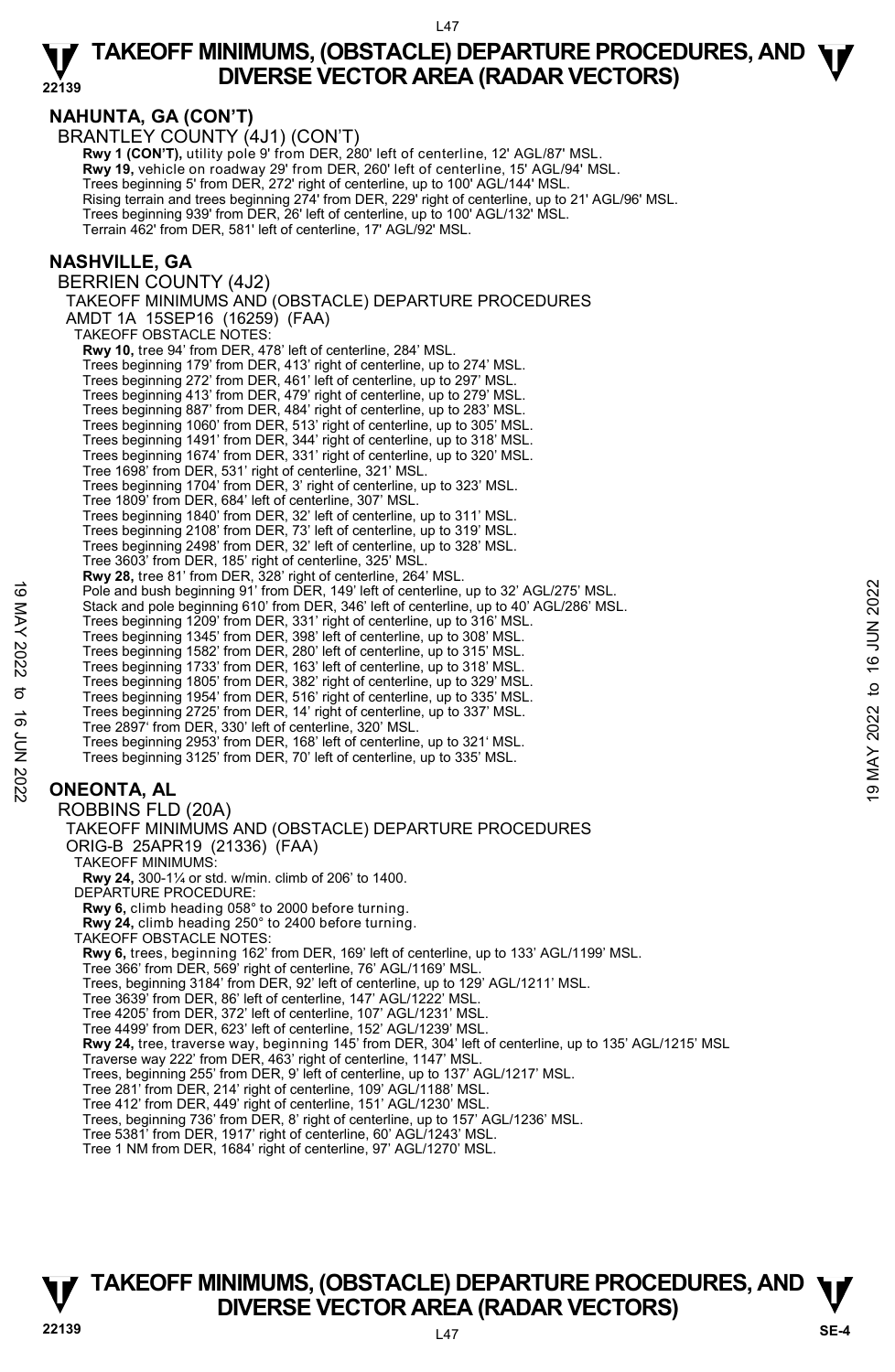**22139** 

### **OZARK, AL**

OZARK/BLACKWELL FLD (71J)

TAKEOFF MINIMUMS AND (OBSTACLE) DEPARTURE PROCEDURES

AMDT 2A 19JUL18 (22027) (FAA)

TAKEOFF MINIMUMS:

**Rwy 31,** 300-2 or std. w/min. climb of 203' per NM to 700, or alternatively with std. takeoff minimums and a normal 200' per NM climb gradient, takeoff must occur no later than 1200' prior to DER.

DEPARTURE PROCEDURE:

**Rwy 31,** climb heading 305° to 800 before proceeding on course.

TAKEOFF OBSTACLE NOTES:

**Rwy 13,** trees beginning at DER, 336' left of centerline, up to 86' AGL/404' MSL.

Trees beginning 4' from DER, 83' right of centerline, up to 93' AGL/389' MSL.

Trees beginning 604' from DER, left and right of centerline, up to 100' AGL/437' MSL.

**Rwy 31,** terrain 10' from DER, 319' left of centerline, 370' MSL.

Vehicles on road beginning at DER, 372' left of centerline, up to 15' AGL/404' MSL.

Poles beginning 75' from DER, left and right of centerline, up to 45' AGL/426' MSL.

Tower 151' from DER, 453' left of centerline, 53' AGL/427' MSL.

Trees beginning 189' from DER, 314' left of centerline, up to 39' AGL/409' MSL.

Trees beginning 250' from DER, 216' right of centerline, up to 100' AGL/420' MSL.

Trees beginning 1064' from DER, left and right of centerline, up to 100' AGL/508' MSL.

Tower 1.58 NM from DER, 1588' right of centerline, 168' AGL/600' MSL.

### **PELL CITY, AL**

ST CLAIR COUNTY (PLR) TAKEOFF MINIMUMS AND (OBSTACLE) DEPARTURE PROCEDURES AMDT 3 27APR17 (17117) (FAA) TAKEOFF MINIMUMS:

**Rwy 21,** 300-1 or std. w/ min. climb of 248' per NM to 700.

- DEPARTURE PROCEDURE: **Rwy 21,** climb heading 206° to 1000 before turning east.
- TAKEOFF OBSTACLE NOTES:
- **Rwy 3,** tree 60' from DER, 410' left of centerline, 526' MSL.
- Trees beginning 194' from DER, 311' left of centerline, up to 567' MSL.
- Pole 221' from DER, 548' right of centerline, 27' AGL/508' MSL.
- Tree 2647' from DER, 544' right of centerline, 568' MSL.
- 
- **Rwy 21,** terrain beginning 30' from DER, 110' right of centerline, up to 493' MSL. Road, terrain beginning 103' from DER, 238' left of centerline, up to 502' MSL.
- Pole, terrain, road beginning 229' from DER, 1' left of centerline, up to 22' AGL/519' MSL.
- Road 422' from DER, 139' right of centerline, 501' MSL. Road 463' from DER, 292' right of centerline, 502' MSL.
- 
- Tree, pole beginning 476' from DER, 363' left of centerline, up to 556' MSL.
- Trees beginning 497' from DER, 534' right of centerline, up to 525' MSL.
- 
- Tree 709' from DER, 555' left of centerline, 567' MSL. Tree, Terrain, pole, building beginning 740' from DER, 231' left of centerline, up to 586' MSL. TAKE OFF OBSTACLE NOTES:<br>
TAKE OFF OBSTACLE NOTES:<br>
TRAVE OFF OBSTACLE NOTES:<br>
Trees beginning 194' from DER, 31'l left of centerline, 526' MSL.<br>
Trees beginning 194' from DER, 11'left of centerline, to 16 057' MSL.<br>
The
	- Tree, ground, terrain beginning 1197' from DER, 460' left of centerline, up to 595' MSL.
		-
		- Tree 1534' from DER, 751' right of centerline, 573' MSL. Tree 3058' from DER, 260' left of centerline, 604' MSL.
		- Tree 3955' from DER, 198' right of centerline, 583' MSL.
		- Tree 4183' from DER, 192' right of centerline, 592' MSL.
		- Tree 4931' from DER, 740' left of centerline, 636' MSL.

#### **PERRY, GA**

#### PERRY-HOUSTON COUNTY (PXE)

TAKEOFF MINIMUMS AND (OBSTACLE) DEPARTURE PROCEDURES

ORIG 20DEC07 (07354) (FAA)

TAKEOFF MINIMUMS:

**Rwy 36,** std. w/ min. climb of 230' per NM to 1200 or 900-2½ for climb in visual conditions.

DEPARTURE PROCEDURE:

**Rwy 36,** for climb in visual conditions: cross Perry-Houston County Airport at or above 1200 MSL before proceeding on course.

TAKEOFF OBSTACLE NOTES:

**Rwy 18,** vehicles on roadway beginning 30' from DER, 389' right of centerline, up to 15' AGL/414' MSL.<br>Trees and pylons beginning 133' from DER, 317' right of centerline, up to 72' AGL/461' MSL.

Trees beginning 1127' from DER, 152' left of centerline, up to 100' AGL/519' MSL.

**Rwy 36,** trees left and right of centerline beginning 2806' from DER, up to 100' AGL/529' MSL.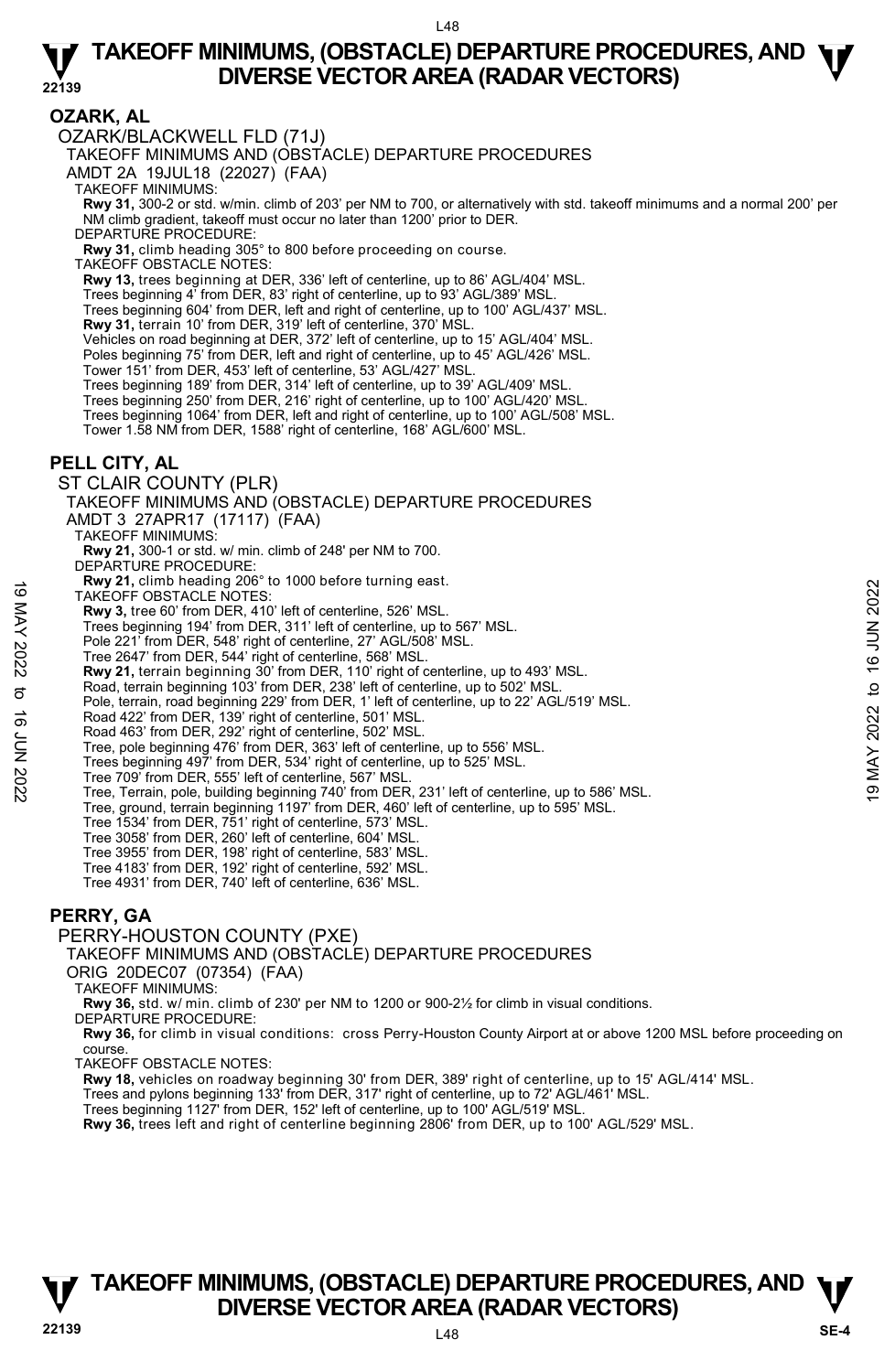### **PINE MOUNTAIN, GA**

HARRIS COUNTY (PIM) TAKEOFF MINIMUMS AND (OBSTACLE) DEPARTURE PROCEDURES AMDT 1 18NOV10 (10322) (FAA) TAKEOFF MINIMUMS: **Rwy 9,** std. w/ min. climb of 233' per NM to 1800 or 1100-2½ for climb in visual conditions. DEPARTURE PROCEDURE: **Rwy 9,** climbing left turn heading 360° to 2400 before turning east or for climb in visual conditions cross Harris County airport at or above 1900 before proceeding on course. TAKEOFF OBSTACLE NOTES: **Rwy 9,** terrain and trees beginning at DER, left and right of centerline, up to 100' AGL/1039' MSL. **Rwy 27,** terrain and trees beginning 55' from DER, left and right of centerline, up to 115' AGL/1015' MSL. **PRATTVILLE, AL**  PRATTVILLE-GROUBY FIELD (1A9) TAKEOFF MINIMUMS AND (OBSTACLE) DEPARTURE PROCEDURES AMDT 2 20JUN19 (19171) (FAA) TAKEOFF MINIMUMS: **Rwy 27,** 400-2¼ or std. w/min. climb of 620' per NM to 600. DEPARTURE PROCEDURE: **Rwy 9,** climb heading 092° to 700 before turning left. **Rwy 27,** climb heading 272° to 700 before turning right. TAKEOFF OBSTACLE NOTES: **Rwy 9,** traverse way, lighting beginning 39' from DER, 91' left of centerline, up to 211' MSL. Trees beginning 352' from DER, 93' left of centerline, up to 235' MSL. Tree 508' from DER, 634' left of centerline, 269' MSL. Trees beginning 622' from DER, 563' left of centerline, up to 276' MSL. Trees beginning 697' from DER, 682' right of centerline, up to 240' MSL. Trees beginning 1245' from DER, 1' left of centerline, up to 295' MSL. Trees beginning 1398' from DER, 9' right of centerline, up to 290' MSL. Trees beginning 2814' from DER, 752' right of centerline, up to 297' MSL. Trees beginning 3114' from DER, 785' left of centerline, up to 297' MSL. Trees beginning 3244' from DER, 1037' left of centerline, up to 298' MSL. Tree 3259' from DER, 1176' left of centerline, 300' MSL. Trees beginning 3367' from DER, 1037' left of centerline, up to 309' MSL. Trees beginning 3602' from DER, 1059' left of centerline, up to 313' MSL. Tree 4210' from DER, 1556' left of centerline, 316' MSL. Tree 4235' from DER, 1078' left of centerline, 318' MSL. Trees beginning 4291' from DER, 1063' left of centerline, up to 320' MSL. **Rwy 27,** vegetation 76' from DER, 184' right of centerline, 228' MSL. Tree 166' from DER, 516' left of centerline, 292' MSL. Traverse way 170' from DER, 491' right of centerline, 243' MSL. Pole 236' from DER, 502' right of centerline, 33' AGL/253' MSL. Pole, trees beginning 238' from DER, 500' right of centerline, up to 262' MSL. Tree 353' from DER, 512' left of centerline, 299' MSL. Tree, poles beginning 561' from DER, 75' left of centerline, up to 328' MSL. Pole, trees beginning 631' from DER, 505' right of centerline, up to 42' AGL/272' MSL. Tree, poles beginning 1170' from DER, 115' right of centerline, up to 338' MSL. Trees beginning 1419' from DER, 303' left of centerline, up to 338' MSL. Trees beginning 1468' from DER, 7' left of centerline, up to 340' MSL. Tower, trees beginning 1527' from DER, 11' left of centerline, up to 105' AGL/343' MSL. Trees beginning 1899' from DER, 30' right of centerline, up to 344' MSL.<br>Trees beginning 1967' from DER, 32' right of centerline, up to 349' MSL.<br>Trees beginning 2201' from DER, 72' left of centerline, up to 349' MSL.<br>Tree Trees beginning 2325' from DER, 81' right of centerline, up to 351' MSL.<br>Trees beginning 2457' from DER, 2' left of centerline, up to 401' MSL.<br>Trees beginning 2463' from DER, 388' right of centerline, up to 354' MSL. Trees beginning 2510' from DER, 104' right of centerline, up to 359' MSL. Trees beginning 2570' from DER, 103' right of centerline, up to 361' MSL. Trees beginning 2731' from DER, 505' right of centerline, up to 362' MSL. Trees beginning 2807' from DER, 111' right of centerline, up to 363' MSL. Trees beginning 2959' from DER, 20' right of centerline, up to 384' MSL. Trees beginning 3177' from DER, 85' right of centerline, up to 399' MSL. Trees beginning 3291' from DER, 46' right of centerline, up to 408' MSL. Trees beginning 3528' from DER, 65' left of centerline, up to 412' MSL. Trees beginning 3552' from DER, 10' right of centerline, up to 411' MSL. Trees beginning 3943' from DER, 0' of centerline, up to 420' MSL. Trees beginning 4092' from DER, 3' left of centerline, up to 415' MSL. Trees beginning 4353' from DER, 8' right of centerline, up to 427' MSL. Trees beginning 5203' from DER, 34' right of centerline, up to 435' MSL. Trees beginning 5355' from DER, 322' left of centerline, up to 417' MSL. Trees beginning 5398' from DER, 1' right of centerline, up to 437' MSL. Trees beginning 5538' from DER, 120' left of centerline, up to 419' MSL. **CON'T**  Trees beginning 1396 Tom DER, 19 Tignt of centerline, up to 297 MSL.<br>
Trees beginning 3144' from DER, 752' right of centerline, up to 297' MSL.<br>
Trees beginning 3244' from DER, 752' right of centerline, up to 297' MSL.<br>
Tr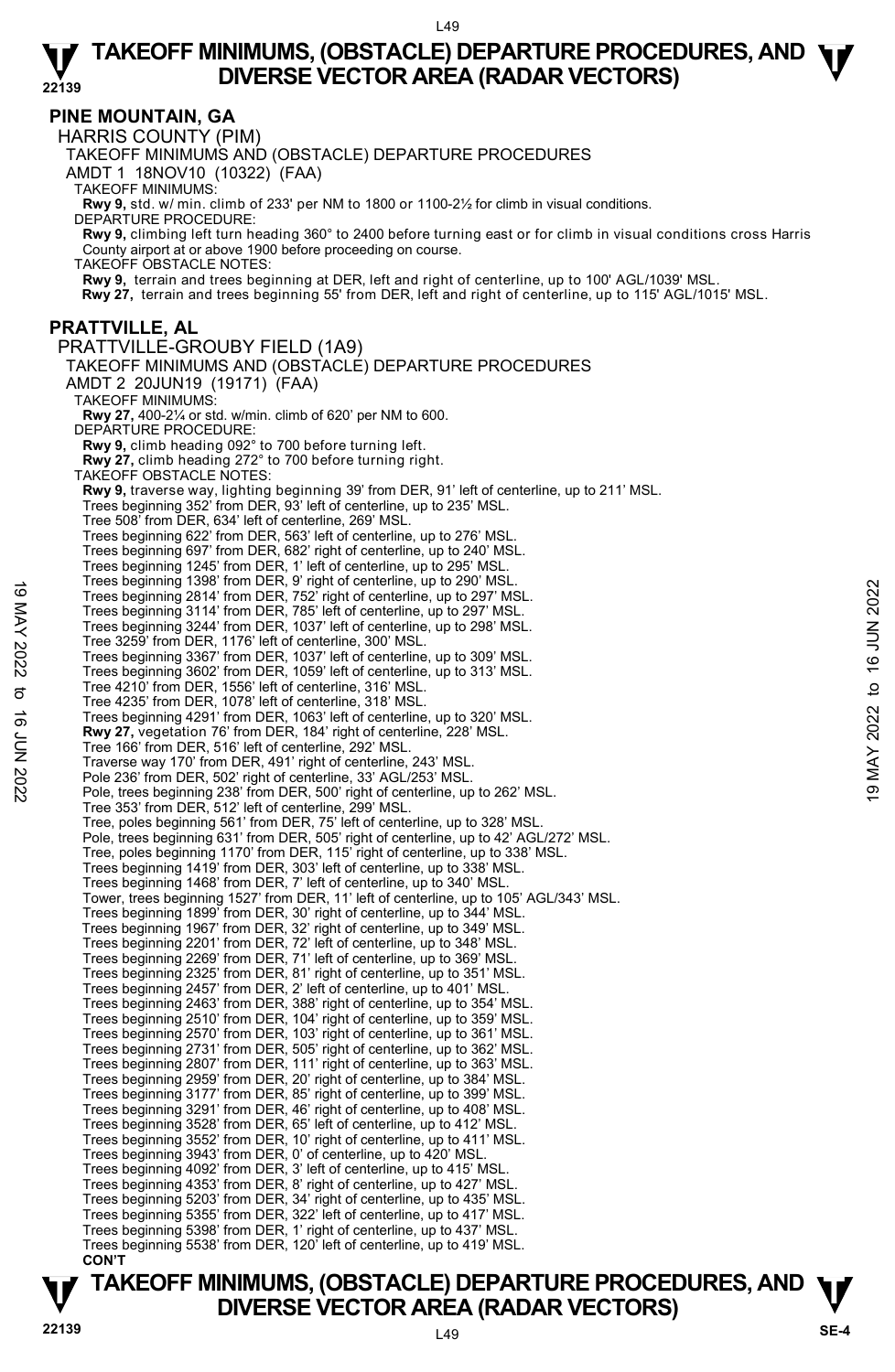#### L50

#### **22139 TAKEOFF MINIMUMS, (OBSTACLE) DEPARTURE PROCEDURES, AND**  $\Psi$ **<br>DIVERSE VECTOR AREA (RADAR VECTORS) DIVERSE VECTOR AREA (RADAR VECTORS)**

# **PRATTVILLE, AL (CON'T)**

PRATTVILLE-GROUBY FIELD (1A9) (CON'T)

**Rwy 27 (CON'T),** trees beginning 5550' from DER, 7' left of centerline, up to 427' MSL. Trees beginning 5690' from DER, 795' left of centerline, up to 428' MSL.

Trees beginning 5698' from DER, 196' left of centerline, up to 439' MSL.

Trees beginning 5868' from DER, 15' left of centerline, up to 446' MSL. Trees beginning 6018' from DER, 200' left of centerline, up to 447' MSL.

Trees beginning 1 NM from DER, 23' left of centerline, up to 466' MSL.

Trees beginning 1 NM from DER, 124' left of centerline, up to 468' MSL.

Tree 1 NM from DER, 295' right of centerline, 448' MSL.

Trees beginning 1 NM from DER, 172' right of centerline, up to 460' MSL.

Trees beginning 1 NM from DER, 537' right of centerline, up to 471' MSL.

Trees beginning 1 NM from DER, 102' left of centerline, up to 476' MSL.

Trees beginning 1 NM from DER, 113' right of centerline, up to 483' MSL.

Trees beginning 1 NM from DER, 5' left of centerline, up to 501' MSL.

Trees beginning 1 NM from DER, 510' right of centerline, up to 496' MSL.

Trees beginning 1 NM from DER, 59' right of centerline, up to 504' MSL.

Tree, building, poles beginning 1 NM from DER, 2' left of centerline, up to 96' AGL/520' MSL.

Trees beginning 1 NM from DER, 32' right of centerline, up to 518' MSL.

Trees beginning 1.1 NM from DER, 133' right of centerline, up to 519' MSL. Trees beginning 1.2 NM from DER, 25' right of centerline, up to 534' MSL.

Trees beginning 1.2 NM from DER, 83' right of centerline, up to 547' MSL.

Trees beginning 1.2 NM from DER, 50' right of centerline, up to 554' MSL.

Trees beginning 1.2 NM from DER, 151' right of centerline, up to 574' MSL.

Trees beginning 1.2 NM from DER, 20' right of centerline, up to 85' AGL/587' MSL.

Tree, antenna, building, poles beginning 1.3 NM from DER, 66' right of centerline, up to 109' AGL/590' MSL.

Tower, trees beginning 1.5 NM from DER, 466' right of centerline, up to 181' AGL/605' MSL.<br>Building 1.7 NM from DER, 2935' right of centerline, 33' AGL/515' MSL.

### **QUITMAN, GA**

QUITMAN BROOKS COUNTY (4J5)

TAKEOFF MINIMUMS AND (OBSTACLE) DEPARTURE PROCEDURES

ORIG 13JAN11 (11013) (FAA)

TAKEOFF MINIMUMS:

**Rwy 10,** std. w/ min. climb of 290' per NM to 1000, or 1000-2½ for climb in visual conditions. DEPARTURE PROCEDURE:

**Rwy 10,** for climb in visual conditions: cross Quitman Brooks County Airport at or above 1300 before proceeding on course.

**Rwy 28,** climb heading 279° until 700 before turning south.

TAKEOFF OBSTACLE NOTES:

**Rwy 10,** numerous trees beginning 363' from DER, 248' right of centerline, up to 94' AGL/278' MSL. Multiple utility poles and structures beginning 184' from DER, 146' right of centerline, up to 44' AGL/224' MSL. WEIGOFF MINIMUMS AND (OBSTACLE) DEPARTURE PROCEDURES<br>
TAKEOFF MINIMUMS AND (OBSTACLE) DEPARTURE PROCEDURES<br>
TAKEOFF MINIMUMS:<br>
TAKEOFF MINIMUMS:<br>
RWY 10, std. w/min. climb of 290' per NM to 1000, or 1000-2½ for climb in vi

# **REDSTONE AAF (KHUA)**

REDSTONE ARSENAL, AL

TAKEOFF MINIMUMS AND (OBSTACLE) DEPARTURE PROCEDURES 02FEB17 (17033)  **Rwy 17,** 500-3\*  **Rwy 35**\*\* Or standard with minimum climb gradient of 240/NM to 1500. \*\* Standard with a minimum climb gradient of 240/NM to 1500. DEPARTURE PROCEDURE: **Rwy 17,** climb rwy hdg to 1700 before proceeding on course. **Rwy 35,** climb rwy hdg to 1900 before proceeding on course. Cross DER at or above 22'. TAKEOFF OBSTACLE NOTES:

**Rwy 17:** Multiple buildings beginning 2.4 NM from DER, 3805' left of centerline, up to 482' AGL/1092' MSL.

# **REFORM, AL**

NORTH PICKENS (3M8)

TAKEOFF MINIMUMS AND (OBSTACLE) DEPARTURE PROCEDURES

AMDT 1 15DEC11 (11349) (FAA)

TAKEOFF MINIMUMS:

**Rwy 1,** 300-1 or std. w/min. climb of 270' per NM to 500. **Rwy 19,** 500-2 or std. w/min. climb of 499' per NM to 1000.

TAKEOFF OBSTACLE NOTES:

**Rwy 1,** trees beginning at DER, 115' left of centerline, up to 40' AGL/399' MSL.<br>Trees beginning at DER, 181' right of centerline, up to 40' AGL/280' MSL.

Vehicles on roadway, 1447' from DER, on centerline, up to 15' AGL/275' MSL.

**Rwy 19,** trees beginning at DER, 108' left of centerline, up to 40' AGL/269' MSL.

Trees and terrain beginning 15' from DER, 21' right of centerline, up to 40' AGL/269' MSL. Towers 1.2 NM from DER, 1851' right of centerline, up to 450' AGL/695' MSL.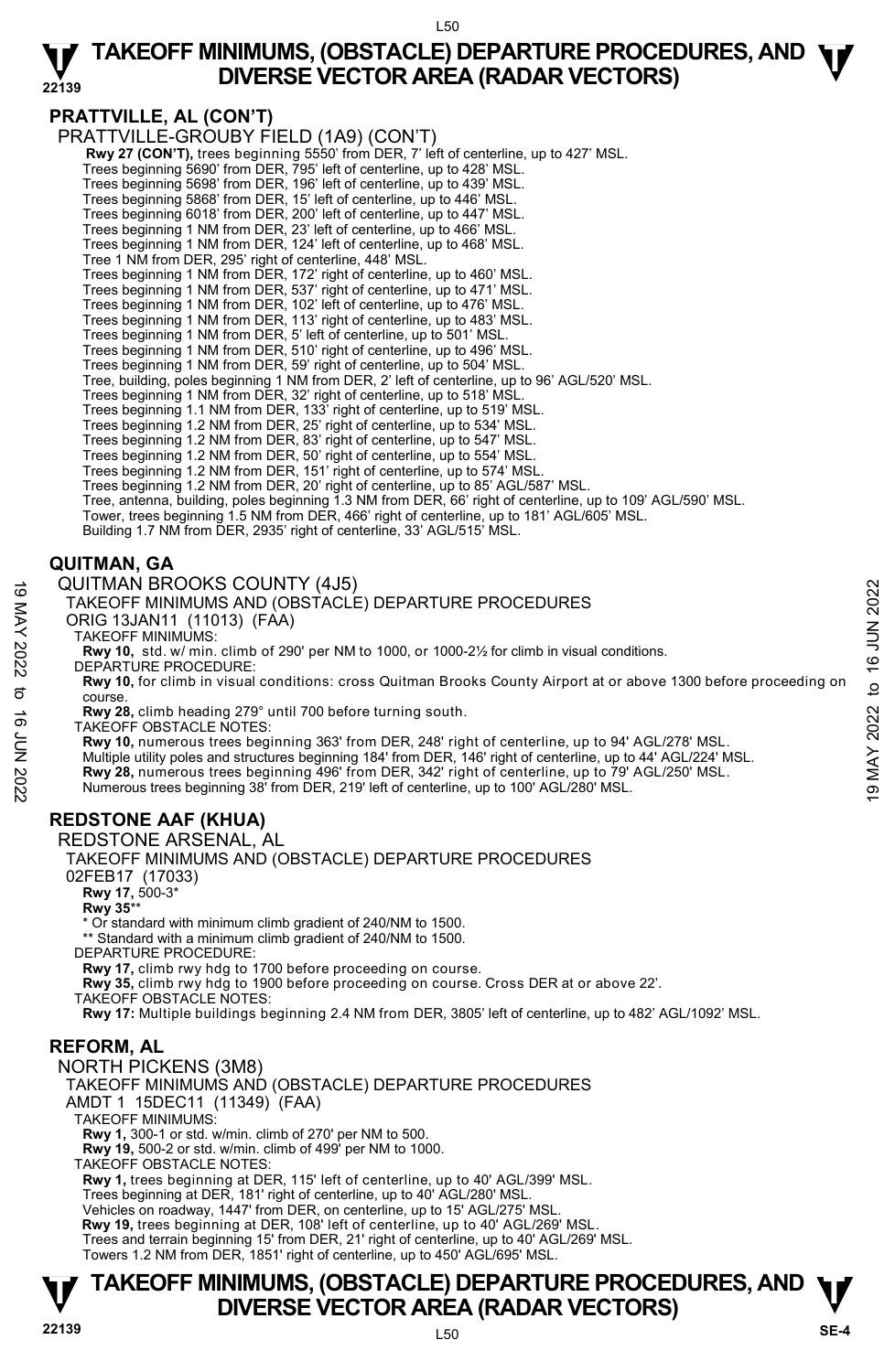#### **REIDSVILLE, GA**  SWINTON SMITH FLD AT REIDSVILLE MUNI (RVJ) TAKEOFF MINIMUMS AND (OBSTACLE) DEPARTURE PROCEDURES AMDT 1 26JUL12 (12208) (FAA) TAKEOFF OBSTACLE NOTES: **Rwy 11,** trees beginning abeam DER, 500' right of centerline, up to 100' AGL/299' MSL. Trees beginning 1180' from DER, on centerline, up to 100' AGL/309' MSL. Power lines beginning 2840' from DER, 1020' left of centerline, up to 100' AGL/319' MSL. **Rwy 29,** trees beginning abeam DER, left and right of centerline, up to 100' AGL/259' MSL. Trees beginning 1870' from DER, on centerline, up to 100' AGL/259' MSL. DEPARTURE PROCEDURE: **Rwy 11,** climb on runway heading to 700 before turning left. **ROME, GA**  RICHARD B RUSSELL RGNL - J H TOWERS FLD (RMG) TAKEOFF MINIMUMS AND (OBSTACLE) DEPARTURE PROCEDURES AMDT 4 13SEP18 (21168) (FAA) TAKEOFF MINIMUMS: **Rwy 1,** std. w/min. climb of 365' per NM to 2100, or 1400-2½ for climb in visual conditions. **Rwy 25,** std. w/min. climb of 380' per NM to 2100, or 1400-2½ for climb in visual conditions. DEPARTURE PROCEDURE: **Rwy 7,** climb heading 072° to 1600 before proceeding on course. **Rwy 19,** climb heading 187° to 1400 before turning right. VCOA: **Rwys 1, 25,** obtain ATC approval for VCOA when requesting IFR clearance. Climb in visual conditions to cross Richard B Russell Rgnl - J H Towers Fld airport at or above 1900 before proceeding on course. TAKEOFF OBSTACLE NOTES: **Rwy 1,** traverse ways beginning 9' from DER, 296' left of centerline, up to 635' MSL. Tree 1552' from DER, 490' left of centerline, 671' MSL. Trees beginning 1948' from DER, 88' right of centerline, up to 713' MSL. Trees beginning 3650' from DER, 249' right of centerline, up to 732' MSL. Trees beginning 3664' from DER, 145' left of centerline, up to 720' MSL. Trees beginning 3885' from DER, 189' right of centerline, up to 733' MSL. Trees beginning 4481' from DER, 188' left of centerline, up to 741' MSL. Tree 5135' from DER, 541' left of centerline, 762' MSL. **Rwy 7,** tree 39' from DER, 403' left of centerline, 684' MSL. Trees beginning 118' from DER, 57' left of centerline, up to 100' AGL/711' MSL. Trees beginning 799' from DER, 23' left of centerline, up to 100' AGL/714' MSL. **Rwy 19,** vegetation 88' from DER, 290' right of centerline, 642' MSL. Vegetation, tree, terrain beginning 94' from DER, 271' right of centerline, up to 643' MSL. Terrain beginning 298' from DER, 341' right of centerline, up to 646' MSL. Fence 313' from DER, 566' right of centerline, 3' AGL/648' MSL. Vegetation, terrain, tree beginning 331' from DER, 359' right of centerline, up to 651' MSL. Tree, pole beginning 553' from DER, 307' right of centerline, up to 716' MSL. Tree 879' from DER, 680' left of centerline, 716' MSL. Trees beginning 1172' from DER, 448' left of centerline, up to 723' MSL. Trees beginning 1779' from DER, 764' right of centerline, up to 719' MSL. Trees beginning 1963' from DER, 291' left of centerline, up to 726' MSL. Trees beginning 2865' from DER, 40' left of centerline, up to 736' MSL. Tree 2966' from DER, 65' right of centerline, 721' MSL. Trees beginning 3025' from DER, 13' right of centerline, up to 726' MSL. Trees beginning 3156' from DER, 94' right of centerline, up to 730' MSL. Trees beginning 3251' from DER, 656' left of centerline, up to 739' MSL. **Rwy 25,** trees, traverse way beginning 131' from DER, 8' left of centerline, up to 100' AGL/724' MSL. Vegetation, trees beginning 159' from DER, 47' right of centerline, up to 100' AGL/721' MSL. Trees beginning 563' from DER, 125' left of centerline, up to 730' MSL. Trees beginning 790' from DER, 39' left of centerline, up to 735' MSL. Trees 1312' from DER, 133' right of centerline, 100' AGL/724' MSL. Trees beginning 1340' from DER, 219' right of centerline, up to 100' AGL/727' MSL. Trees beginning 1576' from DER, 21' right of centerline, up to 100' AGL/730' MSL. Trees beginning 1917' from DER, 392' right of centerline, up to 100' AGL/734' MSL. Trees beginning 2049' from DER, 107' right of centerline, up to 100' AGL/737' MSL. Trees beginning 2701' from DER, 4' left of centerline, up to 100' AGL/740' MSL. Trees beginning 2834' from DER, 81' right of centerline, up to 100' AGL/740' MSL. Trees beginning 3098' from DER, 168' right of centerline, up to 100' AGL/744' MSL. Trees beginning 3334' from DER, 55' right of centerline, up to 100' AGL/747' MSL. Trees 4043' from DER, 1454' right of centerline, 100' AGL/750' MSL. Trees 4279' from DER, 1540' right of centerline, 100' AGL/753' MSL. Trees beginning 1946<br>
Trees beginning 3660' from DER, 249 right of centerline, up to 732' MSL.<br>
Trees beginning 3664' from DER, 145' left of centerline, up to 732' MSL.<br>
Trees beginning 3865' from DER, 145' left of centerl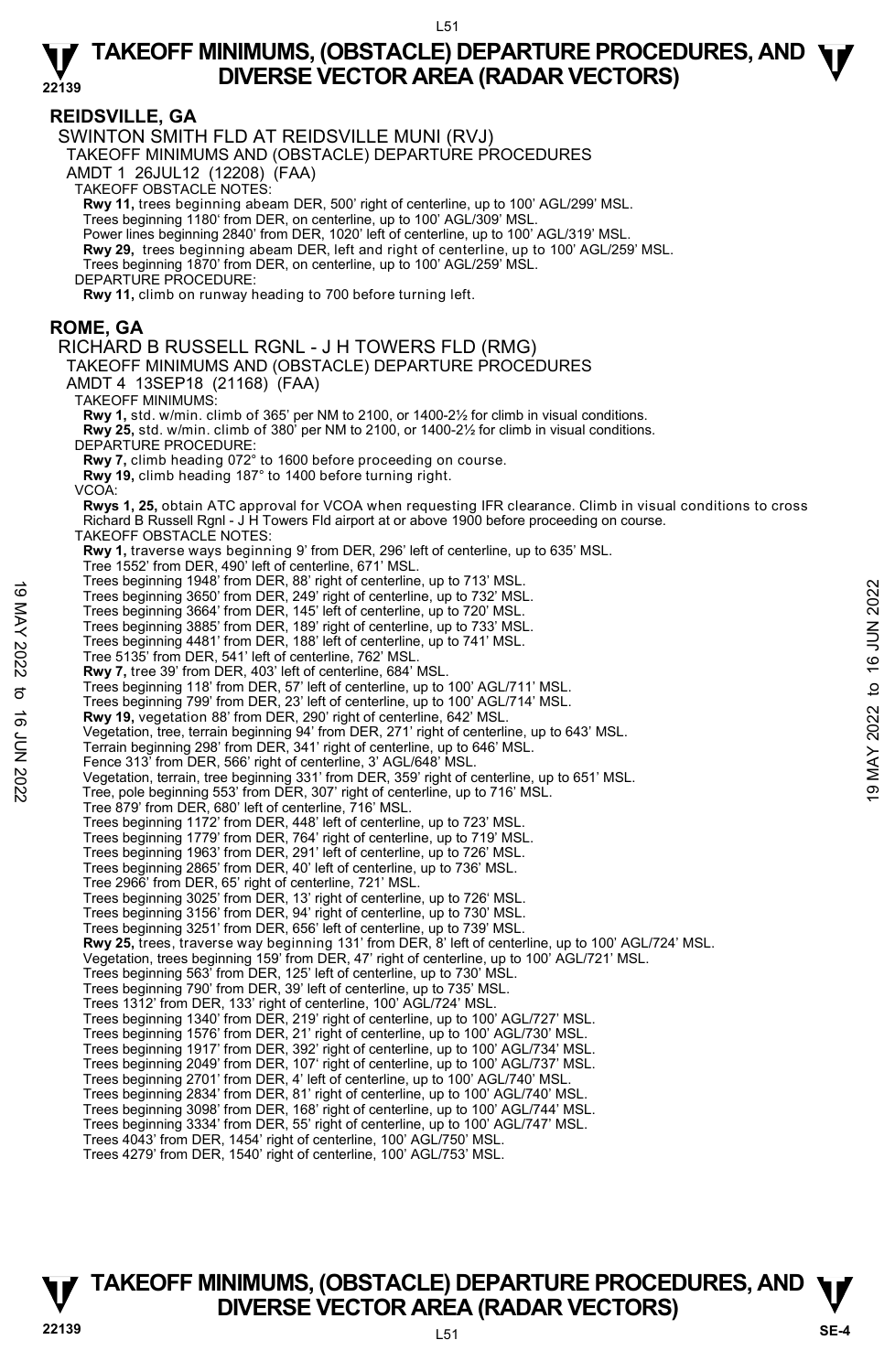# **RUSSELLVILLE, AL**

BILL PUGH FLD (M22)

TAKEOFF MINIMUMS AND (OBSTACLE) DEPARTURE PROCEDURES

ORIG-A 05MAY11 (21140) (FAA)

TAKEOFF MINIMUMS:

**Rwy 20,** std. w/ min. climb of 451' per NM to 1500, or 400-2 w/ min. climb of 321' per NM to 1600, or 1000-2½ for climb in visual conditions.

DEPARTURE PROCEDURE:

**Rwy 2,** climb heading 018° to 1400 before proceeding on course.

**Rwy 20,** climb heading 198° to 1300 before proceeding on course, or for climb in visual conditions: cross Bill Pugh<br>Fld at or above 1600 before proceeding on course.

TAKEOFF OBSTACLE NOTES:

**Rwy 2,** trees beginning 592' from DER, 200' right of centerline, up to 100' AGL/839' MSL.

Trees beginning 3598' from DER, 283' left of centerline, up to 100' AGL/839' MSL.<br>**Rwy 20,** trees beginning 1228' from DER, 51' left of centerline, up to 100' AGL/1159' MSL.

- 
- Trees beginning 1993' from DER, 380' right of centerline, up to 100' AGL/1159' MSL.

### **ST. ELMO, AL**

ST ELMO (2R5) TAKEOFF MINIMUMS AND (OBSTACLE) DEPARTURE PROCEDURES ORIG 14FEB08 (08045) (FAA) DEPARTURE PROCEDURE: **Rwy 6,** climb heading 059° to 800 before proceeding on course. TAKEOFF OBSTACLE NOTES: **Rwy 6,** trees 1499' from DER, on centerline, 45' AGL/174' MSL. **Rwy 24,** tree1730' from DER, 716' left of centerline, 100' AGL/229' MSL. Trees 1076' from DER, on centerline, 34' AGL/164' MSL.

# **SANDERSVILLE, GA**

KAOLIN FIELD (OKZ) TAKEOFF MINIMUMS AND (OBSTACLE) DEPARTURE PROCEDURES AMDT 3 21MAY20 (20142) (FAA) DEPARTURE PROCEDURE: **Rwy 13,** climb on heading 125° to 1000 before turning right. TAKEOFF OBSTACLE NOTES: **Rwy 13,** tree 42' from DER, 418' left of centerline, 449' MSL.<br>Trees beginning 97' from DER, 327' left of centerline, up to 465' MSL. Traverse way 148' from DER, 361' right of centerline, 442' MSL. Pole 420' from DER, 439' left of centerline, 35' AGL/468' MSL. Tree 716' from DER, 444' right of centerline, 478' MSL. Trees, poles beginning 729' from DER, 3' left of centerline, up to 541' MSL. Tree 1218' from DER, 488' right of centerline, 494' MSL. Trees beginning 1247' from DER, 7' right of centerline, up to 514' MSL. Trees beginning 1487' from DER, 265' left of centerline, up to 545' MSL. Tree 1525' from DER, 619' left of centerline, 549' MSL. Trees beginning 1602' from DER, 108' left of centerline, up to 565' MSL. Trees beginning 1727' from DER, 5' left of centerline, up to 570' MSL. Tree 2956' from DER, 377' right of centerline, 518' MSL. Tree 3071' from DER, 958' right of centerline, 532' MSL. Trees beginning 3140' from DER, 578' right of centerline, up to 539' MSL. Trees beginning 3296' from DER, 576' right of centerline, up to 543' MSL. Trees beginning 3617' from DER, 363' right of centerline, up to 546' MSL. Tree 4221' from DER, 780' right of centerline, 547' MSL. Tree 4233' from DER, 948' right of centerline, 548' MSL. **Rwy 31**, tree 2' from DER, 144' right of centerline, 408' MSL. Tree 29' from DER, 144' right of centerline, 410' MSL. Tree 57' from DER, 147' right of centerline, 413' MSL. Tree 96' from DER, 494' right of centerline, 427' MSL. Trees beginning 138' from DER, 415' left of centerline, up to 426' MSL. Tree 220' from DER, 370' right of centerline, 428' MSL. Trees beginning 347' from DER, 107' left of centerline, up to 437' MSL. Trees beginning 398' from DER, 242' right of centerline, up to 442' MSL. Trees beginning 2049' from DER, 955' right of centerline, up to 485' MSL. Trees beginning 2449' from DER, 414' right of centerline, up to 511' MSL. Trees beginning 2535' from DER, 344' right of centerline, up to 512' MSL. Trees beginning 2620' from DER, 917' right of centerline, up to 527' MSL.  $\overrightarrow{A}$  MOLIN FIELD (OKZ)<br>
TAKEOFF MINIMUMS AND (OBSTACLE) DEPARTURE PROCEDURES<br>
AMDT 3 21MAY20 (20142) (FAA)<br>
DEPARTURE PROCEDURE:<br>
RW 13, climb on heading 125° to 1000 before turning right.<br>
TAKEOFF OBSTACLE NOTES:<br>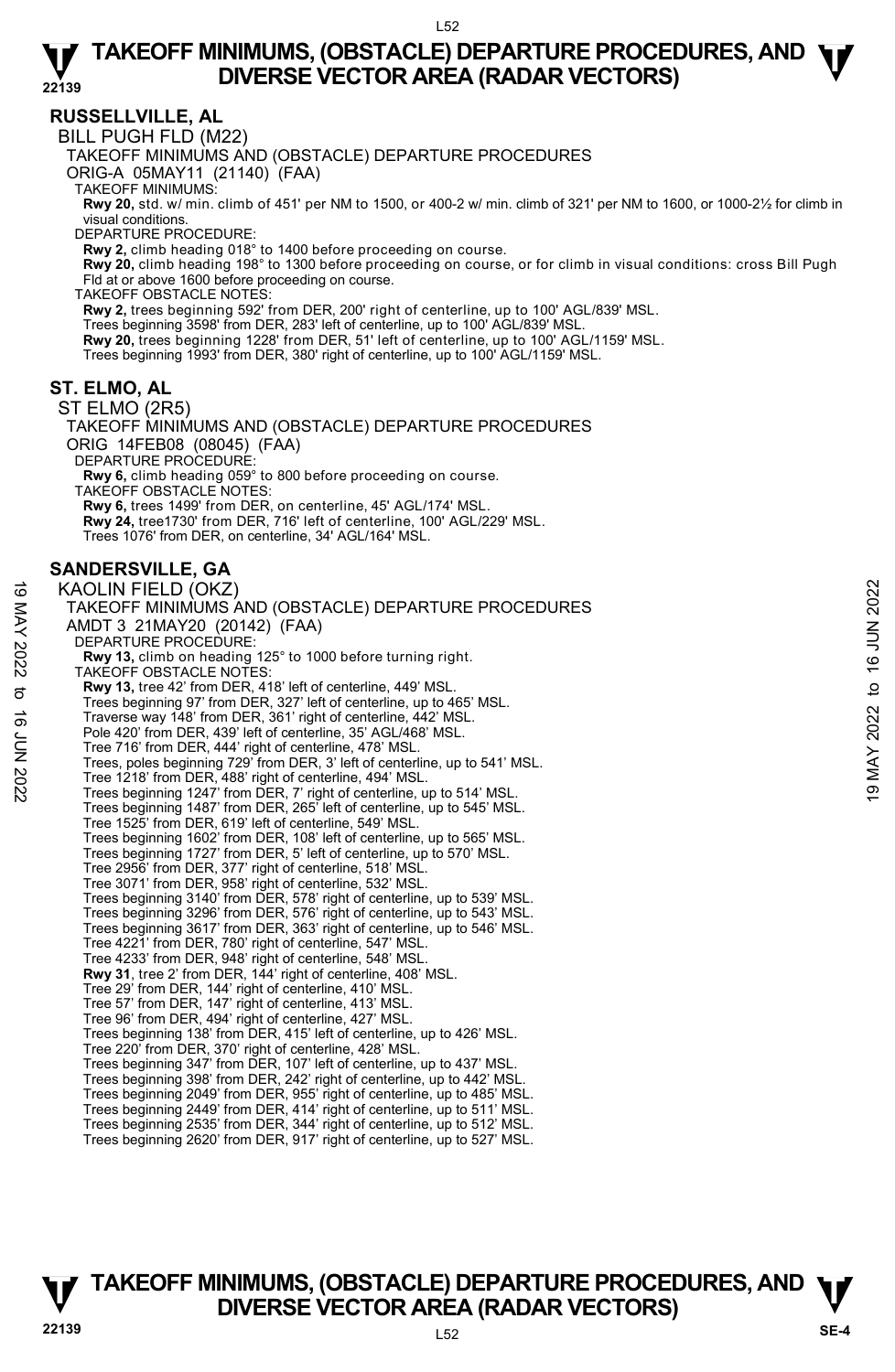# **SAVANNAH, GA**

SAVANNAH/HILTON HEAD INTL (SAV) TAKEOFF MINIMUMS AND (OBSTACLE) DEPARTURE PROCEDURES AMDT 7 07DEC17 (17341) (FAA) TAKEOFF MINIMUMS: **Rwy 10,** 400- 2¾ or std. w/min. climb of 205' per NM to 600. DEPARTURE PROCEDURE: **Rwy 1,** climb heading 6° to 600 before proceeding southwest. **Rwy 10,** climb heading 097° to 700 before proceeding southwest. **Rwy 19,** climb heading 186° to 1300 before turning right. **Rwy 28,** climb heading 277° to 1600 before turning left. TAKEOFF OBSTACLE NOTES: **Rwy 1,** fence 94' from DER, 503' right of centerline, 7' AGL/47' MSL. Vehicles on road beginning 98' from DER, 504' right of centerline, up to 54' MSL. Tower 294' from DER, 416' right of centerline, 24' AGL/63' MSL. Pole 1336' from DER, 645' right of centerline, 77' MSL Tree 2100' from DER, 1040' right of centerline, 97' MSL. Trees beginning 2208' from DER, 891' right of centerline, up to 113' MSL. **Rwy 10,** lighting 29' from DER, 152' right of centerline, 4' AGL/47' MSL. Lighting 29' from DER, 151' left of centerline, 4' AGL/48' MSL. Tree 200' from DER, 521' right of centerline, 65' MSL. Tree 743' from DER, 638' left of centerline, 69' MSL. Tree 1075' from DER, 720' left of centerline, 77' MSI Tree 1893' from DER, 930' right of centerline, 99' MSL. Trees beginning 1979' from DER, 883' right of centerline, up to 118' MSL. Tree 2299' from DER, 1041' left of centerline, 104' MSL. Cranes beginning 2.2 NM from DER, 3433' left of centerline, up to 394' AGL/403' MSL. Cranes beginning 2.3 NM from DER, 2548' left of centerline, up to 394' AGL/404' MSL. Cranes beginning 2.3 NM from DER, 1650' left of centerline, up to 394' AGL/405' MSL. **Rwy 19,** tree 865' from DER, 665' right of centerline, 71' MSL. Trees beginning 1505' from DER, 782' left of centerline, up to 78' MSL. Tree 1796' from DER, 944' left of centerline, 82' MSL. **Rwy 28,** lighting 1' from DER, on centerline, 17' MSL. Sign 3' from DER, 316' left of centerline, 4' AGL/18' MSL. Tree 1297' from DER, 772' right of centerline, 68' MSL. Tree 1736' from DER, 775' right of centerline, 75' MSL. Tree 2331' from DER, 1038' left of centerline, 77' MSL. Tree 2453' from DER, 912' right of centerline, 91' MSL. Tree 1796' from DER, 944' left of centerine, 82' MSL.<br>
Tree 1796' from DER, 944' left of centerine, 42' MSL.<br>
Sign 3' from DER, 316' left of centerine, 42' MSL.<br>
Sign 3' from DER, 316' left of centerine, 42' MSL.<br>
Tree 129

# **SCOTTSBORO, AL**

SCOTTSBORO MUNI-WORD FIELD (4A6)

TAKEOFF MINIMUMS AND (OBSTACLE) DEPARTURE PROCEDURES

AMDT 1 17OCT13 (13290) (FAA)

TAKEOFF MINIMUMS:

**Rwy 4,** std. w/min. climb of 302' per NM to 2000 or 1400-2½ for climb in visual conditions.

**Rwy 22,** std. w/min. climb of 400' per NM to 1900 or 1400-2½ for climb in visual conditions.

DEPARTURE PROCEDURE

**Rwy 4,** climb heading 040° to 2000 before proceeding on course or for climb in visual conditions: cross Scottsboro Muni-Word Field at or above 1900 MSL before proceeding on course.

**Rwy 22,** climb heading 220° to 1900 before proceeding on course or for climb in visual conditions: cross Scottsboro Muni-Word Field at or above 1900 MSL before proceeding on course.

TAKEOFF OBSTACLE NOTES:

**Rwy 4,** pole 409' from DER, 302' left of centerline, 23' AGL/660' MSL. Terrain beginning 123' from DER, 546' left of centerline, up to 656' MSL. Terrain beginning 34' from DER, 206' from DER, 206' right of centerline, up to 633' MSL. **Rwy 22,** terrain beginning 3718' from DER, 1423' left of centerline, up to 751' MSL.

### **SELMA, AL**

CRAIG FIELD (SEM)

TAKEOFF MINIMUMS AND (OBSTACLE) DEPARTURE PROCEDURES AMDT 2 25OCT07 (07298) (FAA)

TAKEOFF OBSTACLE NOTES:

**Rwy 15,** trees beginning 2440' from DER, 231' right of centerline, up to 73' AGL/232' MSL.

Trees beginning 1687' from DER, 568' left of centerline, up to 61' AGL/220' MSL.

**Rwy 33,** tree 1416' from DER, 607' right of centerline, 62' AGL/211' MSL.

Trees beginning 885' from DER, 439' left of centerline, up to 68' AGL/207' MSL.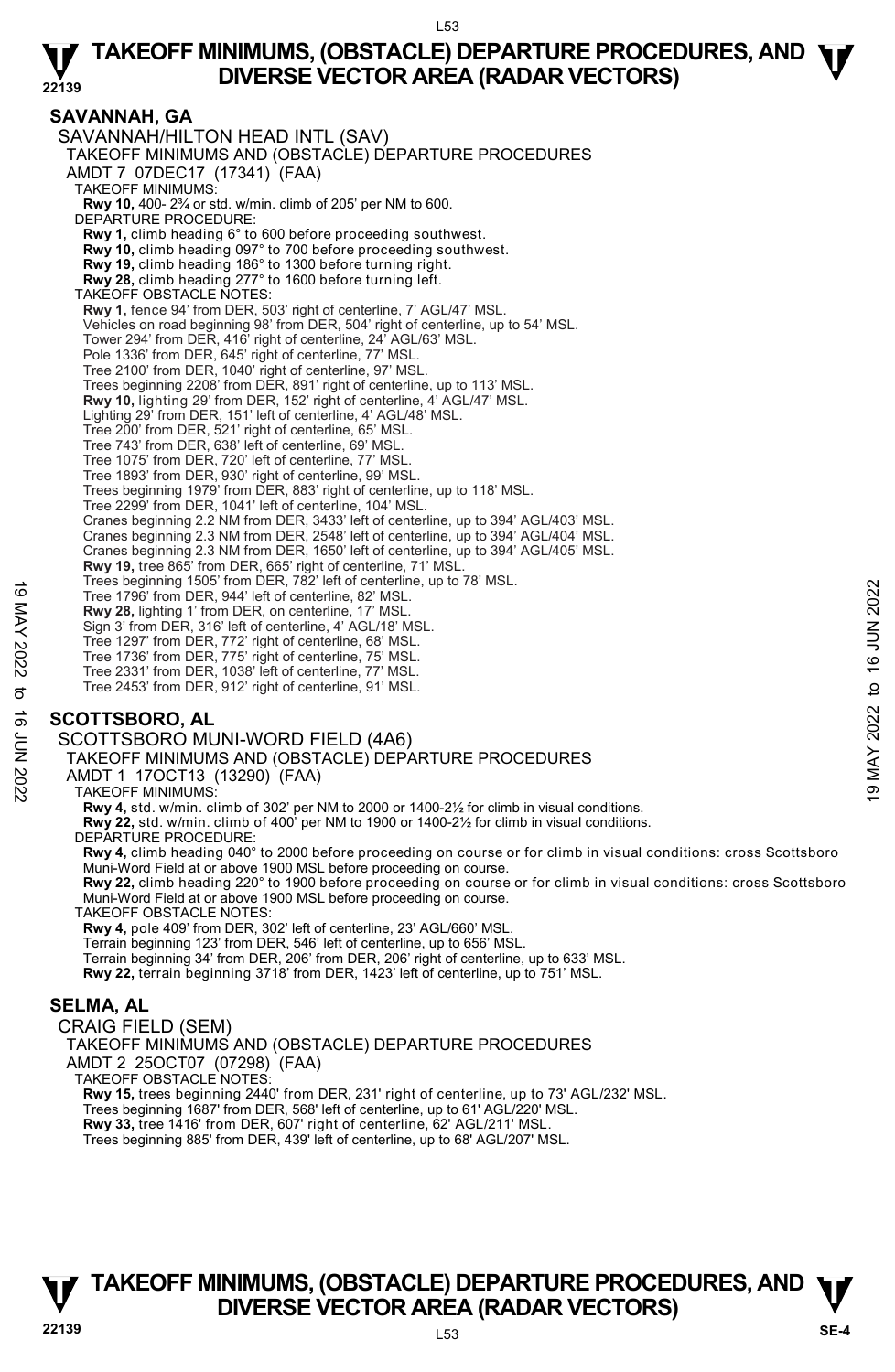# **ST SIMONS ISLAND, GA**

ST SIMONS ISLAND (SSI) TAKEOFF MINIMUMS AND (OBSTACLE) DEPARTURE PROCEDURES AMDT 3A 20JUN19 (19171) (FAA) TAKEOFF OBSTACLE NOTES: **Rwy 4,** building 53' from DER, 348' right of centerline, 18' AGL/35' MSL.<br>Pole, building beginning 56' from DER, 325' right of centerline, up to 24' AGL/41' MSL. Pole 81' from DER, 373' right of centerline, 39' AGL/56' MSL. Poles beginning 146' from DER, 283' right of centerline, up to 41' AGL/58' MSL. Trees, poles, building beginning 159' from DER, 31' right of centerline, up to 68' MSL. Tree 563' from DER, 292' right of centerline, 74' MSL. Tree 573' from DER, 87' right of centerline, 77' MSL. Trees beginning 574' from DER, 33' right of centerline, up to 79' MSL. Trees beginning 625' from DER, 112' right of centerline, up to 84' MSL. Trees beginning 726' from DER, 75' right of centerline, up to 87' MSL. Trees beginning 810' from DER, 10' right of centerline, up to 91' MSL. Trees beginning 1431' from DER, 26' right of centerline, up to 102' MSL. Trees beginning 2731' from DER, 217' right of centerline, up to 107' MSL. Trees beginning 2944' from DER, 322' right of centerline, up to 109' MSL. Tree 3511' from DER, 1309' right of centerline, 112' MSL. Trees beginning 3518' from DER, 670' right of centerline, up to 113' MSL. Tree 3844' from DER, 335' right of centerline, 114' MSL. Trees, poles beginning 144' from DER, 16' left of centerline, up to 61' MSL. Trees, buildings, poles beginning 410' from DER, 13' left of centerline, up to 83' MSL. Trees, poles beginning 811' from DER, 23' left of centerline, up to 95' MSL. Trees beginning 1623' from DER, 69' left of centerline, up to 99' MSL. Trees beginning 2027' from DER, 38' left of centerline, up to 102' MSL. Trees beginning 2113' from DER, 68' left of centerline, up to 110' MSL. Trees beginning 2624' from DER, 22' left of centerline, up to 116' MSL. **Rwy 16,** tree 137' from DER, 388' right of centerline, 55' MSL. Trees, poles, towers, transmission lines beginning 594' from DER, 9' right of centerline, up to 119' MSL. Tower, transmission line beginning 2586' from DER, 19' right of centerline, up to 117' AGL/121' MSL. Trees, poles beginning 63' from DER, 17' left of centerline, up to 78' MSL. Trees, pole beginning 1105' from DER, 26' left of centerline, up to 80' MSL. Trees, transmission lines beginning 1665' from DER, 44' left of centerline, up to 82' MSL.<br>**Rwy 22,** trees, pole beginning 45' from DER, 251' right of centerline, up to 75' MSL. Trees beginning 438' from DER, 42' right of centerline, up to 83' MSL. Trees beginning 626' from DER, 32' right of centerline, up to 91' MSL. Trees beginning 1108' from DER, 102' right of centerline, up to 93' MSL. Trees beginning 1367' from DER, 77' right of centerline, up to 98' MSL. Trees beginning 2291' from DER, 129' right of centerline, up to 99' MSL. Pole 3714' from DER, 243' right of centerline, 116' AGL/121' MSL. Pole 3753' from DER, 251' right of centerline, 111' AGL/122' MSL. Trees beginning 15' from DER, 354' left of centerline, up to 82' MSL. Tree 284' from DER, 531' left of centerline, 88' MSL. Tree 335' from DER, 461' left of centerline, 95' MSL. Trees beginning 458' from DER, 34' left of centerline, up to 102' MSL. Trees beginning 580' from DER, 5' left of centerline, up to 111' MSL. **Rwy 34,** tree 279' from DER, 463' right of centerline, 44' MSL. Tree 805' from DER, 102' right of centerline, 50' MSL. Trees, building beginning 839' from DER, 161' right of centerline, up to 61' MSL. Poles, tree beginning 1100' from DER, 219' right of centerline, up to 51' AGL/67' MSL. Trees, pole beginning 1239' from DER, 282' right of centerline, up to 83' MSL. Tree 1506' from DER, 610' right of centerline, 86' MSL.<br>Trees beginning 1539' from DER, 45' right of centerline, up to 95' MSL.<br>Trees beginning 2417' from DER, 3' right of centerline, up to 101' MSL. Trees beginning 2880' from DER, 16' right of centerline, up to 109' MSL. Tree 3624' from DER, 1390' right of centerline, 111' MSL. Trees, poles, building beginning 511' from DER, 3' left of centerline, up to 99' MSL. Trees beginning 2194' from DER, 83' left of centerline, up to 100' MSL. Trees beginning 2487' from DER, 17' left of centerline, up to 103' MSL. Trees beginning 2604' from DER, 606' left of centerline, up to 104' MSL. Trees beginning 2655' from DER, 22' left of centerline, up to 109' MSL. Trees beginning 2844' from DER, 139' left of centerline, up to 112' MSL. Trees beginning 3024' from DER, 212' left of centerline, up to 114' MSL. 19 May 200 11 May 200 11 May 1100 11 May 110 1 May 110 1 May 110 11 May 110 119 May 110 119 May 110 119 May 110 119 May 110 119 May 110 119 May 119 May 119 May 119 May 119 May 119 May 119 May 119 May 119 May 119 May 119 M

# **SWAINSBORO, GA**

EAST GEORGIA REGIONAL (SBO) TAKEOFF MINIMUMS AND (OBSTACLE) DEPARTURE PROCEDURES AMDT 2 26JUL12 (12208) (FAA) TAKEOFF OBSTACLE NOTES: **Rwy 14,** Multiple poles and trees beginning 110' from DER, 53' right of centerline, up to 99' AGL/388' MSL. Multiple poles and trees beginning 861' from DER, 45' right of centerline, up to 75' AGL/394' MSL. **Rwy 32,** Multiple trees beginning 3390' from DER, 29' left of centerline, up to 100' AGL/419' MSL.<br>Multiple trees beginning 206' from DER, 210' right of centerline, up to 45' AGL/354' MSL.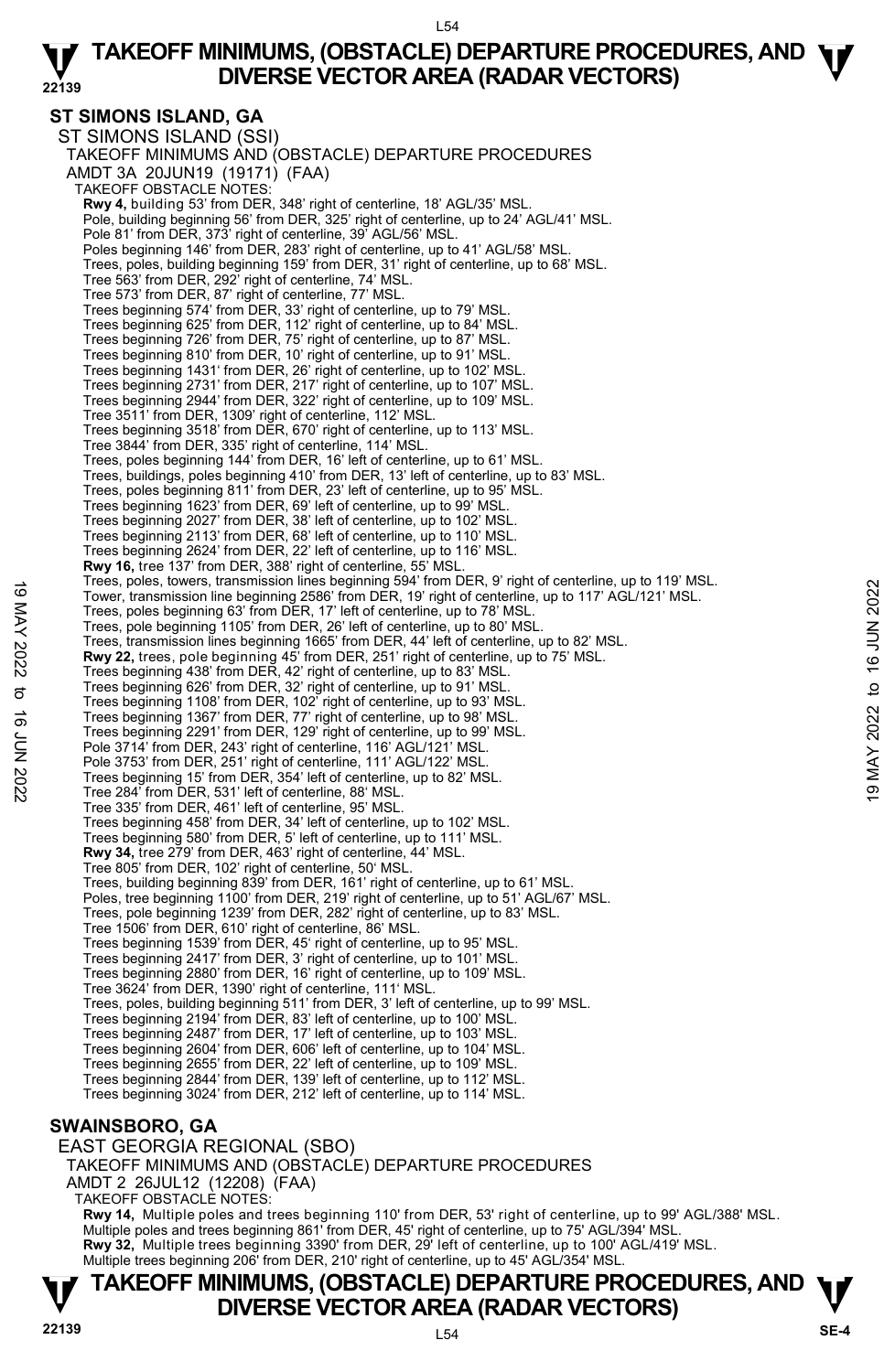#### **SYLACAUGA, AL**  MERKEL FIELD - SYLACAUGA MUNI (SCD) TAKEOFF MINIMUMS AND (OBSTACLE) DEPARTURE PROCEDURES AMDT 3 18SEP14 (14261) (FAA) TAKEOFF MINIMUMS: **Rwy 9,** 300-1¼ or std. w/min. climb of 308' per NM to 900. **Rwy 27,** 200-1½ or std. w/min. climb of 645' per NM to 800. DEPARTURE PROCEDURE: **Rwy 9,** climb heading 079° to 2100 before turning right. **Rwy 27,** climb heading 259° to 1400 before turning right. TAKEOFF OBSTACLE NOTES: **Rwy 9,** trees beginning 42' from DER, 261' right of centerline, up to 33' AGL/573' MSL. Multiple poles beginning 205' from DER, 340' right of centerline, up to 39' AGL/579' MSL. Vehicle on road 446' from DER, 456' right of centerline, 15' AGL/462' MSL. Trees beginning 774' from DER, 418' right of centerline, up to 69' AGL/609' MSL. Trees beginning 2435' from DER, 313' right of centerline, up to 63' AGL/613' MSL. **Rwy 27,** tree 32' from DER, 373' right of centerline, 3' AGL/583' MSL. Terrain 196' from DER, 400' right of centerline, 585' MSL. Pole 386' from DER, 592' right of centerline, 42' AGL/622' MSL. Vehicle on road beginning 425' from DER, 146' right of centerline, up to 15' AGL/618' MSL. Trees beginning 814' from DER, 93' right of centerline, up to 76' AGL/716' MSL. Terrain 1058' from DER, 568' right of centerline, 617' MSL. Trees beginning 4723' from DER, 531' right of centerline, up to 58' AGL/718' MSL. Trees beginning 18' from DER, 490' left of centerline, up to 36' AGL/616' MSL. Vehicle on road 84' from DER, 173' left of centerline, up to 15' AGL/581' MSL. Trees beginning 1070' from DER, 415' left of centerline, up to 81' AGL/621' MSL. Trees beginning 2309' from DER, 9' left of centerline, up to 66' AGL/646' MSL. Trees beginning 4059' from DER, 613' left of centerline, up to 77' AGL/737' MSL. Trees 1.1 NM from DER left and right of centerline, up to 100' AGL/738' MSL. **SYLVANIA, GA**  PLANTATION AIRPARK (JYL) TAKEOFF MINIMUMS AND (OBSTACLE) DEPARTURE PROCEDURES AMDT 1 30JAN20 (20030) (FAA) TAKEOFF OBSTACLE NOTES: **Rwy 5,** traverse way 429' from DER, 323' right of centerline, 202' MSL. Tree 863' from DER, 467' left of centerline, 215' MSL. Trees beginning 1149' from DER, 298' right of centerline, up to 232' MSL. Tree 1216' from DER, 385' left of centerline, 237' MSL. Tree 1401' from DER, 657' right of centerline, 241' MSL. Tree 1500' from DER, 736' left of centerline, 243' MSL. Tree 1566' from DER, 526' right of centerline, 249' MSL. Tree 1588' from DER, 427' left of centerline, 246' MSL. Trees beginning 1592' from DER, 576' left of centerline, up to 252' MSL. Trees beginning 1594 ' from DER, 392' right of centerline, up to 254' MSL. Trees beginning 1858' from DER, 518' right of centerline, up to 260' MSL. Trees beginning 1877' from DER, 552' left of centerline, up to 266' MSL. Trees beginning 2062' from DER, 454 ' left of centerline, up to 269' MSL. Trees beginning 2117' from DER, 450' right of centerline, up to 269' MSL. Trees beginning 2212' from DER, 103' left of centerline, up to 276' MSL. Trees beginning 2235' from DER, 15' right of centerline, up to 275' MSL. Trees beginning 2829' from DER, 37' right of centerline, up to 276' MSL.<br>Trees beginning 3023' from DER, 40' left of centerline, up to 281' MSL.<br>Trees beginning 3065' from DER, 170' left of centerline, up to 288' MSL. Trees beginning 3221' from DER, 116' left of centerline, up to 289' MSL.  **Rwy 15,** wind indicator 68' from DER, 399' left of centerline, 21' AGL/193' MSL. Trees beginning 94' from DER, 2' left of centerline, up to 100' AGL/171' MSL. Trees beginning 199' from DER, 11' right of centerline, up to 100' AGL/171' MSL. Trees beginning 385' from DER, 42' left of centerline, up to 100' AGL/174' MSL. Trees 530' from DER, 636 ' left of centerline, 100' AGL/178' MSL. Tree 618' from DER, 554' left of centerline, 201' MSL. Trees 635' from DER, 253' left of centerline, 100' AGL/174' MSL. Tree 769' from DER, 703' left of centerline, 241' MSL. Trees 780' from DER, 464' left of centerline, 100' AGL/174' MSL. Tree 869' from DER, 575' left of centerline, 230' MSL. Trees 885' from DER, 81' left of centerline, 100' AGL/171' MSL. Trees 926' from DER, 676' left of centerline, 100' AGL/174' MSL. Tree 1000' from DER, 717' left of centerline, 240' MSL. Trees 1030' from DER, 292' left of centerline, 100' AGL/171' MSL. Tree 1106' from DER, 562' left of centerline, 234' MSL. Trees 1175' from DER, 504' left of centerline, 100' AGL/171' MSL. Tree 1181' from DER, 748' left of centerline, 241' MSL. Trees 1280' from DER, 121' left of centerline, 100' AGL/168' MSL. **SYLVANIA, GA**<br>
PLANTATION AIRPARK (JYL)<br>
TAKEOFF MINIMUMS AND (OBSTACLE) DEPARTURE PROCEDURES<br>
AMDT 1 30JAN20 (20030) (FAA)<br>
TAKEOFF MINIMUMS AND (OBSTACLE) DEPARTURE PROCEDURES<br>
AMDT 1 30JAN20 (20030) (FAA)<br>
TAKEOFF OB

 **CON'T**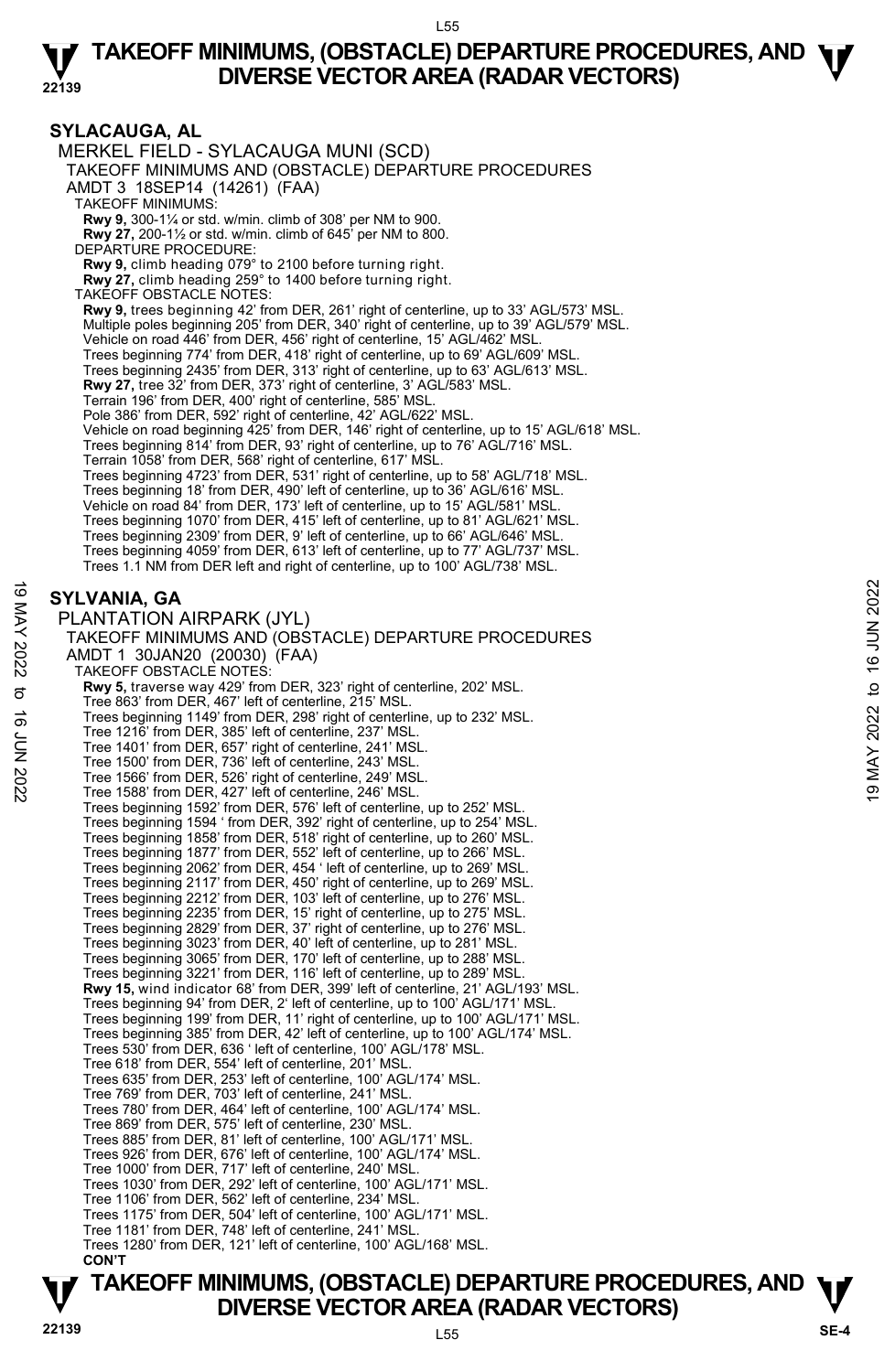# **SYLVANIA, GA (CON'T)**

PLANTATION AIRPARK (JYL) (CON'T)

**Rwy 15 (CON'T),** tree 1313' from DÉR, 709' left of centerline, 242' MSL

Trees beginning 1321' from DER, 28' left of centerline, up to 100' AGL/171' MSL.

**Rwy 23,** trees beginning 30' from DER, 291' left of centerline, up to 239' MSL.

Tree 145' from DER, 308' right of centerline, 178' MSL.

Trees beginning 418' from DER, 364' right of centerline, up to 216' MSL.

Trees beginning 880' from DER, 153' right of centerline, up to 218' MSL.

Tree 2115' from DER, 987' right of centerline, 228' MSL.

Tree 2206 ' from DER, 464' right of centerline, 231' MSL. **Rwy 33,** tress beginning 29' from DER, 5' right of centerline, up to 100' AGL/174' MSL.

Trees beginning 70' from DER, 8' left of centerline, up to 100' AGL/171' MSL.

# **TALLADEGA, AL**

TALLADEGA MUNI (ASN)

TAKEOFF MINIMUMS AND (OBSTACLE) DEPARTURE PROCEDURES

AMDT 3 27JUN13 (13178) (FAA)

TAKEOFF MINIMUMS:

**Rwy 4,** std. w/min. climb of 207' per NM to 1300 or alternatively, with standard takeoff minimums and a normal 200' per NM climb gradient, takeoff must occur no later than 1700' prior to DER or 1400-2½ for climb in visual conditions. DEPARTURE PROCEDURE:

**Rwy 4,** climb heading 038° to 2100 before turning right, or for climb in visual conditions: cross Talladega Muni airport at or above 1800' MSL before proceeding on course. When executing VCOA, notify ATC prior to departure.<br>**Rwy 22,** climb heading 233° to 1900 before proceeding on course.

TAKEOFF OBSTACLE NOTES:

**Rwy 4**, multiple poles beginning 904' from DER, 418' right of centerline, up to 48' AGL/568' MSL.<br>Numerous trees beginning 1811' from DER, 48' right of centerline, up to 72' AGL/612' MSL.<br>Flag pole 3421' from DER, 306' ri

Buildings and trees beginning 1319' from DER, 394 left of centerline, up to 89' AGL/629' MSL.

**Rwy 22**, tree 14' from DER, 413' right of centerline, 62' AGL/562' MSL.<br>Trees beginning 7' from DER, 325' left of centerline, up to 26' AGL/526' MSL

# **THOMASTON, GA**

THOMASTON-UPSON COUNTY (OPN)

#### TAKEOFF MINIMUMS AND (OBSTACLE) DEPARTURE PROCEDURES AMDT 2A 12AUG21 (21224) (FAA)

TAKEOFF MINIMUMS:

**Rwy 30**, std. w/min. climb of 268' per NM to 1800, or 1100-3 for VCOA.

VCOA:

**Rwy 30,** obtain ATC approval for VCOA when requesting IFR clearance. Climb in visual conditions to cross Thomaston-Upson County airport or above 1700 before proceeding on course. Trees beginning 7 from DER, 325'left of centerline, up to 26' AGL/526' MSL<br>
THOMASTON, GA<br>
THOMASTON-UPSON COUNTY (OPN)<br>
TAKEOFF MINIMUMS AND (OBSTACLE) DEPARTURE PROCEDURES<br>
AMDT 2A 12AUG21 (21224) (FAA)<br>
TAKEOFF MINIMUM

TAKEOFF OBSTACLE NOTES:

**Rwy 12,** tree 2885' from DER, 510' left of centerline, 885' MSL.

Tree 3280' from DER, 1067' left of centerline, 894' MSL.

**Rwy 30,** trees beginning 801' from DER, 444' right of centerline, up to 866' MSL.

Tree 969' from DER, 601' right of centerline, 867' MSL. Transmission line and catenary beginning 1625' from DER, 274' left of centerline, up to 105' AGL/863' MSL.

# **THOMASVILLE, GA**

THOMASVILLE RGNL (TVI) TAKEOFF MINIMUMS AND (OBSTACLE) DEPARTURE PROCEDURES AMDT 2 22JUN17 (17173) (FAA) TAKEOFF MINIMUMS: **Rwy 4,** app light 10' from DER, 9' right of centerline, 2' AGL/231' MSL.

App light 11' from DER, 10' left of centerline, 2' AGL/232' MSL.

Terrain, tree, beginning 53' from DER, 150' right of centerline, up to 237' MSL.

Terrain 351' from DER, 438' left of centerline, 240' MSL.

Terrain 518' from DER, 237' left of centerline, 247' MSL.

Tree, terrain, beginning 570' from DER, 625' left of centerline, up to 269' MSL.

Tree 670' from DER, 577' left of centerline, 281' MSL.

Tree 691' from DER, 645' right of centerline, 281' MSL.

Tree, terrain, beginning 744' from DER, 432' left of centerline, up to 292' MSL. Tree, pole, beginning 914' from DER, 587' left of centerline, up to 300' MSL.

Tree 2212' from DER, 861' right of centerline, 327' MSL.

Trees, beginning 2344' from DER, 707' right of centerline, up to 354' MSL. Tree 2632' from DER, 1144' left of centerline, 338' MSL.

Trees, beginning 2645' from DER, 1147' left of centerline, up to 343' MSL.

Trees, beginning 3006' from DER, 857' right of centerline, up to 356' MSL.

**Rwy 14,** app light 10' from DER, 9' right of centerline, 2' AGL/231' MSL.

App light 11' from DER, 10' left of centerline, 2' AGL/232' MSL.

Terrain, tree, beginning 53' from DER, 150' right of centerline, up to 237' MSL.

Terrain 351' from DER, 438' left of centerline, 240' MSL.

 **CON'T**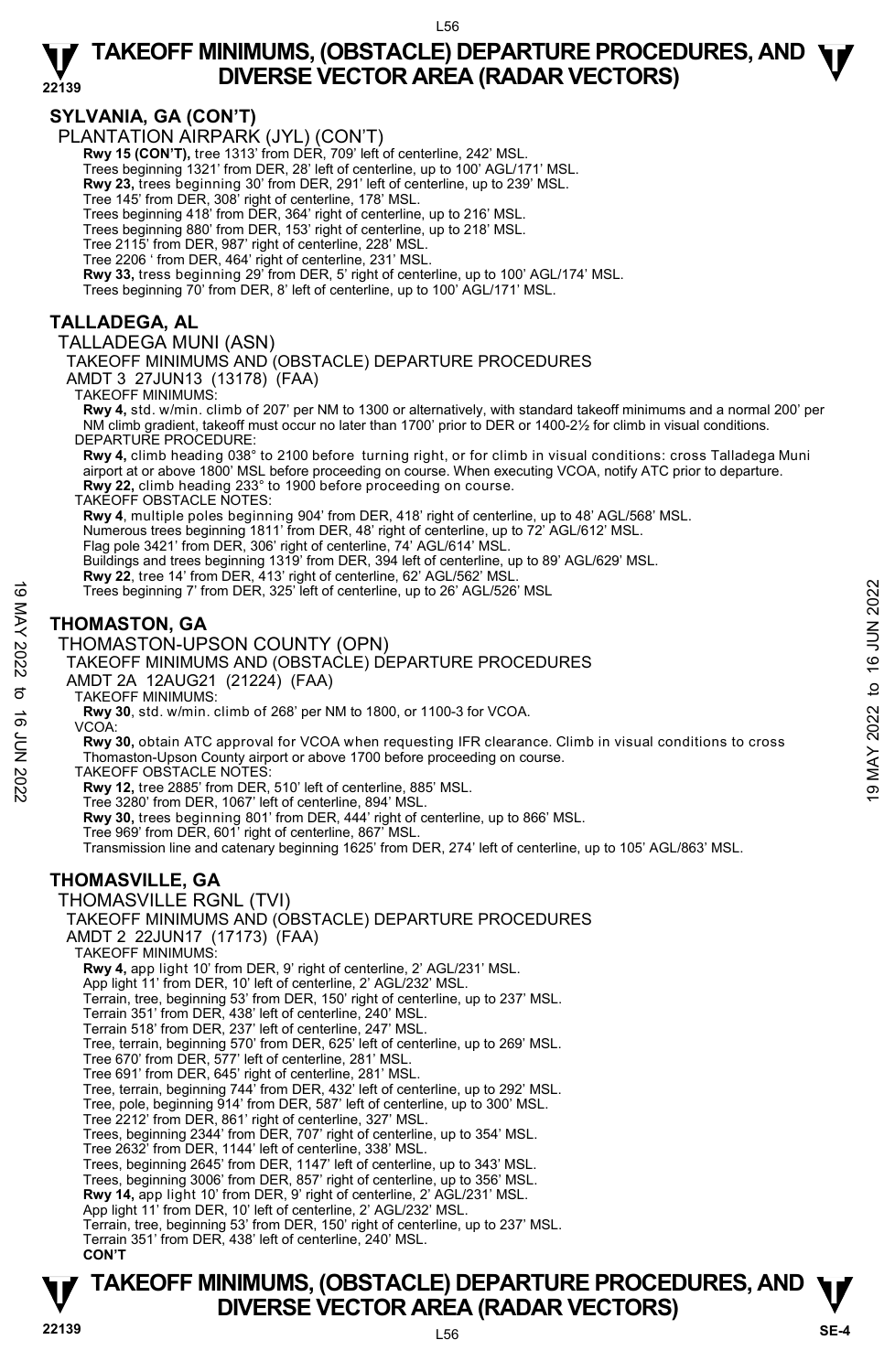#### L57

#### **22139 TAKEOFF MINIMUMS, (OBSTACLE) DEPARTURE PROCEDURES, AND**  $\Psi$ **<br>DIVERSE VECTOR AREA (RADAR VECTORS) DIVERSE VECTOR AREA (RADAR VECTORS)**

# **THOMASVILLE, GA (CON'T)**

THOMASVILLE RGNL (CON'T) **Rwy 14 (CON'T), terrain 518' from DÉR, 237' left of centerline, 247' MSL** Tree, terrain, beginning 570' from DER, 625' left of centerline, up to 269' MSL. Tree 670' from DER, 577' left of centerline, 281' MSL. Tree 691' from DER, 645' right of centerline, 281' MSL. Tree, terrain, beginning 744' from DER, 432' left of centerline, up to 292' MSL. Tree, pole, beginning 914' from DER, 587' left of centerline, up to 300' MSL. Tree 2212' from DER, 861' right of centerline, 327' MSL. Trees, beginning 2344' from DER, 707' right of centerline, up to 354' MSL. Tree 2632' from DER, 1144' left of centerline, 338' MSL. Trees, beginning 2645' from DER, 1147' left of centerline, up to 343' MSL. Trees, beginning 3006' from DER, 857' right of centerline, up to 356' MSL. **Rwy 22,** post, ground, beginning 78' from DER, 429' right of centerline, up to 6' AGL/249' MSL. Tree 79' from DER, 319' left of centerline, 248' MSL. Tree 336' from DER, 541' left of centerline, 302' MSL. Tree 343' from DER, 542' left of centerline, 304' MSL. Tree 445' from DER, 565' right of centerline, 317' MSL. Trees, beginning 458' from DER, 562' left of centerline, up to 319' MSL. Tree, road, beginning 491' from DER, 84' right of centerline, up to 335' MSL. Tree, road, beginning 647' from DER, 73' left of centerline, up to 331' MSL. Trees, beginning 827' from DER, 285' left of centerline, up to 337' MSL. Trees, beginning 1053' from DER, 53' left of centerline, up to 347' MSL. Trees, beginning 1058' from DER, 59' right of centerline, up to 337' MSL. Trees, beginning 1248' from DER, 26' right of centerline, up to 340' MSL. Trees, beginning 1262' from DER, 131' left of centerline, up to 349' MSL. Trees beginning 1372' from DER, 97' left of centerline, up to 351' MSL. Trees, beginning 1420' from DER, 101' right of centerline, up to 346' MSL. Tree 1671' from DER, 905' right of centerline, 350' MSL. Trees, beginning 1672' from DER, 40' right of centerline, up to 351' MSL. Tree 1763' from DER, 959' left of centerline, 355' MSL. Trees, beginning 1763' from DER, 70' left of centerline, up to 353' MSL. Tree 1966' from DER, 662' left of centerline, 355' MSL. Trees, beginning 1990' from DER, 89' left of centerline, up to 358' MSL. Trees, beginning 2093' from DER, 21' left of centerline, up to 361' MSL. Tree 2451' from DER, 490' right of centerline, 353' MSL. Trees, beginning 2475' from DER, 42' right of centerline, up to 357' MSL. Trees, beginning 2510' from DER, 588' right of centerline, up to 358' MSL. Trees, beginning 2592' from DER, 6' right of centerline, up to 364' MSL. Tree 4594' from DER, 70' left of centerline, 363' MSL. **Rwy 32,** tree 177' from DER, 491' left of centerline, 317' MSL. Trees, beginning 483' from DER, 537' right of centerline, up to 335' MSL. Tree 768' from DER, 603' left of centerline, 331' MSL. Trees, beginning 817' from DER, 157' left of centerline, up to 335' MSL. Tree 1064' from DER, 640' right of centerline, 337' MSL. Trees, beginning 1089' from DER, 55' right of centerline, up to 339' MSL. Tree 1622' from DER, 775' left of centerline, 337' MSL. Trees, beginning 1629' from DER, 78' left of centerline, up to 342' MSL. Trees, beginning 2461' from DER, 6' right of centerline, up to 342' MSL. Tree 3069' from DER, 232' right of centerline, 343' MSL. Trees, beginning 3253' from DER, 144' left of centerline, up to 351' MSL. Trees, beginning 3333' from DER, 208' right of centerline, up to 361' MSL. Trees, beginning 4595' from DER, 72' left of centerline, up to 364' MSL. **THOMSON, GA**  THOMSON-MCDUFFIE COUNTY (HQU) TAKEOFF MINIMUMS AND (OBSTACLE) DEPARTURE PROCEDURES AMDT 2 15SEP15 (16259) (FAA) TAKEOFF OBSTACLE NOTES: **Rwy 10,** t-l twr 178' from DER, 455' left of centerline, 35' AGL/529' MSL. Tree, t-l twr beginning 382' from DER, 48' left of centerline, up to 592' MSL. T-l twr 669' from DER, 623' right of centerline, 33' AGL/524' MSL. T-l twrs beginning 686' from DER, 415' right of centerline, up to 35' AGL/531' MSL. T-l twr 730' from DER, 626' right of centerline, 40' AGL/532' MSL. 19 Trees, beginning 1763' from DER, 70' left of centerline, up to 353' MSL.<br>
Tree 1966' from DER, 662' left of centerline, 355' MSL.<br>
Trees, beginning 1990' from DER, 29' left of centerline, up to 358' MSL.<br>
Trees, beginn

Pole 999' from DER, 618' right of centerline, 60' AGL/553' MSL.

Pole, bldg beginning 1001' from DER, 539' right of centerline, up to 556' MSL.

- 
- T-l twr 1984' from DER, 333' right of centerline, 91' AGL/580' MSL. T-l twr 2005' from DER, 428' right of centerline, 99' AGL/588' MSL.

Pole, t-l twr beginning 2127' from DER, 942' right of centerline, up to 589' MSL.

- **Rwy 28,** tree 200' from DER, 547' left of centerline, 477' MSL.
- Tree 425' from DER, 521' left of centerline, 479' MSL.

Trees beginning 453' from DER, 537' right of centerline, up to 514' MSL.

Tree 757' from DER, 654' left of centerline, 503' MSL.

Trees beginning 3899' from DER, 1121' left of centerline, up to 562' MSL. **CON'T**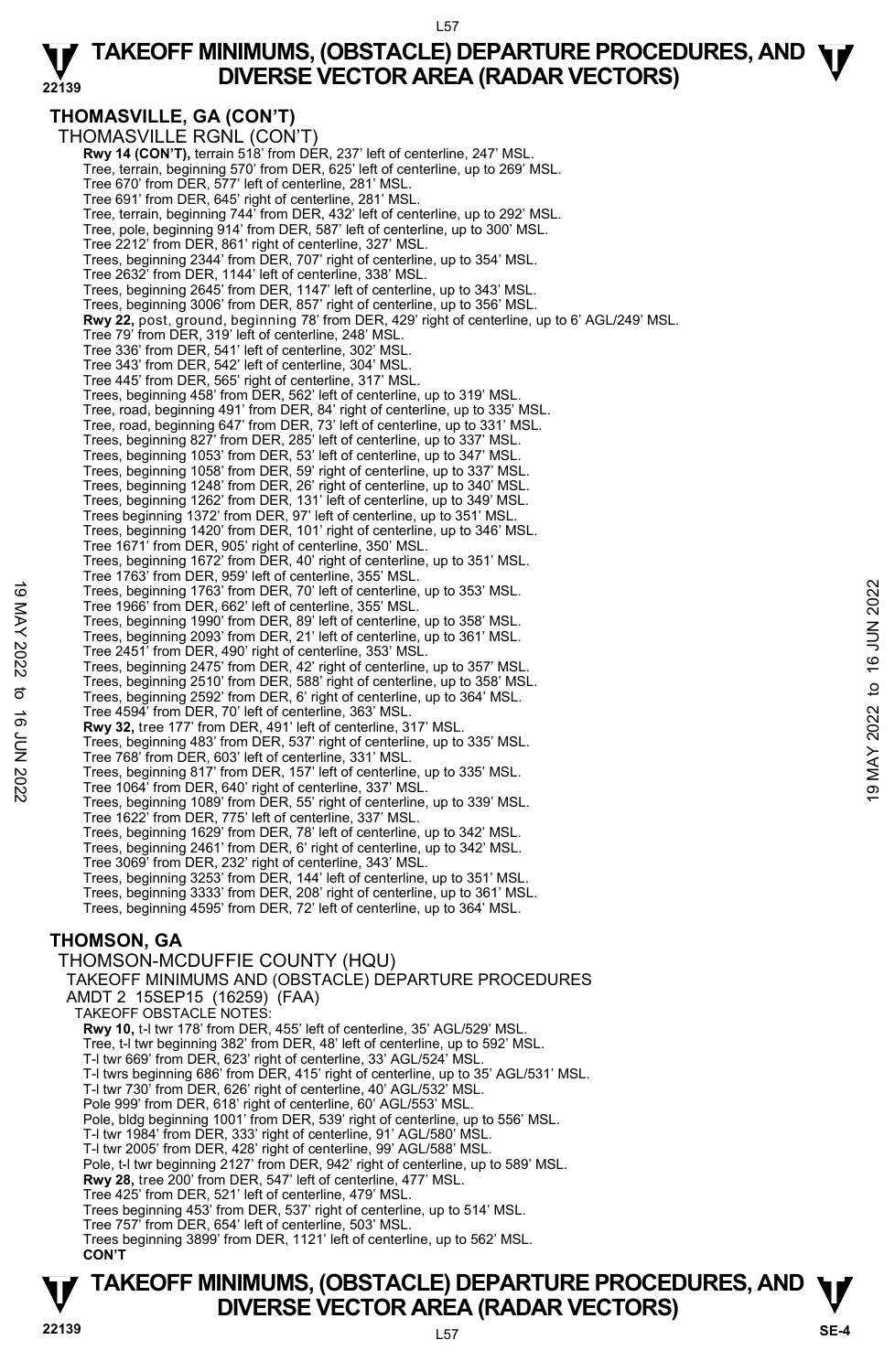**THOMSON, GA (CON'T)**  THOMSON-MCDUFFIE COUNTY (HQU) (CON'T) **Rwy 28 (CON'T),** tree 4902' from DER, 1248' left of centerline, 578' MSL.<br>Trees beginning 4902' from DER, 1180' left of centerline, up to 578' MSL. **TIFTON, GA**  HENRY TIFT MYERS (TMA) TAKEOFF MINIMUMS AND (OBSTACLE) DEPARTURE PROCEDURES AMDT 6A 17AUG17 (17229) (FAA) TAKEOFF MINIMUMS: **Rwy 34,** 400-2¼ or std. with a min. climb of 360' per NM to 900. DEPARTURE PROCEDURE: **Rwy 28,** climb heading 277° to 1200 before turning right. **Rwy 34,** climb heading 332° to 900 before turning left. TAKEOFF OBSTACLE NOTES: **Rwy 10,** tree 167' from DER, 491' right of centerline, 377' MSL. Trees beginning 208' from DER, 308' left of centerline, up to 390' MSL. Trees beginning 618' from DER, 525' left of centerline, up to 403' MSL. Tree 791' from DER, 623' right of centerline, 384' MSL. Tree 840' from DER, 569' right of centerline, 393' MSL. Trees beginning 1274' from DER, 611' left of centerline, up to 413' MSL. Tree 1788' from DER, 788' left of centerline, 416' MSL. Trees beginning 1876' from DER, 660' left of centerline, up to 423' MSL. Trees beginning 1968' from DER, 161' right of centerline, up to 427' MSL. Tree 2402' from DER, 704' left of centerline, 428' MSL. **Rwy 16,** tree and runway light beginning 6' from DER, 60' right of centerline, up to 54' AGL/377' MSL.<br>Runway light 11' from DER, 59' left of centerline, 2' AGL/340' MSL. Tree 293' from DER, 565' right of centerline, 378' MSL. Tree and pole beginning 298' from DER, 441' right of centerline, up to 379' MSL. Tree 565' from DER, 647' left of centerline, 371' MSL. Trees beginning 567' from DER, 520' left of centerline, up to 376' MSL. Tree 603' from DER, 635' right of centerline, 414' MSL. Trees beginning 604' from DER, 421' right of centerline, up to 417' MSL. Trees beginning 972' from DER, 532' left of centerline, up to 380' MSL. Tree 2947' from DER, 572' right of centerline, 419' MSL. Trees beginning 2951' from DER, 470' right of centerline, up to 428' MSL. **Rwy 28,** tree 78' from DER, 287' right of centerline, 385' MSL. Trees beginning 139' from DER, 272' right of centerline, up to 392' MSL. Trees beginning 1074' from DER, 289' left of centerline, up to 410' MSL. Tree 1206' from DER, 558' left of centerline, 416' MSL. Trees beginning 1244' from DER, 24' left of centerline, up to 419' MSL. Tree 1281' from DER, 178' right of centerline, 403' MSL. Tree 1295' from DER, 223' right of centerline, 415' MSL. Trees beginning 1295' from DER, 88' right of centerline, up to 417' MSL. Trees beginning 1316' from DER, 456' left of centerline, up to 420' MSL. Trees beginning 1323' from DER, 296' left of centerline, up to 421' MSL. Trees beginning 1368' from DER, 154' left of centerline, up to 427' MSL. Tree and pole beginning 1409' from DER, 7' left of centerline, up to 430' MSL. Trees beginning 1445' from DER, 76' right of centerline, up to 421' MSL. Trees beginning 1480' from DER, 209' right of centerline, up to 425' MSL. Trees beginning 1537' from DER, 260' right of centerline, up to 426' MSL. Trees beginning 1555' from DER, 124' right of centerline, up to 429' MSL. Trees beginning 1625' from DER, 86' right of centerline, up to 430' MSL. Trees beginning 1676' from DER, on centerline, up to 434' MSL. Tree and pole beginning 1754' from DER, 34' right of centerline, up to 437' MSL. Tree 1898' from DER, 625' right of centerline, 92' AGL/439' MSL. Trees beginning 1899' from DER, 23' right of centerline, up to 441' MSL. Trees beginning 1929' from DER, 13' left of centerline, up to 433' MSL. Trees beginning 2743' from DER, 79' left of centerline, up to 434' MSL. Trees beginning 3117' from DER, 297' right of centerline, up to 450' MSL. Trees beginning 3452' from DER, 1116' right of centerline, up to 96' AGL/451' MSL. **Rwy 34,** trees beginning 9' from DER, 150' right of centerline, up to 358' MSL. Tree 76' from DER, 457' left of centerline, 57' AGL/398' MSL. Tree and pole beginning 178' from DER, 389' left of centerline, up to 405' MSL. Tree and pole beginning 282' from DER, 337' left of centerline, up to 428' MSL. Tree 667' from DER, 642' right of centerline, 416' MSL. Trees beginning 713' from DER, 510' right of centerline, up to 431' MSL. Trees beginning 832' from DER, 291' right of centerline, up to 436' MSL. Tree 2018' from DER, 964' left of centerline, 434' MSL. Trees beginning 2021' from DER, 618' left of centerline, up to 438' MSL. Trees beginning 2504' from DER, 890' left of centerline, up to 440' MSL. Tree 2584' from DER, 1173' left of centerline, 443' MSL. Trees beginning 2586' from DER, 132' left of centerline, up to 451' MSL. Trees beginning 2814' from DER, 938' right of centerline, up to 439' MSL. **CON'T** Trees beginning 567' from DER, 520' left of centerline, up to 376' MSL.<br>
Tree 603' from DER, 635' right of centerline, at 4' MSL.<br>
Trees beginning 604' from DER, 421' right of centerline, up to 417' MSL.<br>
Trees beginning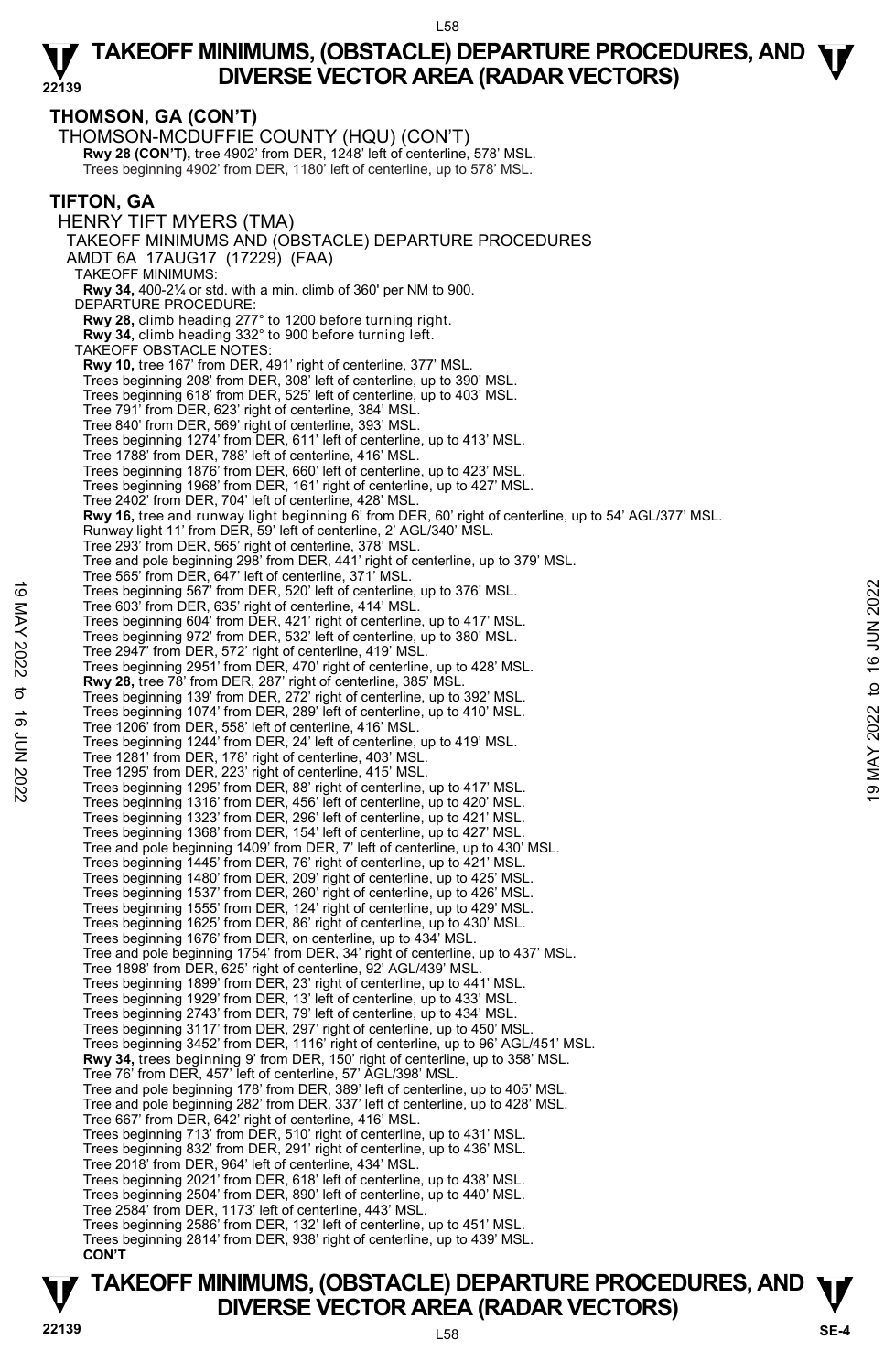### **TIFTON, GA (CON'T)**

HENRY TIFT MYERS (TMA) (CON'T)

 **Rwy 34 (CON'T),** tree 2932' from DER, 1033' right of centerline, 440' MSL.

Trees beginning 2933' from DER, 841' right of centerline, up to 443' MSL.

Trees beginning 3250' from DER, 393' right of centerline, up to 450' MSL.

Tower 5755' from DER, 1324' right of centerline, 155' AGL/523' MSL.

 Tower 1.2 NM from DER, 273' right of centerline, 190' AGL/569' MSL. Tower and antenna beginning 1.5 NM from DER, 789' left of centerline, up to 349' AGL/688' MSL.

Tower 1.9 NM from DER, 816' left of centerline, 292' AGL/652' MSL.

### **TOCCOA, GA**

TOCCOA RG LETOURNEAU FIELD (TOC)

TAKEOFF MINIMUMS AND (OBSTACLE) DEPARTURE PROCEDURES

AMDT 3A 10DEC15 (21364) (FAA)

TAKEOFF MINIMUMS:

**Rwy 3,** std. w/min. climb of 430' per NM to 2600 or 1600-3 for climb in visual conditions. **Rwy 27,** std. w/min. climb of 478' per NM to 2500 or 1600-3 for climb in visual conditions.

DEPARTURE PROCEDURE:

**Rwy 9,** climb heading 094° to 2000 before turning on course.

**Rwy 21,** climb heading 207° to 2200 before turning on course.

VCOA:

**Rwys 3, 27,** obtain ATC approval for climb in visual conditions when requesting IFR clearance. Climb in visual conditions to cross Toccoa RG Letourneau Field airport at or above 2600 MSL, before proceeding on course. TAKEOFF OBSTACLE NOTES:

**Rwy 3,** tree 142' from DER, 458' right of centerline, 57' AGL/1,032' MSL, scattered trees 71' from DER, 271' right of centerline, 57' AGL/989' MSL.

**Rwy 9,** terrain 99' from DER, 177' right of centerline, 975' MSL.

Terrain 108' from DER, 126' left of centerline, 955' MSL.

**Rwy 21,** terrain 29' from DER, 208' right of centerline 1023' MSL.

Tower 376' from DER, 520' left of centerline up to 39' AGL/1008' MSL.

Multiple trees 589' from DER, 196' right of centerline, up to 66' AGL/1120' MSL.

Multiple trees 553' from DER, 62' left of centerline, up to 89' AGL/1107' MSL.

**Rwy 27,** tower 1.2 NM from DER, 1818' left of centerline, 354' AGL/1364' MSL.

### **TROY, AL**

#### TROY MUNI AT N KENNETH CAMPBELL FIELD (TOI)

# TAKEOFF MINIMUMS AND (OBSTACLE) DEPARTURE PROCEDURES Multiple trees 589 from DER, 196 right of centerline, up to 66' AGL/1120' MSL.<br>
Multiple trees 589' from DER, 196' right of centerline, up to 89' AGL/1107' MSL.<br>
Multiple trees 553' from DER, 1818' left of centerline, 354

AMDT 6 29MAY14 (14149) (FAA)

TAKEOFF MINIMUMS:

**Rwy 14,** std. w/min. climb of 280' per NM to 1200 or 1600-2½ for climb in visual conditions.

**Rwy 32,** std. w/min. climb of 281' per NM to 3200 or 1600-2½ for climb in visual conditions.

DEPARTURE PROCEDURE:

**Rwy 7,** climb heading 073° to 1000 before turning left.

**Rwy 14,** climb heading 147° to 1200 before turning right, for climb in visual conditions: cross Troy Muni at N. Kenneth Campbell field at or above 1800 MSL before proceeding on course. When executing VCOA, notify ATC prior to departure.

**Rwy 25,** climb heading 254° to 1700 before turning right.

**Rwy 32,** for climb in visual conditions: cross Troy Muni at N. Kenneth Campbell field at or above 1800 MSL before proceeding on course. When executing VCOA, notify ATC prior to departure. TAKEOFF OBSTACLE NOTES:

**Rwy 7,** sign 38' from DER, 425' right of centerline, 23' AGL/413' MSL.

Trees beginning 297' from DER, 339' left of centerline, up to 80' AGL/471' MSL. Trees beginning 802' from DER, 455' right of centerline, up to 65' AGL/449' MSL.

Trees beginning 1846' from DER, 363' left of centerline, up to 100' AGL/519' MSL.

**Rwy 14,** trees beginning 52' from DER, 338' left of centerline, up to 66' AGL/431' MSL.

Trees beginning 305' from DER, 330' right of centerline, up to 60' AGL/425' MSL. Trees beginning 548' from DER, 84' left of centerline, up to 100' AGL/465' MSL.

Trees beginning 1176' from DER, 32' right of centerline, up to 95' AGL/449' MSL.

Pole and trees beginning 1.1 NM from DER, left and right of centerline, up to 100' AGL/606' MSL.<br>**Rwy 25,** trees beginning 31' from DER. 476' left of centerline, up to 100' AGL/447' MSL.

Trees beginning 119' from DER. 420' right of centerline, up to 45' AGL/414' MSL.

Trees beginning 1485' from DER, 761' right of centerline, up to 80' AGL/523' MSL.

Tree 4066' from DER, 1355' left of centerline, 100' AGL/519' MSL.

**Rwy 32,** terrain and brush beginning 148' from DER, left and right of centerline, up to 12' AGL/427' MSL.

Terrain, brush, and trees beginning 673' from DER, left and right of centerline, up to 65' AGL/505' MSL.

Pole, brush, and trees beginning 1979' from DER, left and right of centerline, up to 100' AGL/549' MSL.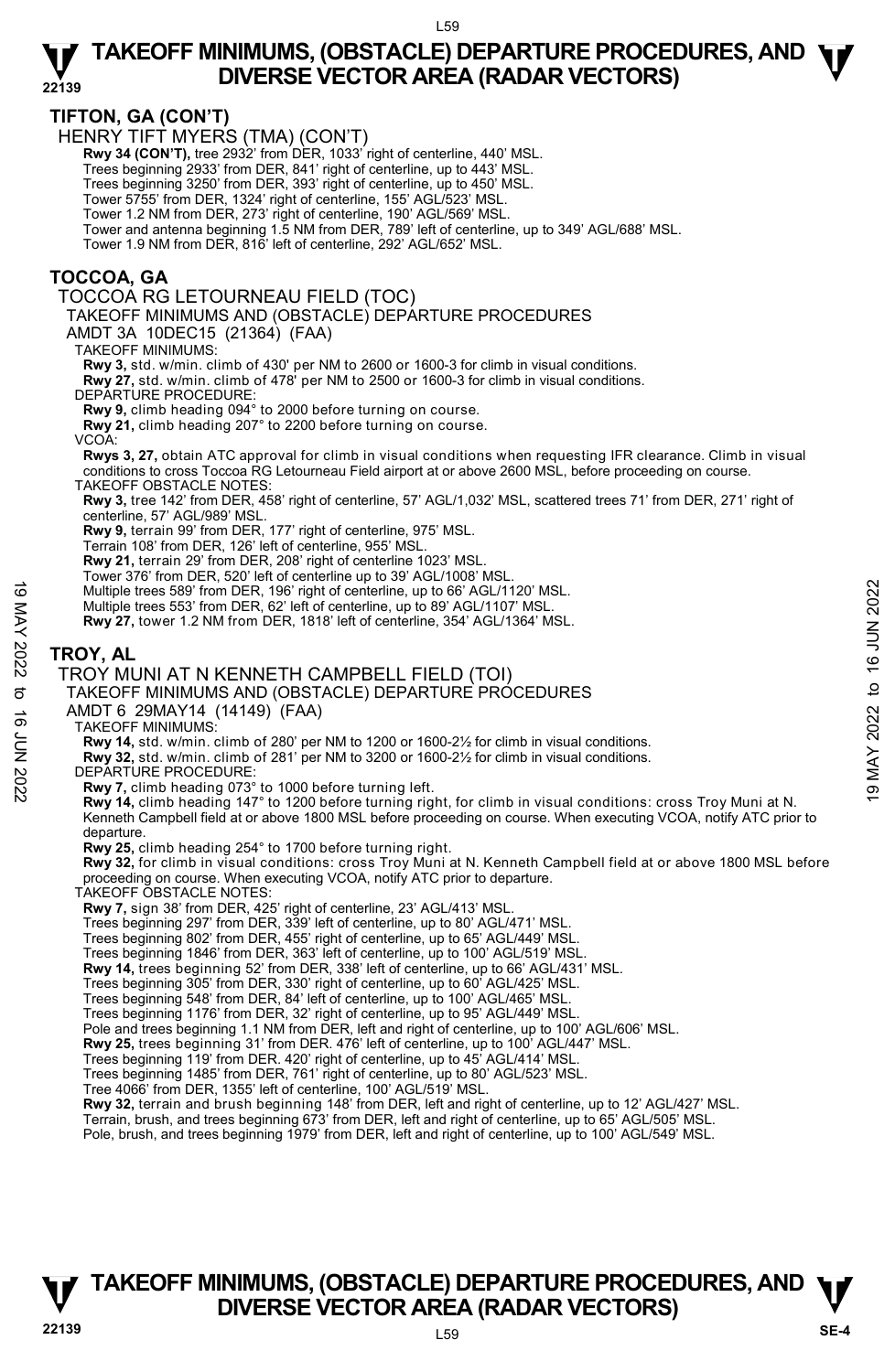# **TUSCALOOSA, AL**

TUSCALOOSA NTL (TCL)

TAKEOFF MINIMUMS AND (OBSTACLE) DEPARTURE PROCEDURES

AMDT 2A 11MAR10 (21280) (FAA)

TAKEOFF MINIMUMS:

**Rwy 4,** 300-2 or std. w/min. climb of 271' per NM to 500. **Rwy 12,** 400-2½ or std. w/min. climb of 217' per NM to 600, or alternatively, with std. takeoff minimums and a normal 200' per NM climb gradient, takeoff must occur no later than 1900' prior to DER.

**Rwy 30,** 300-2¼ or std. w/min. climb of 207' per NM to 600, or alternatively, with std. takeoff minimums and a normal 200' per NM climb gradient, takeoff must occur no later than 1400' prior to DER. TAKEOFF OBSTACLE NOTES:

**Rwy 4,** tower 4604' from DER, 344' left of centerline, 125' AGL/320' MSL.

Trees beginning 1129' from DER, left and right of centerline, up to 103' AGL/263' MSL. Trees beginning 4525' from DER, left and right of centerline, up to 95' AGL/330' AGL.

Trees beginning 1.3 NM from DER, 523' left of centerline, up to 100' AGL/409' MSL.

**Rwy 12,** multiple trees beginning 562' from DER, 157' right of centerline, up to 78' AGL/251' MSL.<br>Multiple trees beginning 575' from DER, 62' left of centerline, up to 78' AGL/216' MSL.

**Rwy 22,** trees beginning 423' from DER, 587' left of centerline, up to 63' AGL/203' MSL.

Tree 1419' from DER, 506' right of centerline, 54' AGL/195' MSL.

**Rwy 30,** light pole 684' from DER, 384' left of centerline 61' AGL/213' MSL.

Trees beginning 839' from DER, 169' left of centerline up to 100' AGL/449' MSL. Trees beginning 381' from DER, 229' right of centerline, up to 89' AGL/258' MSL.

Railroad 623' from DER, 157' right of centerline, 25' AGL/190' MSL. Vehicle on road 413' from DER, 136' right of centerline, 17' AGL/181' MSL.

# **TUSKEGEE, AL**

MOTON FIELD MUNI (06A)

TAKEOFF MINIMUMS AND (OBSTACLE) DEPARTURE PROCEDURES ORIG 09APR09 (09099) (FAA)

TAKEOFF OBSTACLE NOTES:

**Rwy 13,** trees beginning 5' from DER, 295' right of centerline, up to 100' AGL/389' MSL.

Trees beginning 6' from DER, 304' left of centerline, up to 100' AGL/359' MSL.<br>**Rwy 31,** trees beginning 12' from DER, 219' right of centerline, up to 100' AGL/359' MSL.

Vehicle 464' from DER, 601' left of centerline, up to 15' AGL/284' MSL.

Trees beginning 929' from DER, 568' left of centerline, up to 100' AGL/369' MSL.

# **VALDOSTA, GA**

VALDOSTA RGNL (VLD)

TAKEOFF MINIMUMS AND (OBSTACLE) DEPARTURE PROCEDURES TAKEOFF MINIMUMS (WELL NOT UPSTACLE) DEPARTURE PROCEDURES<br>
Not the sheginning of from DER, 304' left of centerline, up to 100' AGL/359' MSL.<br>
Trees beginning of from DER, 304' left of centerline, up to 100' AGL/359' MSL.<br>

AMDT 2 18NOV10 (10322) (FAA)

TAKEOFF MINIMUMS:

**Rwy 31,** std. w/ min. climb of 220' per NM to 900 or 900-2½ for climb in visual conditions. DEPARTURE PROCEDURE:

**Rwy 31,** for climb in visual conditions: cross Valdosta RGNL Airport at or above 1000 MSL before proceeding on course.

TAKEOFF OBSTACLE NOTES:

**Rwy 4,** trees beginning 57' from DER, 227' right of centerline, up to 100' AGL/267' MSL. Trees beginning 1524' from DER, 92' left of centerline, up to 100' AGL/319' MSL. Vehicles on roadway beginning 845' from DER, 605' right of centerline, up to 15' AGL/214' MSL. **Rwy 13,** trees beginning 1316' from DER, 125' left of centerline, up to 100' AGL/299' MSL. Trees beginning 1803' from DER, 44' right of centerline, up to 100' AGL/289' MSL. **Rwy 17,** trees beginning 1794' from DER, 454' right of centerline, up to 100' AGL/309' MSL. Trees beginning 861' from DER, 110' left of centerline, up to 100' AGL/289' MSL. **Rwy 22,** railroad 722' from DER, 324' right of centerline, 23' AGL/220' MSL. Trees beginning 75' from DER, 159' right of centerline, up to 100' AGL/250' MSL. Trees beginning 70' from DER, 165' left of centerline, up to 100' AGL/241' MSL. Bush 244' from DER, 77' left of centerline, up to 16' AGL/206' MSL. **Rwy 31,** trees beginning 465' from DER, 277' right of centerline, up to 100' AGL/270' MSL. Trees beginning 600' from DER, 2' left of centerline, up to 100' AGL/309' MSL. **Rwy 35,** trees beginning 1653' from DER, 246' right of centerline, up to 100' AGL/256' MSL. Trees beginning 1669' from DER, 135' left of centerline, up to 100' AGL/289' MSL. DIVERSE VECTOR AREA (RADAR VECTORS)

AMDT 1 08DEC16 (16343) (FAA)

 **Rwys 4, 13, 17, 22, 35,** heading as assigned by ATC.

 **Rwy 31,** heading as assigned by ATC; requires min. climb of 230' per NM to 700.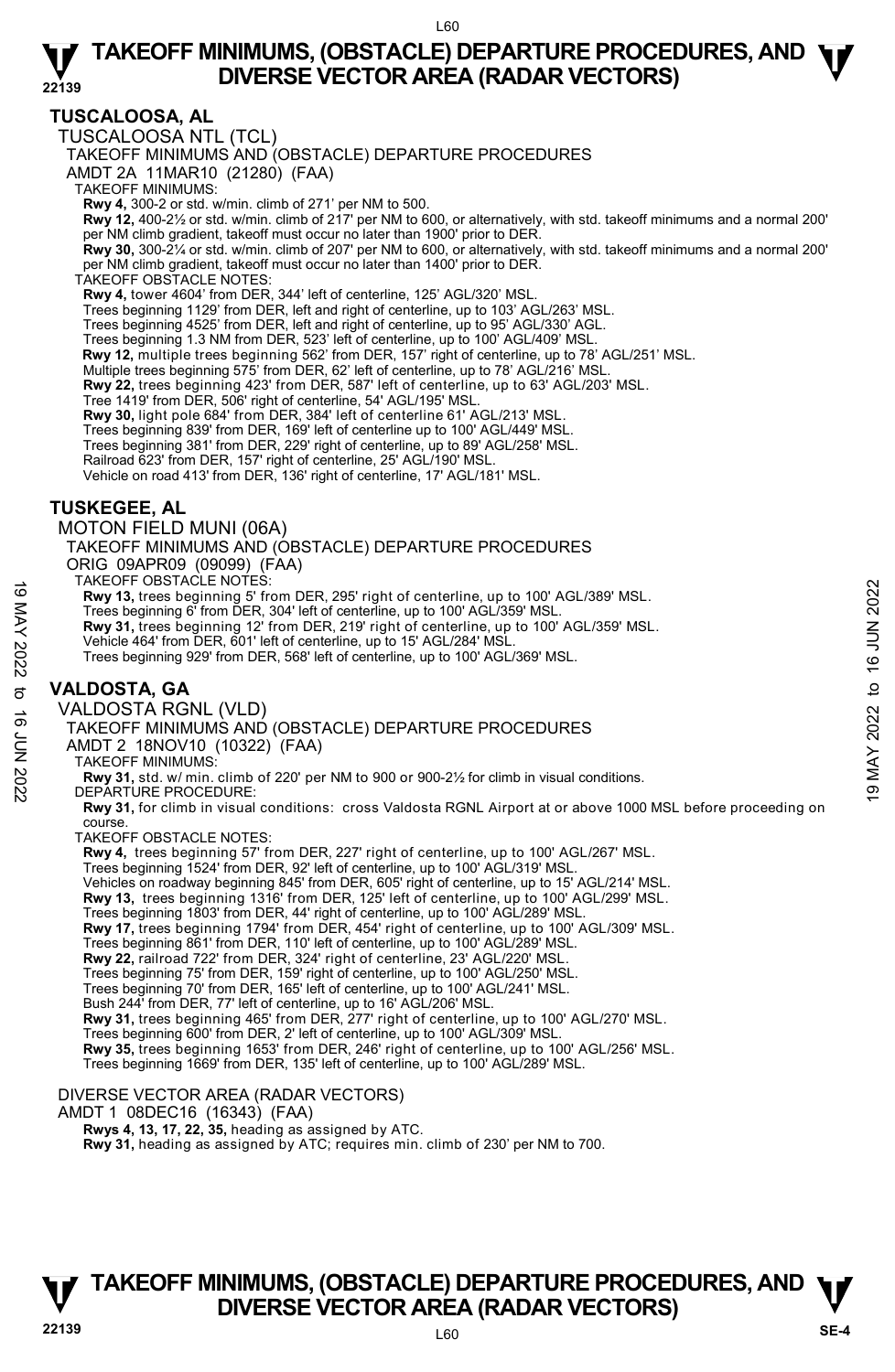### **VERNON, AL**

**22139**  LAMAR COUNTY (M55) TAKEOFF MINIMUMS AND (OBSTACLE) DEPARTURE PROCEDURES AMDT 2 23SEP10 (10266) (FAA) TAKEOFF MINIMUMS: **Rwy 17,** 300-1. TAKEOFF OBSTACLE NOTES: **Rwy 17,** vehicle 2255' from DER, 72' left of centerline, 15' AGL/515' MSL. Trees beginning 382' from DER, 110' right of centerline, up to 100' AGL/579' MSL. Trees beginning 181' from DER, 168' left of centerline, up to 100' AGL/596' MSL. **Rwy 35,** trees beginning 26' from DER, 235' left of centerline, up to 100' AGL/559' MSL. Trees beginning 305' from DER, 328' right of centerline, up to 100' AGL/559' MSL. **VIDALIA, GA**  VIDALIA RGNL (VDI) TAKEOFF MINIMUMS AND (OBSTACLE) DEPARTURE PROCEDURES AMDT 2 20AUG15 (15232) (FAA) TAKEOFF MINIMUMS: **Rwy 32,** 300-1½ or std. w/min. climb of 225' per NM to 500, or alternatively, with standard takeoff minimums and a normal per NM climb gradient, takeoff must occur no later than 1600' prior to DER. TAKEOFF OBSTACLE NOTES: **Rwy 7,** sign 32' from DER, 75' left of centerline, 1' AGL/270' MSL. Trees beginning 324' from DER, 574' left of centerline, up to 75' AGL/305' MSL. Trees beginning 969' from DER, 706 right of centerline, up to 85' AGL/325' MSL. Tree 3121' from DER, 936' left of centerline, 118' AGL/348' MSL. **Rwy 14,** trees beginning 14' from DER, 228' right of centerline, up to 73' AGL/333' MSL.<br>Trees beginning 29' from DER, 328' left of centerline, up to 80' AGL/342' MSL. Trees beginning 1258' from DER, left and right of centerline, up to 102' AGL/338' MSL. **Rwy 25,** REILs 8' from DER, 90' left and right of centerline, 1' AGL/274' MSL. Trees beginning 8' from DER, 262' right of centerline, up to 85' AGL/355' MSL. Terrain 24' from DER, 331' right of centerline, 280' MSL. Trees beginning 88' from DER, 284' left of centerline, up to 99' AGL/339' MSL. **Rwy 32**, trees beginning 4' from DER, 271' left of centerline, up to 105' AGL/345' MSL. Trees beginning 57' from DER, 318' right of centerline, up to 82' AGL/338' MSL. Trees beginning 1157' from DER, left and right of centerline, up to 103' AGL/357' MSL. Water tower 5411' from DER, 1012' right of centerline, 134' AGL/424' MSL. **WASHINGTON, GA**  WASHINGTON/WILKES COUNTY (IIY) TAKEOFF MINIMUMS AND (OBSTACLE) DEPARTURE PROCEDURES AMDT 1 27JAN22 (22027) (FAA) TAKEOFF OBSTACLE NOTES: **Rwy 13,** terrain 9' from DER, 130' right of centerline, 634' MSL. Tree, pole beginning 191' from DER, 5' right of centerline, up to 700' MSL. Tree 193' from DER, 170' left of centerline, 648' MSL. Tree 195' from DER, 267' left of centerline, 652' MSL. Trees beginning 339' from DER, 80' left of centerline, up to 695' MSL. Trees beginning 844' from DER, 503' left of centerline, up to 699' MSL. Tree 891' from DER, 397' left of centerline, 705' MSL. Trees beginning 951' from DER, 13' left of centerline, up to 707' MSL. Trees beginning 2131' from DER, 330' right of centerline, up to 709' MSL. Trees beginning 2387' from DER, 564' right of centerline, up to 715' MSL.<br>**Rwy 31,** tree 7' from DER, 452' right of centerline, 691' MSL. Terrain 29' from DER, 216' left of centerline, 650' MSL. Vehicle on road 140' from DER, 338' left of centerline, 666' MSL. Tree, vehicle on road beginning 158' from DER, 353' left of centerline, up to 751' MSL. Tree 190' from DER, 448' right of centerline, 702' MSL. Terrain 24' from DER, 331' right of centerline, app to 39' AGL/339' MSL.<br>
Terrain 24' from DER, 284' left of centerline, up to 99' AGL/339' MSL.<br>
Trees beginning 88' from DER, 284' left of centerline, up to 193' AGL/339' M

Tree, pole, vehicle on road, elevator, grain elevator beginning 279' from DER, 26' left of centerline, up to 752' MSL.

Trees beginning 320' from DER, 448' right of centerline, up to 704' MSL.

Tree, vehicle on road beginning 506' from DER, 6' right of centerline, up to 721' MSL.

Trees beginning 870' from DER, 641' right of centerline, up to 727' MSL.

Trees beginning 2977' from DER, 19' left of centerline, up to 754' MSL. Trees beginning 3124' from DER, 52' right of centerline, up to 744' MSL.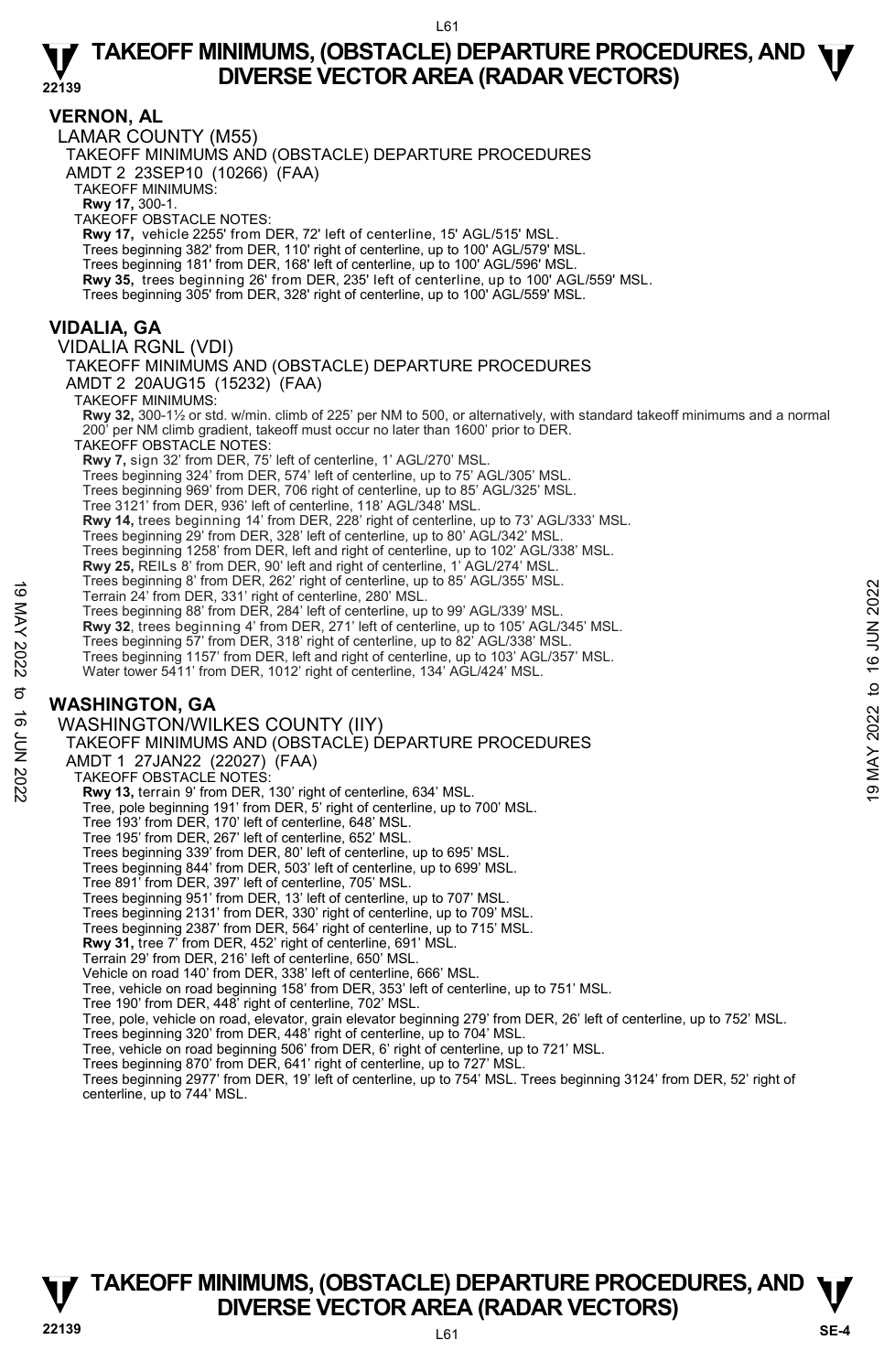# **WAYCROSS, GA**

WAYCROSS-WARE COUNTY (AYS) TAKEOFF MINIMUMS AND (OBSTACLE) DEPARTURE PROCEDURES AMDT 2 04FEB16 (16035) (FAA) TAKEOFF MINIMUMS: **Rwy 19,** 500-3 or std. w/min. climb of 230' per NM to 700. TAKEOFF OBSTACLE NOTES: **Rwy 1,** vehicle on road beginning 66' from DER, 182' right of centerline, up to 15' AGL/147' MSL. Poles and trees beginning 934' from DER, 698' right of centerline, up to 100' AGL/253' MSL. Gen util 13' from DER, 153' left of centerline, 1' AGL/141' MSL. Trees beginning 1964' from DER, 860' left of centerline, up to 100' AGL/242' MSL. **Rwy 5,** trees beginning 21' from DER, 63' right of centerline, up to 31' AGL/141' MSL. Trees beginning 785' from DER, 8' right of centerline, up to 100' AGL/217' MSL. Trees beginning 10' from DER, 282' left of centerline up to 100' AGL/185' MSL. Trees beginning 701' from DER, 2' left of centerline, up to 100' AGL/232' MSL. **Rwy 13,** trees beginning 11' from DER, 5' right of centerline, up to 100' AGL/250' MSL.<br>Trees and poles beginning 658' from DER, 3' left of centerline, up to 100' AGL/237' MSL. Catenary 2559' from DER, 886' left of centerline, 78' AGL/216' MSL. **Rwy 19,** tower 2.5 NM from DER, 1012' right of centerline, 417' AGL/557' MSL. Vehicle on road beginning 115' from DER, 226 right of centerline up to 15' AGL/147' MSL. Trees and poles beginning 9' from DER, 47' right of centerline, up to 100' AGL/238' MSL. Poles and trees beginning 1092' from DER, 2' left of centerline, up to 100' AGL/233' MSL. **Rwy 23,** trees beginning 69' from DER, right and left of centerline, up to 100' AGL/249' MSL. **Rwy 31,** tower 55' from DER, 255' left of centerline, 48' AGL/187' MSL. Vehicle on road beginning 110' from DER, 364' left of centerline, up to 15' AGL/155' MSL. Trees beginning 1741' from DER, 791' left of centerline, up to 100' AGL/216' MSL. Trees beginning 2852' from DER, 216' right of centerline, up to 100' AGL/254' MSL. **WAYNESBORO, GA**  BURKE COUNTY (BXG) TAKEOFF MINIMUMS AND (OBSTACLE) DEPARTURE PROCEDURES TAKEOFF MINIMUMS AND (OBSTACLE) DEPARTURE PROCEDURES<br>
ORIG 30AUG07 (07242) (FAA)<br>
TAKEOFF OBSTACLE NOTES:<br>
THE SAME TO THE SERVE AND TAGLIAN TO THE SERVE AND THE SERVE AND THE SERVE AND THE SUBMINING 2228' from DER, 82' r

ORIG 30AUG07 (07242) (FAA) TAKEOFF OBSTACLE NOTES:

**Rwy 8,** trees beginning 485' from DER, 129' left of centerline, up to 100' AGL/440' MSL.

Trees beginning 2228' from DER, 82' right of centerline, up to 100' AGL/409' MSL. **Rwy 26,** trees beginning 3053' from DER, 800' left of centerline, up to 100' AGL/ 439' MSL.

Trees beginning 3843' from DER, 416' right of centerline, up to 100' AGL/429' MSL.

# **WETUMPKA, AL**

WETUMPKA MUNI (08A)

TAKEOFF MINIMUMS AND (OBSTACLE) DEPARTURE PROCEDURES

ORIG 03JUN10 (10154) (FAA)

TAKEOFF MINIMUMS:

**Rwys 18, 36,** NA-Environmental.

**Rwy 27,** 500-3 with minimum climb of 220' per NM to 800 or standard with minimum climb of 450' per NM to 600 or 1000-2½ for climb in visual conditions.

DEPARTURE PROCEDURE:

**Rwy 27,** for climb in visual conditions cross Wetumpka Muni airport at or above 1000 before proceeding on course. TAKEOFF OBSTACLE NOTES:

**Rwy 9,** vehicle on roadway 471' from DER, 591' left of centerline, up to 15' AGL/214' MSL.

Trees beginning 540' from DER, left and right of centerline, up to 100' AGL/299' MSL.

**Rwy 27,** building 453' from DER, 434' right of centerline, 25' AGL/224' MSL.

Vehicles on roadway 617' from DER, left and right of centerline, up to 15' AGL/214' MSL.

Trees beginning 1314' from DER, 50' right of centerline, up to 100' AGL/309' MSL.

Power lines beginning 2243' from DER, left and right of centerline, up to 88' AGL/322' MSL. Trees beginning 3454' from DER, left and right of centerline, up to 100' AGL/409' MSL.

Rising terrain and trees beginning 1.7 miles from DER, left and right of centerline, up to 200' AGL/639' MSL.